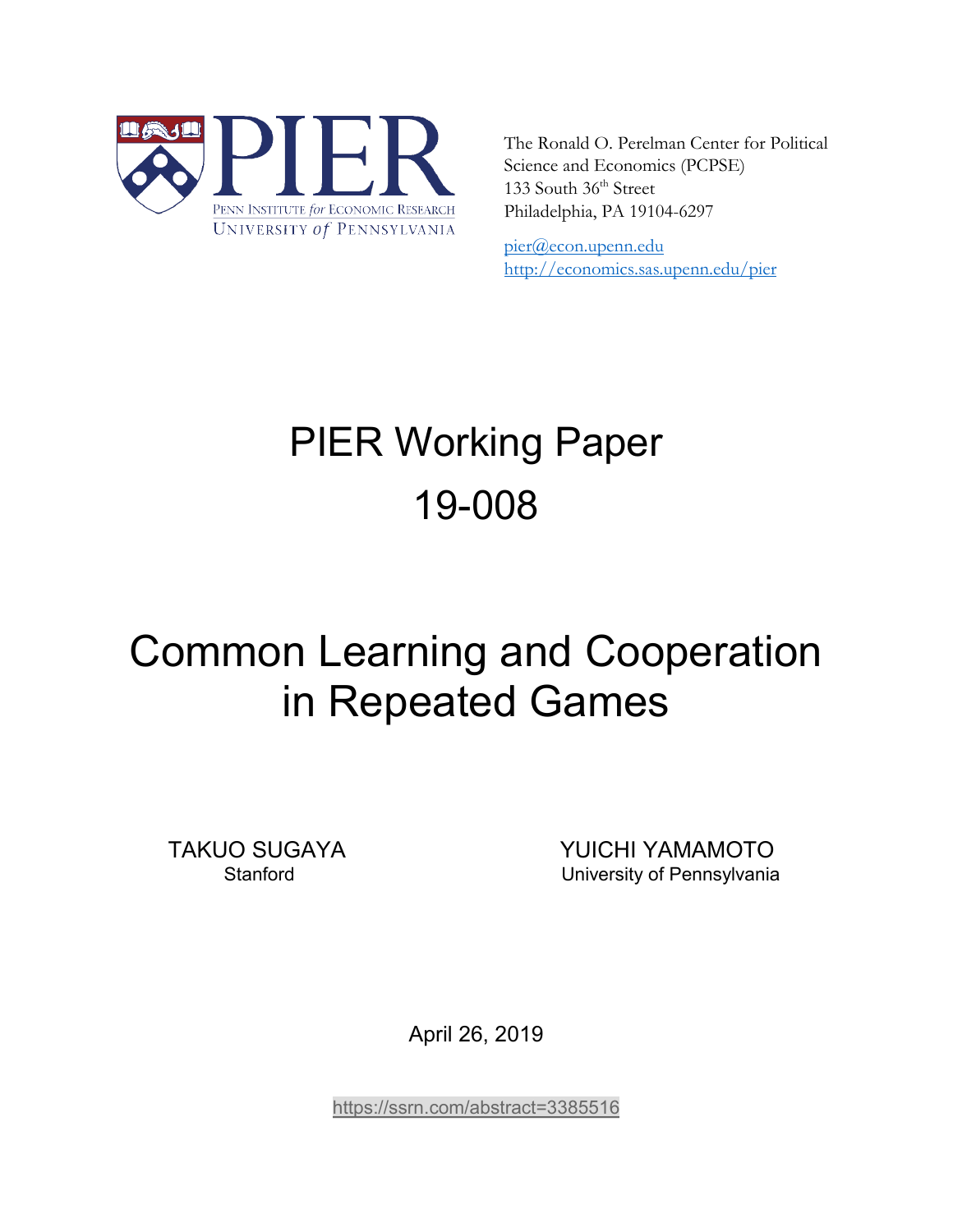# Common Learning and Cooperation in Repeated Games*<sup>∗</sup>*

Takuo Sugaya*†* and Yuichi Yamamoto*‡*

First Draft: December 10, 2012 This Version: April 26, 2019

#### Abstract

We study repeated games in which players learn the unknown state of the world by observing a sequence of noisy *private* signals. We find that for generic signal distributions, the folk theorem obtains using ex-post equilibria. In our equilibria, players *commonly* learn the state, that is, the state becomes asymptotic common knowledge.

*Journal of Economic Literature* Classification Numbers: C72, C73.

Keywords: repeated game, private monitoring, incomplete information, ex-post equilibrium, individual learning.

*<sup>∗</sup>*The authors thank Michihiro Kandori, George Mailath, Stephen Morris, Andy Skrzypacz and seminar participants at various places for helpful comments.

*<sup>†</sup>*Stanford Graduate School of Business. Email: tsugaya@stanford.edu

*<sup>‡</sup>*Department of Economics, University of Pennsylvania. Email: yyam@sas.upenn.edu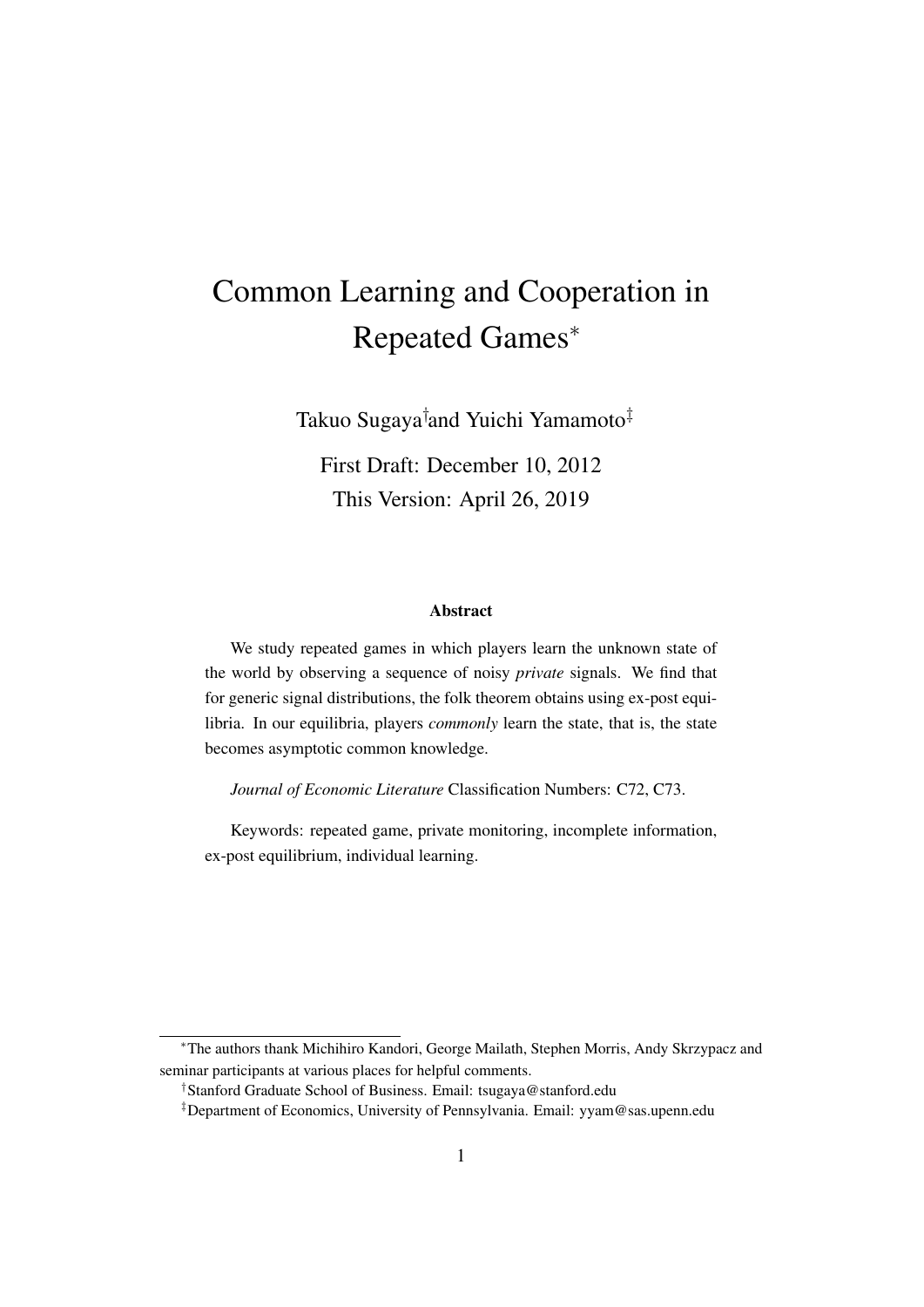## 1 Introduction

In many economic activities, agents face uncertainty about the underlying payoff structure, and experimentation is useful to resolve such a problem. Suppose that two firms enter a new market. The firms are not familiar with the structure of the market, and in particular do not know how profitable the market is (e.g., the intercept of the demand function). The firms interact repeatedly; every period, each firm chooses a price and then privately observes its sales level, which is stochastic due to an i.i.d. demand shock. Actions (prices) are perfectly observable. In this situation, the firms can eventually learn the true profitability of the market through sales; they may conclude that the market is profitable if they observe high sales frequently. However, since sales are private information, a firm faces uncertainty about whether the rival firm also believes that the market is profitable. Such *higher-order beliefs* have a significant impact on the firms' incentives: For example, suppose that choosing a high price is a "risky" action, in the sense that it yields a high profit only if the market is profitable enough *and* the rival firm also chooses a high price. Then even when a firm believes that the market is profitable, if it believes that the rival firm is pessimistic about the market profitability (and hence will choose a low price likely), it may prefer choosing a low price rather than a high price. Note also that each firm can manipulate the rival firm's belief (both the first and higher-order beliefs) via a *signaling effect*: Even if firm A believes that the market is not very profitable, it may still be tempted to choose a high price today, because by doing so, firm B updates the posterior upwards and starts to choose a high price in later periods, which is beneficial for firm A. Can the firms sustain collusion in such a situation? I.e., is there an equilibrium in which they can coordinate on the high price if the market is profitable, and on the low price if not? More generally, does a long-run relationship facilitate cooperation, when players *privately* learn the unknown economic state?

To address this question, we develop a general model of *repeated games with individual learning*. In our model, Nature moves first and chooses the state of the world  $\omega$  (e.g., the market profitability in the duopoly market). The state is fixed throughout the game and is not observable to players. Then players play an infinitely repeated game. Each period, players observe private signals, whose distribution depends on the state. A player's stage-game payoff depends both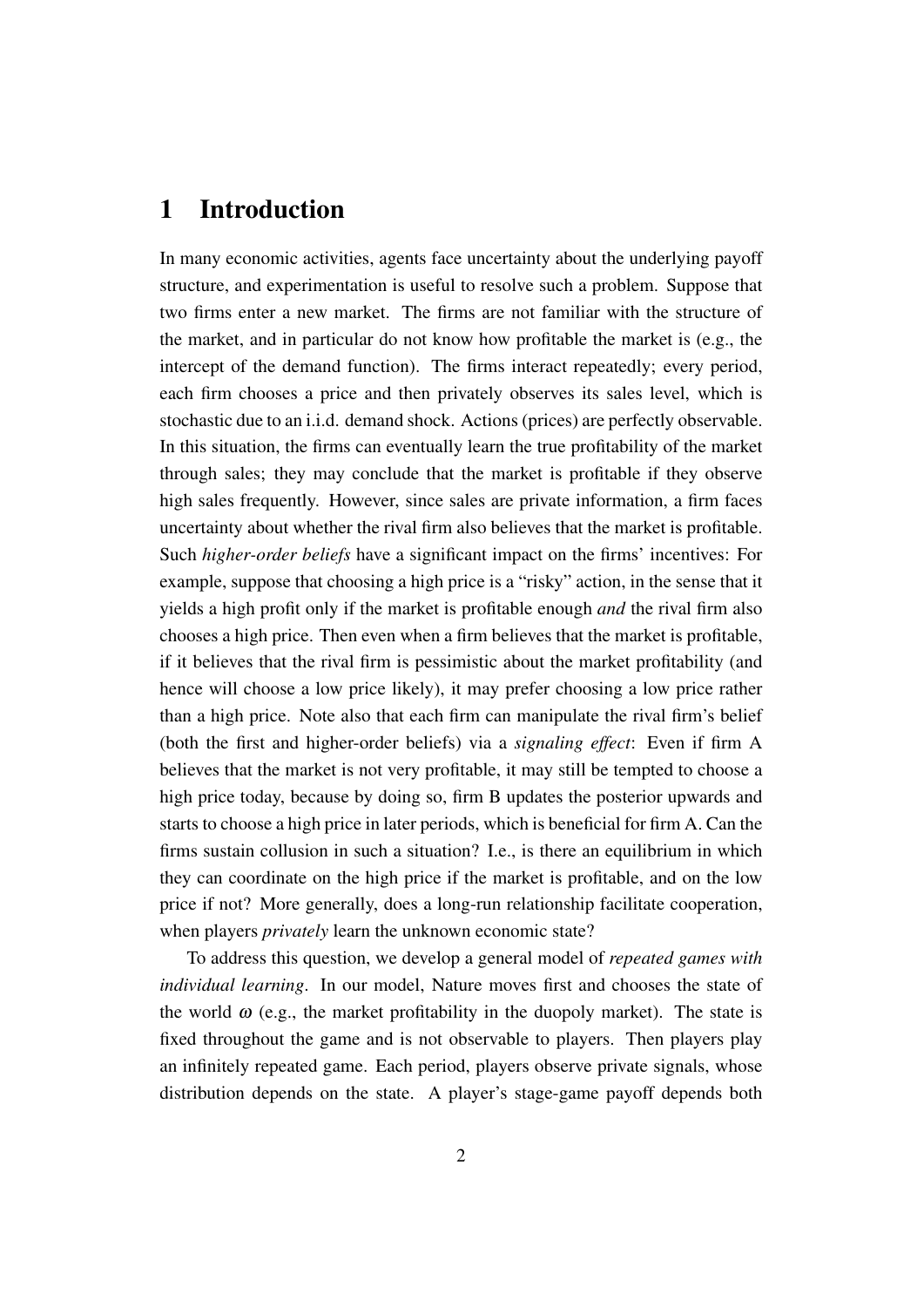on actions and on her private signal, so the state (indirectly) influences expected payoffs through the signal distribution.

In general, when players have private information about the economic state, they can effectively coordinate their play if they *commonly learn* the state so that the state becomes almost common knowledge in the long run. Cripps, Ely, Mailath, and Samuelson (2008) show that common learning indeed occurs, if players learn the state from i.i.d. private signals. Unfortunately, their result does not apply to our setup, because (i) the signal distribution is influenced by actions, which are endogenously determined in equilibrium, and (ii) a player learns the state not only from her private signals, but from the opponents' actions. Accordingly, in our model, it is not obvious if common learning occurs. Another complication in our model is that while actions are perfectly observable, a player needs to rely on her private signals in order to detect the opponents' deviations, because in general the opponents choose different actions depending on their signals in equilibrium. In this sense, our model is a variant of repeated games with private monitoring, and it is well-known that finding an equilibrium in such a model is a hard problem (see Sugaya (2019), for example).

Despite such complications, we find that there indeed exist equilibria in which players commonly learn the state and obtain Pareto-efficient payoffs state by state. More generally, we find that the folk theorem holds so that any feasible and individually rational payoff (not only efficient outcomes) can be achievable as an equilibrium payoff. Our solution concept is an ex-post equilibrium, in that our equilibrium strategy is a sequential equilibrium regardless of the state; so it an equilibrium even if the initial prior changes.<sup>1</sup> For a fixed discount factor  $\delta$ , the set of ex-post equilibrium payoffs is smaller than the set of sequential equilibrium payoffs, because providing ex-post incentives is more costly in general. However, it turns out that in our model, this cost becomes almost negligible as the discount factor approaches one, and accordingly we can obtain the folk theorem using expost equilibria.

<sup>&</sup>lt;sup>1</sup>Some recent papers use ex-post equilibria in different settings of repeated games, such as perfect monitoring and fixed states (Hörner and Lovo  $(2009)$  and Hörner, Lovo, and Tomala  $(2011)$ ), public monitoring and fixed states (Fudenberg and Yamamoto (2010) and Fudenberg and Yamamoto (2011a)), private monitoring and fixed states (Yamamoto (2014)), and changing states with an i.i.d. distribution (Miller (2012)). Note also that there are many papers working on expost equilibria in undiscounted repeated games; see Koren (1992) and Shalev (1994), for example.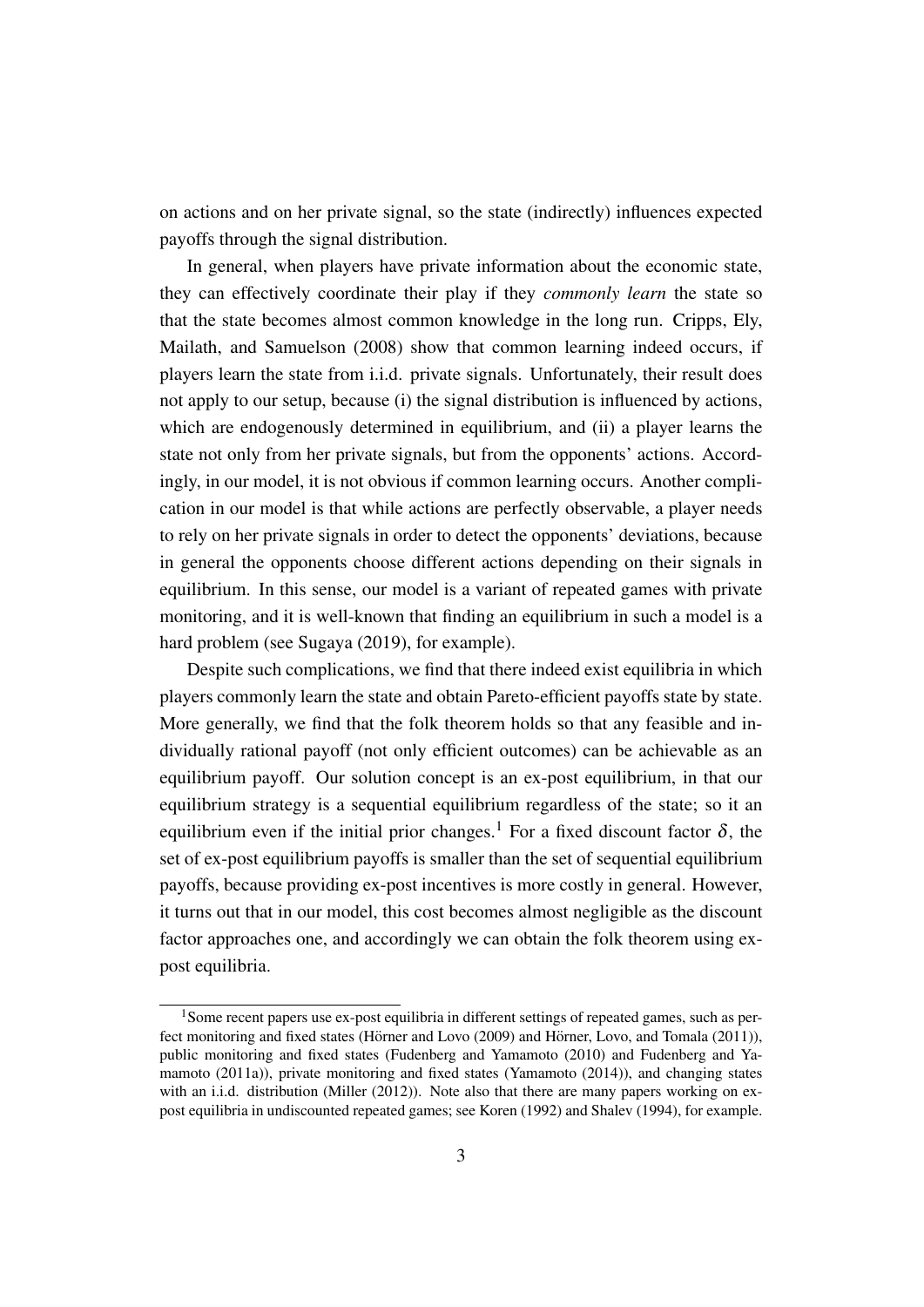To establish the folk theorem, we need the following two conditions. The first condition is the *statewise full-rank* condition, which requires that there be an action profile such that different states generate different signal distributions, even if someone unilaterally deviates. This condition ensures that each player can learn the true state from private signals, and that no one can stop the opponents' state learning. The second condition is the *correlated learning* condition. Roughly, it requires that signals be correlated across players, so that a player's signal is informative about the opponents'. These conditions are not only sufficient, but "almost necessary" for our result. Indeed, if the statewise full-rank condition does not hold, one can obtain a payoff significantly higher than the minimax payoff, by preventing the opponents' state learning. Also, if the correlated learning condition does not hold, we can construct an example in which the folk theorem cannot be obtained by ex-post equilibria. See Appendix D for more details.

Our proof of the folk theorem is constructive, and it builds on the idea of block strategies of Hörner and Olszewski (2006) and Wiseman (2012). For the sake of exposition, suppose for now that there are only two players and two states,  $\omega_1$  and <sup>ω</sup>2. In our equilibrium, the infinite horizon is divided into a sequence of *blocks*. At the beginning of the block, each player *i* chooses a *state-specific* plan about whether to reward or punish the opponent: Her plan is either "reward the opponent at both states," "punish the opponent at both states," "reward at state  $\omega_1$  but punish at  $\omega_2$ ," or "reward at state  $\omega_2$  but punish at  $\omega_1$ ." As will be explained shortly, the use of state-specific punishments is crucial in order to provide appropriate incentives in our environment.

In the first *T* periods of the block, player 1 collects private signals and makes an inference  $\omega(1)$  about the state  $\omega$ . Similarly, in the next *T* periods, player 2 makes an inference  $\omega(2)$  about the state. We take T sufficiently large, so that each player *i*'s inference  $\omega(i)$  matches the true state almost surely. Then in the next period, each player reports her inference  $\omega(i)$  using actions, and check if they indeed agree on the state. Then depending on the reported information and on the plan chosen at the beginning of the block, they adjust the continuation play in the rest of the block. For example, if both players report  $\omega_1$  and plan to reward each other at  $\omega_1$ , they will choose an action profile which yields high payoffs to both players at  $\omega_1$ . At the end of the block, (again, via actions) players report their private signals during the learning phase in earlier periods; this information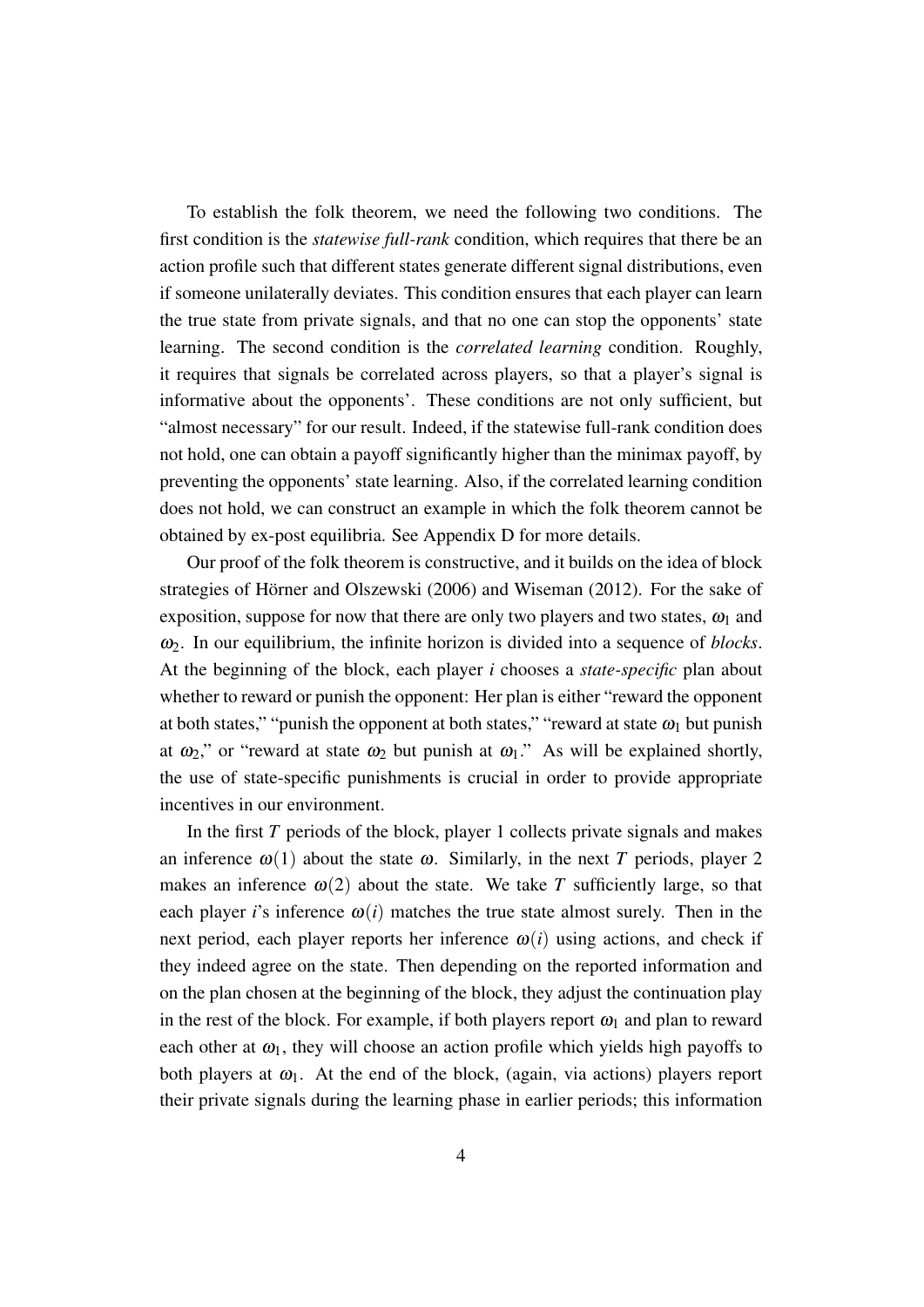is used to make a minor modification to the continuation play (the punishment plan for the next block), which helps to provide right incentives. Once the block is over, a new block starts and players behave as above again.

It is important that players make the inference  $\omega(i)$  based only on the signals during the current block; it does not depend on the signals in the previous blocks. This property ensures that even if someone makes a wrong inference (i.e.,  $\omega(i)$ ) does not match the true state), it does not have a long-run impact on payoffs. Indeed, in the next block, players can learn the true state with high probability and adjust the continuation play. This implies that even if a player deviates during the learning phase, its impact on a long-run payoff is not very large, which helps to deter such a deviation.

We find that this "learning, communication, and coordination" mechanism works effectively and approximates the Pareto-efficient frontier. Also, common learning occurs in this equilibrium. A key is that players communicate truthfully in our equilibrium, which makes (a piece of) their private information public and facilitates common learning. So in our equilibrium, a signaling effect helps to achieve common learning.

A critical step in our proof is to show that it is indeed possible to provide appropriate incentives for such truthful communication.<sup>2</sup> To provide such truthful incentives, signal correlation plays a crucial role. Recall that player *i* makes an inference  $\omega(i)$  using private signals pooled over the *T*-period interval. Since signals are correlated across players, the opponent's signal frequency *f−<sup>i</sup>* during this interval is informative about player *i*'s signal frequency *f<sup>i</sup>* , and hence informative about player *i*'s inference  $\omega(i)$ . This suggests that the opponent can statistically distinguish player *i*'s misreport. A similar idea appears in the mechanism design literature (e.g., Crémer and Mclean (1988)), but a new complication is that the unknown state  $\omega$  influences the signal correlation, which makes signals ambiguous. For example, there may be player *i*'s signal which is highly correlated with the opponent's signal  $z_{-i}$  conditional on the state  $\omega_1$ , but is correlated with a different signal  $\tilde{z}$ <sup>−*i*</sup> conditional on the state  $\omega_2$ .

To deter player *i*'s misreport using such ambiguous signals, state-contingent

<sup>&</sup>lt;sup>2</sup>Allowing cheap-talk communication does not simplify our analysis, due to this problem; we need to find a mechanism under which players report truthfully in the cheap-talk communication stage, and it is essentially the same as the problem we consider here.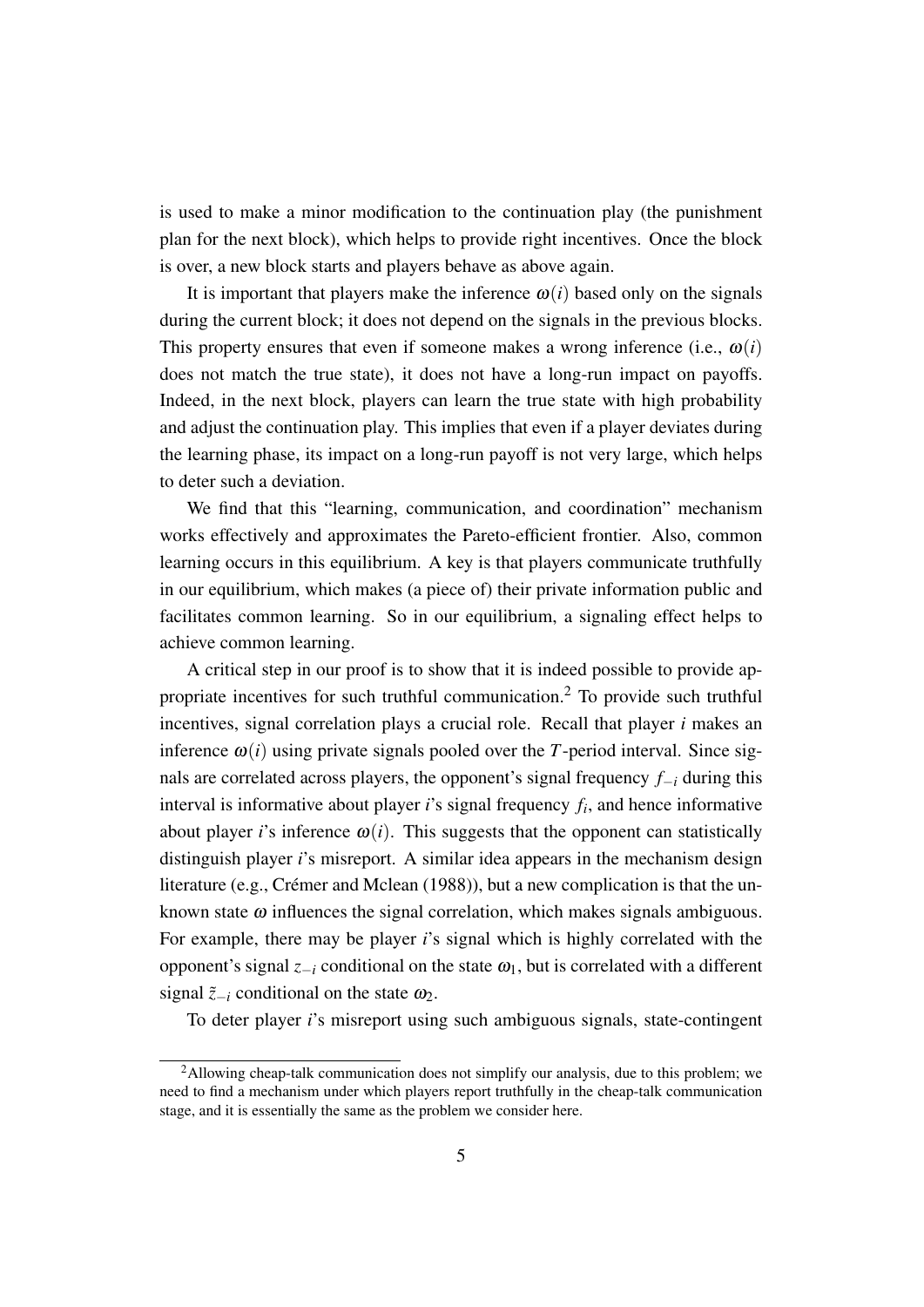punishments are helpful. A rough idea is that the opponent interprets her signal frequency *f−<sup>i</sup> taking a state* <sup>ω</sup> *as given*, and decides whether to punish player *i* or not for that state  $ω$ . For example, suppose that the opponent's signal frequency  $f_{-i}$ is typical of the state  $\omega_1$ , i.e., it is close to the true signal distribution at  $\omega_1$ . Then *conditional on the state*  $\omega_1$ , the opponent believes that player *i*'s observation is also typical of the state  $\omega_1$  and hence *i*'s inference is  $\omega(i) = \omega_1$ . On the other hand, *conditional on the state*  $\omega_2$ , the opponent *may not* believe that player *i*'s inference is  $\omega(i) = \omega_1$ , since signals are interpreted differently at different states. Suppose now that player *i* reports  $\omega(i) = \omega_1$ . Should the opponent punish player *i*? The point is that this report is consistent with the opponent's signals conditional on the state  $\omega_1$ , but not conditional on  $\omega_2$ . This suggests that the opponent should punish player *i only at the state*  $\omega_2$ , by playing a continuation strategy which yields a low payoff to player *i* conditional on the state  $\omega_2$  but a high payoff conditional on  $\omega_1$ . That is, the opponent should choose the plan "reward player *i* at  $\omega_1$  but punish at  $\omega_2$ " more likely in the next block.

In the proof, we carefully construct such a state-contingent punishment mechanism so that player *i*'s misreport is indeed deterred. In particular, we find that there is a punishment mechanism such that

- (i) If everyone reports truthfully, the probability of a punishment being triggered is almost negligible.
- (ii) The truthful report is ex-post incentive compatible, that is, regardless of the true state  $\omega$  and the true inference  $\omega(i)$ , reporting  $\omega(i)$  truthfully is a best reply for each player *i*.

The first property ensures that even though a punishment destroys the total welfare (players choose inefficient actions once it is triggered), the equilibrium payoff can still approximate the Pareto-efficient outcome.<sup>3</sup> The second property implies that any misreport is not profitable, regardless of player *i*'s belief about the state <sup>ω</sup>. This in particular implies that player *i*'s history in the previous blocks, which influences her belief about  $\omega$ , is irrelevant to her incentive in the current block; her incentive is solely determined by her history within the current block. This

 $3$ Fudenberg, Levine, and Maskin (1994) show that this inefficiency can be avoided if continuation payoffs take the form of "utility transfers." Unfortunately this technique does not seem to apply to our setup, because players condition their play on their private signals.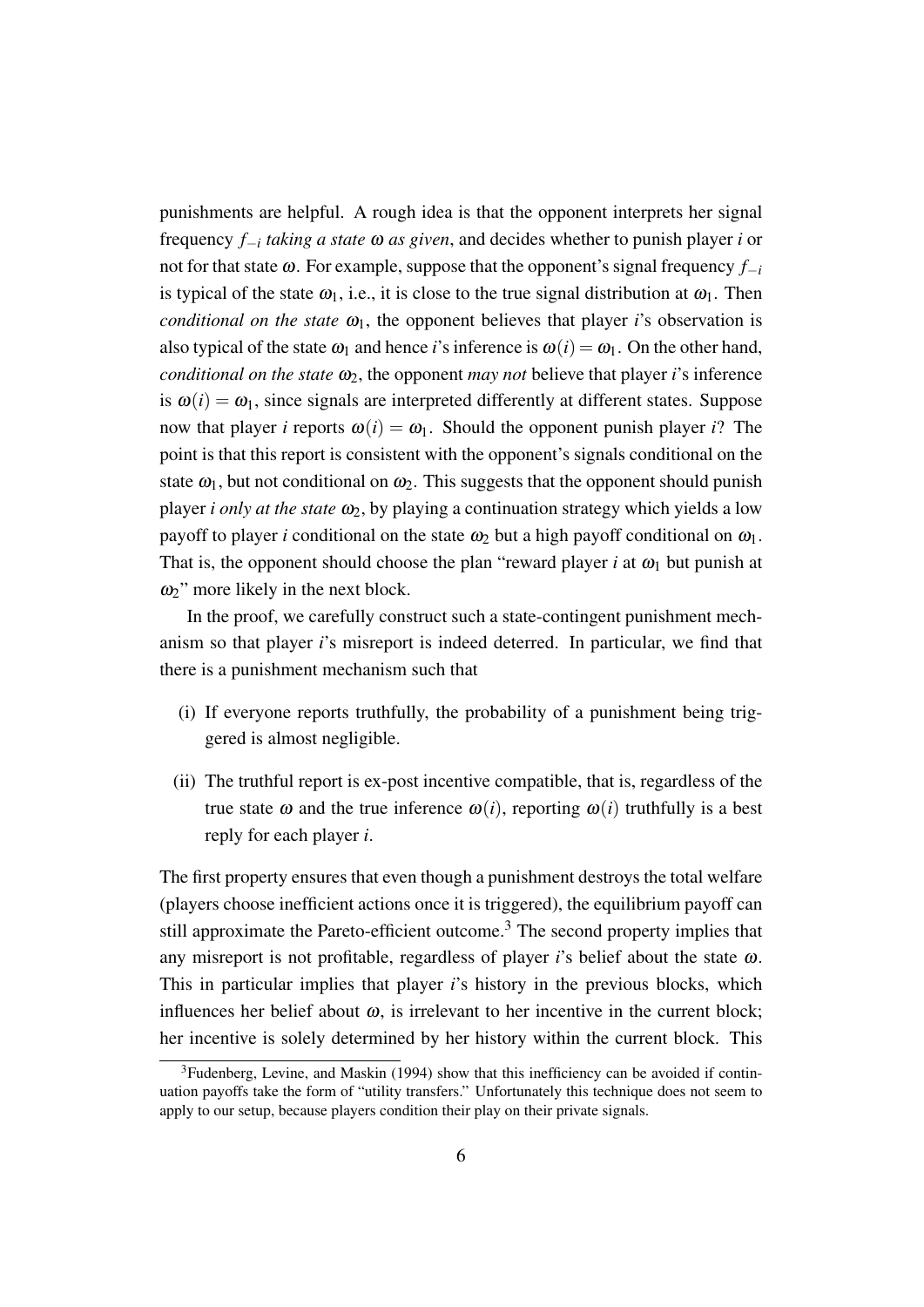allows us to use a recursive technique to construct an equilibrium in the infinitehorizon game.

The design of the state-contingent punishment mechanism is a bit complicated, because player *i*'s belief about the opponent's signal frequency *f−<sup>i</sup>* is also influenced by the unknown state  $\omega$ . For example, suppose that player *i*'s signal frequency  $f_i$  during the  $T$  period interval is typical of the state  $\omega_1$ , so that her inference is  $\omega(i) = \omega_1$ . With such an observation  $f_i$ , *conditional on the state*  $\omega_1$ , she believes that the opponent believes that player *i*'s inference is  $\omega(i) = \omega_1$ , and hence the truthful report of  $\omega(i) = \omega_1$  is a best reply. However, *conditional on the state*  $\omega_2$ , she *need not* believe that the opponent believes  $\omega(i) = \omega_1$  in general. So to satisfy the property (ii) above, we need to carefully design a (state-contingent) punishment mechanism for the state  $\omega_2$ , that is, reporting  $\omega(i) = \omega_1$  must be a best reply for player *i* at  $\omega_2$  even though she does not expect the opponent to believe  $\omega(i) = \omega_1$ . More generally, we need to find a mechanism with which for each given observation  $f_i$ , player *i*'s best reply does not depend on the state (the truthful report of  $\omega(i)$  must be a best reply at *both* states), even though her belief about the opponent's belief depends on the state. One way to solve this problem is to let the opponent make player *i* indifferent over all reports, regardless of the observation *f−<sup>i</sup>* ; then the truthful report of <sup>ω</sup>(*i*) is always a best reply for player *i*. But it turns out that such a mechanism does not satisfy the property (i) above and causes inefficiency, that is, a punishment is triggered with positive probability and destroys the total welfare even on the equilibrium path.<sup>4</sup> To avoid such inefficiency while maintaining truthful incentives, we consider a mechanism in which the opponent makes player *i* indifferent only after *some* (but not all) observations *f−i* . It turns out that this idea "almost" solves our problem, that is, it allows us to construct a mechanism in which the truthful report of the summary inference  $\omega(i)$ is an *approximate* best reply regardless of the past history, while minimizing the welfare destruction. Of course, this is not an exact solution to our problem, as we need the truthful report to be an *exact* best reply. To fix this problem, in the last step of the proof, we modify the equilibrium strategy a bit; we let players reveal her signal sequence during the learning phase (this is different from  $\omega(i)$ , which is just a summary statistics of the observed signals) at the end of each block, and

 $4$ This is similar to the fact that belief-free equilibria of Ely, Hörner, and Olszewski (2005) cannot attain the Pareto-efficient outcome when monitoring is imperfect.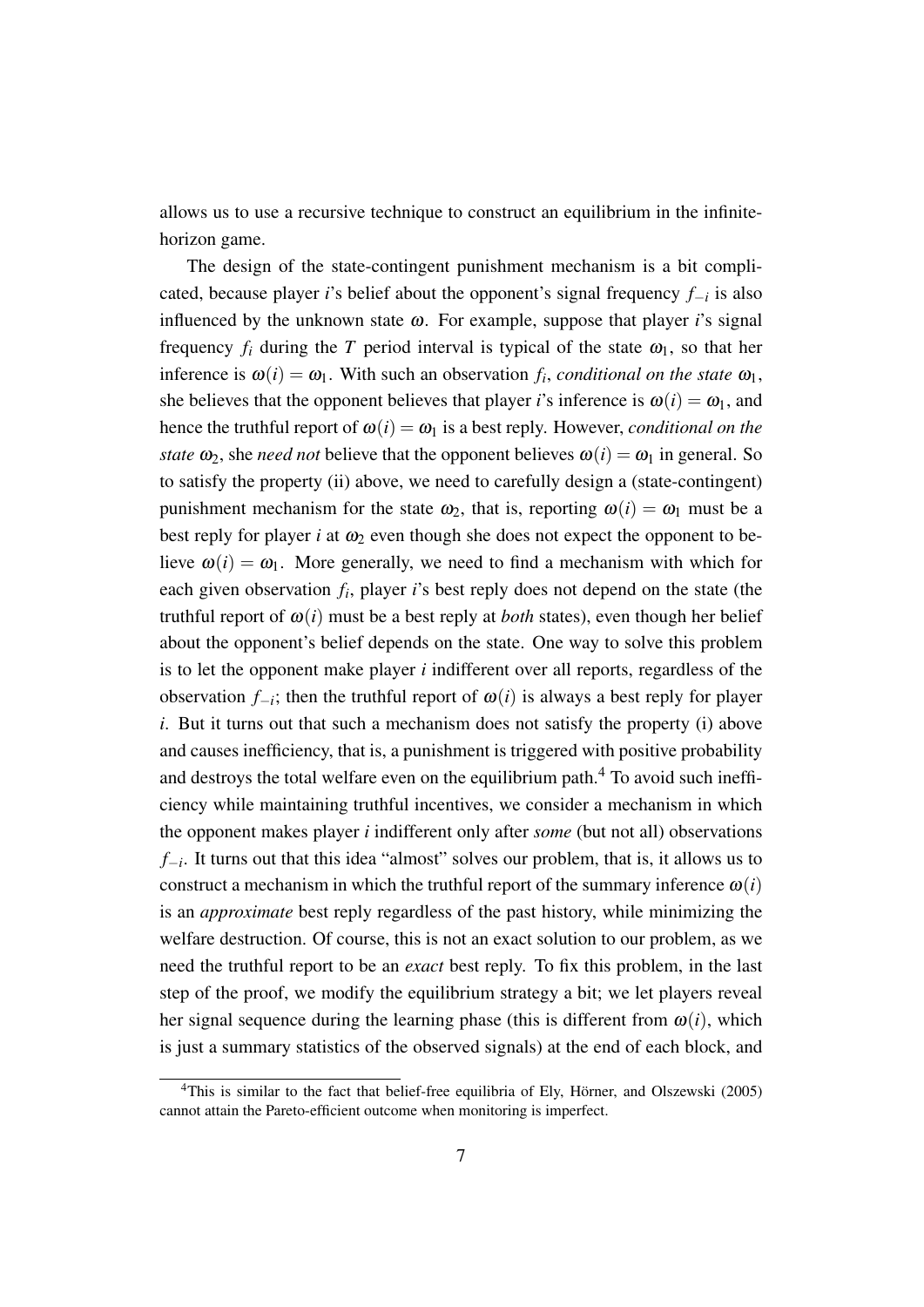use this information to provide an extra incentive to report the summary inference  $\omega(i)$  truthfully. See Section 4.5 for more details.

Fudenberg and Yamamoto (2010) also use the idea of state-contingent punishments, but their proof is not constructive. In particular, both state learning process and intertemporal incentives are implicitly described through the motion of continuation payoffs. The interaction of these two forces complicates the motion of continuation payoffs, which makes it difficult to see how players learn the state in equilibrium, and how they use this information to punish a deviator. In contrast, our proof is constructive, and we explicitly describe how each player learns the state in each block and chooses a state-contingent punishment plan. We hope that this helps to understand the role of state-contingent punishment in a more transparent way.

In Section 5, we extend the analysis to the case in which actions are not observable. In this new setup, players need to monitor the opponents' actions only through noisy private signals, whose distribution is influenced by the unknown state <sup>ω</sup>. So it is a repeated game with *private monitoring* and *unknown monitoring structure*. We find that the folk theorem still holds when the identifiability conditions are strengthened. This result generalizes various efficiency theorems for repeated games with private monitoring<sup>5</sup> (in particular the folk theorem of Sugaya (2019)) to the case in which the monitoring structure is unknown.

To the best of our knowledge, this is the first paper which considers common learning with strategic players.<sup>6</sup> Cripps, Ely, Mailath, and Samuelson (2008) shows that common learning occurs when players are not strategic, i.e., players observe private signals about the state each period, without taking actions. In the

<sup>&</sup>lt;sup>5</sup>For example, the efficient outcome is approximately achieved in the prisoner's dilemma, when observations are nearly perfect (Sekiguchi (1997), Bhaskar and Obara (2002), Piccione (2002), Ely and Välimäki (2002), Yamamoto (2007), Yamamoto (2009), Hörner and Olszewski (2006), Chen (2010), and Mailath and Olszewski (2011)), nearly public (Mailath and Morris (2002), Mailath and Morris (2006), and Hörner and Olszewski (2009)), statistically independent (Matsushima (2004), Yamamoto (2012)), and even fully noisy and correlated (Kandori (2011), Fong, Gossner, Hörner and Sannikov (2011), Sugaya (2012), and Sugaya (2019)). Kandori (2002) and Mailath and Samuelson (2006) are excellent surveys. See also Lehrer (1990) for the case of no discounting, and Fudenberg and Levine (1991) for the study of approximate equilibria with discounting.

<sup>6</sup>A recent paper by Basu, Chatterjee, Hoshino, and Tamuz (2017) considers a similar question, but their analysis is quite different from ours because (i) they impose a special assumption on the payoff function (there are only two actions, and one of them is a dominant action) and (ii) they assume conditionally independent signals.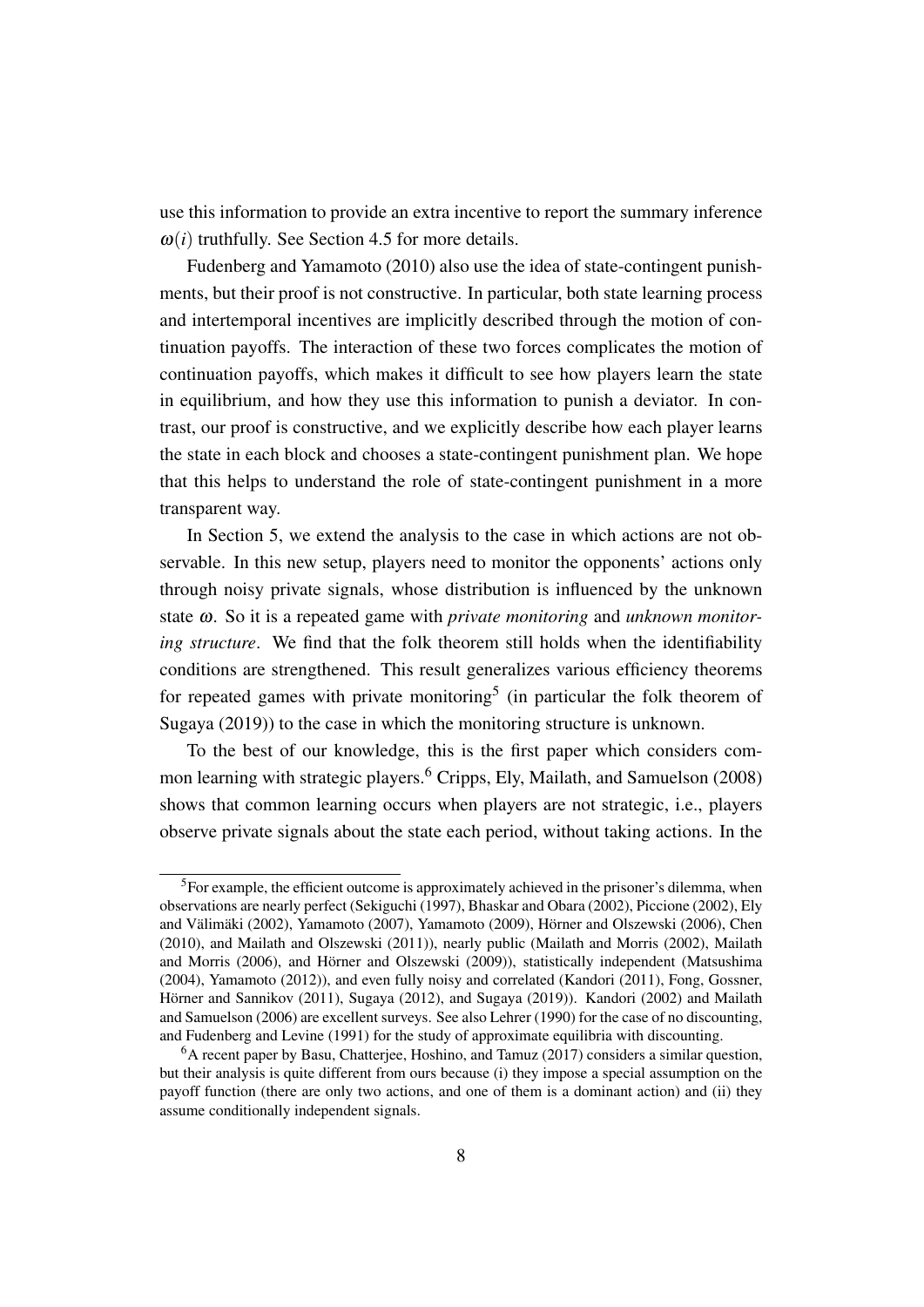follow-up paper (Cripps, Ely, Mailath, and Samuelson (2013)), they extend the analysis to the case in which signals are not i.i.d.. They argue:

We are motivated by a desire to better understand the structure of equilibria in repeated games of incomplete information. [...] An understanding of common learning in this setting requires extending the setting of Cripps, Ely, Mailath, and Samuelson (2008) in two challenging directions: The signal distributions are intertemporally dependent and endogenous (being affected by the actions of the agents). [...] While we are ultimately interested in the signals that both exhibit intertemporal dependence and endogenously determined distributions, this paper focuses on intertemporal dependence, maintaining the assumption that the distributions are exogenously determined.

Our work addresses their concern above. Indeed, in our model, signal distributions are endogenously determined in equilibrium and intertemporally dependent. We find that players' strategic behavior has a substantial impact on the result: With non-strategic players, Cripps, Ely, Mailath, and Samuelson (2013) show that common learning occurs only when the signal distribution satisfies some restrictive condition. In contrast, we find that with strategic players, common learning occurs in general, thanks to the signaling effect discussed above.

Our work belongs to the literature on learning in repeated games. Most of the existing work assumes that players observe *public* (or almost public) signals about the state, and focuses on equilibria in which players ignore private information. (Wiseman (2005), Wiseman (2012), Fudenberg and Yamamoto (2010), Fudenberg and Yamamoto (2011a)). An exception is Yamamoto (2014), who considers the case in which players learn from private signals only. The difference from this paper is that he focuses on *belief-free equilibria*, which are a subset of sequential equilibria. An advantage of belief-free equilibrium is its tractability; it does not require players' coordination, and a player's higher-order belief is payoff-irrelevant. But unfortunately, its payoff set is bounded away from the Pareto-efficient frontier in general, due to the lack of coordination. In order to avoid such inefficiency, we consider sequential equilibria in which players coordinate their play through communication. As noted earlier, a player's best reply in such communication is very sensitive to her higher-order belief (her belief about the opponent's signals),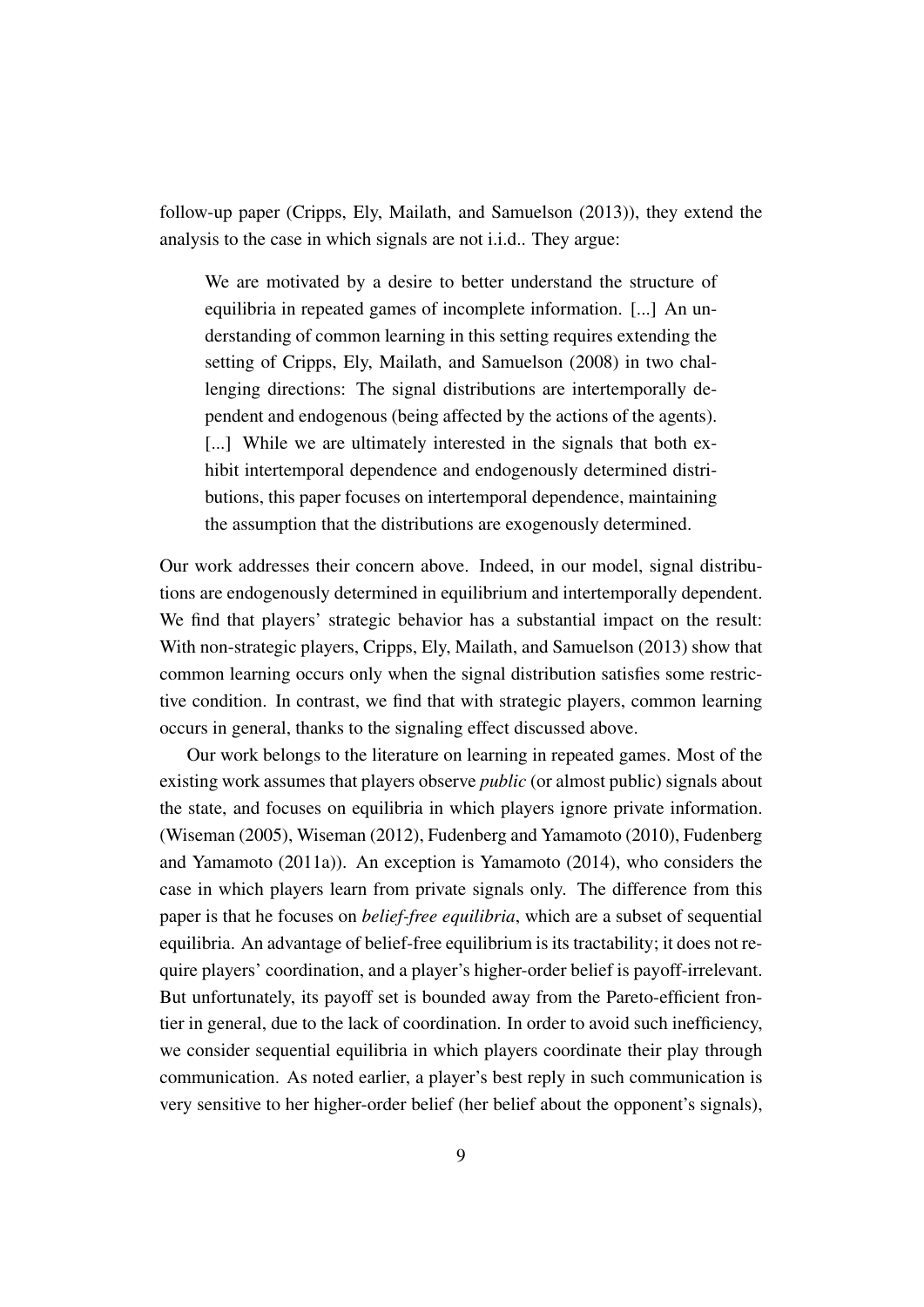which makes our analysis quite different from the ones in the literature.

### 2 Repeated Games with Individual Learning

Given a finite set *X*, let  $\triangle X$  be the set of probability distributions over *X*. Given a subset *W* of  $\mathbb{R}^n$ , let co*W* denote the convex hull of *W*.

We consider an *N*-player infinitely repeated game, in which the set of players is denoted by  $I = \{1, \dots, N\}$ . At the beginning of the game, Nature chooses the state of the world  $\omega$  from a finite set  $\Omega$ . Assume that players cannot observe the true state  $\omega$ , and let  $\mu \in \Delta\Omega$  denote their common prior over  $\omega$ .<sup>7</sup> Throughout the paper, we assume that the game begins with symmetric information: Each player's initial belief about  $\omega$  is equal to the prior  $\mu$ . But it is straightforward to extend our analysis to the asymmetric-information case as in Fudenberg and Yamamoto  $(2011a).<sup>8</sup>$ 

Each period, players move simultaneously, and each player  $i \in I$  chooses an action  $a_i$  from a finite set  $A_i$ . The chosen action profile  $a \in A \equiv \times_{i \in I} A_i$  is publicly observable, and in addition, each player *i* receives a private signal *z<sup>i</sup>* about the state  $\omega$  from a finite set  $Z_i$ . The distribution of the signal profile  $z \in Z \equiv \times_{i \in I} Z_i$ depends on the state of the world  $\omega$  and on the action profile  $a \in A$ , and is denoted by  $\pi^{\omega}(\cdot|a) \in \Delta Z$ . Let  $\pi^{\omega}_{i}(\cdot|a)$  denote the marginal distribution of player *i*'s signal  $z_i$  given  $\omega$  and  $a$ , that is,  $\pi_i^{\omega}(z_i|a) = \sum_{z_{-i} \in Z_{-i}} \pi^{\omega}(z|a)$ . Likewise, let π ω *−i* (*·|a*) be the marginal distribution of the opponents' signals *z−<sup>i</sup>* . Player *i*'s payoff is  $u_i^{\omega}(a, z_i)$ , so her expected payoff given the state  $\omega$  and the action profile *a* is  $g_i^{\omega}(a) = \sum_{z_i \in Z_i} \pi_i^{\omega}(z_i|a) u_i^{\omega}(a, z_i)$ .<sup>9</sup> Let  $g^{\omega}(a) = (g_i^{\omega}(a))_{i \in I}$  be the payoff vector given  $\omega$  and  $a$ . As usual, we write  $\pi^{\omega}(\alpha)$  and  $g_i^{\omega}(\alpha)$  for the signal distribution

 $7B$  Because our arguments deal only with ex-post incentives, they extend to games without a common prior. However, as Dekel, Fudenberg, and Levine (2004) argue, the combination of equilibrium analysis and a non-common prior is hard to justify.

<sup>8</sup>Specifically, all the results in this paper extend to the case in which each player *i* has initial private information  $\theta_i$  about the true state  $\omega$ , where the set  $\Theta_i$  of player *i*'s possible private information is a partition of Ω. Given the true state  $ω ∈ Ω$ , player *i* observes  $θ_i^ω ∈ Θ_i$ , where  $θ_i^ω$ denotes  $\theta_i \in \Theta_i$  such that  $\omega \in \theta_i$ . In this setup, private information  $\theta_i^{\omega}$  allows player *i* to narrow down the set of possible states; for example, player *i* knows the state if  $\Theta_i = \{(\omega_1), \cdots, (\omega_o)\}\.$ 

<sup>&</sup>lt;sup>9</sup>If there are  $\omega \in \Omega$  and  $\tilde{\omega} \neq \omega$  such that  $u_i^{\omega}(a, z_i) \neq u_i^{\tilde{\omega}}(a, z_i)$  for some  $a_i \in A_i$  and  $z \in Z$ , then it might be natural to assume that player *i* does not observe the realized value of  $u_i$  as the game is played; otherwise players might learn the true state from observing their realized payoffs. Since we consider ex-post equilibria, we do not need to impose such a restriction.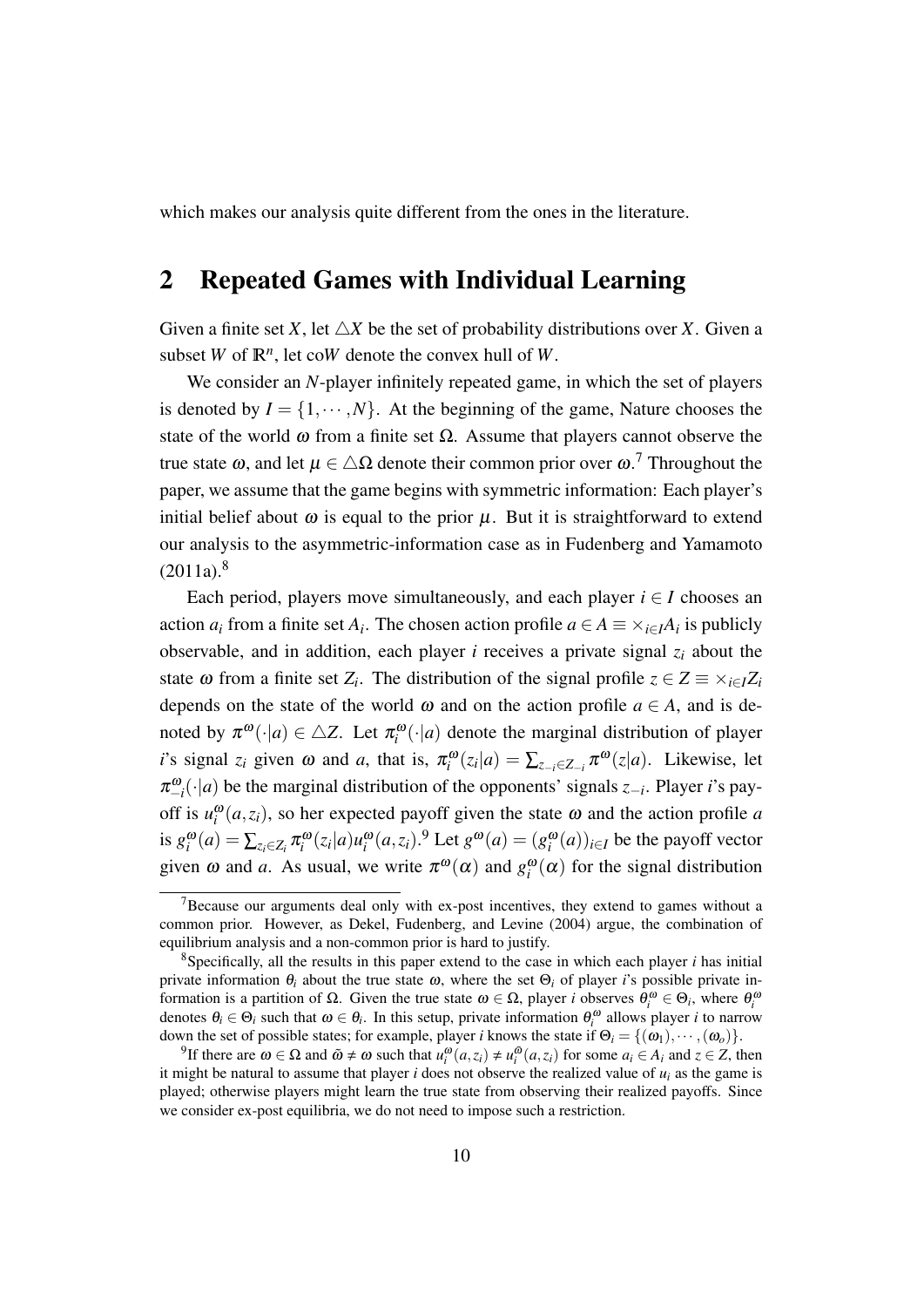and the expected payoff when players play a mixed action profile  $\alpha \in \times_{i \in I} \triangle A_i$ . Similarly, we write  $\pi^{\omega}(a_i, \alpha_{-i})$  and  $g_i^{\omega}(a_i, \alpha_{-i})$  for the signal distribution and the expected payoff when players *−i* play a mixed action <sup>α</sup>*−<sup>i</sup> ∈ ×j*,*i△A<sup>j</sup>* .

As emphasized in the introduction, uncertainty about the payoff functions is common in applications. Examples that fit our model include:

- *•* Oligopoly market with unknown demand function. Often times, firms do not have precise information about the market structure, and such a situation is a special example of our model. To see this, let *I* be the set of firms, *a<sup>i</sup>* be firm *i*'s price, and  $z_i$  be firm *i*'s sales level. The distribution  $\pi^{\omega}(\cdot|a)$  of sales levels depends on the unknown state  $\omega$ , which means that the firms do not know the true distribution of the sales level.
- *•* Team production and private benefit. Consider agents working on a joint project who do not know the profitability of the project; they may learn the true profitability through their experience over time. To describe such a situation, let *I* be the set of agents,  $a_i$  be agent *i*'s effort level, and  $z_i$  be agent *i*'s private profit from the project. The distribution  $\pi^{\omega}(\cdot|a)$  of private profits depends on the unknown state  $\omega$ , so the agents learn the true distribution through their observations over time.

In the infinitely repeated game, players have a common discount factor  $\delta \in$ (0,1). Let  $(a^{\tau}, z_i^{\tau}) \in A \times Z_i$  be player *i*'s private observation in period  $\tau$ , and let  $h_i^t = (a^{\tau}, z_i^{\tau})_{\tau=1}^t$  be player *i*'s private history until period  $t \ge 1$ . Let  $h_i^0 = \emptyset$ , and for each  $t \geq 0$ , and let  $H_i^t$  be the set of all private histories  $h_i^t$ . Let  $h^t = (h_i^t)_{i \in I}$  denote a profile of *t*-period private histories, and  $H^t$  be the set of all history profiles  $h^t$ . A strategy for player *i* is defined to be a mapping  $s_i : \bigcup_{t=0}^{\infty} H_i^t \to \triangle A_i$ . Let  $S_i$  be the set of all strategies for player *i*, and let  $S = \times_{i \in I} S_i$ .

The feasible payoff set for a given state  $\omega$  is defined as

$$
V(\omega) \equiv \text{co}\lbrace g^{\omega}(a) | a \in A \rbrace,
$$

that is,  $V(\omega)$  is the convex hull of possible stage-game payoff vectors at the state <sup>ω</sup>. Then the feasible payoff set for the overall game is defined as

$$
V \equiv \times_{\omega \in \Omega} V(\omega).
$$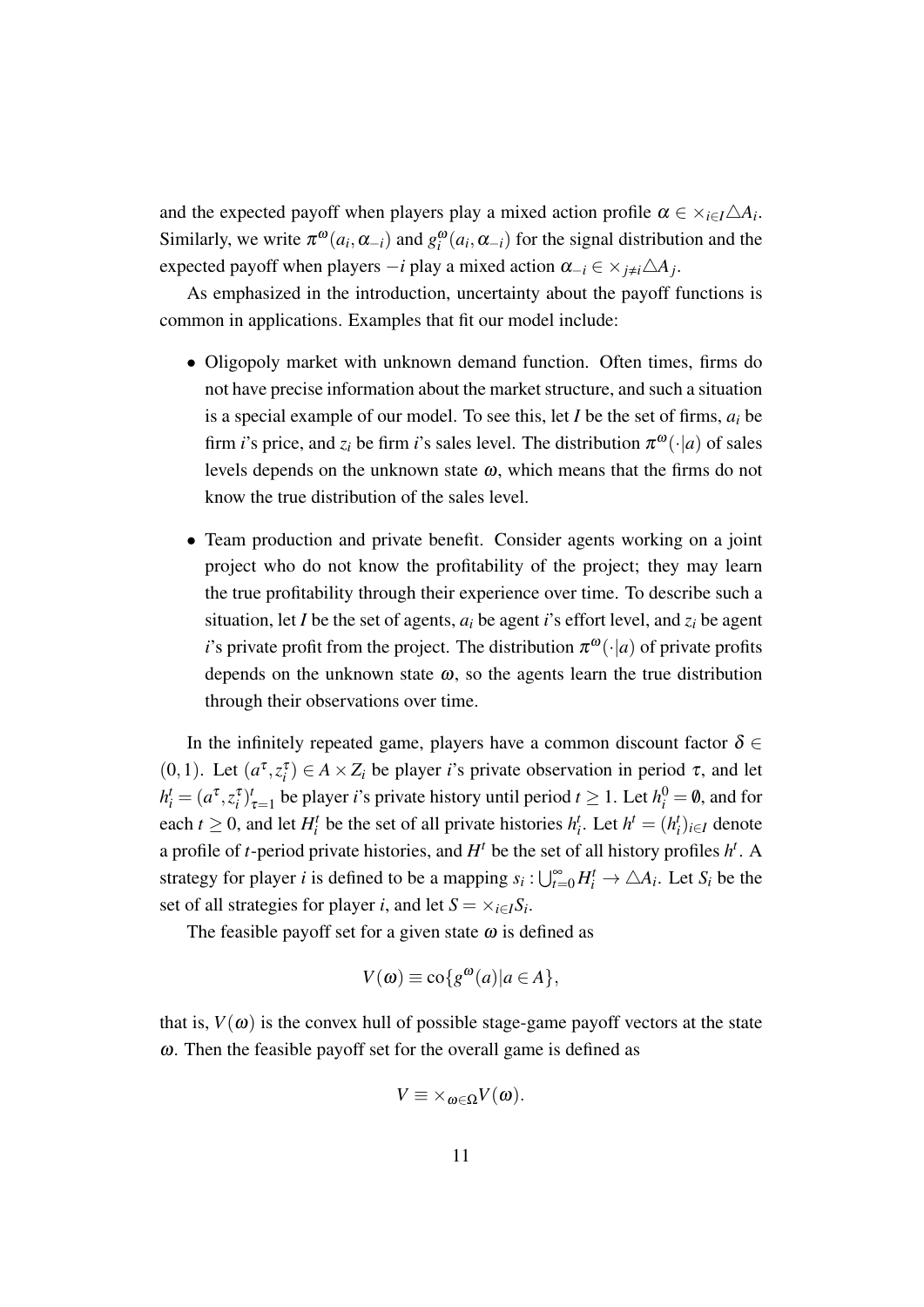Thus each feasible payoff vector  $v \in V$  specifies payoffs for each player and for each state, i.e.,  $v = ((v_1^{\omega}, \dots, v_N^{\omega}))_{\omega \in \Omega}$ . Note that a given  $v \in V$  may be generated using different action distributions at different states  $\omega$ . We will show that there are equilibria which approximate payoffs in  $V$  if the state is statistically identified by private signals so that players learn it over time.

Player *i*'s minimax payoff for a given state  $\omega$  is defined as

$$
m_i^{\omega} \equiv \min_{\alpha_{-i}} \max_{a_i} g_i^{\omega}(a_i, \alpha_{-i}).
$$

Let  $\underline{\alpha}^{\omega}(i)$  denote the (possibly mixed) minimax action profile against player *i* conditional on  $\omega$ . Let  $V^*$  be the set of feasible and individually rational payoffs, that is,

$$
V^* \equiv \{ v \in V | v_i^{\omega} \ge m_i^{\omega} \ \forall i \forall \omega \}.
$$

Here the individual rationality is imposed state by state; i.e.,  $V^*$  is the set of feasible payoffs such that each player obtains at least her minimax payoff for each state  $\omega$ .<sup>10</sup> Throughout the paper, we assume that the set  $V^*$  is full dimensional:

**Condition 1.** (Full Dimension) dim $V^* = |I| \times |\Omega|$ .

- Play  $a^*$  for the first *T* periods, and make an inference  $\omega(i)$  as in Lemma 1.
- In each period  $t > T$ , choose  $a_i \in \arg \max_{i} g_i^{\omega(i)}$  $\int_{i}^{\omega(t)} (\tilde{a}_i, \alpha_{-i}|_{\omega(i), h_i^{t-1}})$  where  $\alpha_{-i}|_{\omega^*, h_i^{t-1}}$  is the distribution of the opponent's actions conditional on the history  $h_i^{t-1}$  and the true state  $\omega^*$ .

From Lemma 1 (i) and (ii), the probability that  $\omega(i)$  coincides with the true state is at least 1 −  $2 \exp(-T^{\frac{1}{2}})$ , regardless of the opponent's play. Hence if player *i* deviates to  $\sigma_i^T$ , her payoff is at least

$$
(1-\delta^T)\underline{g}_i + \delta^T \sum_{\omega^* \in \Omega} \mu(\omega^*) \left\{ \left(1 - 2\exp(-T^{\frac{1}{2}})\right) m_i^{\omega^*} + 2\exp(-T^{\frac{1}{2}})\underline{g}_i \right\}
$$

where  $g_i = \min_{\omega, a} g_i^{\omega}(a)$ . Player *i*'s equilibrium payoff is at least this deviation payoff, which approximates  $\sum_{\omega \in \Omega} \mu(\omega) m_i^{\omega}$  when we take  $\delta \to 1$  and then  $T \to \infty$ . This proves the above claim.

<sup>&</sup>lt;sup>10</sup>If there are only two players and our Condition 2 holds, the minimax payoff  $m_i^{\omega}$  indeed characterizes player *i*'s minimum equilibrium payoff in the limit as  $\delta \rightarrow 1$ . Precisely, we can show that for any  $v_i < \sum_{\omega \in \Omega} \mu(\omega) m_i^{\omega}$ , there is  $\delta \in (0,1)$  such that for any  $\delta \in (\delta,1)$ , player *i*'s expected payoff (here we consider the expected payoff given the initial prior  $\mu$ ) is at least  $v_i$  for all Nash equilibria. For simplicity, suppose that there are only two states,  $\omega$  and  $\tilde{\omega}$ . (It is not difficult to extend the argument to the case with more than two states.) Fix an arbitrary Nash equilibrium  $\sigma$ . Let  $a^*$  be as in Condition 2, and let  $\sigma_i^T$  be player *i*'s strategy with the following form:

When there are more than two players, player *i*'s minimum equilibrium payoff can be below  $\sum_{\omega \in \Omega} \mu(\omega) m_i^{\omega}$  even in the limit as  $\delta \to 1$ . This is because the opponents may be able to use correlated actions to punish player *i*, when private signals are correlated.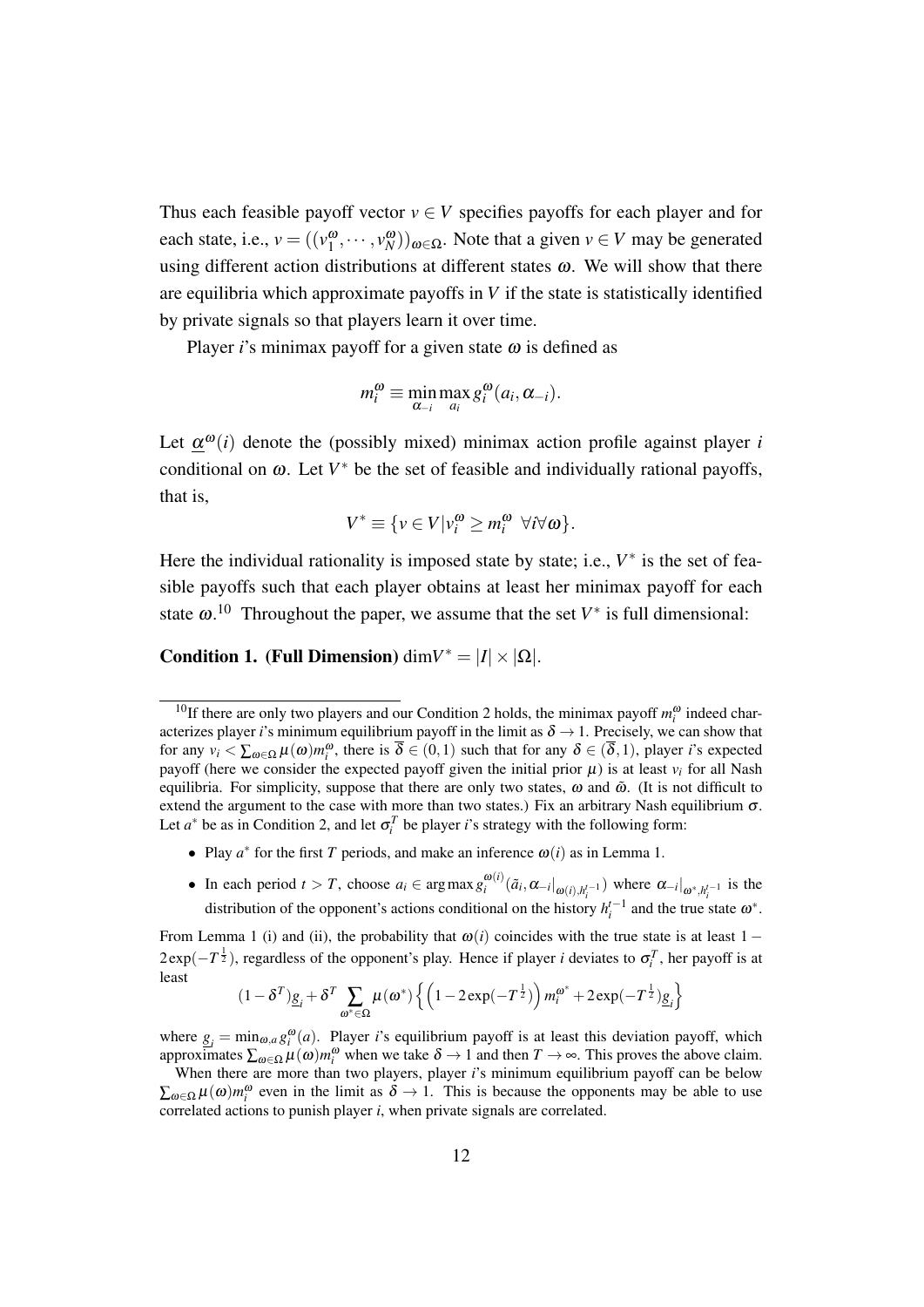## 3 The Folk Theorem with Individual Learning

In this section, we will present our main result, the folk theorem for games with individual learning. In our equilibrium, common learning occurs, so that the state becomes approximate common knowledge, even though players learn the state from private signals.

We will use an ex-post equilibrium as an equilibrium concept:

Definition 1. A strategy profile *s* is an *ex-post equilibrium* if it is a sequential equilibrium in the infinitely repeated game in which  $\omega$  is common knowledge for each <sup>ω</sup>.

In an ex-post equilibrium, after every history  $h^t$ , player *i*'s continuation play is a best reply regardless of the true state  $\omega$ . Hence these equilibria are robust to a perturbation of the initial prior, that is, an ex-post equilibrium is a sequential equilibrium given any initial prior.

We will provide a set of conditions under which the folk theorem is established using ex-post equilibria. Our first condition is the statewise full-rank condition of Yamamoto (2014), which requires that there be an action profile such that each player *i* can learn the true state  $\omega$  from her private signal  $z_i$ :

**Condition 2.** (Statewise Full Rank) There is an action profile  $a^* \in A$  such that  $\pi_i^{\omega}(\cdot|a_j, a_{-j}^*) \neq \pi_i^{\tilde{\omega}}$  $\tilde{a}^{\tilde{\omega}}(\cdot|a_j, a_{-j}^*)$  for each *i*,  $j \neq i$ , *a<sub>j</sub>*,  $\omega$ , and  $\tilde{\omega} \neq \omega$ .

Intuitively, the statewise full rank implies that player *i* can statistically distinguish  $\omega$  from  $\tilde{\omega}$  through her private signal  $z_i$ , even if someone else unilaterally deviates from  $a^*$ .<sup>11</sup> We fix this profile  $a^*$  throughout the paper. Note that Condition 2 is satisfied for generic signal structures if  $|Z_i| \ge 2$  for each *i*.

Our next condition is about the correlation of players' private signals. The following notation is useful. Let  $\pi^{\omega}(z_{-i}|a, z_i)$  denote the conditional probability

 $11$  This condition is stronger than necessary. For example, our proof extends with no difficulty as long as for each  $(i, \omega, \tilde{\omega})$  with  $\omega \neq \tilde{\omega}$ , there is an action profile *a* such that  $\pi_i^{\omega}(\cdot | a'_j, a_{-j}) \neq$  $\pi_i^{\tilde{\omega}}(\cdot | a'_j, a_{-j})$  for each  $j \neq i$  and  $a'_j$ . That is, each player may use different action profiles to distinguish different pairs of states. But it significantly complicates the notation with no additional insights. Also, while Condition 2 requires that all players can learn the state from private signals, it is easy to see that our proof is valid as long as there are at least two players who can distinguish the state.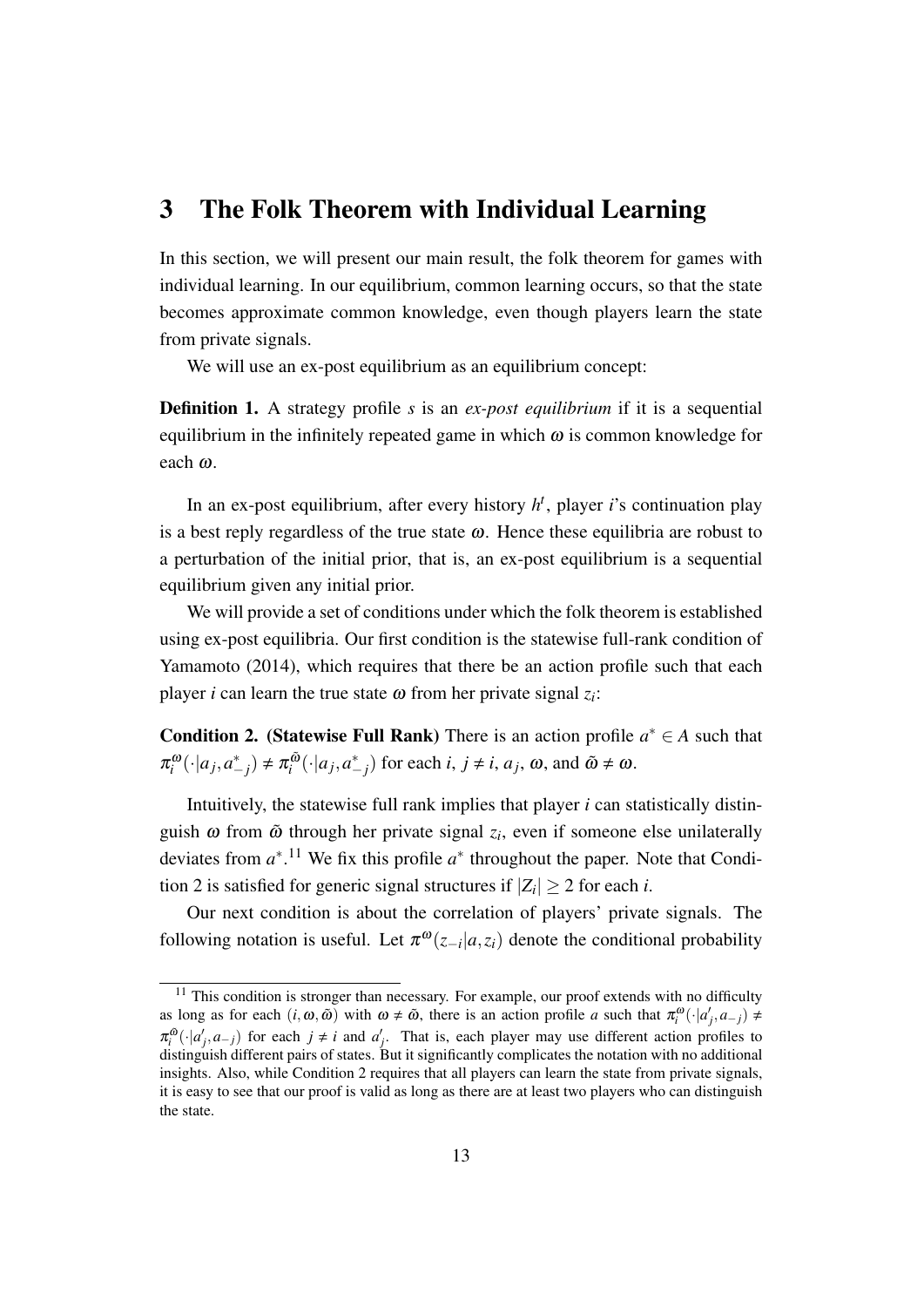of *z−<sup>i</sup>* given that the true state is <sup>ω</sup>, players play an action profile *a*, and player *i* observes  $z_i$ ; i.e.,

$$
\pi^{\omega}(z_{-i}|a,z_i) = \frac{\pi^{\omega}(z|a)}{\pi_i^{\omega}(z_i|a)}.
$$

Let  $\pi^{\omega}(z_{-i}|a, z_i) = 0$  if  $\pi^{\omega}_i(z_i|a) = 0$ . Then let  $C_i^{\omega}(a)$  be the matrix such that the rows are indexed by the elements of *Z−<sup>i</sup>* , the columns are indexed by the elements of  $Z_i$ , and the  $(z_{-i}, z_i)$ -component is  $\pi^{\omega}(z_{-i}|a, z_i)$ . Intuitively, the matrix  $C_i^{\omega}(a)$  maps player *i*'s observations to her estimate (expectation) of the opponents' observations *conditional on the true state being* <sup>ω</sup>. To get the precise meaning, suppose that players played an action profile *a* for *T* periods, and player *i* observed a signal sequence  $(z_i^1, \dots, z_i^T)$ . Let  $f_i \in \Delta Z_i$  denote the corresponding signal frequency, i.e., let  $f_i = (f_i[z_i])_{z_i \in Z_i}$  where  $f_i[z_i] = \frac{|\{t \le T | z_i = z_i\}|}{T}$  $\frac{|z_i - z_i|}{T}$  for each  $z_i$ . Given this observation  $f_i$  (and given the true state being  $\omega$ ), the conditional expectation of the opponents' signal frequency during these *T* periods is represented by  $C_i^{\omega}(a) f_i$ . So the matrix  $C_i^{\omega}(a)$  converts player *i*'s signal frequency  $f_i$  to her estimate of the opponents' signal frequencies, when the state  $\omega$  is given.

We impose the following condition:

**Condition 3.** (Correlated Learning)  $C_i^{\omega}(a^*)\pi_i^{\tilde{\omega}}$  $\int_{i}^{\tilde{\omega}} (a^*) \neq \pi_{-i}^{\omega}(a^*)$  for each *i* and for each  $(\omega, \tilde{\omega})$  with  $\omega \neq \tilde{\omega}$ .

Roughly, this condition requires that signals are correlated across players, so that if a player observes some "unusual" signal frequency, then she believes that the opponent's observation is also "unusual." To better understand, suppose that players played *a ∗* for a while and player *i*'s signal frequency was equal to the true distribution  $\pi_i^{\tilde{\omega}}$  $\frac{a}{i}$  ( $a^*$ ) for some state  $\tilde{\omega}$ . Note that this signal frequency is "unusual" if the true state were  $\omega \neq \tilde{\omega}$ . Condition 3 requires that in this case, player *i* believes that conditional on the state  $\omega$ , the opponent's signal frequency is also "unusual" and different from the ex-ante distribution  $\pi_{-i}^{\omega}(a^*)$ . This condition holds for generic signal structures, since it can be satisfied by (almost all) small perturbations of the matrix  $C_i^{\omega}(a^*)$ .<sup>12</sup>

The following is the main result of this paper:

<sup>&</sup>lt;sup>12</sup> Condition 3 does not hold if signals are conditionally independent, in that  $\pi^{\omega}(z|a) =$  $\prod_{i \in I} \pi_i^{\omega}(z_i|a)$  for all  $\omega$  and  $a$ . In Appendix D, we present an example with conditionally independent signals in which ex-post equilibria cannot approximate the Pareto-efficient frontier.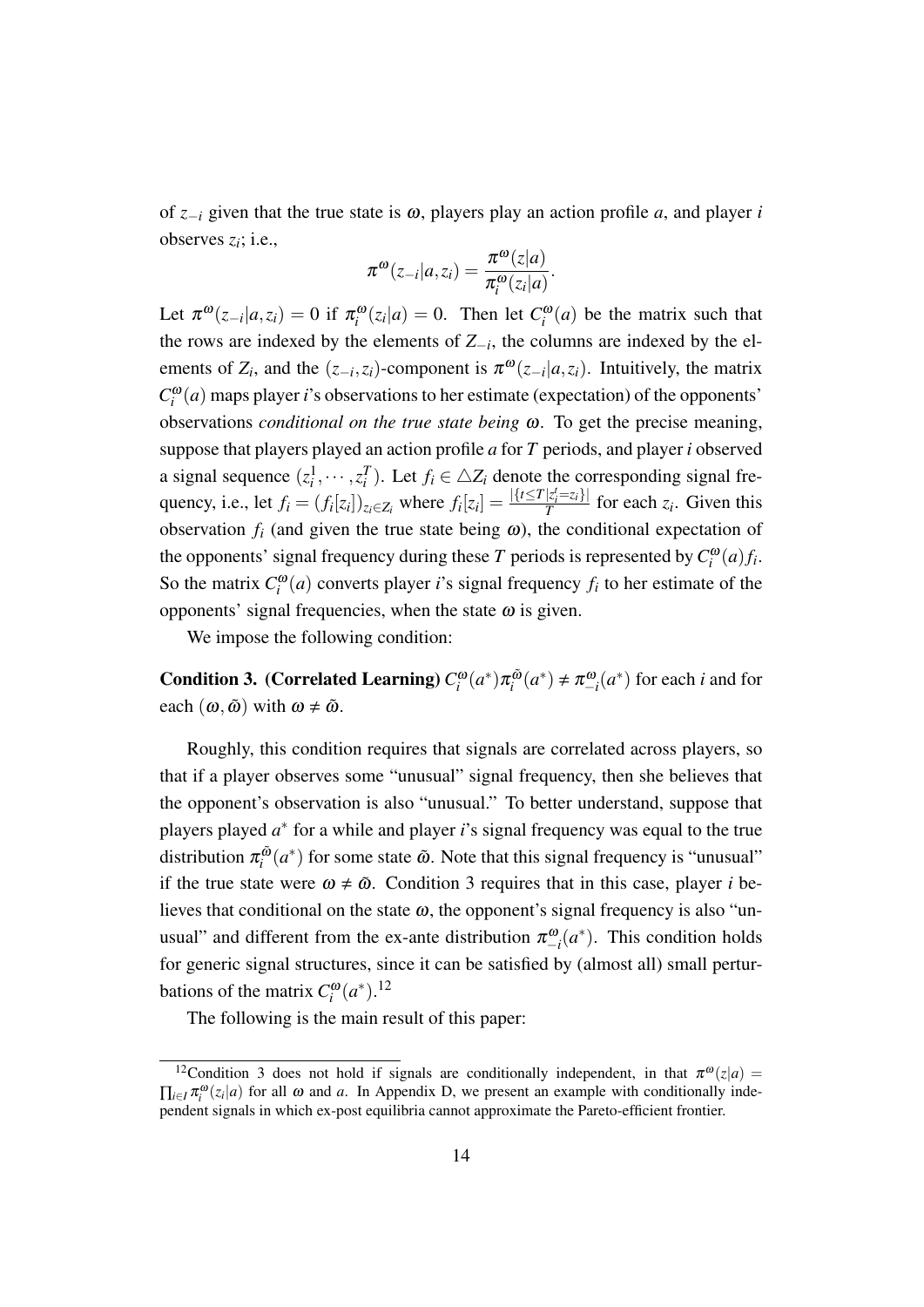Proposition 1. *Under Conditions 1 through 3, the folk theorem holds, i.e., for*  $any \ v \in intV^*$ , there is  $\overline{\delta} \in (0,1)$  such that for any  $\delta \in (\overline{\delta},1)$ , there is an ex-post *equilibrium with payoff v.*

This proposition asserts that there are ex-post equilibria in which players eventually obtain payoffs as if they knew the true state and played an equilibrium for that state. The next proposition shows that in these equilibria, the state indeed becomes (approximate) common knowledge in the long run.

Proposition 2. *Suppose that players play an equilibrium constructed in the proof of Proposition 1. Then common learning occurs, i.e., the state becomes approximate common knowledge in the sense of Monderer and Samet (1989).*

For completeness, the formal definition of common learning is given in Appendix C. Cripps, Ely, Mailath, and Samuelson (2008) argue that common learning helps to facilitate players' coordination, and show that it occurs if player are not strategic (so there is no signaling effect) and their signals are i.i.d. over time. In the follow-up paper (Cripps, Ely, Mailath, and Samuelson (2013)), they also show that this result relies on the i.i.d. assumption; that is, they show that common learning does not occur in general, if players are not strategic and signals are not i.i.d. over time. Our Proposition 2 shows that this negative result overturns if players are strategic. That is, for generic signal distributions, there are equilibria in which players commonly learn the state and coordinate the play to approximate the Pareto-efficient outcome.

In the next section, we provide the proof of Proposition 1 for games with two players and two states. The proof for the general case can be found in Appendix B. The proof of Proposition 2 can be found in Appendix C.

## 4 Proof of Proposition 1 with  $|I| = |\Omega| = 2$  and  $|A_i| \geq 4$ *|Zi |*

In this section, we will prove Proposition 1 for two-player games with two states (so  $I = \{1, 2\}$  and  $\Omega = \{\omega_1, \omega_2\}$ ). Our proof technique is valid even in the case with more players and more states, but it significantly complicates the notation. See Appendix B for more details. We also assume  $|A_i| \geq |Z_i|$  for each *i*. This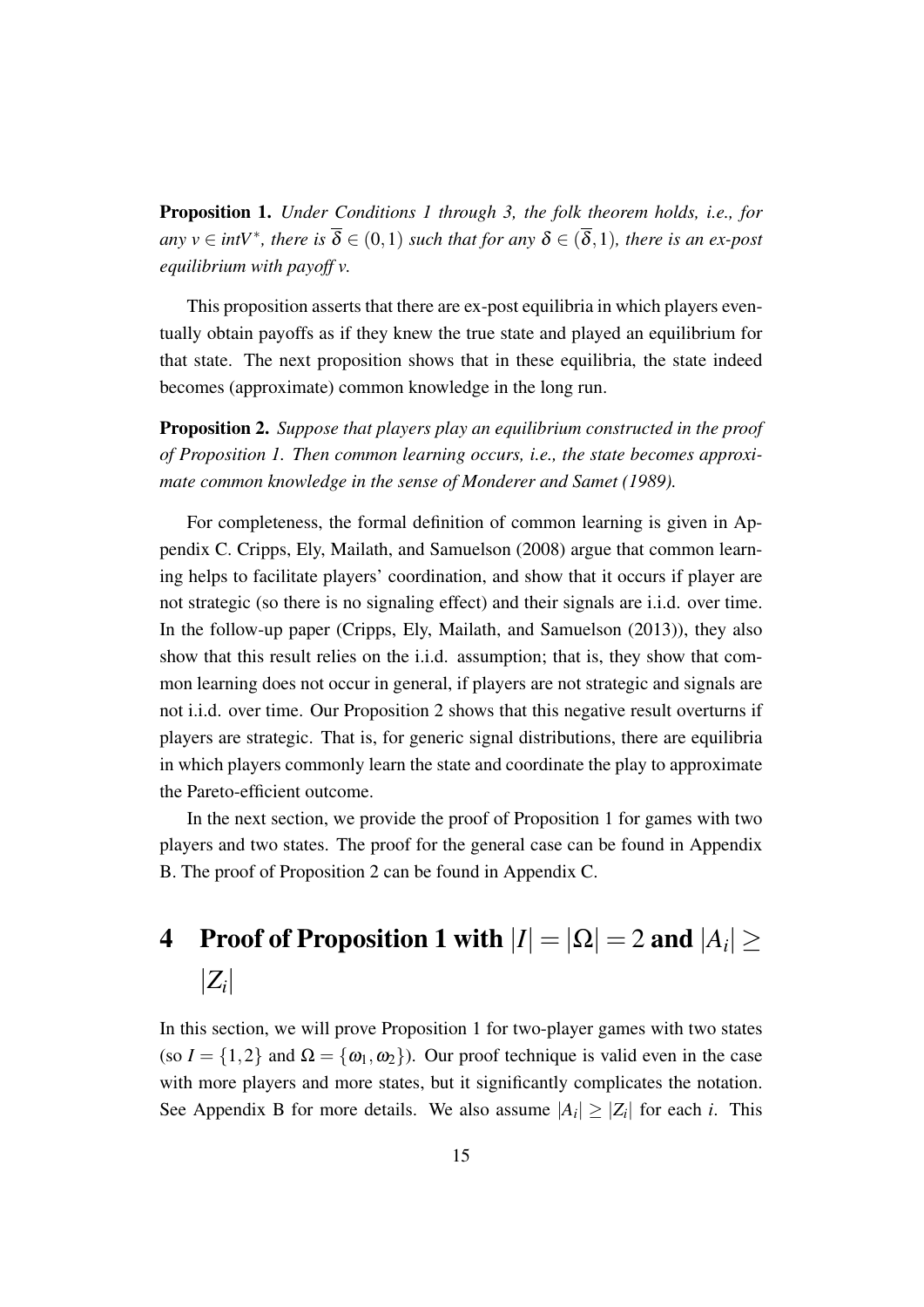assumption greatly simplifies the structure of the "detailed report round" which will appear in our proof. Again, we will explain how to drop this assumption in Appendix B.

Fix an arbitrary payoff vector  $v \in \text{int}V^*$ . We will construct an ex-post equilibrium with payoff  $v$ , by extending the idea of block strategies of Hörner and Olszewski (2006). A key difference from Hörner and Olszewski (2006) is that in our equilibrium, each player makes an inference about the state  $\omega$  from private signals, and publicly reports it in order to coordinate the continuation play. A crucial step in the proof is how to induce the truthful report of the inference.

For each state  $\omega$ , we choose four values,  $v_1^{\omega}$ ,  $v_2^{\omega}$ ,  $\overline{v}_1^{\omega}$ , and  $\overline{v}_2^{\omega}$ , as in Figure 1. That is, we choose these values so that the rectangle  $\times_{i\in I} [\underline{v}_i^{\omega}, \overline{v}_i^{\omega}]$  is in the interior of the feasible and individually rational payoff set for  $\omega$ , and contains the payoff *v*. Looking ahead, these values are "target payoffs" in our equilibrium: We will construct an equilibrium in which player *i*'s payoff in the continuation game conditional on the state  $\omega$  is  $v_i^{\omega}$  if the opponent plans to punish her, and  $\bar{v}_i^{\omega}$  if the opponent plans to reward her.



Figure 1: Actions  $a^{\omega, GG}$ ,  $a^{\omega, GB}$ ,  $a^{\omega, BG}$ , and  $a^{\omega, BB}$ 

For each state  $\omega$ , we take four action profiles,  $a^{\omega, GG}$ ,  $a^{\omega, GB}$ ,  $a^{\omega, BG}$ , and  $a^{\omega, BB}$ such that the corresponding stage-game payoffs surround the rectangle, as in Fig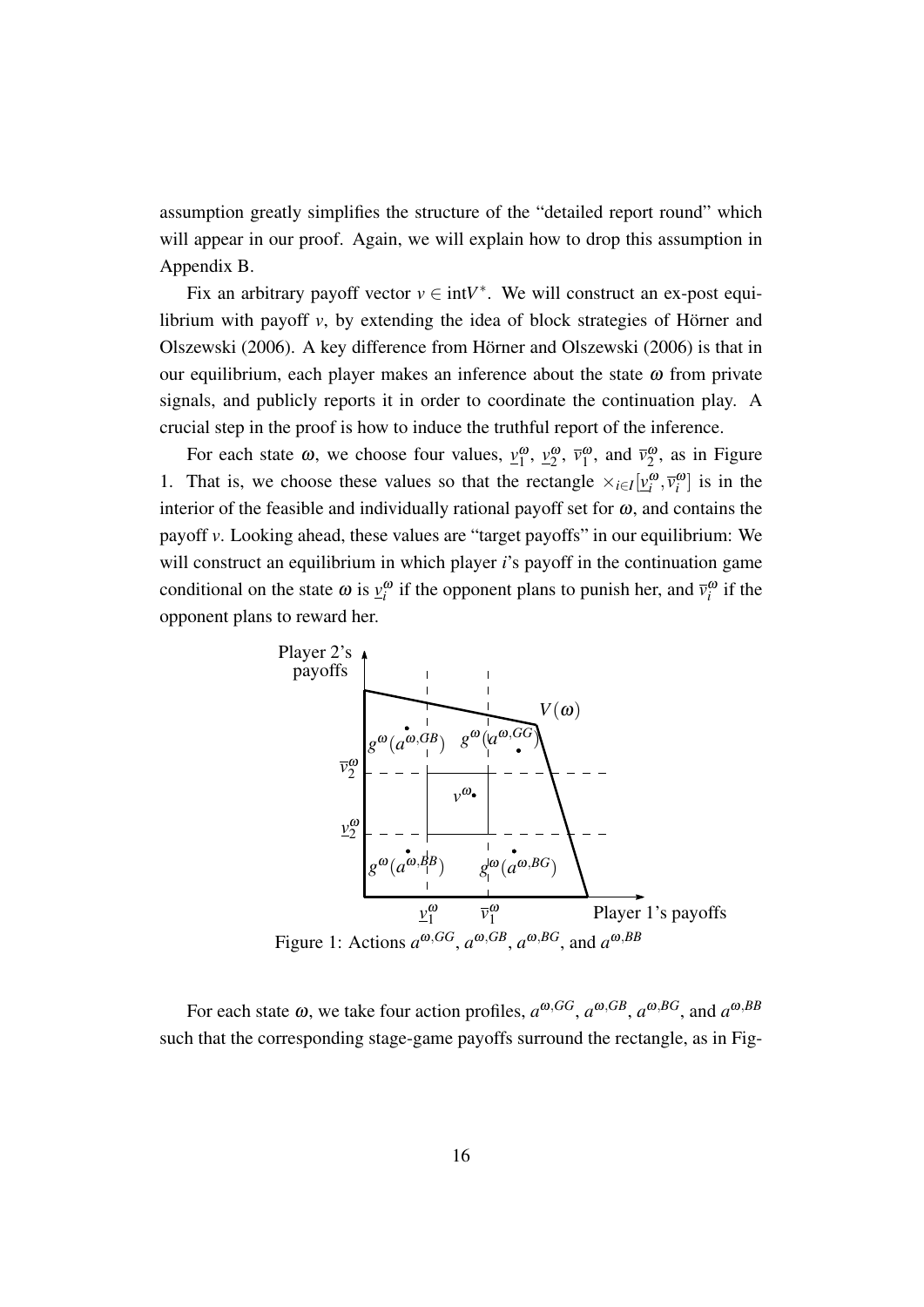ure 1. Formally, choose these profiles so that  $13$ 

$$
\max\{g_1^{\omega}(a^{\omega,BB}), g_1^{\omega}(a^{\omega,GB})\} < \underline{v}_1^{\omega} < \overline{v}_1^{\omega} < \min\{g_1^{\omega}(a^{\omega,GG}), g_1^{\omega}(a^{\omega,BG})\}
$$

and

$$
\max\{g_2^{\omega}(a^{\omega,BB}), g_2^{\omega}(a^{\omega,BG})\} < \underline{v}_2^{\omega} < \overline{v}_2^{\omega} < \min\{g_2^{\omega}(a^{\omega,GG}), g_2^{\omega}(a^{\omega,GB})\}.
$$

Intuitively, the *i*th capital letter in the superscript (*G* for good, and *B* for bad) describes whether player *i* plans to reward or punish the opponent. Player *i*'s payoff is above  $\overline{v}_i^{\omega}$  when the opponent rewards her, and is below  $\underline{v}_i^{\omega}$  when the opponent punishes her. Note that the definition of these action profiles is very similar to that in Hörner and Olszewski (2006).

Then we pick  $\varepsilon > 0$  sufficiently small so that all the following conditions hold:

*•* For each <sup>ω</sup>,

$$
\max\{g_1^{\omega}(a^{\omega, GB}), g_1^{\omega}(a^{\omega, BB}), m_1^{\omega_1}\} < \underline{v}_1^{\omega} - \varepsilon,\tag{1}
$$

$$
\max\{g_2^{\omega}(a^{\omega, BG}), g_2^{\omega}(a^{\omega, BB}), m_2^{\omega_2}\} < \underline{v}_2^{\omega} - \varepsilon,\tag{2}
$$

$$
\min\{g_1^{\omega}(a^{\omega, GG}), g_1^{\omega}(a^{\omega, BG})\} > \overline{v}_1^{\omega} + 2\varepsilon,\tag{3}
$$

$$
\min\{g_2^{\omega}(a^{\omega, GG}), g_2^{\omega}(a^{\omega, GB})\} > \overline{v}_2^{\omega} + 2\varepsilon. \tag{4}
$$

• For each  $\omega$  and  $\tilde{\omega} \neq \omega$ ,

$$
|\pi_{-i}^{\omega}(a^*) - C_i^{\omega}(a^*)\pi_i^{\tilde{\omega}}(a^*)| > 2\sqrt{\varepsilon}.
$$
 (5)

• For each  $\omega$ ,  $\tilde{\omega} \neq \omega$ , and  $f_i \in \triangle Z_i$  with  $|\pi_i^{\tilde{\omega}}|$ *i* (*a ∗* )*− f<sup>i</sup> | <* <sup>ε</sup>,

$$
|C_i^{\omega}(a^*)\pi_i^{\tilde{\omega}}(a^*) - C_i^{\omega}(a^*)f_i| < \sqrt{\varepsilon}.\tag{6}
$$

Note that (5) indeed holds for small  $\varepsilon$ , thanks to Condition 3. Similarly, (1) through (4) follow from the definition of  $a^{\omega, GG}$ ,  $a^{\omega, GB}$ ,  $a^{\omega, BG}$ , and  $a^{\omega, BB}$ , and the fact that  $v_i^{\omega}$  is larger than the minimax payoff  $m_i^{\omega}$ . In the rest of the proof, we fix this parameter  $\varepsilon$ .

<sup>&</sup>lt;sup>13</sup>For some payoff function, such action profiles  $a^{\omega, x^{\omega}}$  may not exist. In this case, as in Hörner and Olszewski (2006), we take action sequences  $(a^{\omega,x^{\omega}}(1), \dots, a^{\omega,x^{\omega}}(n))$  instead of action profiles; the rest of the proof extends to this case with no difficulty.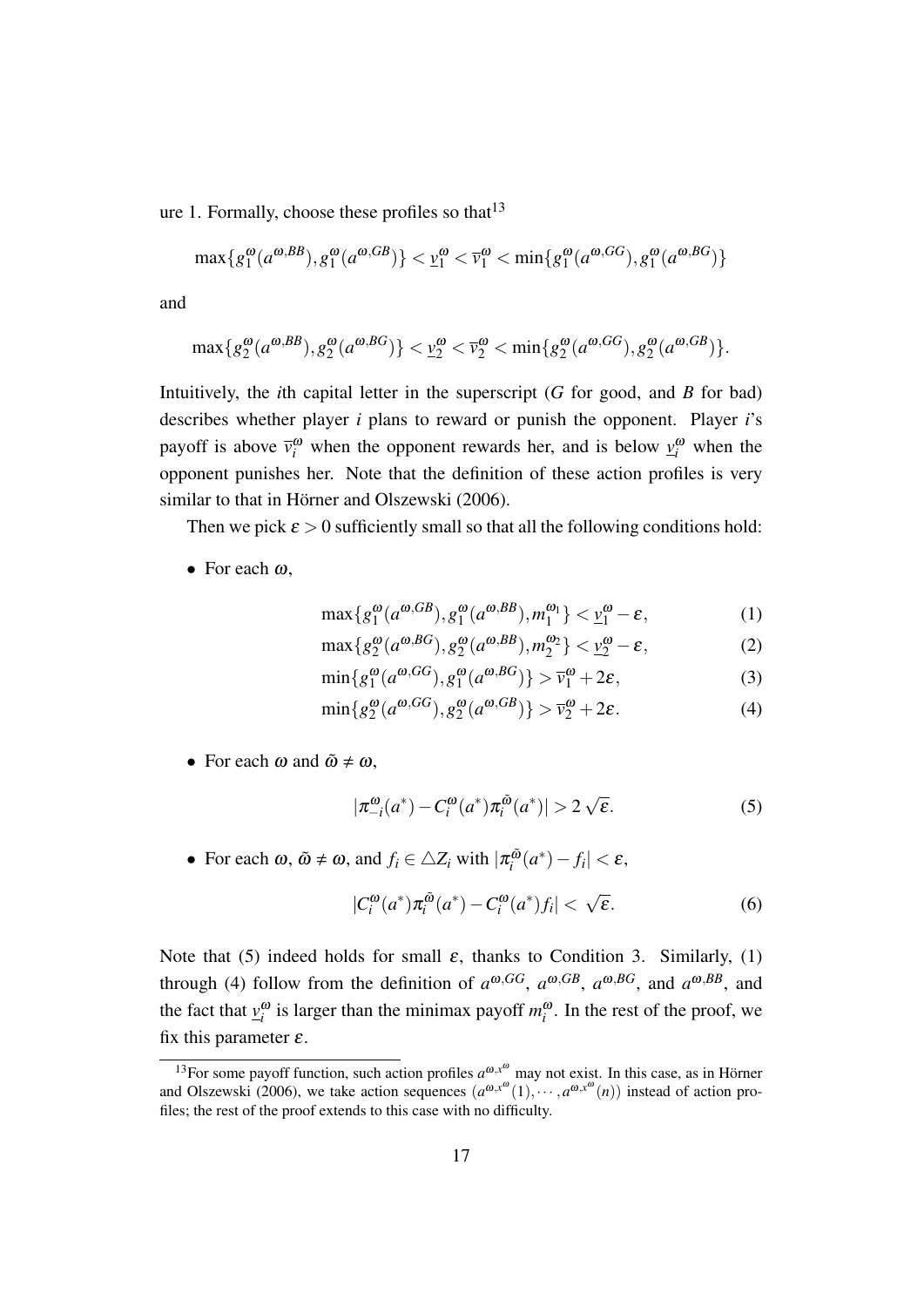#### 4.1 Automaton with State-Contingent Punishment

In our equilibrium, the infinite horizon is divided into a series of *blocks* with length  $T_b$ , where a parameter  $T_b$  is to be specified. Each player *i*'s equilibrium strategy is described as an automaton strategy over blocks. At the beginning of the block, she chooses an automaton state  $x_i$  from the set  $X_i = \{GG, GB, BG, BB\}$ . (So there are four possible automaton states.) This automaton state  $x_i$  determines her play during the block; player *i* with an automaton state  $x_i$  plays a block strategy  $s_i^{x_i}$  $\int_i^{\lambda_i}$  (to be specified). See Figure 2.



Figure 2: Automaton

The automaton state  $x_i$  can be interpreted as player *i*'s *state-contingent plan* about whether to reward or punish the opponent. To be more precise, note that each automaton state  $x_i$  consists of two components, and let  $x_i^{\omega_1} \in \{G, B\}$  denote the first component and  $x_i^{\omega_2} \in \{G, B\}$  denote the second. The first component  $x_i^{\omega_1}$ represents player *i*'s plan about whether to punish the opponent *if the true state were*  $\omega_1$ . Similarly, the second component  $x_i^{\omega_2}$  represents her plan *if the true state were*  $\omega_2$ . For example, if player *i*'s automaton state is  $x_i = GB$ , then during the current block, she rewards the opponent at state  $\omega_1$  and punishes the opponent at state  $\omega_2$ . (In other words, we will choose the corresponding block strategy  $s_i^{GB}$ so that it yields a high payoff to the opponent conditional on  $\omega_1$  but a low payoff conditional on  $\omega_2$ .) Likewise, If  $x_i = BG$ , she punishes the opponent at state  $\omega_1$ but rewards at state  $\omega_2$ . If  $x_i = GG$ , she rewards the opponent at both states. If  $x_i = BB$ , she punishes the opponent at both states.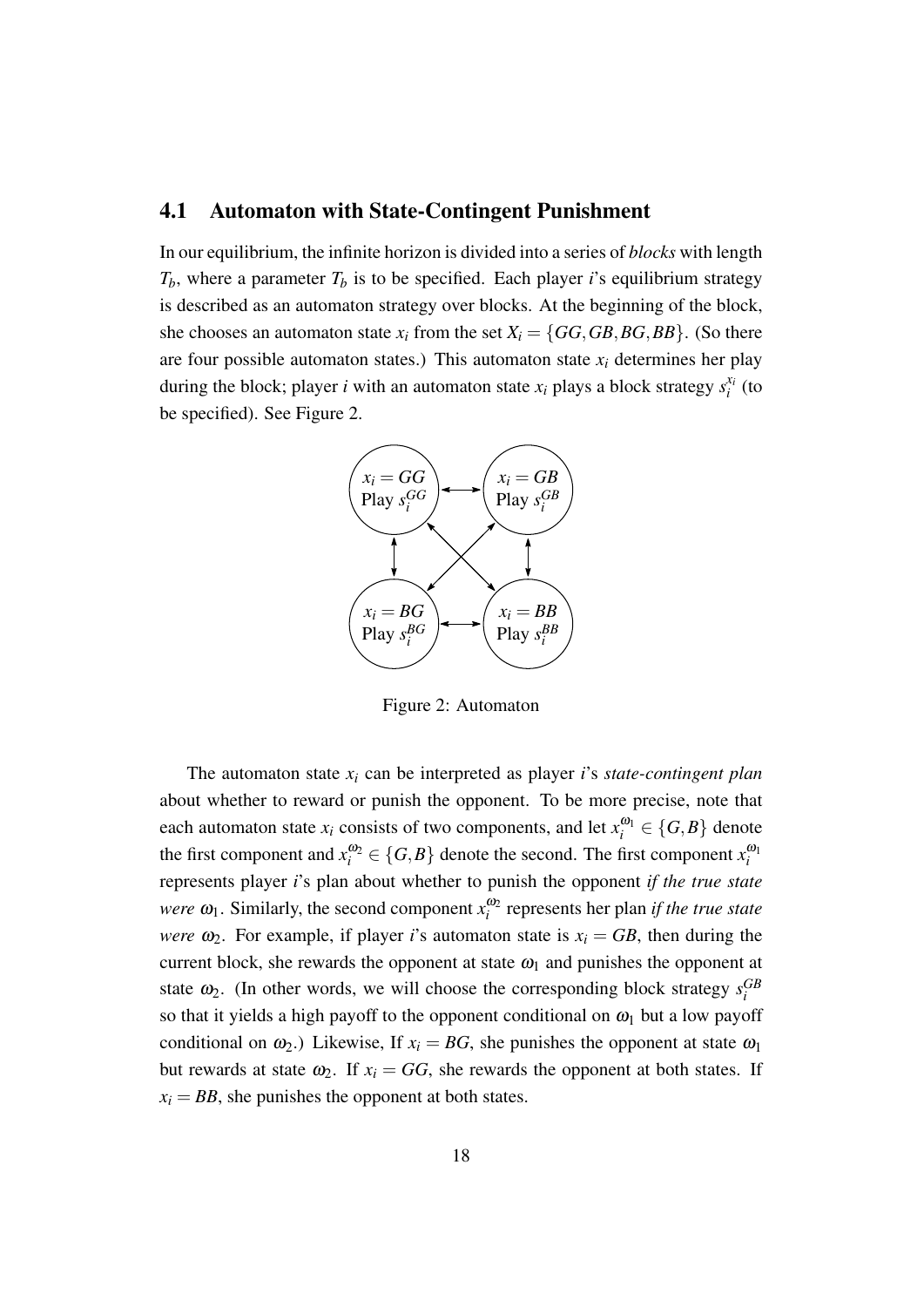After the block, each player *i* chooses a new automaton state (plan)  $\tilde{x}_i$  =  $(\tilde{x}_i^{\omega_1} \tilde{x}_i^{\omega_2})$  for the next block. Specifically, for each state  $\omega$ , the new plan for the state  $\omega$  is determined by a *transition rule*  $\rho_i^{\omega}(\cdot|x_i^{\omega}, h_i^{T_b})$  $\binom{I_b}{i} \in \triangle$  {*G,B*}; that is, given the current plan  $x_i^{\omega}$  and the current block history  $h_i^{T_b}$  $i<sup>I<sub>b</sub></sup>$ , player *i* randomly selects a new plan  $\tilde{x}_i^{\omega} \in \{G, B\}$  according to this distribution  $\rho_i^{\omega}$ . Note that the current plan  $x_i^{\tilde{\omega}}$  $\tilde{\omega}$  for state  $\tilde{\omega}$  does not directly influence the new plan  $\tilde{x}_i^{\omega}$  for state  $\omega \neq \tilde{\omega}$ .



Figure 3: Transition of  $x_i^{\omega}$ 

In what follows, we will carefully choose the block strategies  $s_i^{GG}$ ,  $s_i^{GB}$ ,  $s_i^{BG}$ , and  $s_i^{BB}$  and the transition rules  $\rho_i^{\omega_1}$  and  $\rho_i^{\omega_2}$  so that the resulting automaton strategy is indeed an equilibrium.

#### 4.2 Block Strategy *s xi i*

#### 4.2.1 Brief Description

Let  $T_b = 2T + 1 + T^2 + 4T$ , where  $T > 0$  is to be specified. As noted, we regard the infinite horizon as a sequence of blocks with length  $T_b$ . Each block is further divided into four parts: The first 2*T* periods of the block are the *learning round*. The next period is the *summary report round*, and then the next  $T^2$  periods are the *main round*. The remaining 4*T* periods are the *detailed report round*. See Figure 4.



Figure 4: Structure of the block. Time goes from left to right.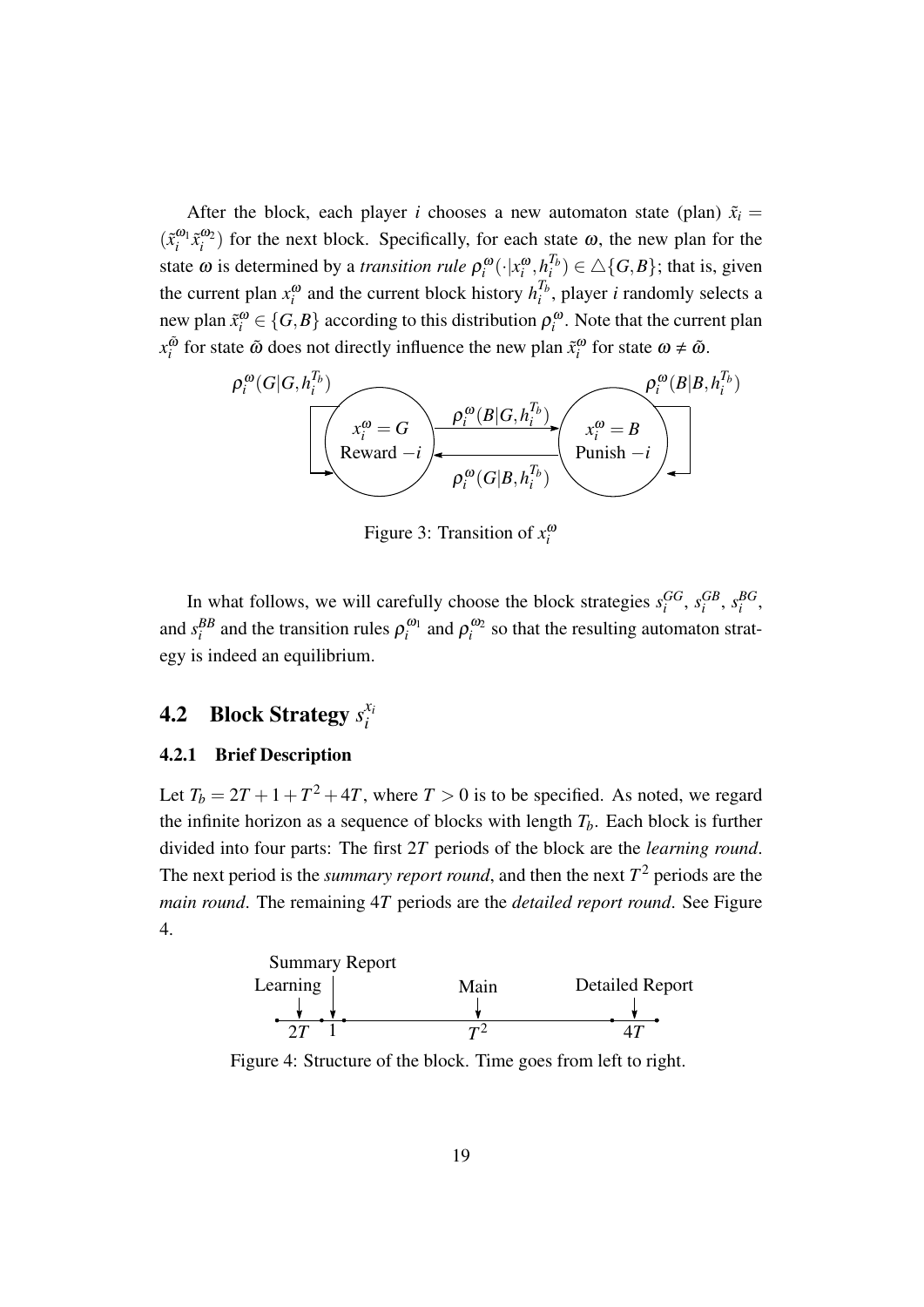As will be explained, we will choose *T* sufficiently large, so that the main round is much longer than the other rounds. Thus, the average payoff during the block is approximately the payoff during the main round. In other words, the payoffs during the learning round and the two report rounds are almost negligible.

The role of each round is roughly as follows.

**Learning Round:** The first *T* periods of the learning round are player 1's learning round, in which player 1 collects private signals and makes an inference  $\omega(1)$ about the true state  $\omega$ . The next *T* periods are player 2's learning round, in which player 2 makes an inference  $\omega(2)$  about the state. During the learning round, players play the action profile  $a^*$ , so Condition 2 ensures that players can indeed distinguish the state statistically. Player *i*'s inference  $\omega(i)$  takes one of three values:  $\omega_1$ ,  $\omega_2$ , or  $\emptyset$ . Roughly, she chooses  $\omega(i) = \omega_1$  if the signal frequency during her learning round is close to the true distribution  $\pi_i^{\omega_1}(a^*)$  at  $\omega_1$ , and  $\omega(i) = \omega_2$  if it is close to the true distribution  $\pi_i^{\omega_2}(a^*)$  at  $\omega_2$ . Otherwise, she chooses a "null" inference  $\omega(i) = \emptyset$ . More details will be given in the next subsubsection. Let  $T(i)$  denote the set of the periods included in player *i*'s learning round. That is,  $T(1) = \{1, \dots, T\}$  and  $T(2) = \{T + 1, \dots, 2T\}$ .

Summary Report Round: The next period is the summary report round, in which each player *i* publicly reports her inference  $\omega(i)$  using her action. For simplicity, we assume that each player has at least three actions, so that she can indeed represent  $\omega(i) \in \{\omega_1, \omega_2, \emptyset\}$  by one-shot actions.<sup>14</sup> This "communication" allows players to coordinate their continuation play. Note that  $\omega(i)$  is just a summary statistic of player *i*'s observation during the learning round, and hence this round is called "summary report."

<sup>&</sup>lt;sup>14</sup>This assumption is not essential. If there is a player who has only two actions, we can modify the structure of the block, so that the summary report round consists of two periods and each player represents her inference by a sequence of actions. The rest of the proof remains the same. (When the summary report round consists of two periods, each player can obtain partial information about the opponent's inference  $\omega(-i)$  after the first period of the summary report round. But this information does not influence players' incentives, that is, the truthful report of  $\omega(i)$  is still a best reply. This is so because in our equilibrium, the truthful report of  $\omega(i)$  is a best reply, regardless of the opponent's inference  $\omega(-i)$ .)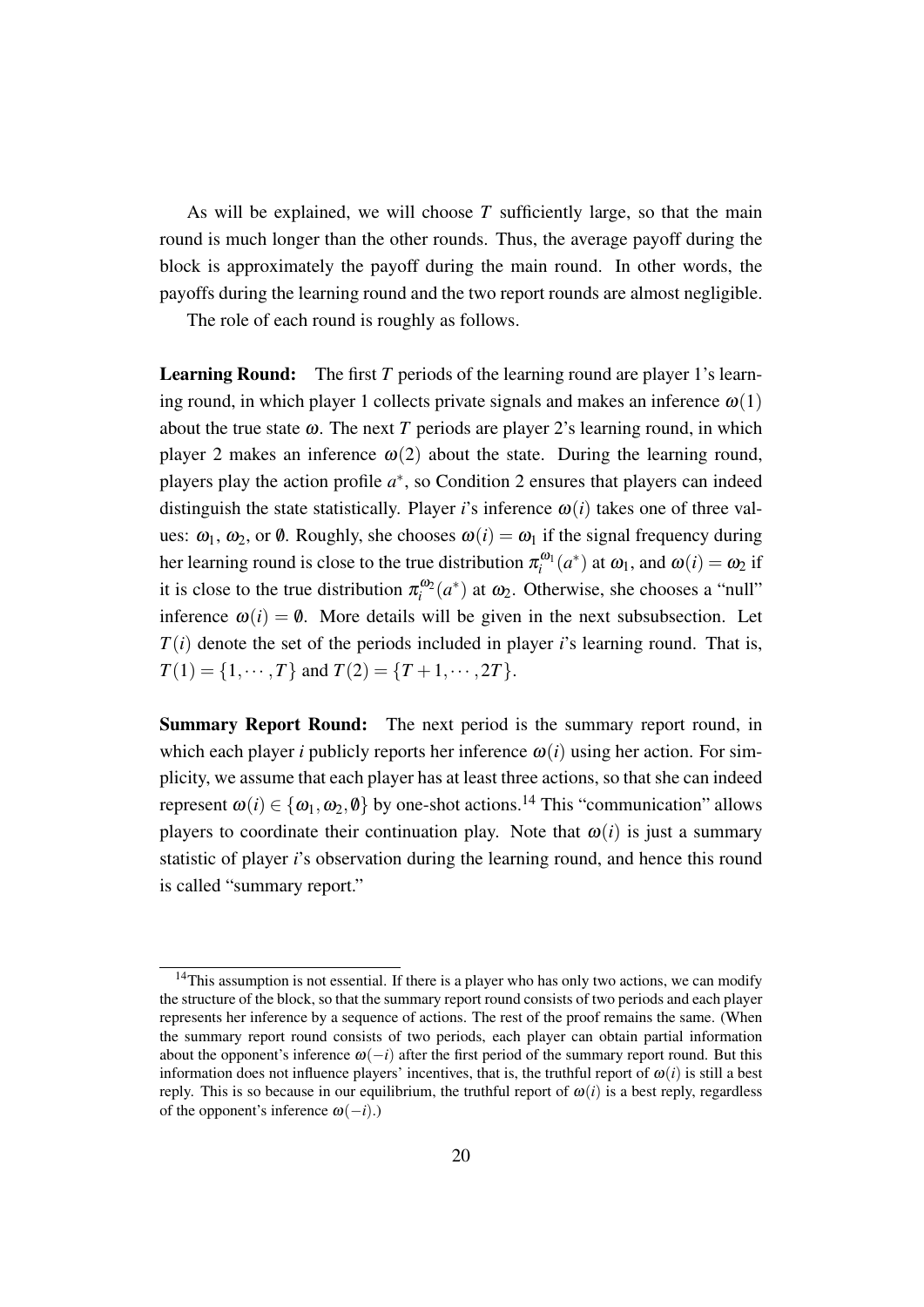**Main Round:** The next  $T^2$  periods are the main round, in which players coordinate their play depending on the information revealed in the summary report round. If players report the same state  $\omega$  in the summary report round, then players play the block strategy of Hörner and Olszewski (2006) during the main round:

• If both players report the same state  $\omega$  in the summary report round, then in the first period of the main round, they "communicate" again and each player *i* reports her current plan  $x_i^{\omega} \in \{G, B\}$  for this state  $\omega$ . After that, players choose the action profile  $a^{\omega,x^{\omega}}$  until the main round ends, where  $x^{\omega} = (x_1^{\omega} x_2^{\omega})$  is the reported plan. (Recall that this action profile  $a^{\omega, x^{\omega}}$  is chosen as in Figure 1.) If someone (say player *i*) deviates from this action profile  $a^{\omega, x^{\omega}}$ , she will be minimaxed by  $\underline{\alpha}^{\omega}(i)$ . That is, players minimax the deviation, assuming that the summary report  $\omega$  is the true state.

So if players report the same state  $\omega$  in the summary report round, they coordinate their play during the main round and choose an action profile which is consistent with the current plan. By the definition of the action  $a^{\omega, x^{\omega}}$ , each player *i* obtains a payoff higher than  $\overline{v}_i^{\omega}$  if the opponent plans to reward her (i.e.,  $x_{-i}^{\omega} = G$ ), and a payoff lower than  $\underline{v}^{\omega}_i$  if the opponent plans to punish her (i.e.,  $x^{\omega}_{-i} = B$ ).

If players' reports in the summary report round do not coincide, or if someone reports the null inference  $\omega(i) = \emptyset$ , they adjust their play in the following way:

- If one player reports  $\omega$  but the other reports  $\emptyset$ , then the play during the main round is the same as above. (Intuitively, reporting  $\omega(i) = \emptyset$  is treated as an abstention.)
- If both players report  $\emptyset$ , then the play during the main round is the same as the case in which both players report  $\omega_1$ .
- If one player reports  $\omega_1$  while the other reports  $\omega_2$ , then each player *i* reveals  $x_i^{\omega(i)}$  $\frac{\omega(t)}{i}$  in the first period of the main round, and then chooses the minimax action  $\underline{\alpha}_i^{\omega(i)}$  $\omega_i^{(\omega)}(-i)$ , where  $\omega(i)$  denotes the state reported by player *i*. That is, each player minimaxes the opponent, assuming that her own summary report is the true state.

Detailed Report Round: The remaining 4*T* periods of the block are the detailed report round. Recall that in the summary report round, each player reports only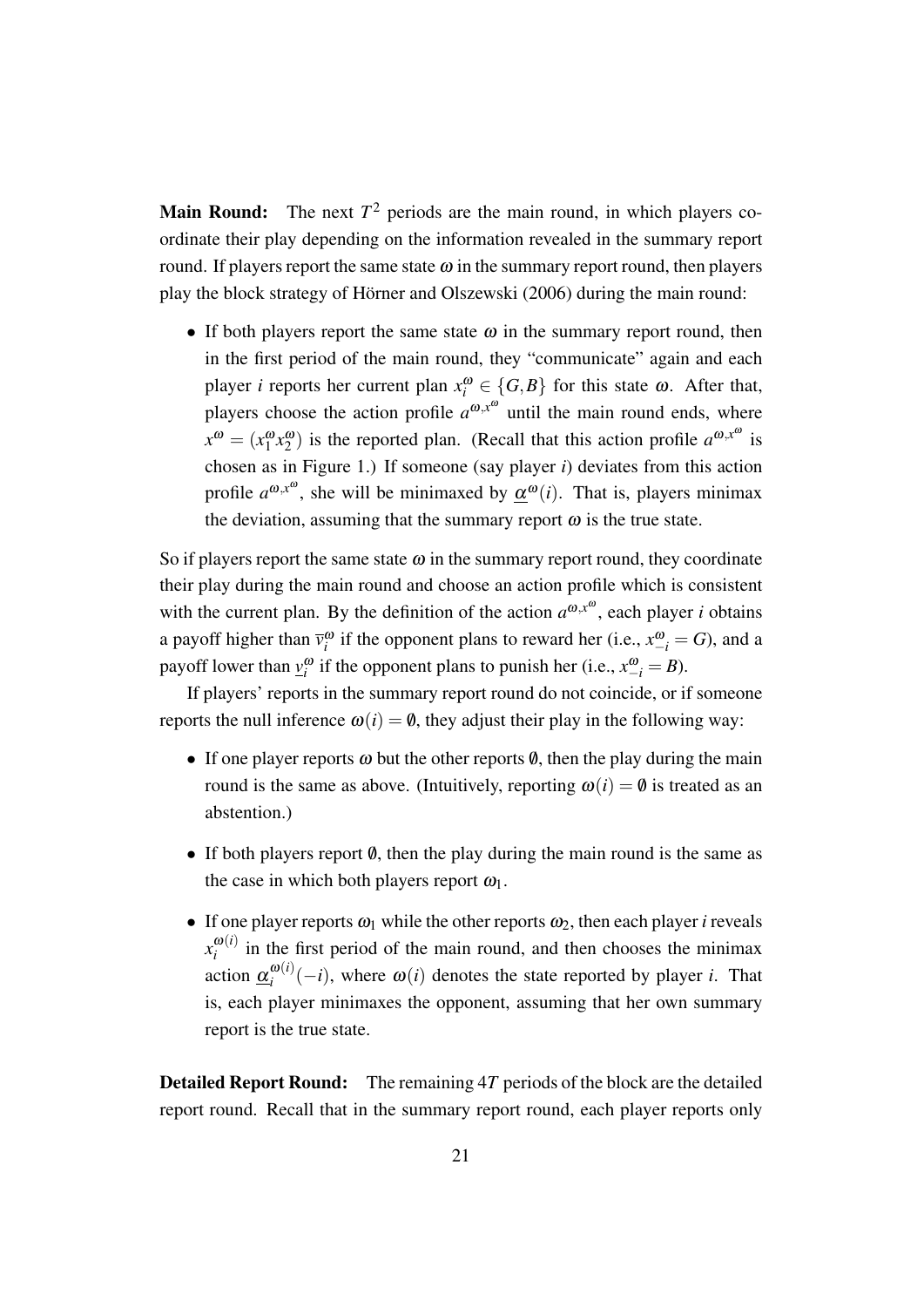$\omega(i)$ , which is a *summary statistic* of her observation during the learning round. Now, in the detailed report round, each player reports her *full history* during the learning round. Specifically, in the first *T* periods, player 1 reports her observation  $(z^t)$  $\sum_{i=1}^{t}$ ) $t \in T(1)$  during her own learning round. The assumption  $|A_i|$  ≥  $|Z_i|$  ensures that players can reveal her signal  $z_i$  by choosing one action, so she can indeed report her signal sequence  $(z^t)$  $T_{1}^{t}$ <sub>*t*</sub> $(T_{1})$  using *T* periods. In the next *T* periods, player 2 reports her observation  $(z^t)$  $\binom{t}{2}$ *t*∈*T*(2) during her own learning round. After that, player 1 reports her observation (*z t* 1 )*t∈T*(2) during the opponent's learning round, and then player 2 reports  $(z_2^t)$  $\binom{t}{2}$ *t*∈*T*(1)</sub>. This information (the detailed report) can be used to double-check whether the opponent's summary report earlier was truthful or not, and it influences the choice of the new automaton state  $\tilde{x}_i$  for the next block. We will explain more on this later.

For each automaton state  $x_i$ , let  $s_i^{x_i}$  $\chi_i^{\chi_i}$  be the block strategy which chooses actions as described above. That is,  $s_i^{x_i}$  $\chi_i^{\chi_i}$  chooses the action  $a_i^*$  and makes the inference  $\omega(i)$  in the learning round; reports the summary inference  $\omega(i)$  in the summary report round; coordinates the play as above in the main round; and then reports the actual signal sequence  $(z_i^t)_{t \in T(i)}$  in the detailed report round. The definition of  $s_i^{x_i}$  $\alpha_i^{x_i}$  here is informal, because we have not explained how player *i* forms  $\omega(i)$ .

**Remark 1.** Since player 1 makes her inference  $\omega(1)$  in the first *T* periods of the block and player 2 makes her inference  $\omega(2)$  in the next *T* periods, player 1's belief about the opponent's inference  $\omega(2)$  and player 1's belief about the opponent's belief about her inference  $\omega(1)$  are not correlated. Indeed, the latter belief depends only on the history during the first *T* periods of the block, while the former depends on the history during the next *T* periods. This property is crucial in order to prove Lemma 3.

#### 4.2.2 Inference Rule

To complete the definition of the block strategy  $s_i^{x_i}$  $i_i^{x_i}$ , we will explain how each player *i* forms the inference  $\omega(i)$  during her learning round.

Recall that player *i*'s learning round consists of *T* periods. Let  $h_i^T$  denote player *i*'s history during this round, and let  $H_i^T$  denote the set of all such histories. Player *i*'s *inference rule* is defined as a mapping  $P: H_i^T \to \triangle \{\omega_1, \omega_2, \emptyset\}$ . That is,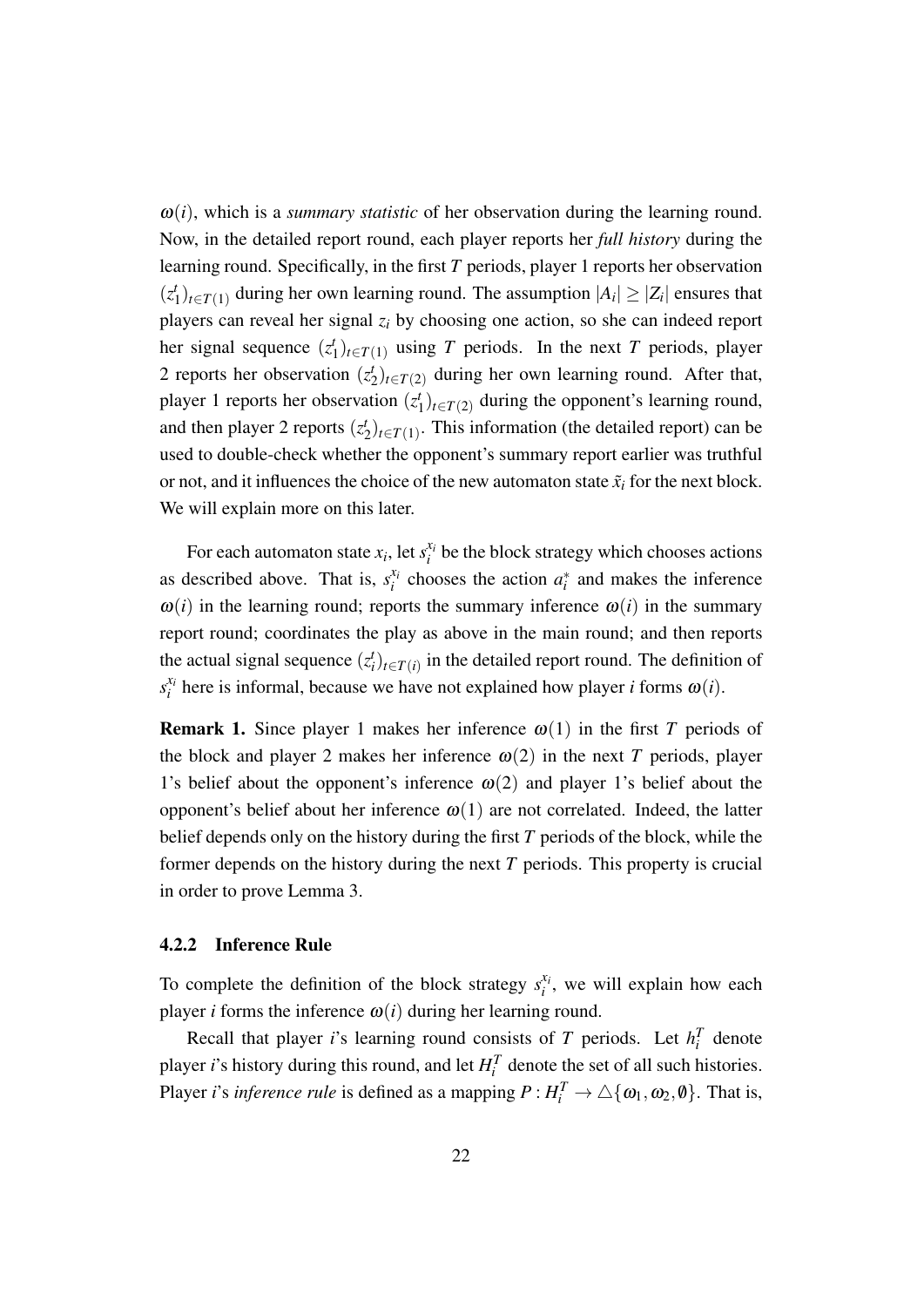given a private history  $h_i^T$ , player *i* (randomly) chooses the inference  $\omega(i)$  from the set  $\{\omega_1, \omega_2, \emptyset\}$ , according to the distribution  $P(\cdot | h_i^T)$ . It is important that we allow player *i* to choose  $\omega(i)$  randomly; this property is needed in order to prove Lemma 1 below.

Given an inference rule P, let  $\hat{P}(\cdot | \omega, a^1, \dots, a^T)$  denote the conditional distribution of  $\omega(i)$  induced by *P* given that the true state is  $\omega$  and players play the action sequence  $(a^1, \dots, a^T)$  during player *i*'s learning round. That is,

$$
\hat{P}(\cdot|\omega,a^1,\cdots,a^T)=\sum_{h_i^T\in H_i^T}\Pr(h_i^T|\omega,a^1,\cdots,a^T)P(\cdot|h_i^T)
$$

where  $Pr(h_i^T | \omega, a^1, \dots, a^T)$  denotes the probability of  $h_i^T$  when the true state is *ω* and players play  $(a^1, \cdots, a^T)$ . Likewise, for each *t* ∈ {0, ··· , *T* − 1} and *h*<sup>*t*</sup>, let  $\hat{P}(\cdot|\omega, h_{-i}^t, a^{t+1}, \cdots, a^T)$  be the conditional distribution of  $\omega(i)$  given that the true state is  $\omega$ , the opponent's history up to the *t*<sup>th</sup> period is  $h^t_{-i} = (a^{\tau}, z^{\tau}_{-i})^t_{\tau=1}$ , and players play  $(a^{t+1}, \dots, a^T)$  thereafter. Given  $h_i^T$ , let  $f_i(h_i^T) \in \triangle Z_i$  denote player *i*'s signal frequency induced by  $h_i^T$ . That is,  $f_i(h_i^T)[z_i] = \frac{|\{t | z_i^t = z_i\}|}{T}$  $\frac{i^{-2}i f}{T}$  for each  $z_i$ .

The following lemma shows that there is an inference rule *P* which satisfies some useful properties. The proof is similar to Fong, Gossner, Hörner and Sannikov (2011) and Sugaya (2019), and can be found in Appendix A.

**Lemma 1.** *Suppose that Condition 2 holds. Then there is*  $\overline{T}$  *such that for any*  $T >$  $\overline{T}$ *, there is an inference rule*  $P$  *:*  $H_i^T \to \triangle \{\omega_1, \omega_2, \emptyset\}$  *which satisfies the following properties:*

 $(i)$  If players do not deviate from  $a^*$ , the inference  $\omega(i)$  coincides with the true *state with high probability: For each* <sup>ω</sup>*,*

$$
\hat{P}(\boldsymbol{\omega}(i) = \boldsymbol{\omega}|\boldsymbol{\omega}, a^*, \cdots, a^*) \ge 1 - \exp(-T^{\frac{1}{2}}).
$$

*(ii) Regardless of the past history, the opponent's deviation cannot manipulate player i*'s inference with high probability: For each  $\omega$ ,  $t \in \{0, \dots, T-1\}$ ,  $h^{t}$ ,  $(a^{\tau})_{\tau=t+1}^{T}$ , and  $(\tilde{a}^{\tau})_{\tau=t+1}^{T}$  such that  $a_{i}^{\tau} = \tilde{a}_{i}^{\tau} = a_{i}^{*}$  for all  $\tau \geq t+1$ ,

$$
|\hat{P}(\cdot|\omega, h_{-i}^t, a^{t+1}, \cdots, a^T) - \hat{P}(\cdot|\omega, h_{-i}^t, \tilde{a}^{t+1}, \cdots, \tilde{a}^T)| \le \exp(-T^{\frac{1}{2}}).
$$

*(iii)* Suppose that no one deviates from  $a^*$ . Then player *i*'s inference is  $\omega(i) = \omega$ , *only if her signal frequency is close to the true distribution*  $\pi_i^{\omega}(a^*)$  at  $\omega$ :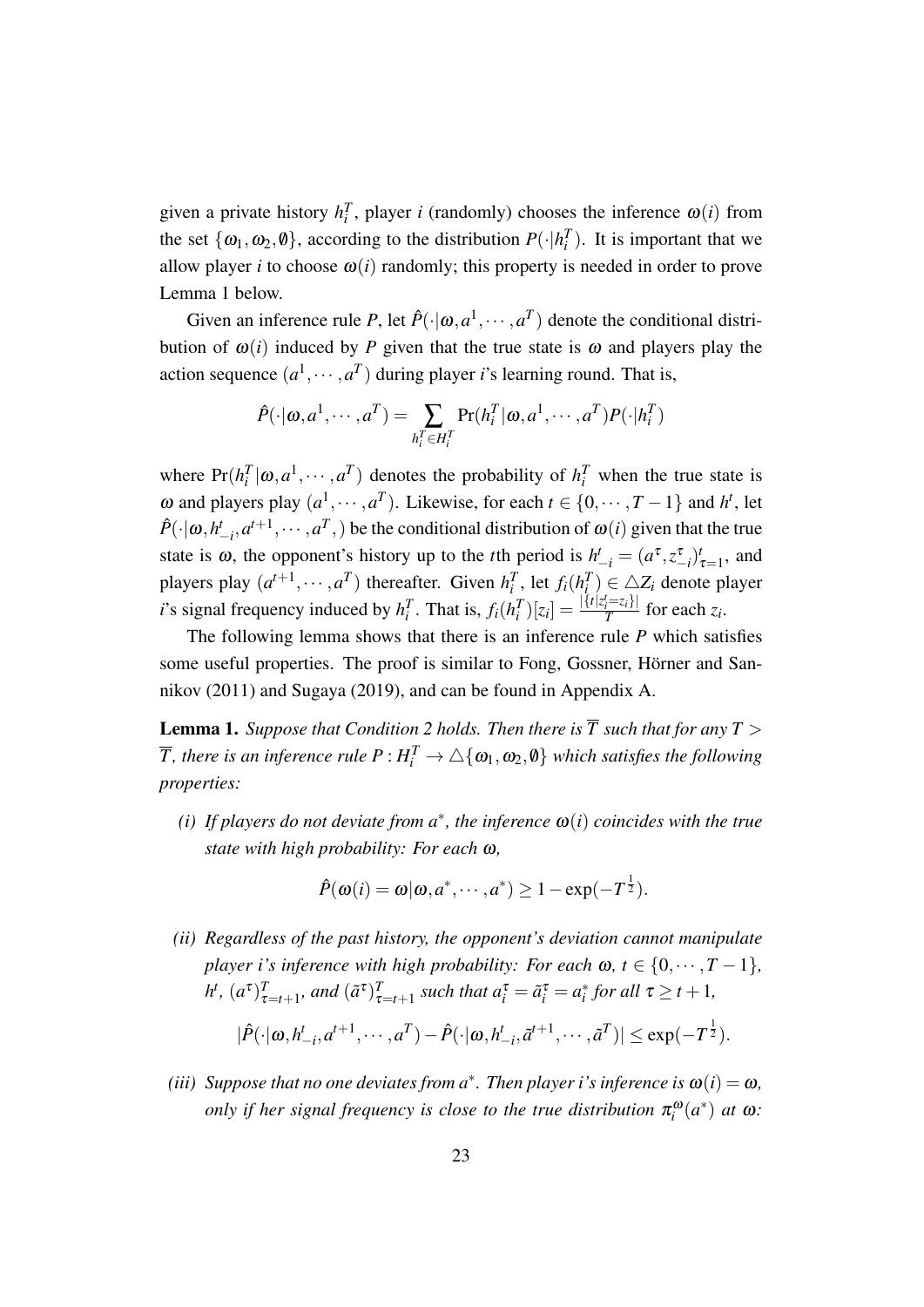For all  $h_i^T = (a^t, z_i^t)_{t=1}^T$  such that  $a^t = a^*$  for all t and such that  $P(\omega(i)) =$  $\omega | h_i^T$   $> 0$ *,* 

$$
|\pi_i^{\omega}(a^*) - f_i(h_i^T)| < \varepsilon.
$$

Clause (i) ensures that state learning is almost perfect. Clause (ii) asserts that state learning is robust to the opponent's deviation. Note that both clauses (i) and (ii) are natural consequences of Condition 2, which guarantees that player *i* can learn the true state even if someone else unilaterally deviates. Clause (iii) implies that player *i* makes the inference  $\omega(i) = \omega$  only when her signal frequency is close to the true distribution  $\pi_i^{\omega}(a^*)$  at state  $\omega$ . So if player *i*'s signal frequency is not close to  $\pi_i^{\omega_1}(a^*)$  or  $\pi_i^{\omega_2}(a^*)$ , her inference must be  $\omega(i) = \emptyset$ . (On the other hand, as can be seen from the proof of the lemma, player *i* mixes  $\omega(i) = \omega$  and  $\omega(i) = \emptyset$ if her signal frequency is close to  $\pi_i^{\omega}(a^*)$ . See Figure 5.)



Figure 5: The triangle is the set of signal frequencies,  $\triangle Z_i$ . The point *A* denotes  $\pi_i^{\omega_1}(a^G)$ , while *B* denotes  $\pi_i^{\omega_2}(a^G)$ .

Clause (iii) is useful when we derive a bound on player *i*'s higher-order belief (i.e., player *i*'s belief about the opponent's signal frequency *f−<sup>i</sup>* , which is informative about player *i*'s inference  $\omega(i)$  about the state). Let  $Pr(f_{-i}|\omega, a^*, \dots, a^*, f_i)$ denote the probability of the opponent's signal frequency being *f−<sup>i</sup>* , given that the true state is  $\omega$ , players play  $a^*$  for *T* periods, and player *i*'s signal frequency during these periods is  $f_i$ . Then we have the following lemma:

**Lemma 2.** *Suppose that Condition 3 holds. Then there is*  $\overline{T}$  *such that for any*  $T > \overline{T}$ ,  $\omega$ ,  $\tilde{\omega} \neq \omega$ , and  $h_i^T$  such that  $|f_i(h_i^T) - \pi_i^{\tilde{\omega}}$  $\left|\frac{\tilde{\omega}}{i}(a^*)\right| < \varepsilon$ , we have

$$
\sum_{f_{-i}:|f_{-i}-\pi_{-i}^{\omega}(a^*)|<\varepsilon}\Pr(f_{-i}|\omega,a^*,\cdots,a^*,f_i(h_i^T))<\exp(-T^{\frac{1}{2}}).
$$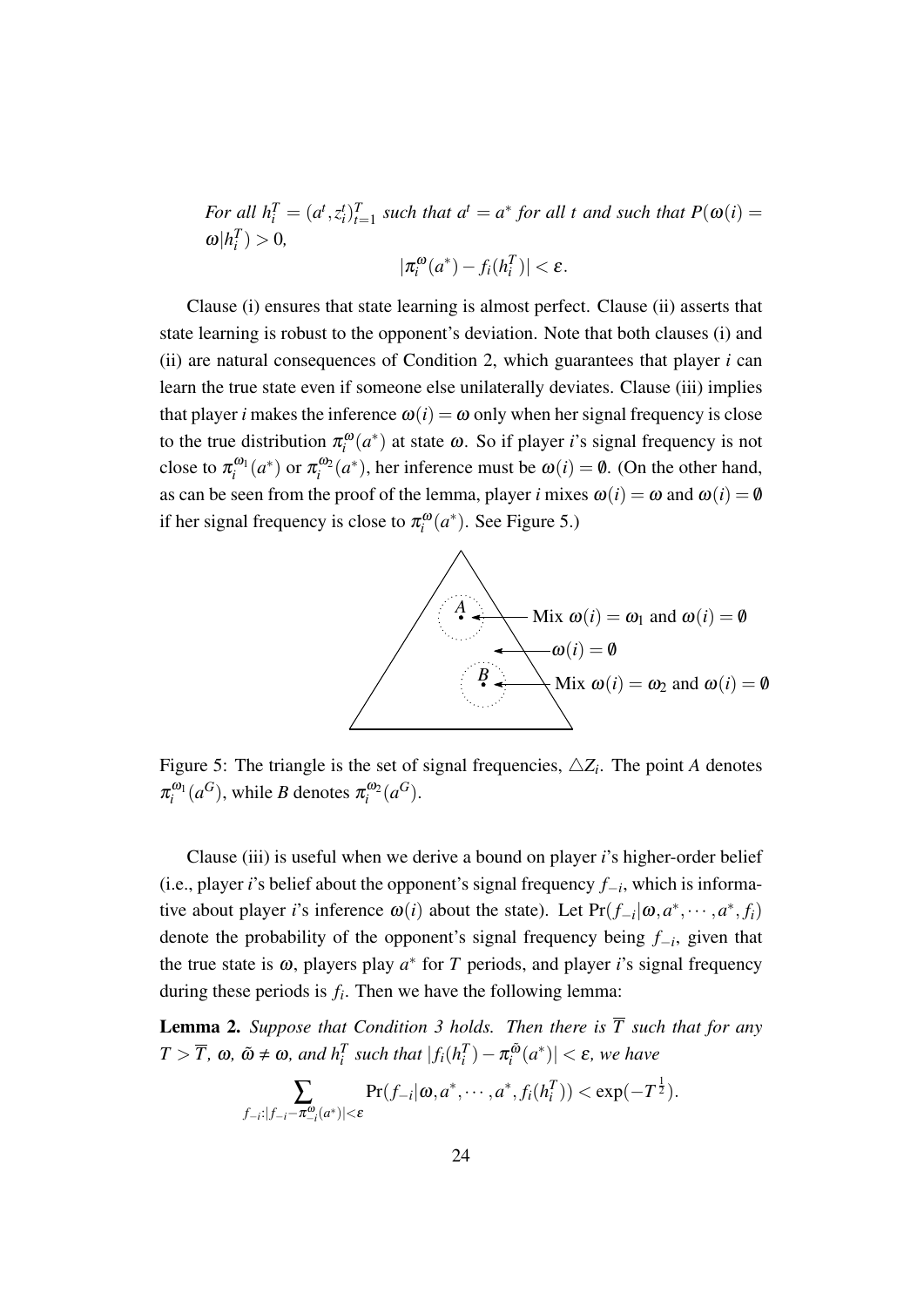Roughly, this lemma implies that if player *i* has the inference  $\omega(i) = \tilde{\omega}$  (which is unusual conditional on the state  $\omega \neq \tilde{\omega}$ ), then she believes that conditional on the state  $\omega$ , the opponent's observation is also unusual and not close to the ex-ante distribution  $\pi_{-i}^{\omega}(a^*)$ . To see this, suppose that player *i*'s inference is  $\omega(i) = \tilde{\omega}$ . Then from Lemma 1(iii), we must have  $|f_i(h_i^T) - \pi_i^{\tilde{\omega}}\rangle$  $\left|\frac{a}{i}(a^*)\right| < \varepsilon$ . Then from the lemma above, player *i* believes that the opponent's observation is not close to the ex-ante distribution. As will be explained, this result plays a crucial role in order to induce the truthful summary report.

*Proof.* Pick  $h_i^T$  such that

$$
|\pi_i^{\tilde{\omega}}(a^*) - f_i(h_i^T)| < \varepsilon.
$$

Using (6), we have

$$
|C_i^{\omega}(a^*)\pi_i^{\tilde{\omega}}(a^*) - C_i^{\omega}(a^*)f_i(h_i^T)| \leq \sqrt{\varepsilon}.
$$

Combining this with (5),

$$
|C_i^{\omega}(a^*)f_i(h_i^T) - \pi_{-i}^{\omega}(a^*)| \geq \sqrt{\varepsilon}.
$$

Accordingly, in order to have  $\left|\pi_{-i}^{\omega}(a^*)-f_{-i}\right| < \varepsilon$ , the distance between  $C_i^{\omega}(a^*)f_i(h_i^T)$ and  $f_{-i}$  must be at least  $\sqrt{\epsilon} - \epsilon$ . However, Hoeffding's inequality implies that the probability of such an event is less than  $exp(-T^{\frac{1}{2}})$  for sufficiently large *T*. *Q.E.D.*

**Remark 2.** Allowing the null inference  $\omega(i) = \emptyset$  is important. As noted in the introduction, given player *i*'s observation *f<sup>i</sup>* , different states induce different beliefs about the opponent's observation  $f_{-i}$ . In particular, at the point  $f_i = C$  in Figure 6, player *i* has "conflicting beliefs" at different states; she believes that (i) conditional on the state  $\omega_1$ , the opponent's signal frequency  $f_{-i}$  is typical of the state  $\omega_1$  so that the opponent believes that player *i*'s inference is  $\omega(i) = \omega_1$ , but (ii) conditional on the state  $\omega_2$ , the opponent's signal frequency  $f_{-i}$  is typical of the state  $\omega_2$  so that the opponent believes that player *i*'s inference is  $\omega(i) = \omega_2$ . In this case, reporting  $\omega(i) = \omega_1$  cannot be a best reply at the state  $\omega_2$ , because it contradicts with the opponent's expectation illustrated in (ii) above, and triggers a state-contingent punishment. (See the proof of Lemma 3 for the formal description of the punishment mechanism.) At the same time, reporting  $\omega(i) = \omega_2$  cannot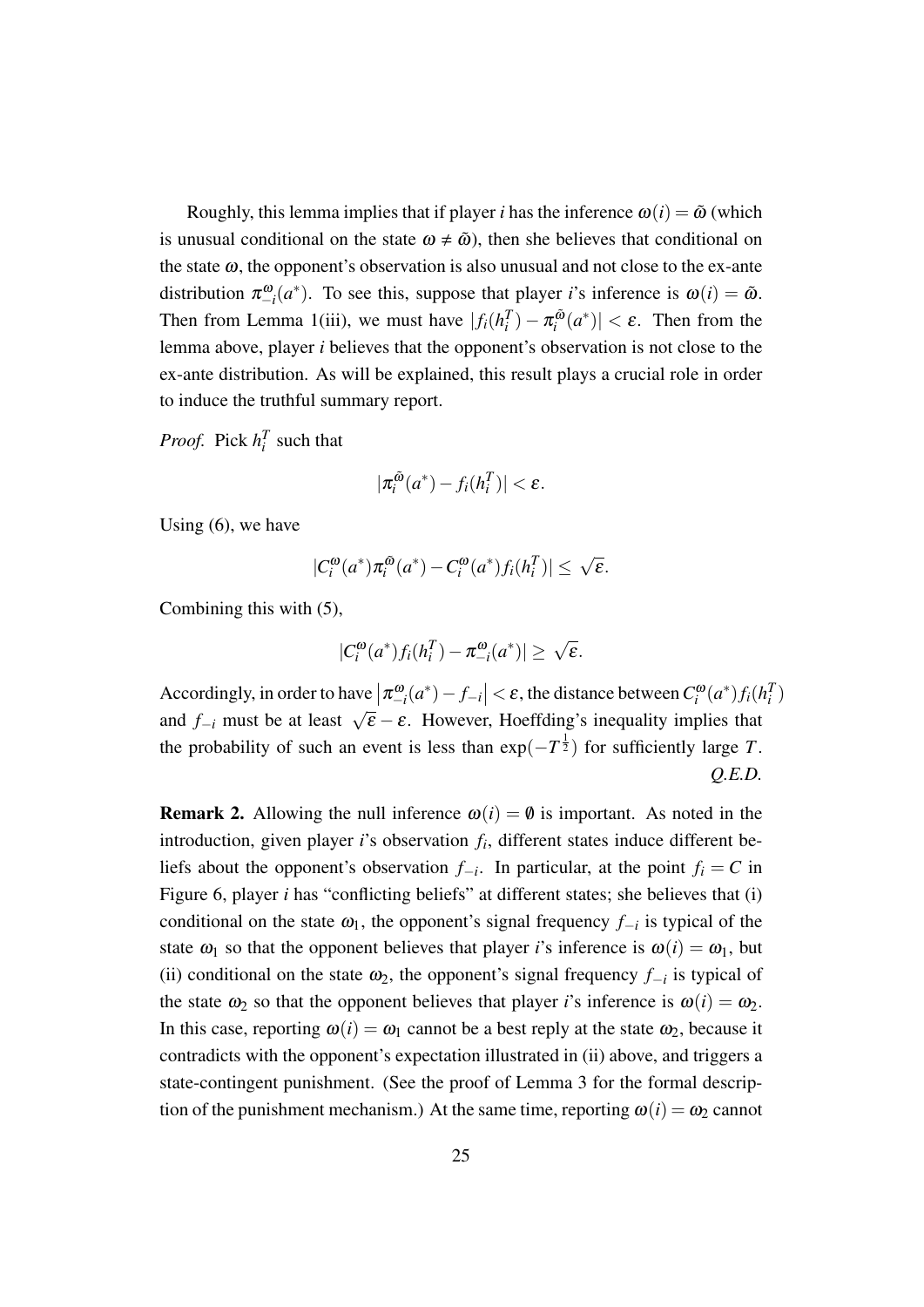be a best reply at the state  $\omega_1$ , as it contradicts with the opponent's expectation described in (i). So reporting  $\omega(i) = \omega_1$  and  $\omega(i) = \omega_2$  cannot be ex-post incentive compatible when player *i* has such conflicting beliefs. Instead, in our equilibrium, she makes the null inference  $\omega(i) = \emptyset$  and reports it truthfully when she has such conflicting beliefs.



Figure 6: Each line in the left triangle is the set of signal frequencies *f<sup>i</sup>* which give the same expectation about the opponent's signal frequency at the state  $\omega_1$ . That is,  $C_i^{\omega_1}(a^*)f_i = C_i^{\omega_1}(a^*)\tilde{f}_i$  for any  $f_i$  and  $\tilde{f}_i$  on the same line. At the point  $f_i = A$ , player *i* believes that the opponent's observation is typical of the state  $\omega_1$ , in that  $C_i^{\omega_1}(a^*)f_i = \pi_{-i}^{\omega_1}(a^*)$ ; so the same is true at the point  $f_i = C$ . Likewise, each line in the right triangle is the set of  $f_i$  which induce the same expectation at the state  $\omega_2$ . At the point  $f_i = B$ , player *i* believes that the opponent's observation is typical of the state  $\omega_2$ , and the same is true at the point  $f_i = C$ .

#### 4.3 Transition Rule <sup>ρ</sup>*<sup>i</sup>* and Equilibrium Conditions

We have defined the block strategy  $s_i^{x_i}$  $i_i$ : Players learn the state in the learning round, report the summary inference  $\omega(i)$  in the summary report round, coordinate the play in the main round, and then report the full information in the detailed report round. What remains is to find transition rules  $\rho_i^{\omega_1}$  and  $\rho_i^{\omega_2}$  so that the resulting automaton strategy is an equilibrium.

Formally, we choose the transition rules so that both the *promise-keeping condition* and the *incentive-compatibility condition* hold. The promise-keeping condition requires that the target payoffs be exactly achieved *state by state*; for example, if the opponent's current automaton state is  $x_{-i} = GB$ , player *i*'s payoff in the continuation game must be  $\bar{v}_i^{\omega_1}$  conditional on the state  $\omega_1$  (since player *i* is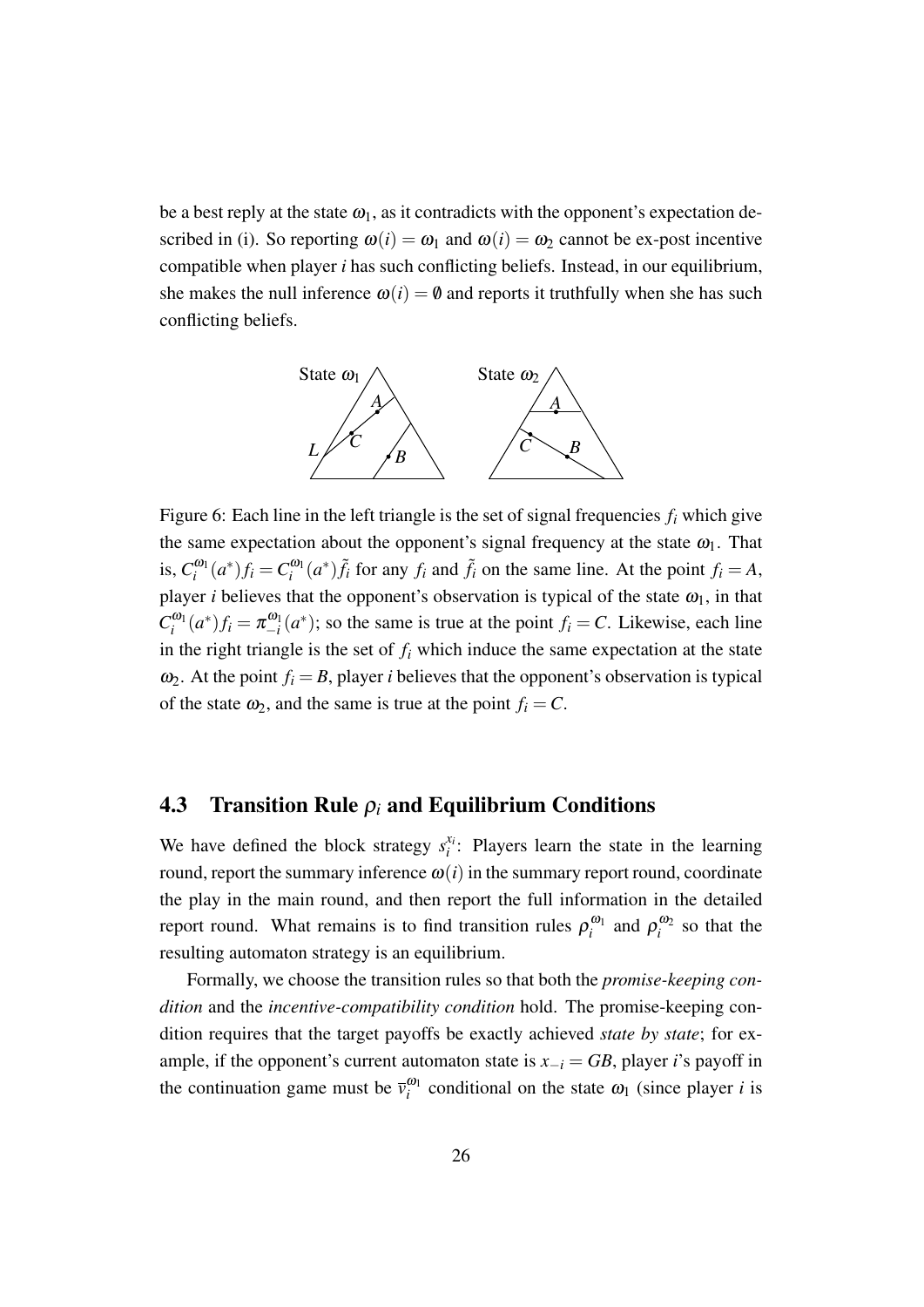rewarded at  $\omega_1$ ) and  $\frac{v_0}{i}$  conditional on the state  $\omega_2$  (since player *i* is punished at  $\omega_2$ ). Formally, it requires

$$
\overline{v}_{i}^{\omega} = (1 - \delta^{T_b}) \sum_{t=1}^{T_b} \delta^{t-1} E[g_i^{\omega}(a^t) | \omega, s^x] + \delta^{T_b} \left\{ \overline{v}_{i}^{\omega} - E[\rho_{-i}^{\omega}(B|G, h_{-i}^{T_b}) | \omega, s^x] (\overline{v}_{i}^{\omega} - \underline{v}_{i}^{\omega}) \right\}
$$
\n(7)

for each  $\omega$ , *i*, and  $x = (x_1, x_2)$  with  $x_{-i}^{\omega} = G$ , and

$$
\underline{v}_{i}^{\omega} = (1 - \delta^{T_b}) \sum_{t=1}^{T_b} \delta^{t-1} E[g_i^{\omega}(a^t) | \omega, s^x] + \delta^{T_b} \left\{ \underline{v}_{i}^{\omega} + E[\rho_{-i}^{\omega}(G|B, h_{-i}^{T_b}) | \omega, s^x] (\overline{v}_{i}^{\omega} - \underline{v}_{i}^{\omega}) \right\}
$$
\n(8)

for each  $\omega$ , *i*, and *x* with  $x_{-i}^{\omega} = B$ . (7) asserts that if  $x_{-i}^{\omega} = G$  so that the opponent plans to reward player  $i$  for the state  $\omega$ , then player  $i$ 's payoff in the continuation game is exactly  $\bar{v}_i^{\omega}$  conditional on the state  $\omega$ . Indeed, the first term in the righthand side is player *i*'s payoff in the current block, and the second term is her continuation payoff. (The term  $E[\rho_{-i}^{\omega}(B|G, h_{-}^{T_b})]$  $\binom{T_b}{-i}$  *(ω, s<sup>x</sup>*) is the probability that the opponent switches to the punishment plan  $x_{-i}^{\omega} = B$  after the block, in which case player *i*'s continuation payoff goes down from  $\bar{v}_i^{\omega}$  to  $\underline{v}_i^{\omega}$ .) Similarly, (8) asserts that if the opponent plans to punish player  $i$  for the state  $\omega$ , player  $i$ 's payoff in the continuation game is  $y_i^{\omega}$  conditional on the state  $\omega$ . The above conditions imply that player *i*'s payoff is solely determined by the opponent's plan *x−<sup>i</sup>* , and is independent of her own plan  $x_i$ . (While her current block payoff depends on the plan  $x_i$ , this effect is offset by the continuation payoffs, so the total payoff is indeed independent of  $x_i$ .) So in each block, player *i* is indifferent over the four strategies,  $s_i^{GG}$ ,  $s_i^{GB}$ ,  $s_i^{BG}$ , and  $s_i^{BB}$ . This in turn implies that randomizing the automaton state  $x_i$  at the beginning of the block is indeed a best reply for player  $i$ .

The incentive-compatibility condition requires that deviating to any other block strategy  $s_i^{T_b} \neq s_i^{x_i}$  $\mathbf{z}_i^{x_i}$  be not profitable, in each period of the block. That is,

$$
(1 - \delta^{T_b - t}) \sum_{\tau=t+1}^{T_b} \delta^{\tau-1} \left( E[g_i^{\omega}(a^{\tau}) | \omega, s_i^{T_b}, s_{-i}^{x_{-i}}, h_i^t] - E[g_i^{\omega}(a^{\tau}) | \omega, s^x, h_i^t] \right) \n\leq \delta^{T_b - t} \left( E[\rho_{-i}^{\omega}(B|G, h_{-i}^{T_b}) | \omega, s_i^{T_b}, s_{-i}^{x_{-i}}, h_i^t] - E[\rho_{-i}^{\omega}(B|G, h_{-i}^{T_b}) | \omega, s^x, h_i^t] \right) (\overline{v}_i^{\omega} - \underline{v}_i^{\omega})
$$
\n(9)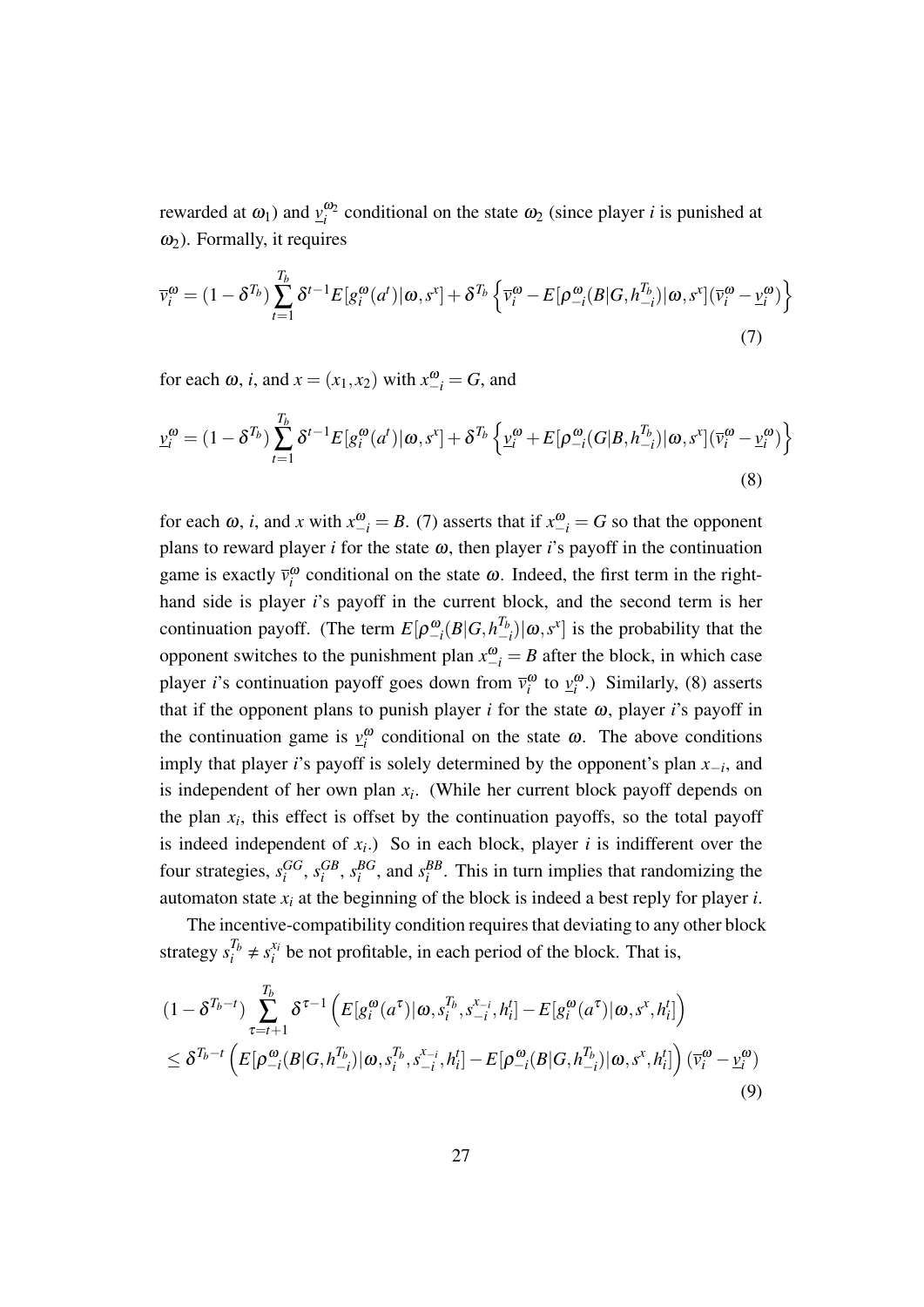for each  $\omega$ , *i*,  $s_i^{T_b}$  $a_i^{T_b}$ , *t*, *h*<sup>*t*</sup></sup>, and *x* with  $x_{-i}^{\omega} = G$ , and

$$
(1 - \delta^{T_b - t}) \sum_{\tau=t+1}^{T_b} \delta^{\tau-1} \left( E[g_i^{\omega}(a^{\tau}) | \omega, s_i^{T_b}, s_{-i}^{x_{-i}}, h_i^t] - E[g_i^{\omega}(a^{\tau}) | \omega, s^x, h_i^t] \right) \n\leq \delta^{T_b - t} \left( E[\rho_{-i}^{\omega}(B | B, h_{-i}^{T_b}) | \omega, s_i^{T_b}, s_{-i}^{x_{-i}}, h_i^t] - E[\rho_{-i}^{\omega}(B | B, h_{-i}^{T_b}) | \omega, s^x, h_i^t] \right) (\overline{v}_i^{\omega} - \underline{v}_i^{\omega})
$$
\n(10)

for each  $\omega$ , *i*,  $s_i^{T_b}$  $\int_{i}^{T_b}$ , *t*, *h*<sup>*t*</sup>, and *x* with  $x_{-i}^{\omega} = B$ . Here the left-hand side measures how much the block payoff increases by deviating in period  $t + 1$  of the block, and the right-hand side measures how much it decreases the continuation payoff after the block. So these inequalities imply that in any period of the block, deviating from the prescribed strategy  $s_i^{x_i}$  $x_i$  is not profitable, regardless of the true state. Accordingly, the resulting automaton strategy is an ex-post equilibrium.

#### 4.4 Complete-Information Transfer Game

In what follows, we will explain how to find the transition rules which satisfy the above conditions (7) through (10). This completes our proof, because the resulting automaton strategy is indeed an equilibrium and any payoff in the set  $\times_{\omega \in \Omega} \times_{i \in I} [\underline{v}_i^{\omega}, \overline{v}_i^{\omega}]$  can be achieved by randomizing the initial automaton state. In particular, the payoff  $\nu$  is exactly achievable.

It turns out that finding such transition rules is equivalent to finding appropriate "transfer rules." This is so because continuation payoffs after the block play a role like that of transfers in the mechanism design. A similar idea appears in various past work, e.g., Fudenberg and Levine (1994).

As such, we will focus on the following *complete-information transfer game*: Consider a repeated game with  $T_b$  periods. Assume complete information, so that a state <sup>ω</sup> is given and common knowledge. After the game, player *i* receives a transfer according to some transfer rule  $U_i^{\omega}: H_{-i}^{T_b} \to \mathbf{R}$ , so player *i*'s (unnormalized) payoff in this game is

$$
\sum_{t=1}^{T_b} \delta^{t-1} g_i^{\omega}(a^t) + \delta^{T_b} U_i^{\omega}(h_{-i}^{T_b}).
$$

Let  $G_i^{\omega}(s^{T_b}, U_i^{\omega})$  denote player *i*'s expected payoff in this game, when players play  $s^{T_b}$ . Also, for each history  $h_i^t$  with  $t \leq T_b$ , let  $G_i^{\omega}(s^{T_b}, U_i^{\omega}, h_i^t)$  denote player *i*'s payoff in the continuation game after history  $h_i^t$ .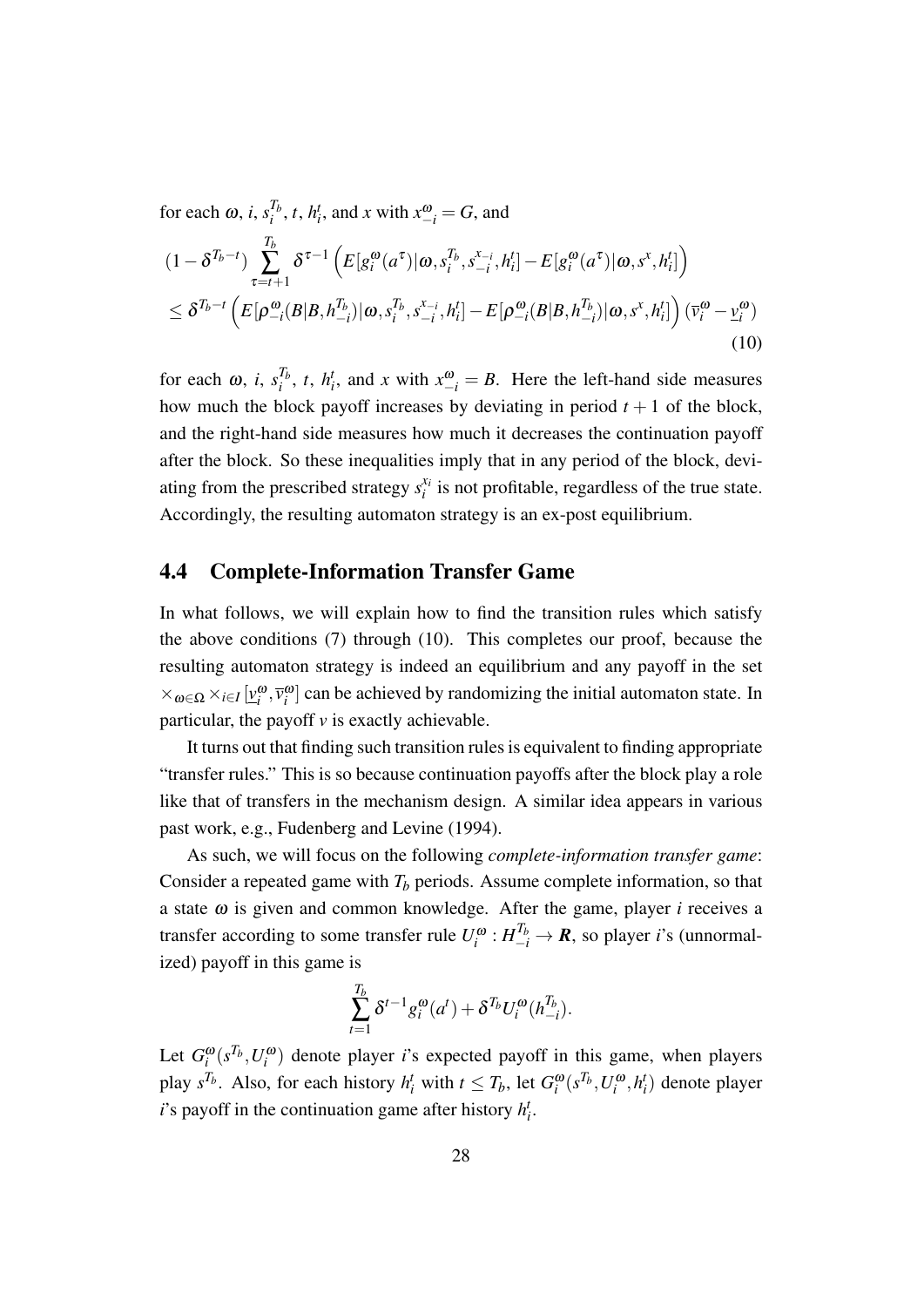A few remarks are in order. First, this is the complete-information game, so the state  $\omega$  is given and common knowledge. The analysis of this completeinformation game is useful, because our goal is to construct an equilibrium which satisfies the ex-post incentive compatibility conditions (9) and (10); these conditions require that player *i*'s deviation be not profitable even when the state  $\omega$  is publicly revealed at the beginning of the game.

Second, the transfer  $U_i^{\omega}$  is state-specific, that is, we use different transfer rules  $U_i^{\omega}$  for different states  $\omega$ . This captures the idea that punishments are state-specific in our equilibrium in the infinite-horizon game. Specifically, once the block is over, the opponent chooses a state-specific punishment plan  $x_{-i}$  =  $(x_{-i}^{\omega_1}, x_{-i}^{\omega_2})$  for the continuation game, and player *i*'s continuation payoff conditional on  $\omega$  is solely determined by the punishment plan  $x_{-i}^{\omega}$  for the state  $\omega$ (see (7) and (8)). Since the opponent chooses these plans  $x_{-i}^{\omega_1}$  and  $x_{-i}^{\omega_2}$  independently, player *i*'s continuation payoffs for different states take quite different values. Hence the transfer rule  $U_i^{\omega}$  should depend on  $\omega$ .

Third, the amount of the transfer depends on the opponent's history  $h_{-}^{T_b}$  $\frac{I_b}{I}$ , but not on player *i*'s history  $h_i^{T_b}$  $i<sup>1</sup>$ . Again this comes from the fact that player *i*'s continuation payoff is determined by the opponent's plan *x−<sup>i</sup>* , which is influenced by the opponent's history  $h_{-}^{T_b}$  $\frac{T_b}{-i}$  but not by  $h_i^{T_b}$  $\frac{i}{i}$ .

Our goal in this subsection is to prove the following two lemmas. The first lemma is:

**Lemma 3.** *There is*  $\overline{T}$  *such that for any*  $T > \overline{T}$ *, there is*  $\overline{\delta} \in (0,1)$  *such that for*  $e$ ach  $\delta \in (\overline{\delta},1)$ *, i, and*  $\omega$ *, there is a transfer rule*  $U_i^{\omega,G}$  $\sigma_i^{\omega,G}$  :  $H_{-i}^{T_b}$   $\rightarrow$  **R** which satisfies *the following properties.*

(i) 
$$
\frac{1-\delta}{1-\delta^{T_b}} G_i^{\omega}(s^x, U_i^{\omega, G}) = \overline{v}_i^{\omega} \text{ for all } x \text{ with } x_{-i}^{\omega} = G.
$$
  
\n(ii)  $G_i^{\omega}(s_i^{T_b}, s_{-i}^{x_{-i}}, U_i^{\omega, G}, h_i^t) \leq G_i^{\omega}(s^x, U_i^{\omega, G}, h_i^t) \text{ for all } s_i^{T_b}, h_i^t, \text{ and } x \text{ with } x_{-i}^{\omega} = G.$   
\n(iii)  $-(\overline{v}_i^{\omega} - \underline{v}_i^{\omega}) \leq (1-\delta)U_i^{\omega, G}(h_{-i}^{T_b}) \leq 0 \text{ for all } h_{-i}^{T_b}.$ 

To interpret this lemma, consider the complete-information game with the state  $\omega_1$ . Suppose that the opponent plays the block strategy  $s_{-i}^{GG}$  or  $s_{-i}^{GB}$ . That is, the opponent plans to reward player *i* for the state  $\omega_1$ . Clauses (i) implies that if the transfer rule  $U_i^{\omega_1, G}$  $i$ <sup>t $\omega_1$ </sup>,<sup> $\omega$ </sup> is appropriately chosen, then player *i* becomes indifferent over the prescribed block strategies,  $s_i^{GG}$ ,  $s_i^{GB}$ ,  $s_i^{BG}$ , and  $s_i^{BB}$ , and these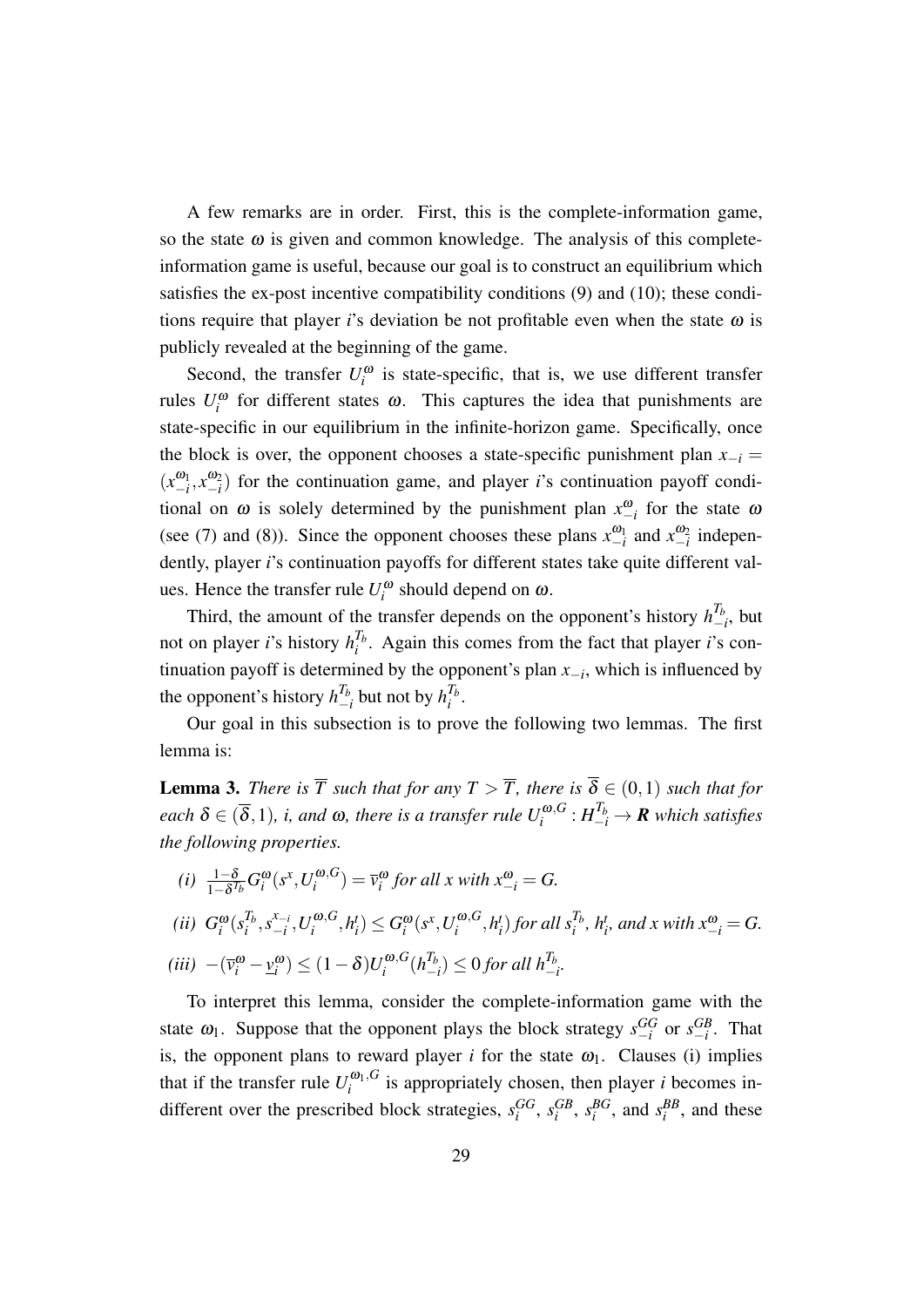strategies yield the target payoff  $\bar{v}_i^{\omega_1}$  exactly. Clause (ii) requires that with this transfer rule  $U_i^{\omega_1, G}$  $i$ <sup> $\omega_1$ </sup>,<sup> $\omega$ </sup>, any deviation from the prescribed strategies should not be profitable. Clause (iii) requires that this transfer be non-positive (and bounded), that is, the transfer takes a form of welfare destruction. This last condition comes from the fact that player *i*'s continuation payoff at state  $\omega$ , which is represented by the second term in the right-hand side of (7) and (9), is in the interval  $[\underline{v}_i^{\omega}, \overline{v}_i^{\omega}]$ and hence below the target payoff  $\bar{v}_i^{\omega}$ .

As noted in the introduction, a key step in the proof is to construct a transfer rule which induces the truthful summary report, while keeping the welfare destruction small. To do so, we consider a transfer rule with which the opponent makes player *i* indifferent over reports in the summary report round after *some* (but not all) histories. In the next subsection, we will provide a sketch of the proof. The formal proof can be found in Appendix A. (In the complete-information transfer game, the state  $\omega$  is common knowledge, but each player *i* still makes an inference  $\omega(i)$  and reports it, just as specified in the description of  $s_i^x$  $i^{x_i}$ . In particular, when the inference is  $\omega(i) = \tilde{\omega}$ , player *i* reports it, even though she knows that it does not coincide with the true state  $\omega$ . We need to find a transfer rule under which this report is indeed incentive compatible.)

Once we have this lemma, we can construct a transition rule  $\rho_{-i}^{\omega}(\cdot|G, h_{-i}^{T_b})$  $\binom{I_b}{-i}$ which satisfies the desired properties (7) and (9), by setting

$$
\rho^{\omega}_{-i}(B|G, h^{T_b}_{-i}) = -\frac{(1-\delta)U_i^{\omega, G}(h^{T_b}_{-i})}{\overline{v}^{\omega}_i - \underline{v}^{\omega}_i}.
$$

for each  $h_{-1}^{T_b}$  $\frac{I_b}{I_b}$ . Indeed, simple algebra shows that Lemma 3(i) implies (7), and Lemma 3(ii) implies (9). Lemma 3(iii) ensures that  $\rho_{-i}^{\omega}(B|G, h_{-i}^{T_b})$ *−i* ) defined here is indeed a probability.

The second lemma is a counterpart to the above lemma. It considers the case in which the opponent plans to punish player *i* (i.e.,  $x_{-i}^{\omega} = B$ ).

**Lemma 4.** *There is*  $\overline{T}$  *such that for any*  $T > \overline{T}$ *, there is*  $\overline{\delta} \in (0,1)$  *such that for*  $e$ ach  $\delta \in (\overline{\delta},1)$ *, i, and*  $\omega$ *, there is a transfer rule*  $U_i^{\omega,B}$  $\sigma_i^{\omega,B} : H_{-i}^{T_b} \to \mathbf{R}$  which satisfies *the following properties.*

(i) 
$$
\frac{1-\delta}{1-\delta^{T_b}} G_i^{\omega}(s^x, U_i^{\omega, B}) = \underline{v}_i^{\omega}
$$
 for all x with  $x_{-i}^{\omega} = B$ .  
\n(ii)  $G_i^{\omega}(s_i^{T_b}, s_{-i}^{x_{-i}}, U_i^{\omega, B}, h_i^t) \leq G_i^{\omega}(s^x, U_i^{\omega, B}, h_i^t)$  for all  $s_i^{T_b}$ ,  $h_i^t$ , and x with  $x_{-i}^{\omega} = B$ .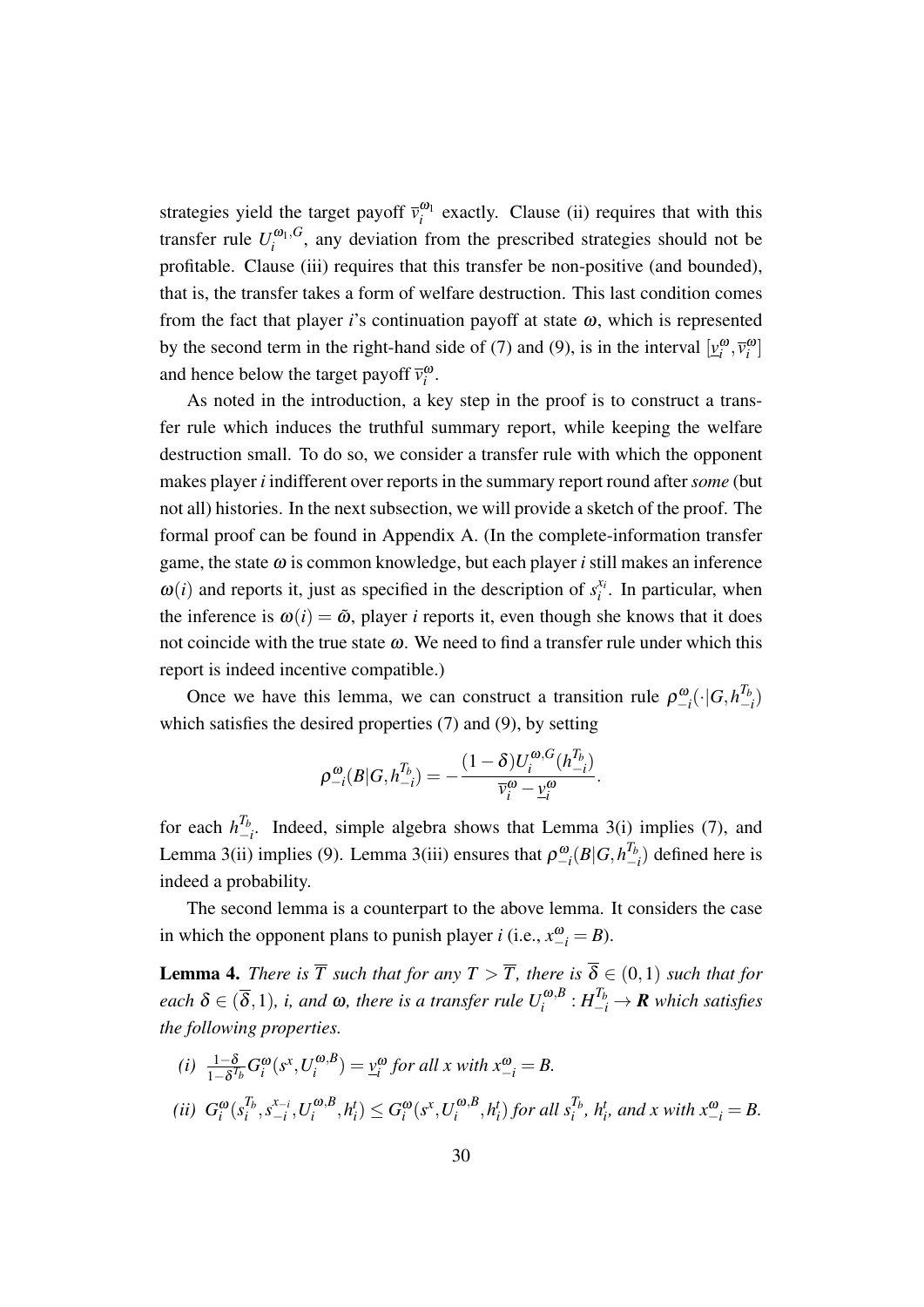$$
(iii) \ \ 0 \le (1 - \delta)U_i^{\omega, B}(h_{-i}^{T_b}) \le \overline{v}_i^{\omega} - \underline{v}_i^{\omega} \text{ for all } h_{-i}^{T_b}.
$$

The last constraint requires the transfer to be non-negative. This comes from the fact that player *i*'s continuation payoff at state  $\omega$  is chosen from the interval  $[\underline{v}_i^{\omega}, \overline{v}_i^{\omega}]$  and always above the target payoff  $\underline{v}_i^{\omega}$ .

It turns out that the proof of this lemma is much simpler than that of the previous lemma. In particular, we can construct a transfer rule with which the opponent makes player *i* indifferent over all reports in the summary report round after *every* history (just as in belief-free equilibria of Ely, Hörner, and Olszewski (2005)). This is analogous to Hörner and Olszewski (2006); their transfer rule for the punishment state makes a player indifferent over all actions each period of the block, while the transfer rule for the reward state has a much more complicated form. See Appendix A for the formal proof.

Again, once we have this lemma, we can construct a transition rule  $\rho_{-i}^{\omega}(\cdot | G, h_{-}^{T_b})$  $\binom{I_b}{-i}$ which satisfies the desired properties (8) and (10), by setting

$$
\rho^{\textcolor{blue}{\omega}}_{-i} (G|B,h^{T_b}_{-i}) = \frac{(1-\delta) U_i^{\textcolor{blue}{\omega},B}(h^{T_b}_{-i})}{\overline{v}^{\textcolor{blue}{\omega}}_i - \underline{v}^{\textcolor{blue}{\omega}}_i}
$$

So Proposition 1 immediately follows, once we prove the above two lemmas.

#### 4.5 Proof Sketch of Lemma 3

As noted earlier, a key step in the proof is to show that the opponent can deter a misreport of the summary inference  $\omega(i)$  using a transfer, subject to the constraint that the expected welfare destruction is small. In what follows, we will explain how to construct such a transfer rule. For simplicity, we will assume that players do not deviate from the prescribed strategy  $s<sup>x</sup>$  during the learning round and the main round. That is, we will focus on incentives in the two report rounds.

To begin with, it is useful to point out that player *i*'s deviation in the summary report round can be easily deterred by making her indifferent over all summary reports, but it requires a huge welfare destruction. Let  $\overline{g}_i^{\omega} = \max_{a \in A} |g_i^{\omega}(a)|$ . Pick a constant *C*, and for each block history  $h_{-}^{T_b}$  $\frac{T_b}{T}$ , choose the transfer  $\hat{U}^{\omega,G}_i$  $\int_i^{\boldsymbol{\omega},G} (h^{T_b}_-)$  $\binom{I_b}{-i}$  so that

$$
\frac{1-\delta}{1-\delta^{T_b}} \left[ \sum_{t=1}^{T_b} \delta^{t-1} g_i^{\omega}(a^t) + \delta^{T_b} \hat{U}_i^{\omega, G}(h_{-i}^{T_b}) \right] = C. \tag{11}
$$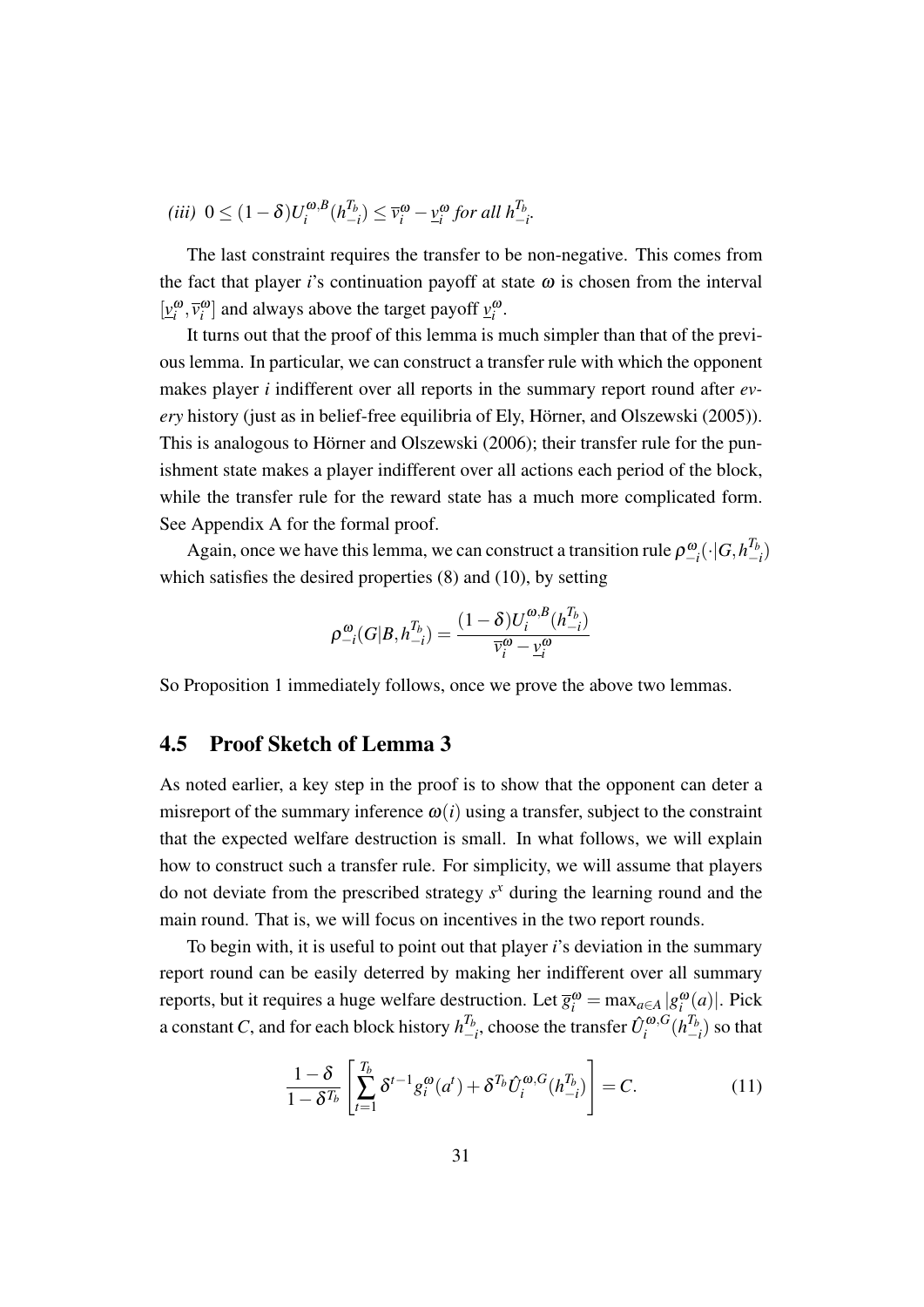That is, we choose the transfer so that player *i*'s total payoff is exactly *C*, regardless of the play during the block. Then obviously player *i* is indifferent over all actions in each period of the block, so the truthful summary report is a best reply. Also, if we choose a small *C* (say,  $C = -2\overline{g}_i^{\omega}$ ), we can ensure that the transfer  $\hat{U}_i^{\omega, G}$  $\int_i^{\omega,G} (h^{T_b}_-)$  $\frac{T_b}{-i}$  is negative for each  $h^{T_b}_{-i}$ *−i* so that clause (iii) of the lemma holds. (From (11), the transfer  $\hat{U}^{\omega, G}_i$  $\int_{i}^{\omega,G} (h^{T_b}_-)$  $\binom{I_b}{-i}$  is negative if the constant *C* is less than the average block payoff,  $\frac{1-\delta}{1-\delta^{T_b}}\sum_{t=1}^{T_b}$  $T_{t=1}^{T_b} \delta^{t-1} g_i^{\omega}(a^t)$ .)

Unfortunately, this transfer rule  $\hat{U}_i$  does not satisfy clause (i). Indeed, player *i*'s payoff in this transfer game is  $C = -2\overline{g}_i^{\omega}$ , which is much lower than the target payoff  $\bar{v}_i^{\omega}$ . This shows that making player *i* indifferent requires a huge welfare destruction.

Intuitively, this inefficiency result can be understood as follows. Consider the infinite-horizon game, and suppose that the true state is  $\omega_1$ . Suppose that player *i* is indifferent over all summary reports in each block. Then her equilibrium payoff must be equal to her payoff when she reports  $\omega(i) = \omega_2$  in every block. But this payoff must be much lower than the target payoff  $\bar{v}_i^{\omega}$  in general, because players never agree that the true state be  $\omega_1$  and they always choose inefficient actions.

In what follows, we will show that by modifying the transfer rule above, the expected welfare destruction can be significantly reduced, without affecting player *i*'s incentive. We do so in two steps. As a first step, we will construct a transfer rule which "approximately" satisfies the desired properties; i.e., we will construct a transfer rule such that the expected welfare destruction is small and the truthful summary report is an approximate best reply (but not an exact best reply) for player *i*. As will be seen, in this transfer rule, the opponent makes player *i* indifferent at some histories, but not in other cases; this helps to reduce the expected welfare destruction, without affecting player *i*'s incentives by much. Then as a second step, we will modify the transfer rule further so that the truthful summary report is an exact best reply for player *i*. In this second step, communication in the detailed report round plays a central role.

#### 4.5.1 Step 1: Approximate Incentive Compatibility

In this step, we will construct a transfer rule such that the expected welfare destruction is small but yet the truthful summary report is an approximate best reply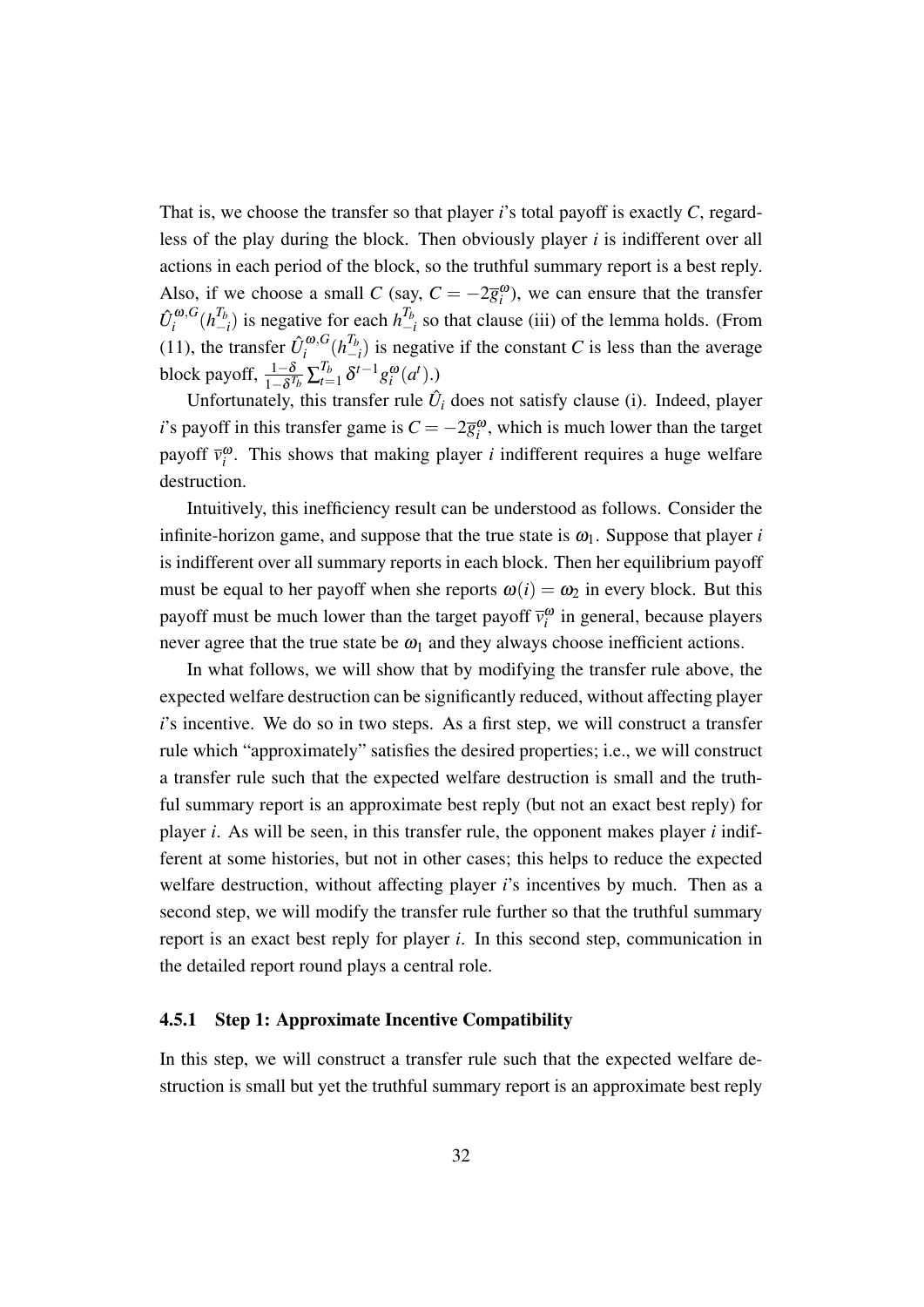for player *i*. We will first describe how to choose the transfer rule, and then provide its interpretation.

- If the opponent could not make the correct inference (i.e.,  $\omega(-i) \neq \omega$ ), then choose the transfer  $\tilde{U}^{\omega, G}_i$  $\int_i^{\boldsymbol{\omega},G} (h^{T_b}_-)$  $\binom{I_b}{I}$  as in (11). This makes player *i* indifferent over all reports in the summary report round.
- *•* If the opponent's signal frequency *f−<sup>i</sup>* during player *i*'s learning round is not typical of  $\omega$  (i.e.,  $|f_{-i} - \pi_{-i}^{\omega}(a^G)| > \varepsilon$ ), then choose the transfer  $\tilde{U}_i^{\omega, G}$  $\int_i^{\boldsymbol{\omega},G}(h^{T_b}_-)$  $\binom{I_b}{-i}$ as in (11). Again, this makes player *i* indifferent over all reports in the summary report round.
- If the opponent's inference is correct  $(\omega(-i) = \omega)$  and if the opponent's signal frequency  $f_{-i}$  is typical of  $\omega$  ( $|f_{-i} - \pi_{-i}^{\omega}(a^G)| < \varepsilon$ ), then
	- If player *i* reports the wrong inference  $\omega(i) = \tilde{\omega}$ , choose the transfer  $\tilde{U}_i^{\omega, G}$  $\int_i^{\omega,G} (h^{T_b}_-)$ *−i* ) as in (11).
	- If player *i* reports  $ω(i) = ω$  or  $ω(i) = θ$ , choose the transfer  $\tilde{U}_i^{\omega, G}$  $\int_i^{\boldsymbol{\omega},G}(h^{T_b}_-)$  $\binom{I_b}{-i}$ so that

$$
\frac{1-\delta}{1-\delta^{T_b}} \left[ \sum_{t=1}^{T_b} \delta^{t-1} g_i^{\omega}(a^t) + \delta^{T_b} \tilde{U}_i^{\omega, G}(h_{-i}^{T_b}) \right] = \bar{v}_i^{\omega}.
$$
 (12)

That is, we set the transfer so that player *i*'s total payoff is exactly  $\overline{v}_i^{\omega}$ . This transfer  $\tilde{U}^{\omega, G}_i$  $\int_i^{\omega,G} (h^{T_b}_-)$ *−i* ) is still negative and satisfies clause (iii) of the lemma, because in this case, players play  $a^{\omega, x^{\omega}}$  with  $x^{\omega}_{-i} = G$  during the main round, so that the average block payoff  $\frac{1-\delta}{1-\delta^{T_b}}\sum_{t=1}^{T_b}$  $\frac{T_b}{t=1} \delta^{t-1} g_i^{\omega}(a^t)$ is greater than  $\bar{v}_i^{\omega}$ .

The first two bullet points consider the case in which the opponent's observation is "irregular." Indeed, in the complete-information game with the state  $\omega$ , the probability of the opponent not having the correct inference is close to zero (Lemma 1(i)), and the probability of the signal frequency *f−<sup>i</sup>* being not typical of  $\omega$  is close to zero (the law of large numbers). After such irregular observations, the opponent makes player *i* indifferent, using the huge welfare destruction (11).

The third bullet point considers the case in which the opponent's observation is "regular." In this case, (given that the opponent's signal frequency *f−<sup>i</sup>* is typical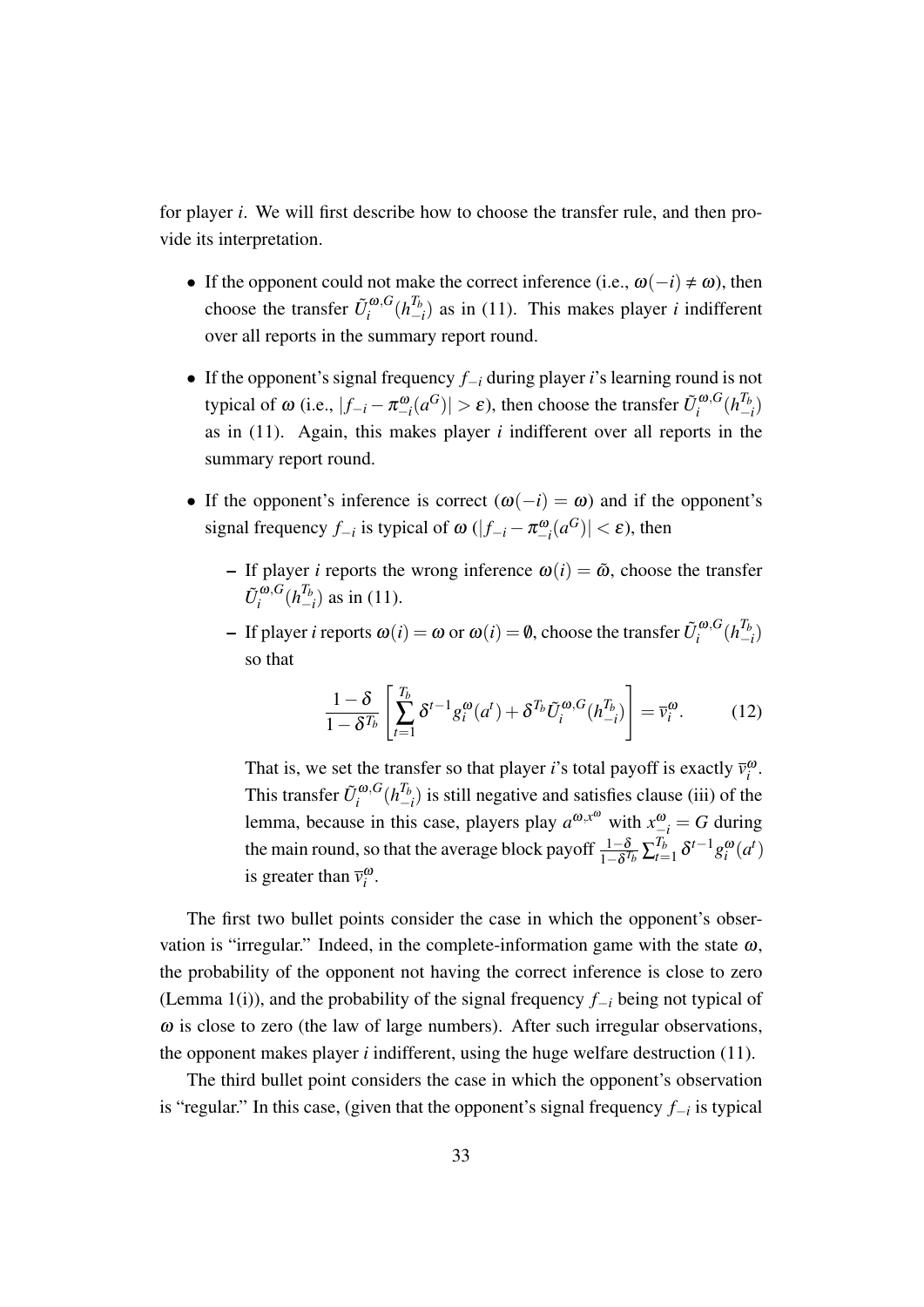of  $\omega$ ) the opponent believes that player *i*'s signal frequency is also typical of  $\omega$ , and hence the opponent believes that player *i*'s inference is  $\omega(i) = \omega$  or  $\omega(i) = \emptyset$ . (See Figure 5.) So the opponent punishes player *i* when her detailed report is not consistent with this belief; that is, player *i* receives the huge negative transfer (11) if she reports the wrong inference  $\omega(i) = \tilde{\omega}$ . Otherwise, the opponent sets the transfer as in (12), so that player *i* enjoys a high payoff of  $\overline{v}_i^{\omega}$ .

The following table summarizes the discussions so far, and describes player *i*'s best reply when she knows the opponent's inference  $\omega(-i)$  and signal inference *f−i* .

|                             | If $ f_{-i} - \pi_{-i}^{\omega}(a^*)  < \varepsilon$                                                        | If $ f_{-i} - \pi_{-i}^{\omega}(a^*)  \ge \varepsilon$ |
|-----------------------------|-------------------------------------------------------------------------------------------------------------|--------------------------------------------------------|
|                             | If $\omega(-i) = \omega$ Report $\omega(i) = \omega$ or $\omega(i) = \emptyset$ All reports are indifferent |                                                        |
| If $\omega(-i) \neq \omega$ | All reports are indifferent                                                                                 | All reports are indifferent                            |

Table 1: Player *i*'s best reply in the summary report round, given the state  $\omega$ .

A point of the transfer rule above is that the huge welfare destruction (11) occurs only when the opponent's observation is irregular, or player *i*'s summary report is irregular (i.e.,  $\omega(i) = \tilde{\omega}$ ). In the complete-information game with the state  $\omega$ , these events do not occur almost surely, and hence the expected welfare destruction is small. Indeed, player *i*'s expected payoff in the transfer game is approximately  $\bar{v}_i^{\omega}$ , because on the equilibrium path, the transfer (12) will be used almost surely. Hence the above transfer rule approximately satisfies clause (i) of the lemma.

At the same time, with the transfer rule above, the truthful summary report is an approximate best reply for player *i*. To see this, suppose, hypothetically, that player *i* knows the opponent's inference  $\omega(-i)$  before it is reported in the summary report round. The following lemma shows that the truthful summary report is (at least) an approximate best reply, regardless of <sup>ω</sup>(*−i*). This result implies that the truthful summary report is an approximate best reply, even if player *i* does not know  $\omega(-i)$ . A key in the proof is that when player *i*'s summary inference is  $\omega(i) = \tilde{\omega}$  (which is not typical in the complete-information game with the state <sup>ω</sup>), she believes that the opponent's observation *f−<sup>i</sup>* is not typical of <sup>ω</sup>, in which case the opponent makes her indifferent over all summary reports using the transfer rule (11). This property ensures that player *i* is almost indifferent over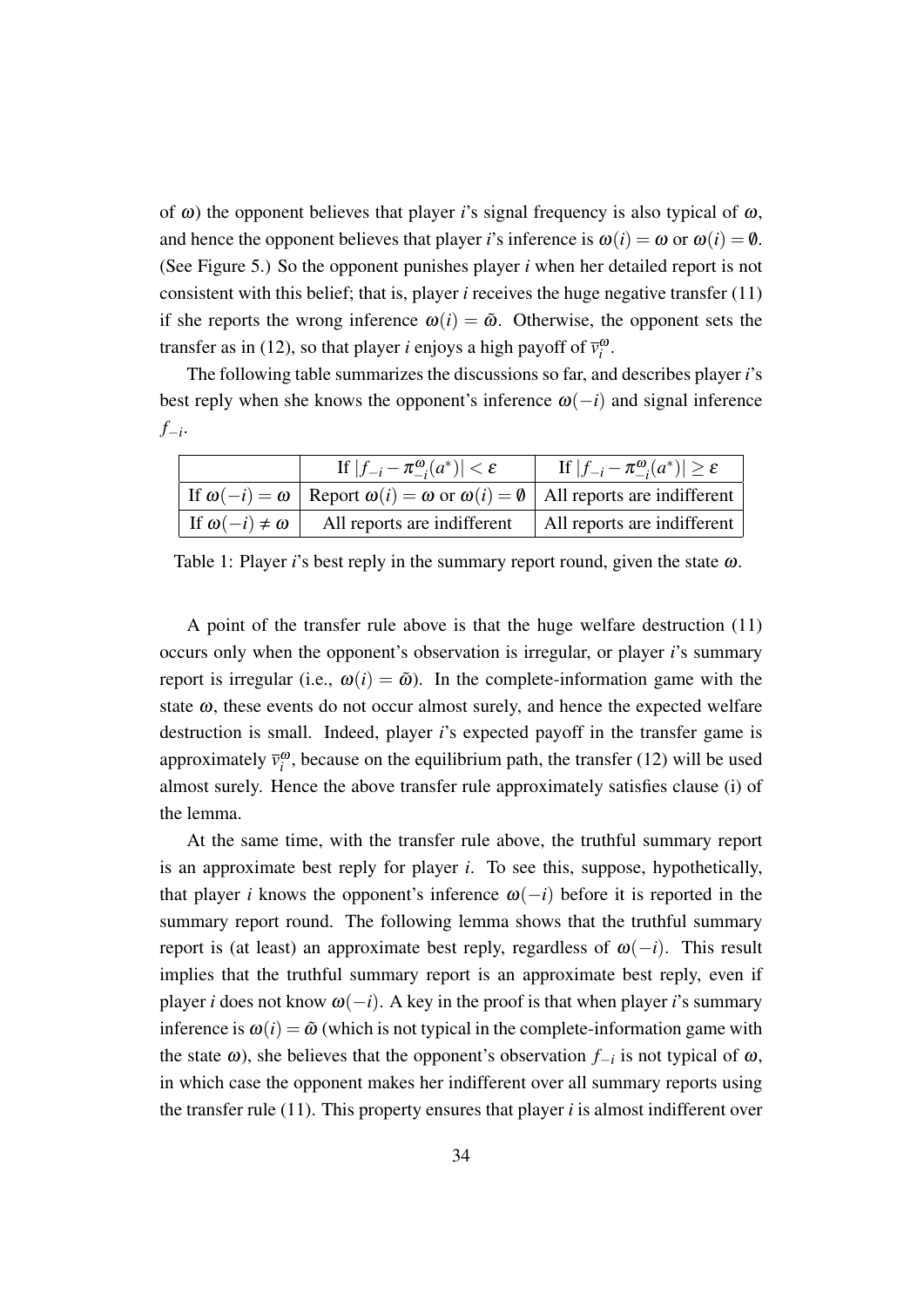all summary reports, and hence the truthful report of  $\omega(i) = \tilde{\omega}$  is an approximate best reply. Given player *i*'s signal frequency  $f_i \in \Delta Z_i$  during her own learning round, let

$$
p_i^{\boldsymbol{\omega}}(f_i) = \sum_{f_{-i}: |\pi_{-i}^{\boldsymbol{\omega}}(a^*) - f_{-i}| < \varepsilon} \Pr(f_{-i}|\boldsymbol{\omega}, a^*, \cdots, a^*, f_i),
$$

that is,  $p_i^{\omega}(f_i)$  denotes the conditional probability of the opponent's signal frequency  $f_{-i}$  being close to the ex-ante distribution  $\pi_{-i}^{\omega}(a^*)$ .

Lemma 5. *Suppose that no one has deviated from a <sup>∗</sup> during the learning round. Suppose that player i knows the opponent's inference* <sup>ω</sup>(*−i*) *before it is reported in the summary report round. If*  $\omega(-i) \neq \omega$ , *then player i is indifferent over all actions in the summary report round, and hence the truthful summary report is a best reply for player i. If*  $\omega(-i) = \omega$ , then the following properties hold;

- *If player i's inference is*  $\omega(i) = \omega$ *, the truthful summary report is a best reply.*
- *If player i's inference is*  $\omega(i) = \emptyset$ *, the truthful summary report is a best reply.*
- *If player i's inference is*  $\omega(i) = \tilde{\omega} \neq \omega$ , the truthful summary report is *not an exact best reply:* A *one-shot deviation by reporting*  $\omega(i) = \omega$  *or*  $\omega(i) = \emptyset$  improves her payoff by  $(\overline{v}_i^{\omega} + 2\overline{g}_i)p_i^{\omega}(f_i)$ , where  $f_i$  is player i's sig*nal frequency during her own learning round. However, we have*  $p_i^{\omega}(f_i)$  *<* exp(*−T* 1 <sup>2</sup> )*, so the truthful summary report is an approximate best reply when T is large.*

*Proof.* From the last row of Table 1, it is clear that player *i* is indifferent over all actions when  $\omega(-i) \neq \omega$ . So we will focus on the case in which  $\omega(-i) = \omega$ .

*Case 1: Player i's inference is*  $\omega(i) = \omega$ . From Table 1, reporting  $\omega(i) = \omega$  is a best reply regardless of  $f_{-i}$ . Hence, the truthful report of  $\omega(i) = \omega$  is an exact best reply, regardless of player *i*'s belief about *f−<sup>i</sup>* .

*Case 2: Player i's inference is*  $\omega(i) = \emptyset$ . For the same reason, reporting  $\omega(i) =$ /0 truthfully is a best reply for player *i* regardless of her belief.

*Case 3: Player i's inference is*  $\omega(i) = \tilde{\omega} \neq \omega$ . Note that player *i* believes that  $|f_{-i} - \pi_{-i}^{\omega}(a^*)| \ge \varepsilon$  with probability  $1 - p_i^{\omega}(f_i)$ , and  $|f_{-i} - \pi_{-i}^{\omega}(a^*)| < \varepsilon$  with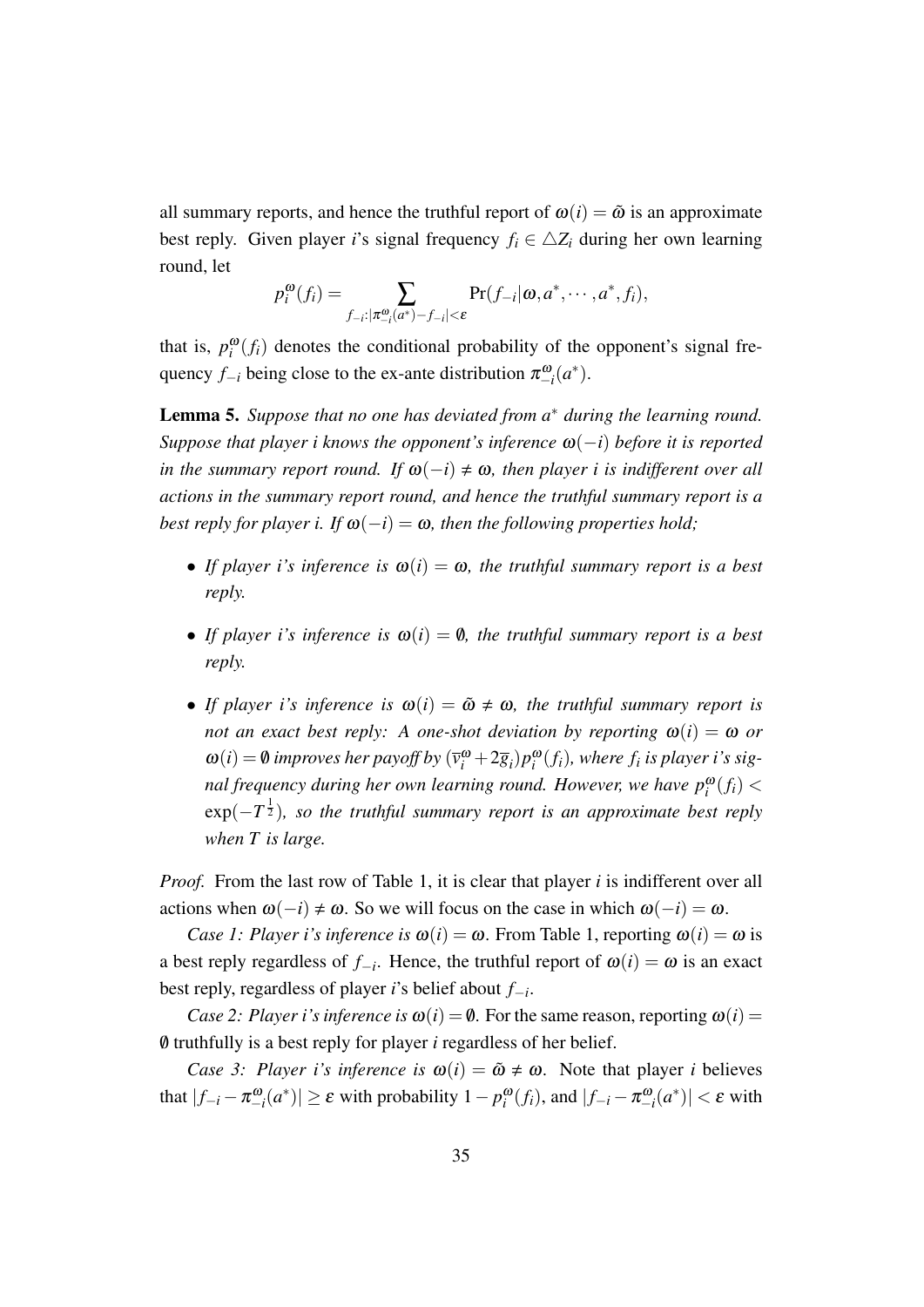probability  $p_i^{\omega}(f_i)$ . From Table 1, player *i* is indifferent over all summary reports in the former case. However, in the latter case, the truthful summary report is not a best reply; the truthful report of  $\omega(i) = \tilde{\omega}$  leads to the huge negative transfer (11) and yields a payoff of  $-2\overline{g}_i^{\omega}$ , while reporting  $\omega(i) = \omega$  or  $\omega(i) = \emptyset$  leads to the transfer (12) and yields a payoff of  $\bar{v}_i^{\omega}$ . So the expected gain by reporting  $\omega(i) = \omega$  or  $\omega(i) = \emptyset$  is indeed  $(\overline{v}_i^{\omega} + 2\overline{g}_i) p_i^{\omega}(f_i)$ .

Now, recall that from Lemmas 1(iii) and 2, whenever player *i*'s inference is  $\omega(i) = \tilde{\omega}$ , we have  $p_i^{\omega}(f_i) < \exp(-T^{\frac{1}{2}})$ . Hence the expected gain above converges to zero as  $T \rightarrow \infty$ .  $Q.E.D.$ 

A few comments are in order. First, under the transfer rule  $U_i^{\omega}$  above, reporting the null inference  $\omega(i) = \emptyset$  is "executed" in the sense that it always yields the same payoff as the one by reporting the correct inference  $\omega(i) = \omega$ , and hence always a best reply in the complete-information game with the state  $\omega$ . Since we choose such a transfer rule  $U_i^{\omega}$  for each state  $\omega$ , reporting the null inference  $\omega(i) = \emptyset$  is a best reply regardless of the state  $\omega$ , and of the opponent's inference <sup>ω</sup>(*−i*), and of the opponent's signal frequency *f−<sup>i</sup>* . This property is useful to solve the problem raised in Remark 2, because even if player *i* has conflicting beliefs about the opponent's beliefs at different states (recall the point *C* in Figure 6 in the introduction), reporting the null inference  $\omega(i) = \emptyset$  is a best reply for player *i* at both states.

Second, for the above argument to work, it is crucial that player *i*'s inference rule is chosen in such a way that the set of player *i*'s observations which induce the inference  $\omega(i) = \omega$  is isolated with the one which induce the inference  $\omega(i) = \tilde{\omega}$ . That is, the two circles in Figure 5 are disjoint, and there is no "knife-edge" case in which player *i*'s inference switches from  $\omega(i) = \omega_1$  to  $\omega(i) = \omega_2$ . This property, together with the correlated learning condition (Condition 3), ensures that the opponent can almost perfectly distinguish whether player *i*'s inference is  $\omega(i) = \omega$ or  $\omega(i) = \tilde{\omega}$ . Indeed, conditional on the state  $\omega$ , the opponent's signal frequency *f−i* is typical of <sup>ω</sup> almost surely given that player *i* has the correct inference  $\omega(i) = \omega$ , while  $f_{-i}$  is not typical of  $\omega$  almost surely given that player *i* has the wrong inference  $\omega(i) = \tilde{\omega}$ . So if player *i* deviates by reporting  $\omega(i) = \omega$  when the true inference is  $\omega(i) = \tilde{\omega}$ , the opponent can detect this misreport almost surely. This property is useful in order to deter player *i*'s misreport, while maintaining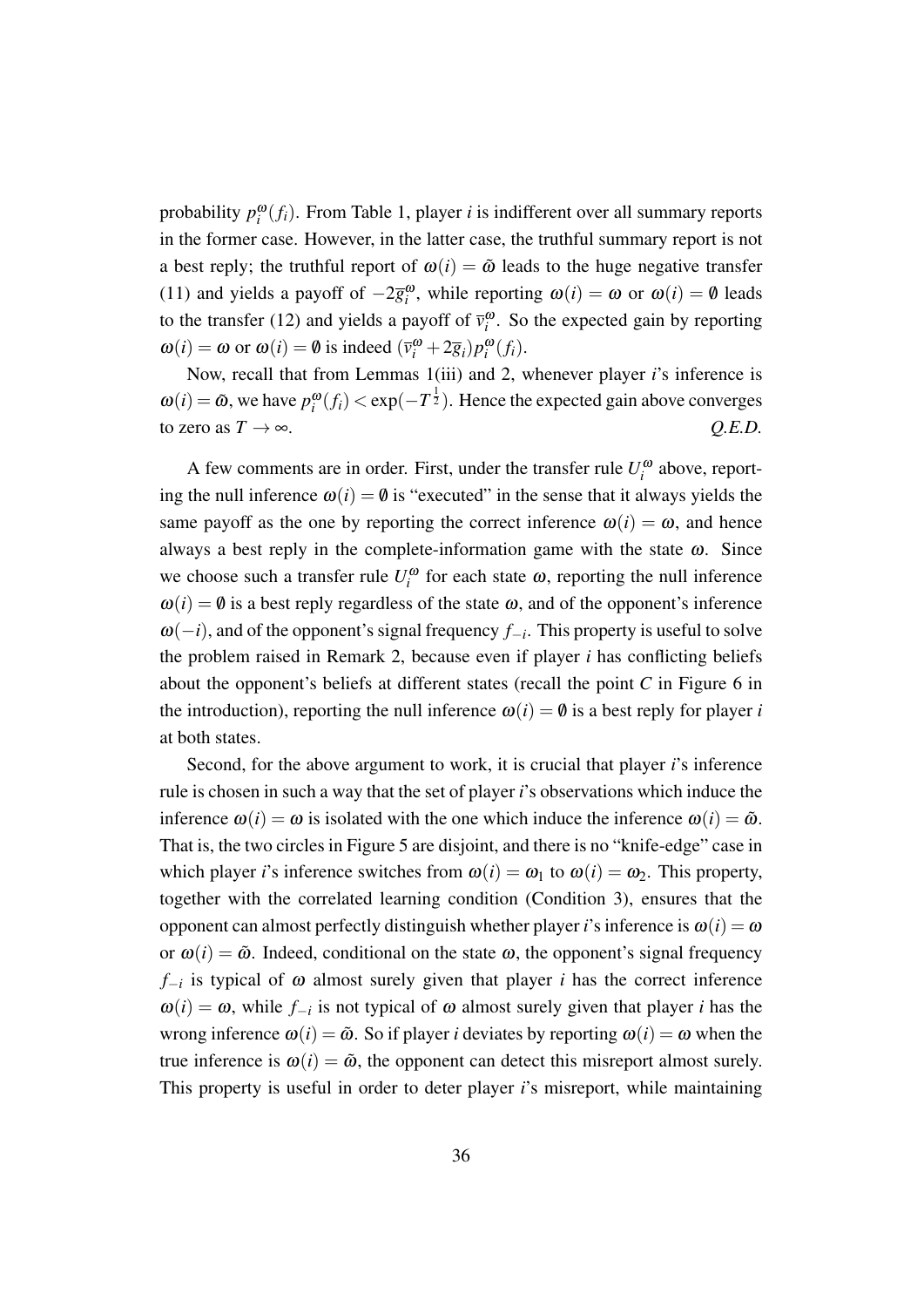the expected welfare destruction small.

#### 4.5.2 Step 2: Exact Incentive Compatibility

The transfer rule  $\tilde{U}^{\omega, G}_i$  $i$ <sup> $\omega$ </sup>, $\sigma$  in the previous step does not ensure that the truthful summary report be a best reply. Specifically, when player *i* has the wrong inference  $\omega(i) = \tilde{\omega}$ , she can improve her payoff by misreporting. So in order to satisfy clause (ii) of the lemma, we need to modify the transfer rule further. The idea is to give a "bonus" to player *i* when she reports the wrong inference  $\omega(i) = \tilde{\omega}$ . This gives an extra incentive to report  $\omega(i) = \tilde{\omega}$  truthfully.

As in the previous step, we will first explain how to choose the transfer rule, and then provide its interpretation. Recall that in the detailed report round, player *i* reports her full signal sequence  $(z_i^t)_{t \in T(i)}$  during her own learning round. Let  $(\hat{z}_i^t)_{t \in T(i)}$  denote the reported signal sequence, and let  $\hat{f}_i \in \Delta Z_i$  denote the signal frequency computed from this sequence. That is,  $\hat{f}_i(z_i) = \frac{|\{t \le T | \hat{z}_i^i = z_i\}|}{T}$  $\frac{|z_i=z_i|}{T}$ . Let  $e(z_i)$ denote the *|Z<sup>i</sup> |*-dimensional column vector where the component corresponding to  $z_i$  is one and the remaining components are zero. Similarly, let  $e(z_{-i})$  denote the *|Z−<sup>i</sup> |*-dimensional column vector where the component corresponding to *z−<sup>i</sup>* is one and the remaining components are zero. We define the transfer rule  $U_i^{\omega, G}$ *i* as follows:

- If the opponent could not make the correct inference (i.e.,  $\omega(-i) \neq \omega$ ), then choose the transfer  $U_i^{\omega, G}$  $\int_i^{\boldsymbol{\omega},G} (h^{T_b}_-)$  $\binom{I_b}{I}$  as in (11). This makes player *i* indifferent over all reports in the summary report round.
- If the opponent's inference is correct  $(\omega(-i) = \omega)$ , then
	- If player *i* reports  $\omega(i) = \omega$  or  $\omega(i) = \emptyset$ , set

$$
U_i^{\omega,G}(h_{-i}^{T_b}) = \tilde{U}_i^{\omega,G}(h_{-i}^{T_b}) - \frac{1 - \delta^{T_b}}{\delta^{T_b}(1 - \delta)} \frac{\varepsilon}{T} \sum_{t \in T(i)} \left| e(z_{-i}^t) - C_i^{\omega}(a^*) e(\hat{z}_i^t) \right|^2.
$$

– If player *i* reports  $\omega(i) = \tilde{\omega}$ , set

$$
U_i^{\omega,G}(h_{-i}^{T_b}) = \tilde{U}_i^{\omega,G}(h_{-i}^{T_b}) + \frac{1 - \delta^{T_b}}{\delta^{T_b}(1 - \delta)} \left( b_i^{\omega}(\hat{f}_i) - \frac{\varepsilon}{T} \sum_{t \in T(i)} \left| e(z_{-i}^t) - C_i^{\omega}(a^*) e(\hat{z}_i^t) \right|^2 \right)
$$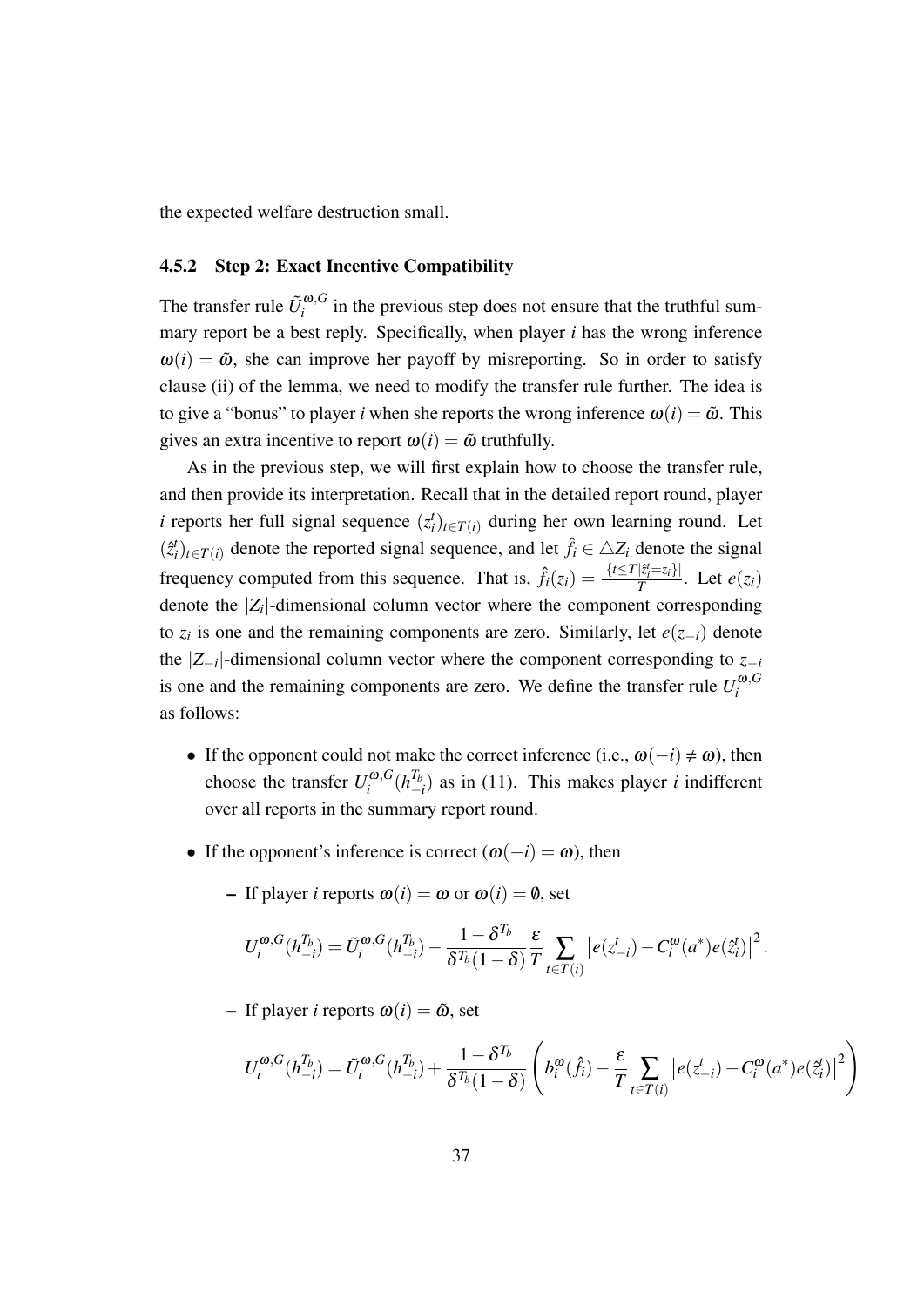where

$$
b_i^{\omega}(\hat{f}_i) = \begin{cases} (\bar{v}_i^{\omega} + 2\bar{g}_i) p_i^{\omega}(f_i) & \text{if } |\hat{f}_i - \pi_i^{\tilde{\omega}}(a^G)| < \varepsilon \\ 0 & \text{otherwise} \end{cases}
$$

*.*

Compared to the transfer rule  $\tilde{U}_i^{\omega, G}$  $\int_{i}^{\omega, \sigma}$  in the previous subsection, here we have two new terms,  $b_i^{\omega}(\hat{f}_i)$  and  $\frac{\varepsilon}{T} \sum_{t \in T(i)} \left| e(z_{-i}^t) - C_i^{\omega}(a^*) e(\hat{z}_i^t) \right|$  $2$ . Very roughly speaking, the term  $b_i^{\omega}(\hat{f}_i)$  helps to provide truthful incentives in the summary report round, while the term  $\frac{\varepsilon}{T} \sum_{t \in T(i)} \left| e(z_{-i}^t) - C_i^{\omega}(a^*) e(\hat{z}_i^t) \right|$ <sup>2</sup> helps to provide truthful incentives in the detailed report round. In what follows, we will explain this transfer rule in more detail.

The first bullet point considers the case in which the opponent does not have the correct inference. In this case, we choose the transfer rule just as in the previous step, that is, the transfer is chosen so that regardless of player *i*'s play, her payoff in the transfer game is  $C = -2\overline{g}_i^{\omega}$ . This implies that if player *i* can observe the opponent's inference  $\omega(-i)$  and if  $\omega(-i) \neq \omega$ , then she is indifferent over all summary reports, just as in Lemma 5.

The second bullet point considers the case in which the opponent has the correct inference  $\omega(-i) = \omega$ . In this case, if the transfer rule  $\tilde{U}_i^{\omega, G}$  $\int_{i}^{\omega,\sigma}$  in the previous step is used, the truthful report of  $\omega(-i) = \tilde{\omega}$  is suboptimal; indeed, as shown in Lemma 5, reporting  $\omega(i) = \omega$  or  $\omega(i) = \emptyset$  improves her payoff by  $(\bar{v}_i^{\omega} + 2\bar{g}_i)p_i^{\omega}(f_i)$ . To fix this problem, we give a bonus payment  $b_i^{\omega}(\hat{f}_i)$  to player *i* when she reports  $\omega(-i) = \tilde{\omega}$ . For simplicity, assume for now that player *i* is truthful in the detailed report round so that  $\hat{f}_i = f_i$ . When  $|f_i - \pi_i^{\tilde{\omega}}|$  $\left| \frac{\tilde{\omega}}{i} (a^G) \right| < \varepsilon$ , we set the amount of the bonus equal to the expected gain by misreporting in the summary report round,  $(\bar{v}_i^{\omega} + 2\bar{g}_i)p_i^{\omega}(f_i)$ . This makes player *i* indifferent over all reports in the summary report round, so the truthful summary report becomes an exact best reply. See the shaded area in Figure 7.

On the other hand, when  $|f_i - \pi_i^{\tilde{\omega}}|$  $\left| \int_i^{\tilde{\omega}} (a^G) \right| \geq \varepsilon$ , we set  $b_i^{\omega}(f_i) = 0$ . That is, we do not pay a bonus payment even if player *i* reports  $\omega(i) = \tilde{\omega}$ . This is so because in this case, Lemma 1(iii) ensures that player *i*'s true inference must be either  $\omega(i) = \omega$  or  $\omega(i) = \emptyset$ ; so if player *i* reports  $\omega(i) = \tilde{\omega}$ , it should be regarded as a misreport, and we do not pay a bonus payment.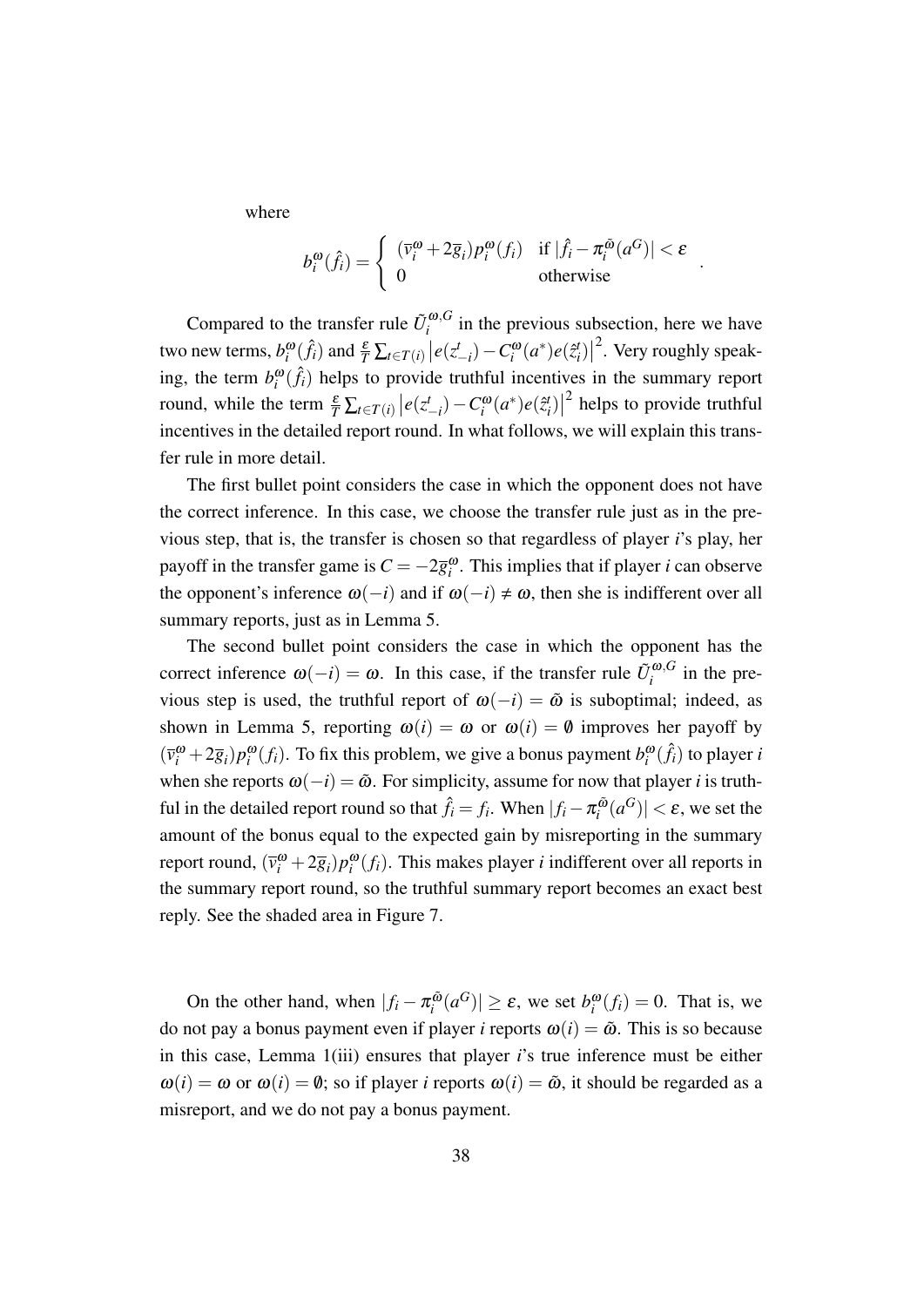

Figure 7: Player *i*'s incentive in the complete-information game with  $\omega_1$ , assuming that  $f_i = \hat{f}_i$ .

Thanks to the bonus payment above, the truthful summary report becomes an exact best reply, provided that player *i* is truthful in the detailed report round. However, given the specification of the bonus function  $b_i^{\omega}$  above, player *i* may want to misreport in the detailed report round. Indeed, since the bonus payment  $b_i^{\omega}(\hat{f}_i)$  depends on player *i*'s detailed report  $\hat{f}_i$ , she may want to manipulate  $\hat{f}_i$  in order to maximize this bonus payment  $b_i^{\omega}(\hat{f}_i)$ .

To deter such a misreport in the detailed report round, we have the additional  $\left| e(z_{-i}^t) - C_i^{\omega}(a^*)e(\hat{z}_{i}^t) \right|$ <sup>2</sup>, in the transfer  $U_i^{\omega, G}$  $\int_{i}^{\omega,\sigma}$ . To better understand this term, note that  $C_i^{\omega}(a^*)e(\hat{z}_i^t)$  is player *i*'s *forecast* about the opponent's signal distribution in period *t* when she observed  $\hat{z}_i^t$  in that period. On the other hand, the term  $e(z_{-i}^t)$  is the *actual realization* of the opponent's signal. It turns out that if player *i* misreports  $\hat{z}_i^t$ , then the difference  $|e(z_{-i}^t) - C_i^{\omega}(a^*)e(\hat{z}_i^t)|$ 2 between the forecast and the realization becomes larger, which decreases the amount of the transfer. This provides an extra incentive to report  $z_i^t$  truthfully in the detailed report round, and this effect is of order  $\frac{1}{T}$ , as the coefficient on the this term is  $\frac{\varepsilon}{T}$ . On the other hand, the gain by misreporting  $z_i^t$  is at most of order  $O(\exp(-T^{\frac{1}{2}}))$ , because Lemma 2 ensures that the bonus payment is of order *O*(exp(*−T* 1 <sup>2</sup> )). Since the former effect is larger than the latter, player *i* indeed reports truthfully in the detailed report round. See Lemma 22 in the formal proof for more details.

So far we have explained that the transfer rule above induces right incentives in the two (both summary and detailed) report rounds. Note also that we have made only a small change in the transfer rule, relative to the one in the previous step; indeed, the two new terms,  $b_i^{\omega}(\hat{f}_i)$  and  $\frac{\varepsilon}{T} \sum_{t \in T(i)} |e(z_{-i}^t) - C_i^{\omega}(a^*) e(\hat{z}_i^t)|$  $^{2}$ , are quite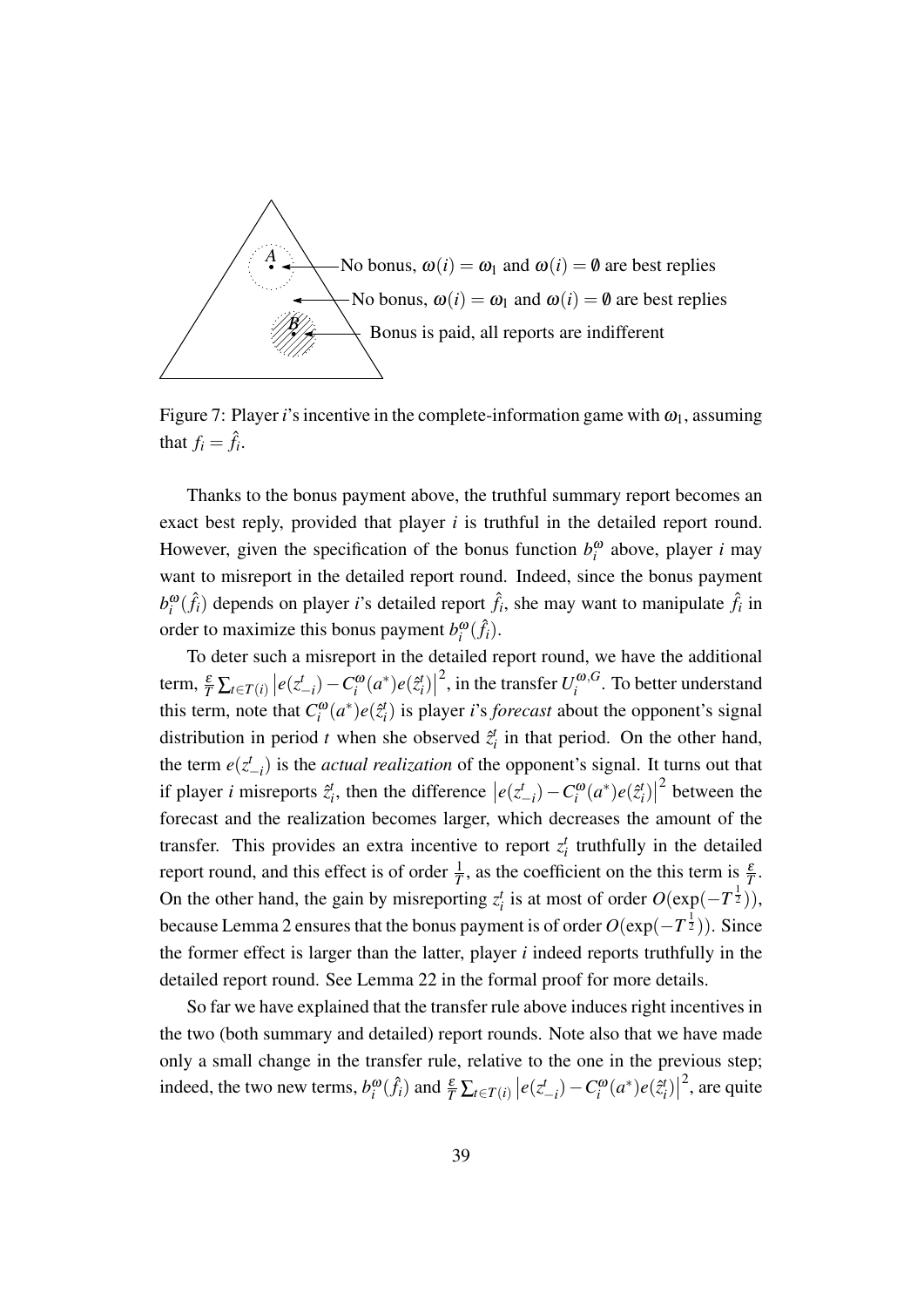small. Accordingly, player *i*'s payoff in the transfer game is still approximately the target payoff  $\bar{v}_i^{\omega}$ , so that clause (i) of the lemma is approximately satisfied. So by adding a small constant term to the transfer, we can satisfy clause (i) of the lemma exactly. More details are given in the formal proof.

## 5 Private Monitoring of Actions

In this section, we consider the case in which actions are not observable, so that players need to monitor the opponents' actions via noisy private signals. Since the distribution of the signals depends on the unknown state  $\omega$ , the monitoring structure is unknown to players. So the model is now a repeated game with *private monitoring* and *unknown monitoring structure*.

### 5.1 Setup and Weak Ex-Post Equilibrium

We consider infinitely repeated games in which the set of players is denoted by  $I = \{1, \dots, N\}$ . As in the case with observed actions, we assume that Nature chooses the state of the world  $\omega$  from a finite set  $\Omega = {\omega_1, \cdots, \omega_o}$ . Assume that players cannot observe the true state  $\omega$ , and let  $\mu \in \Delta\Omega$  denote their common prior over  $\omega$ . Each period, players move simultaneously, and player  $i \in I$ chooses an action  $a_i$  from a finite set  $A_i$  and observes a private signal  $y_i$  from a finite set *Y<sup>i</sup>* . Note that player *i* does not observe the opponents' actions *a−<sup>i</sup>* . Let  $A \equiv \times_{i \in I} A_i$  and  $Y \equiv \times_{i \in I} Y_i$ . The distribution of the signal profile  $y \in Y$  depends on the state of the world  $\omega$  and on the action profile  $a \in A$ , and is denoted by  $\pi^{\omega}(\cdot|a) \in \Delta Y$ . Let  $\pi^{\omega}_{i}(\cdot|a)$  denote the marginal distribution of  $y_{i} \in Y_{i}$ at state  $\omega$  conditional on *a*, that is,  $\pi_i^{\omega}(y_i|a) = \sum_{y_{-i} \in Y_{-i}} \pi^{\omega}(y|a)$ . Player *i*'s actual payoff is  $u_i^{\omega}(a_i, y_i)$ , so her expected payoff at state  $\omega$  given an action profile *a* is  $g_i^{\omega}(a) = \sum_{y_i \in Y_i} \pi_i^{\omega}(y_i|a) u_i^{\omega}(a_i, y_i)$ . We write  $\pi^{\omega}(\alpha)$  and  $g_i^{\omega}(\alpha)$  for the signal distribution and expected payoff when players play a mixed action profile  $\alpha \in \times_{i \in I} \triangle A_i$ . Similarly, we write  $\pi^{\omega}(a_i, \alpha_{-i})$  and  $g_i^{\omega}(a_i, \alpha_{-i})$  for the signal distribution and expected payoff when the opponents play a mixed action  $\alpha_{-i} \in \times_{j \neq i} \triangle A_j$ . Let  $g^{\omega}(a)$  denote the vector of expected payoffs at state  $\omega$  given an action profile *a*.

Note that the model studied in the earlier sections is a special case of the one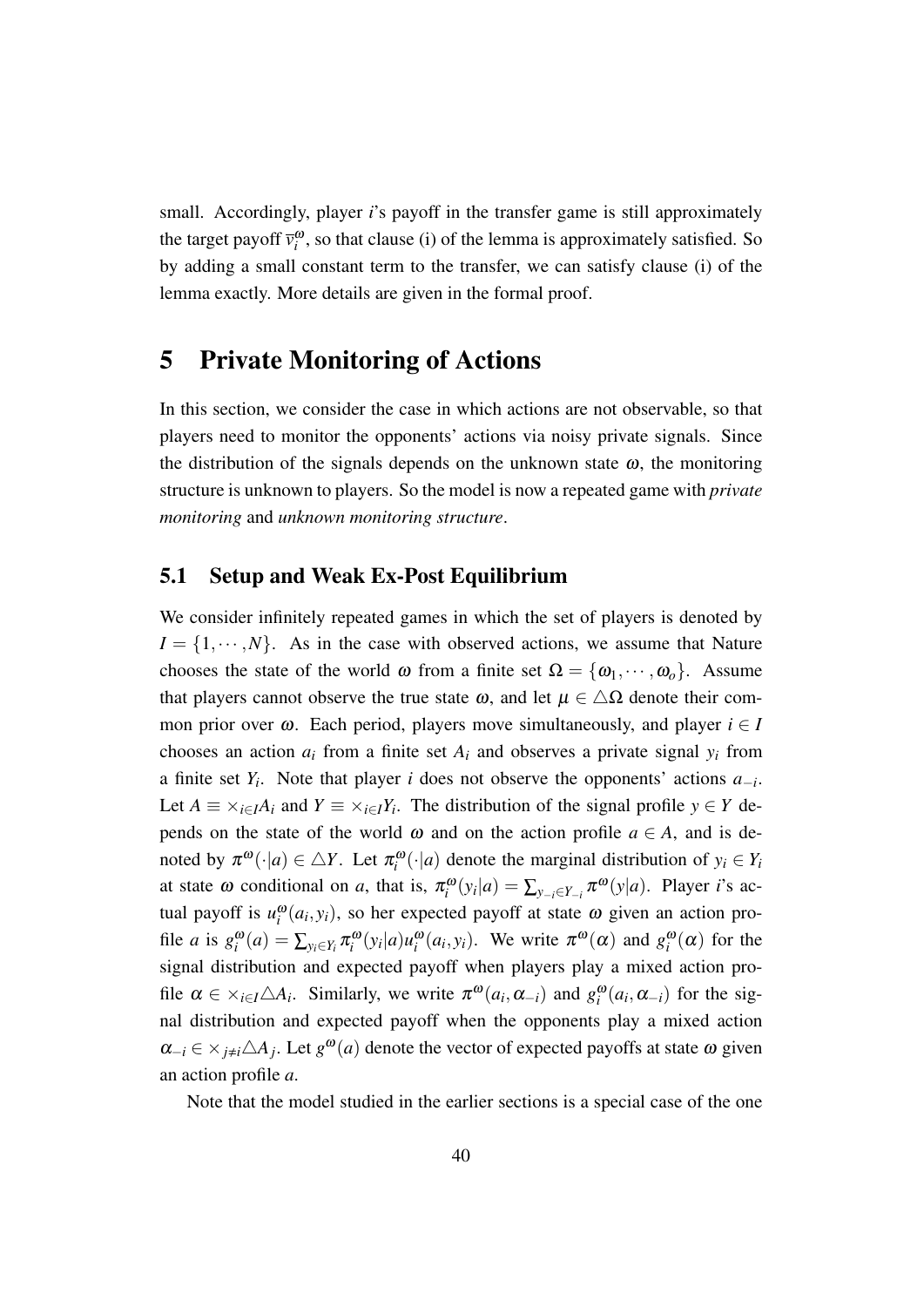above. To see this, let  $Y_i = A \times Z_i$  and assume that  $\pi_i^{\omega}(y_i|a) = 0$  for each *i*,  $\omega$ , *a*, and  $y_i$  such that  $y_i = (a', z_i)$  where  $a' \neq a$ . Then actions are perfectly observable (as  $y_i$  must be consistent with the action profile *a*), and players learn the true state  $\omega$  from private signals  $z_i$ . Other examples that fit our model include:

- *•* Secret price-cutting of Stigler (1964) with unknown demand function. *I* is the set of firms in an oligopoly market,  $a_i$  is firm *i*'s price, and  $y_i$  is firm *i*'s sales level. Often times, firms do not have precise information about the demand function, and hence do not know the distribution  $\pi$  of sales levels.
- *•* Moral hazard with subjective evaluation and unknown evaluation distribution. *I* is the set of agents working in a joint project,  $a_i$  is agent *i*'s effort level, and *y<sup>i</sup>* is agent *i*'s subjective evaluation about the opponents' performance. Often times, agents do not know how the opponents form their subjective evaluations, and hence do not know the distribution  $\pi$ .

In the infinitely repeated game, players have a common discount factor  $\delta \in$ (0, 1). Let  $(a_i^{\tau}, y_i^{\tau})$  be player *i*'s pure action and signal in period  $\tau$ , and we denote player *i*'s private history from period one to period  $t \ge 1$  by  $h_i^t = (a_i^{\tau}, y_i^{\tau})_{\tau=1}^t$ . Let  $h_i^0 = \emptyset$ , and for each  $t \ge 0$ , and let  $H_i^t$  be the set of all private histories  $h_i^t$ . Also, we denote a profile of *t*-period histories by  $h^t = (h^t_i)_{i \in I}$ , and let  $H^t$  be the set of all history profiles *h<sup>t</sup>*. A strategy for player *i* is defined to be a mapping  $s_i : \bigcup_{t=0}^{\infty} H_i^t \to$  $\triangle A_i$ . Let *S<sub>i</sub>* be the set of all strategies for player *i*, and let  $S = \times_{i \in I} S_i$ .

In this section, we use the following equilibrium concept:

Definition 2. A strategy profile *s* is a *weak ex-post equilibrium* if it is a Nash equilibrium in the infinitely repeated game where  $\omega$  is common knowledge for each <sup>ω</sup>.

By the definition, in a weak ex-post equilibrium, player *i*'s continuation play after any on-path history  $h_i$  is optimal regardless of the true state  $\omega$ . On the other hand, player *i*'s play after off-path history *h<sup>i</sup>* may be suboptimal for some state ω. Therefore, a weak ex-post equilibrium is not necessarily a sequential equilibrium for some initial prior. However, if the full support assumption holds so that  $\pi^{\omega}(y|a) > 0$  for all  $\omega$ , *a*, and *y*, then given any initial prior, any payoff achievable by weak ex-post equilibria is also achievable by sequential equilibria. Indeed,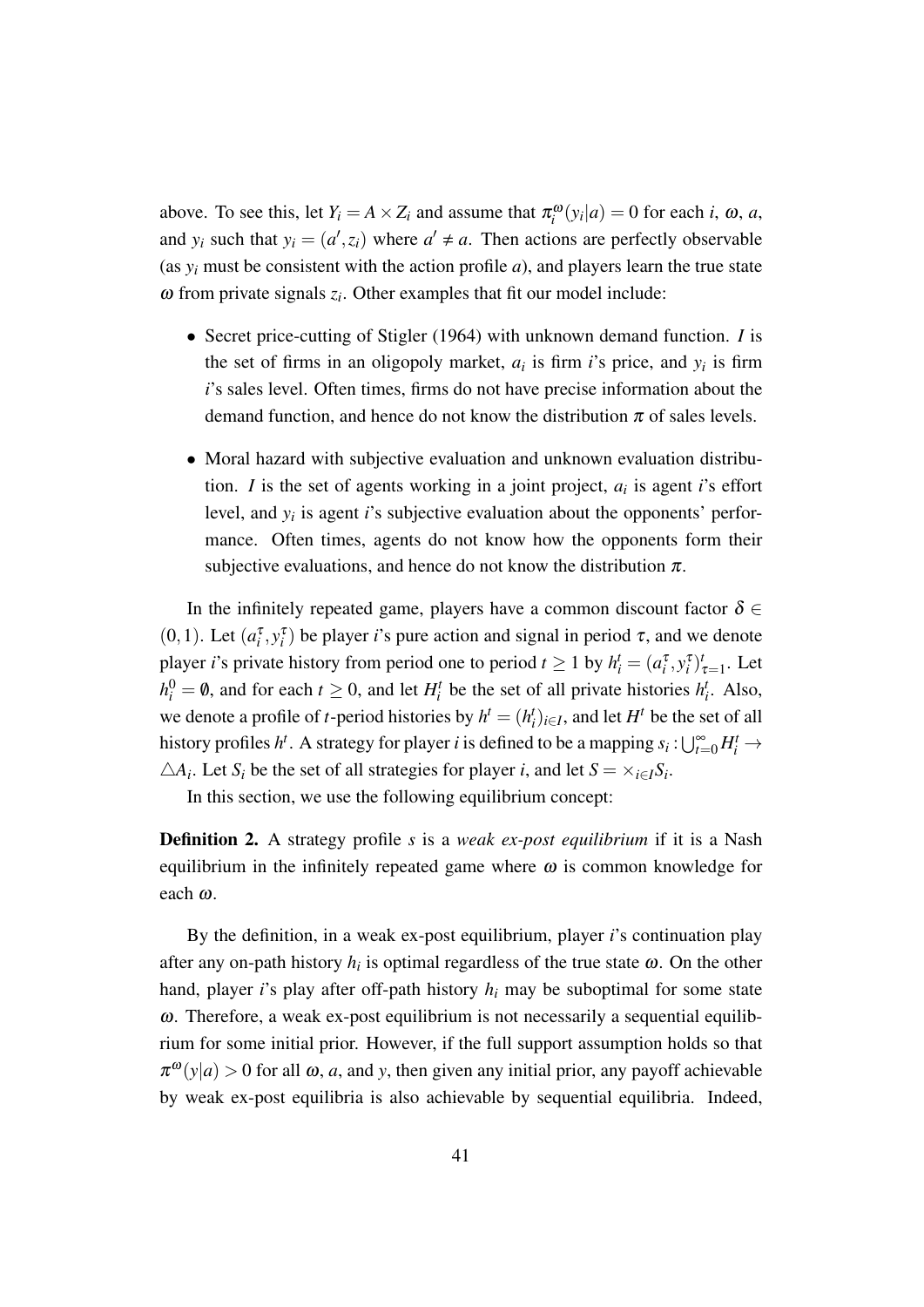given any weak ex-post equilibrium *s* and given any initial prior, there is a sequential equilibrium  $\tilde{s}$  in which the play on the equilibrium path is identical with that of *s* (so *s* and  $\tilde{s}$  yield the same equilibrium payoffs given any state  $\omega$ ). See Sekiguchi (1997) for a proof.

### 5.2 Identifiability Conditions

Now we will state a set of assumptions under which the folk theorem holds. We will use the following notation. Let  $\pi^{\omega}(a_{-i}, y_{-i}|a_i, \alpha_{-i}, y_i)$  be the probability of  $(a_{-i}, y_{-i})$  given that the profile  $(a_i, \alpha_{-i})$  is chosen and player *i* observes  $y_i$ . Let  $\tilde{\pi}_i^{\omega}(\alpha)$  be the distribution of  $(a_i, y_i)$  when players play  $\alpha$  at state  $\omega$ . Likewise, let  $\tilde{\pi}_{-i}^{\omega}(\alpha)$  be the distribution of  $(a_{-i}, y_{-i})$  when players play  $\alpha$  at state  $\omega$ . Let  $\Pi_i^{(j,\bm{\omega})}$  $\pi_i^{(j,\omega)}(\alpha)$  be the affine hull of  $\tilde{\pi}_i^{\omega}(a_j,\alpha_{-j})$  for all  $a_j$ . Roughly,  $\Pi_i^{(j,\omega)}$  $\int_i^{(J,\omega)} (\alpha)$  includes the set of all possible distributions of  $(a_i, y_i)$  when the true state is  $\omega$ , players *−j* choose <sup>α</sup>, but player *j* may deviate from <sup>α</sup> by taking an arbitrary action *a<sup>j</sup>* . Likewise, let  $\Pi_{-i}^{(j,\omega)}$  $\int_{-i}^{(J,\omega)} (\alpha)$  be the affine hull of  $\tilde{\pi}^{\omega}_{-i}(a_j, \alpha_{-j})$  for all  $a_j$ . Let  $C_i^{\omega}(\alpha)$ be the matrix which maps player *i*'s private observation  $f_i \in \Delta(A_i \times Y_i)$  to her estimate about the opponents' private observation  $f_{-i} \in \Delta(A_{-i} \times Y_{-i})$  conditional on  $\omega$  and  $\alpha$ . Note that  $f_i$  here is a frequency of  $(a_i, y_i)$ , rather than a frequency of *yi* .

When players know the monitoring structure (i.e.,  $|\Omega| = 1$ ), Sugaya (2019) shows that the folk theorem holds in repeated games with private monitoring under a set of assumptions on the signal structure  $\pi$ . In this paper, we impose the same assumptions on the signal structure  $\pi^{\omega}$  for each state  $\omega$ . The following is the assumption for games with two players. (We will not state the assumptions for games with more than two players, as they involve a complex and lengthy notation. See Sugaya (2019) for details.)

**Condition 4. (Regular Environment When**  $|I| = 2$ **)** For each  $\omega$ , the following conditions hold:

- (i)  $\pi^{\omega}(y|a) > 0$  for each *a* and *y*.
- (ii) For each *i* and  $a_i$ , the marginal distributions  $\{\pi_i^{\omega}(a)|a_{-i} \in A_{-i}\}\$  are linearly independent .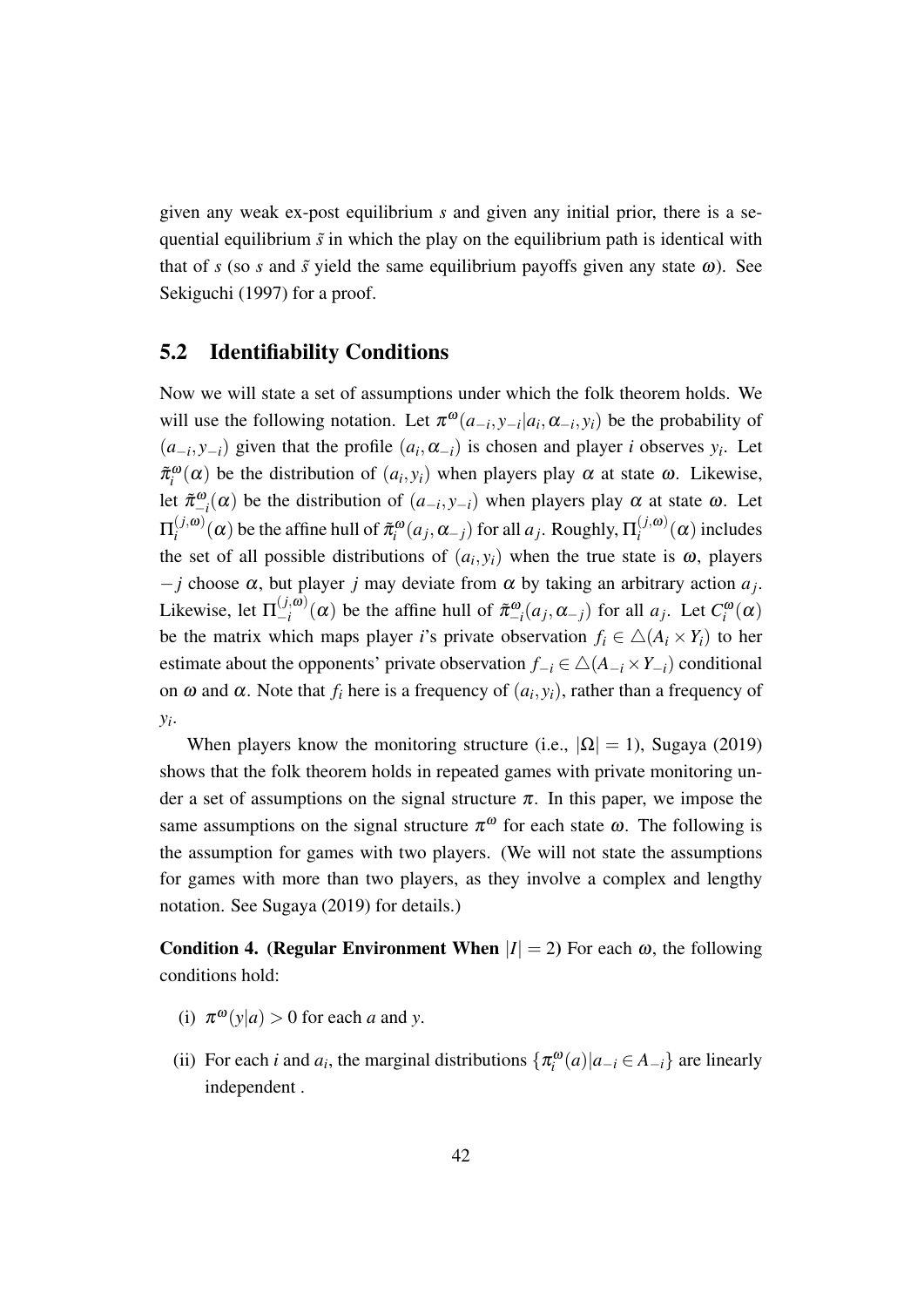- (iii) For each *i*, *a*, and  $\tilde{a}_{-i} \neq a_{-i}$ , we have  $\pi_i^{\omega}(y_i|a) \neq \pi_i^{\omega}(y_i|a_i, \tilde{a}_{-i})$  for all  $y_i$ .
- (iv) For each *i*, there is  $\alpha_{-i}$  such that for each  $(a_i, y_i)$  and  $(\tilde{a}_i, \tilde{y}_i)$  with  $(a_i, y_i) \neq$  $(\tilde{a}_i, \tilde{y}_i)$ , there is  $(a_{-i}, y_{-i})$  such that  $\pi^{\omega}(a_{-i}, y_{-i}|a_i, \alpha_{-i}, y_i) \neq \pi^{\omega}(a_{-i}, y_{-i}|\tilde{a}_i, \alpha_{-i}, \tilde{y}_i)$ .

Clause (i) is the full support assumption, which requires that each signal profile *y* can happen with positive probability given any state  $\omega$  and given any action profile *a*. Clause (ii) is a version of individual full-rank of Fudenberg, Levine, and Maskin (1994), which requires that player *i* can statistically distinguish the opponent's actions through her private signal. Clause (iii) ensures that different actions of the opponent induce different probability on each signal *y<sup>i</sup>* . Clause (iv) requires that when the opponent chooses a particular mixed action <sup>α</sup>*−<sup>i</sup>* , different histories of player *i* induce different beliefs about the opponent's history. Note that Condition 4 holds for generic choice of  $\pi$ , if  $|Y_i| \ge |A_{-i}|$  for each *i*.

The next condition extends the statewise full-rank condition and correlated learning condition for games with observable actions to the current setup. When monitoring is imperfect, player *i*'s deviation is not directly observable, and she may secretly deviate to manipulate the opponents' state learning and/or the opponents' belief about player *i*'s belief. The following condition is useful in order to deter such a manipulation.

Condition 5. (Statewise Full Rank and Correlated Learning) For each *i*, <sup>ω</sup>, and  $\tilde{\omega} \neq \omega$ , there is player *i*'s pure action  $a_i$  and the opponents' (possibly mixed) action  $\alpha_{-i}$  which satisfy the following conditions:

- (i)  $\Pi_i^{(j,\omega)}$  $\pi_i^{(j, \omega)}(a_i, \alpha_{-i}) \cap \Pi_i^{(l, \tilde{\omega})}$  $i_i^{(i,\omega)}(a_i, \alpha_{-i}) = \emptyset$  for each  $j \neq i$  and  $l \neq i$  (possibly  $j = l$ ).
- (ii) If  $f_i \in \bigcup_{j \neq i} \prod_i^{(j,\tilde{\omega})}$  $\int_i^{(j,\tilde{\omega})} (a_i, \alpha_{-i})$  then  $C_i^{\omega}(a_i, \alpha_{-i}) f_i \notin \Pi_{-i}^{(i,\omega)}$  $\int_{-i}^{(i, \omega)} (a_i, \alpha_{-i})$ . Likewise, if  $f_i \in \bigcup_{j \neq i} \prod_i^{(j,\omega)}$  $\sum_{i}^{(j, \omega)}$  (*a*<sub>*i*</sub></sub>,  $\alpha$ <sub>−*i*</sub>) then  $C_i^{\tilde{\omega}}$  $\sum_{i}^{\tilde{\omega}}(a_i, \alpha_{-i})f_i \notin \Pi_{-i}^{(i,\tilde{\omega})}$  $\frac{a_i(a_i, \omega)}{a_i(a_i, \alpha_{-i})}$ .

Condition 5(i) is the statewise full-rank condition, which generalizes Condition 2 to the private-monitoring case. To see its implication, suppose that players play the action profile  $(a_i, \alpha_{-i})$  for *T* periods and that player *i* tries to distinguish  $\omega$  from  $\tilde{\omega}$  using private signals during this *T*-period interval. Note that when Condition 5(i) holds, we have

$$
\left(\bigcup_{j\neq i}\Pi_i^{(j,\omega)}(a_i,\alpha_{-i})\right)\cap\left(\bigcup_{j\neq i}\Pi_i^{(j,\tilde{\omega})}(a_i,\alpha_{-i})\right)=\emptyset.
$$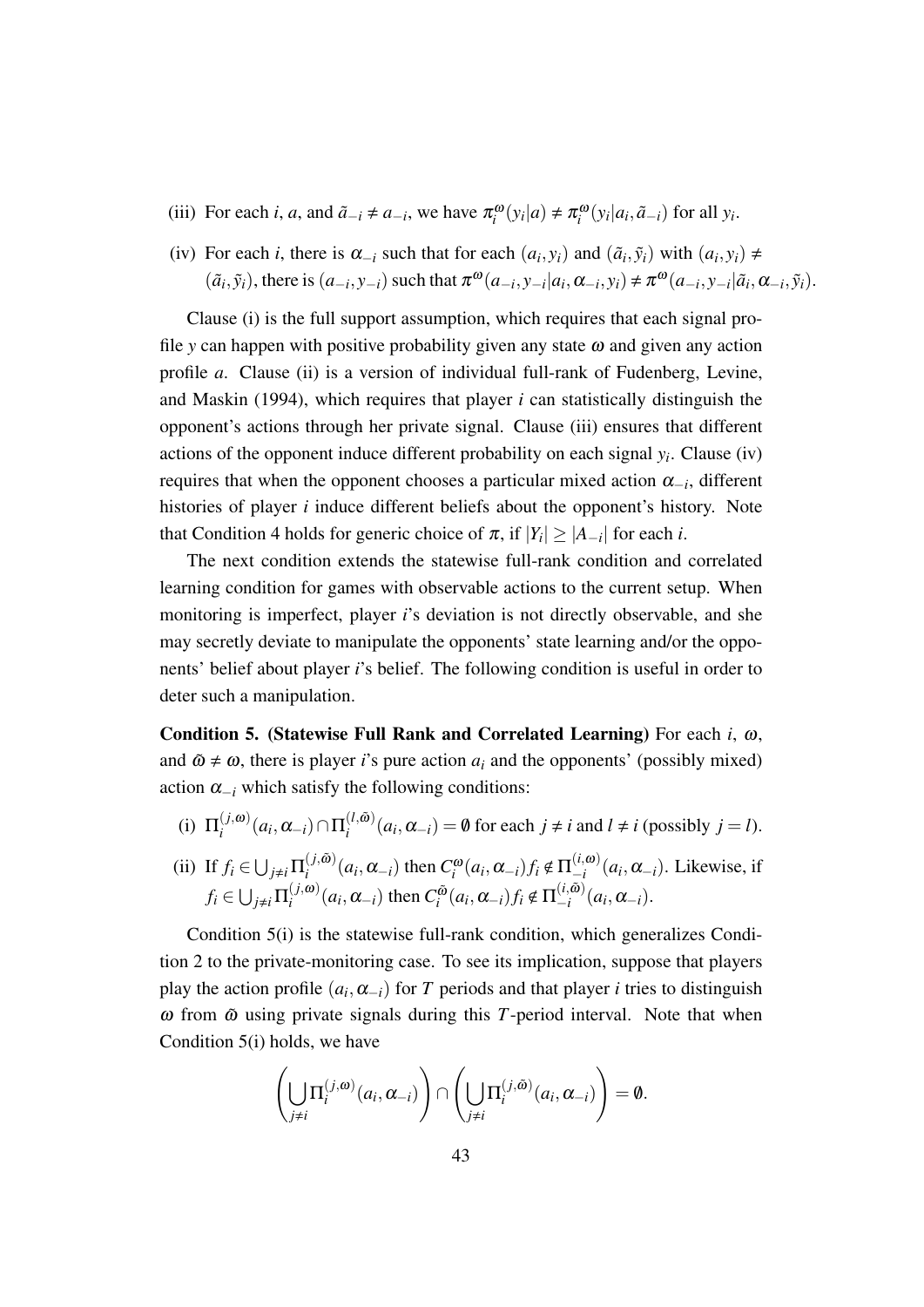This implies that player *i* can distinguish  $\omega$  from  $\tilde{\omega}$  even if someone else secretly and unilaterally deviates from  $(a_i, \alpha_{-i})$ . In other words, the opponents' deviation cannot manipulate player *i*'s state learning. This condition is similar to the statewise full-rank condition of Yamamoto (2014).

Condition 5(ii) generalizes the correlated learning condition (Condition 3) to the private-monitoring case. Intuitively, it requires that signals are correlated across players so that if player *i* observes an "unusual" signal frequency, then the opponent also observes an "unusual" signal frequency. To be more precise, recall that Condition 3 requires that if player *i*'s signal frequency is the true distribution at state  $\tilde{\omega}$  (which is unusual at state  $\omega \neq \tilde{\omega}$ ), then she believes that conditional on the state  $\omega$ , the opponent's signal frequency is not close to the true distribution at  $\omega$  (which is also unusual at state  $\omega$ ). Condition 5(ii) strengthens this condition, and requires that if player *i*'s signal frequency is the true distribution at state  $\tilde{\omega}$  *or the ones induced by the opponent's unilateral deviation*, then she believes that the opponent's signal frequency is not close to the true distribution at <sup>ω</sup> *or the ones induced by player i's unilateral deviation*.

So Condition 5(ii) is stronger than Condition 3 in two respects. First, Condition 5(ii) imposes a restriction on player *i*'s posterior belief when her signal frequency is the ones induced by the opponent's deviation (i.e.,  $f_i \in \bigcup_{j \neq i} \prod_i^{(j,\tilde{\omega})}$  $\alpha_i^{(J,\boldsymbol{\omega})}(a_i,\boldsymbol{\alpha}_{-i})).$ This implies that the opponent's secret deviation at state  $\tilde{\omega}$  cannot manipulate whether player *i*'s posterior falls into the set  $\Pi_{-i}^{(i,\omega)}$  $\frac{(i, \omega)}{-i}$   $(a_i, \alpha_{-i})$ .

Second, Condition 5(ii) requires that player *i*'s posterior be different from not only the true distribution  $\pi_{-i}^{\omega}(a_i, \alpha_{-i})$  at state  $\omega$ , but also the ones induced by player *i*'s deviation. This implies that player *i* cannot pretend to have an "unusual" signal frequency  $f_i \in \bigcup_{j \neq i} \Pi_i^{(j,\tilde{\omega})}$  $(i^{(j,\omega)}(a_i, \alpha_{-i})$  by deviating from  $(a_i, \alpha_{-i})$  secretly. This property is useful when we bound player *i*'s gain by deviating during her own learning round.

The following proposition shows that Condition 5 is generically satisfied if each player's signal space is large enough. The proof can be found in Appendix A.

**Proposition 3.** Suppose that  $|Y_i|\geq 2|A_j|-1$  and  $|A_{-i}|\times |Y_{-i}|\geq |A_i|+|A_j|-1$  for *each i and*  $j \neq i$ *. Then Condition 5 is satisfied for generic choice of*  $\pi$ *.* 

In order to obtain the folk theorem under private monitoring, we need one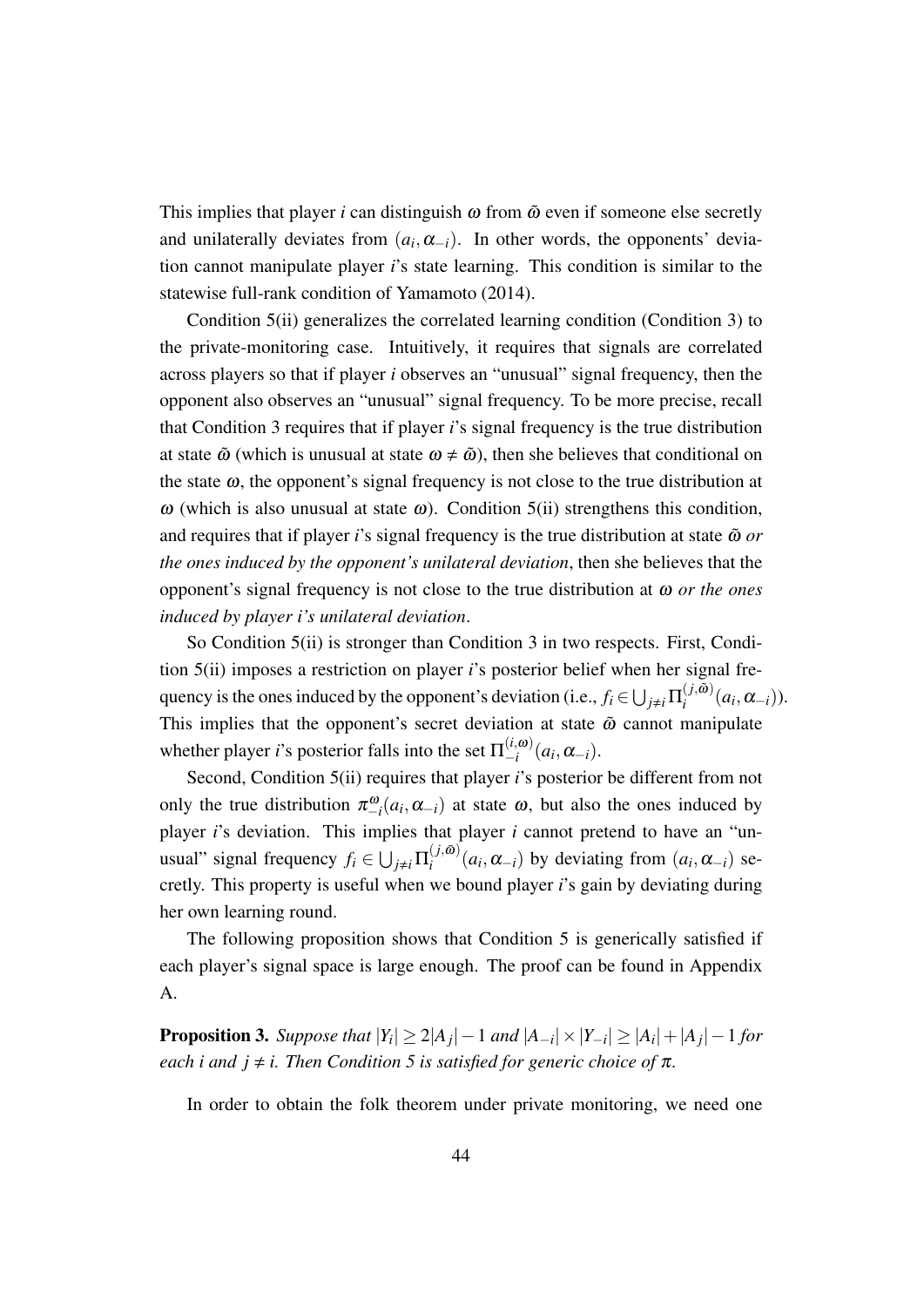more condition. Recall that, in the perfect-monitoring game, we have constructed an equilibrium in which each player makes a summary inference about the state  $\omega$  in the learning round, and then reports it in the summary report round. To prove the folk theorem for games with private monitoring, we will construct an equilibrium with a similar structure, that is, in our equilibrium, there is an summary report round in which players report their private inferences. However, it is a priori unclear whether communication via actions can be meaningful when monitoring is imperfect. A major problem is that each player needs to make an inference about the message of the opponents based on noisy, ambiguous signals. Also, since signals are private, a player can deviate in the continuation game by pretending as if she received a wrong message in the summary report round. It turns out that the following condition is enough to avoid these difficulties:

**Condition 6.** For each *i* and  $(\omega, \tilde{\omega})$  with  $\omega \neq \tilde{\omega}$ , there is player *i*'s pure action *a*<sub>*i*</sub> and two (possible mixed) actions of the opponents,  $m_{-i}^{\omega}$  and  $m_{-i}^{\omega}$ *−i* , such that for each *f<sub>i</sub>*, there is  $\omega^* \in {\{\omega, \tilde{\omega}\}}$  such that  $C_i^{\omega^*}$  $a_i^{\omega^*}$   $(a_i, m_{-i}^{\omega^*})$  $\sum_{i=1}^{a}$  *f*<sub>*i*</sub> ∉  $\prod_{i=1}^{i}$  $\binom{(i, \omega^*)}{-i}$  (*a*<sub>*i*</sub>, *m*<sup>ω\*</sup><sub>*−i*</sub> *−i* ).

To interpret this condition, suppose that there are only two players and two states,  $\omega$  and  $\tilde{\omega}$ . In the proof, we will construct an equilibrium in which the opponent reports her inference  $\omega(-i)$  to player *i* via actions; specifically, the opponent chooses  $m_{-i}^{\omega}$  for *T* periods when her inference is  $\omega(-i) = \omega$ , and she chooses  $m_-^{\tilde{\omega}}$  $\sum_{i=1}^{6}$  for *T* periods when  $\omega(-i) = \tilde{\omega}$ . Player *i* needs to distinguish these two cases based on her signal frequency during this *T*-period interval. Let *f<sup>i</sup>* denote this signal frequency. Condition 6 requires that regardless of the realized signal frequency *f<sup>i</sup>* , player *i* believes that in at least one of the two cases above, (conditional on that the state matches the opponent's inference) the opponent's signal frequency is "unusual" in the sense that it is different from the ex-ante distribution or the ones induced by player *i*'s deviation.

The next proposition shows that Condition 6 is generically satisfied if

$$
|Y_i| \ge 2(|A_i| + \max\{0, |Y_i| - |A_{-i}| \times |Y_{-i}|\}) - 1
$$
\n(13)

for each *i*. Roughly speaking, this rank condition (13) requires that the numbers of private signals be similar across all players. For example, consider the extreme case in which the signal space is identical for all players, i.e.,  $|Y_i| = |Y_j|$  for each *i* and *j*. (Note that this assumption is common in the mechanism design literature,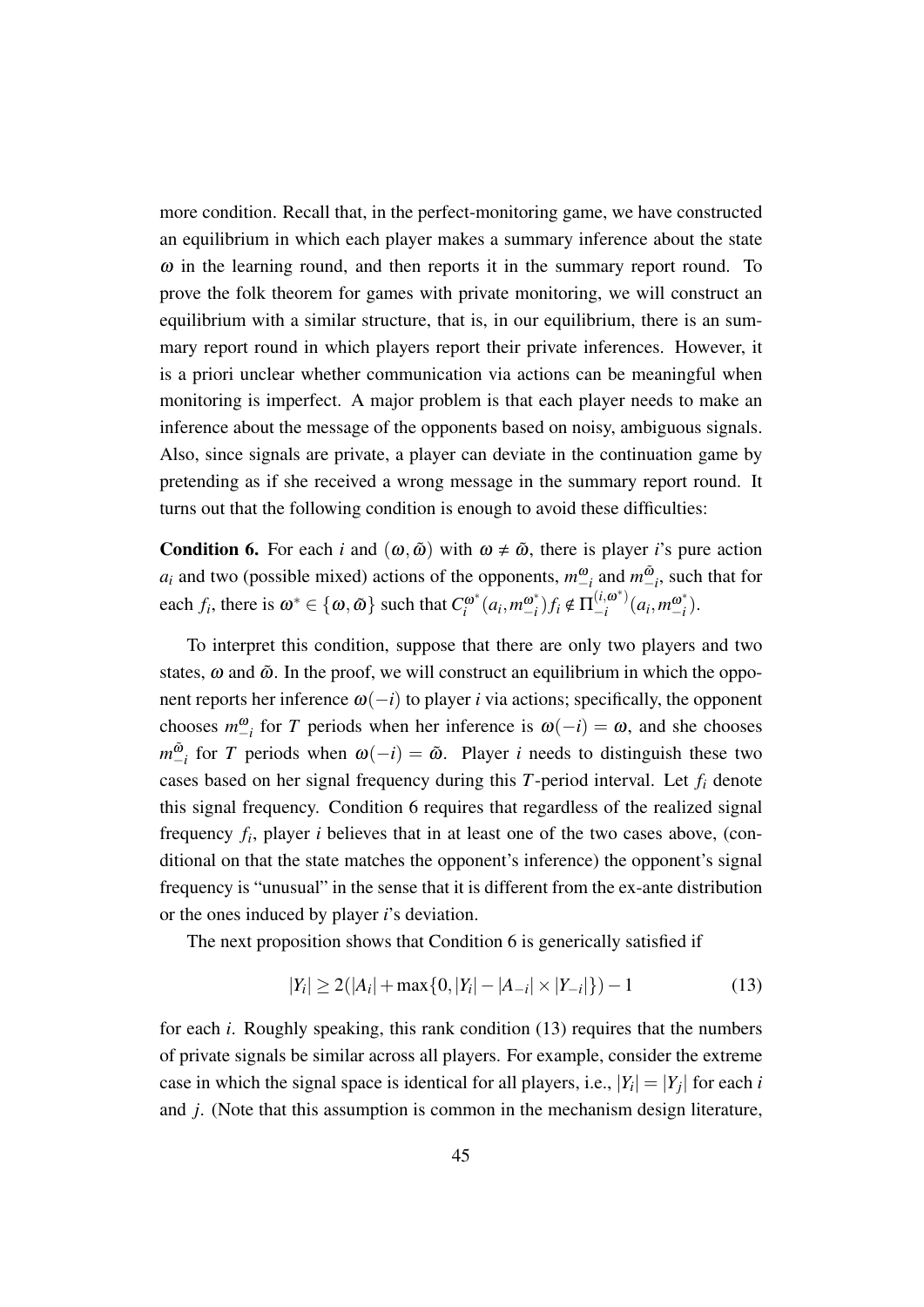see Crémer and Mclean (1988), for example.) Then we have  $|Y_i| - |A_{-i}| \times |Y_{-i}| <$ 0, and hence (13) reduces to  $|Y_i| \geq 2|A_i| - 1$ . On the other hand, if player *i*'s signal space is much larger than the others' so that  $|Y_i| > 2|A_{-i}| \times |Y_{-i}|$ , then it is easy to check that (13) never holds. The proof of the proposition can be found in Appendix A.

Proposition 4. *Suppose that (13) holds for each i. Then Condition 6 is satisfied for generic choice of* <sup>π</sup>*.*

Now we are ready to state the folk theorem for games with private monitoring:

Proposition 5. *Suppose that Conditions 1, 5, and 6 holds. Suppose also that the assumption in Sugaya (2019) is satisfied for each* <sup>ω</sup> *(When |I|* = 2*, it is precisely Condition 4). Then the folk theorem holds, i.e., for any*  $v \in intV^*$ , there is  $\overline{\delta} \in (0,1)$ *such that for any*  $\delta \in (\overline{\delta}, 1)$ *, there is a weak ex-post equilibrium with payoff v.* 

## 6 Proof of Proposition 5 with  $|I| = |\Omega| = 2$

### 6.1 Automaton with State-Specific Punishments

Fix an arbitrary payoff vector  $v \in \text{int}V^*$ . To prove the proposition, we need to construct a weak ex-post equilibrium with payoff *v*. In what follows, we will briefly describe how to construct such an equilibrium for the case in which there are only two players and two states,  $\omega_1$  and  $\omega_2$ . Take  $v_i^{\omega}$  and  $\bar{v}_i^{\omega}$  as in the perfectmonitoring case, that is, for each  $\omega$ , take  $\underline{v}_i^{\omega}$  and  $\overline{v}_i^{\omega}$  for each *i* so that  $m_i^{\omega} < \underline{v}_i^{\omega} <$  $v_i^{\omega} < \overline{v}_i^{\omega}$  for each *i* and that the product set  $\times_{i \in I} [\underline{v}_i^{\omega}, \overline{v}_i^{\omega}]$  is in the interior of the set  $V(\omega)$ .

As in the perfect-monitoring case, our equilibrium strategy is an automaton over blocks with length *Tb*. (See Figure 2.) Each player *i*'s automaton state is denoted by  $x_i = (x_i^{\omega_1}, x_i^{\omega_2}) \in \{G, B\}^2$ , and it can be interpreted as her state-contingent plan about whether to reward or punish the opponent. That is, player *i* plans to reward the opponent at state  $\omega$  if  $x_i^{\omega} = G$ , and punish the opponent if  $x_i^{\omega} = B$ . Pick K such that  $K \geq \log_2 |A_i||Y_i|$  for each *i*, and then let  $T_b = 4T + T^3 + 8KT^2 + 8LK^2T^2$ . The parameters *L* and *T* will be specified later.

Let  $s_i^{x_i}$  $\alpha_i^{x_i}$  denote the block strategy induced by the automaton state  $x_i$ , and  $\rho_i$ denote the transition rule. Our goal is to find  $s_i^x$  $\mu_i^{x_i}$  and  $\rho_i$  which satisfy the promise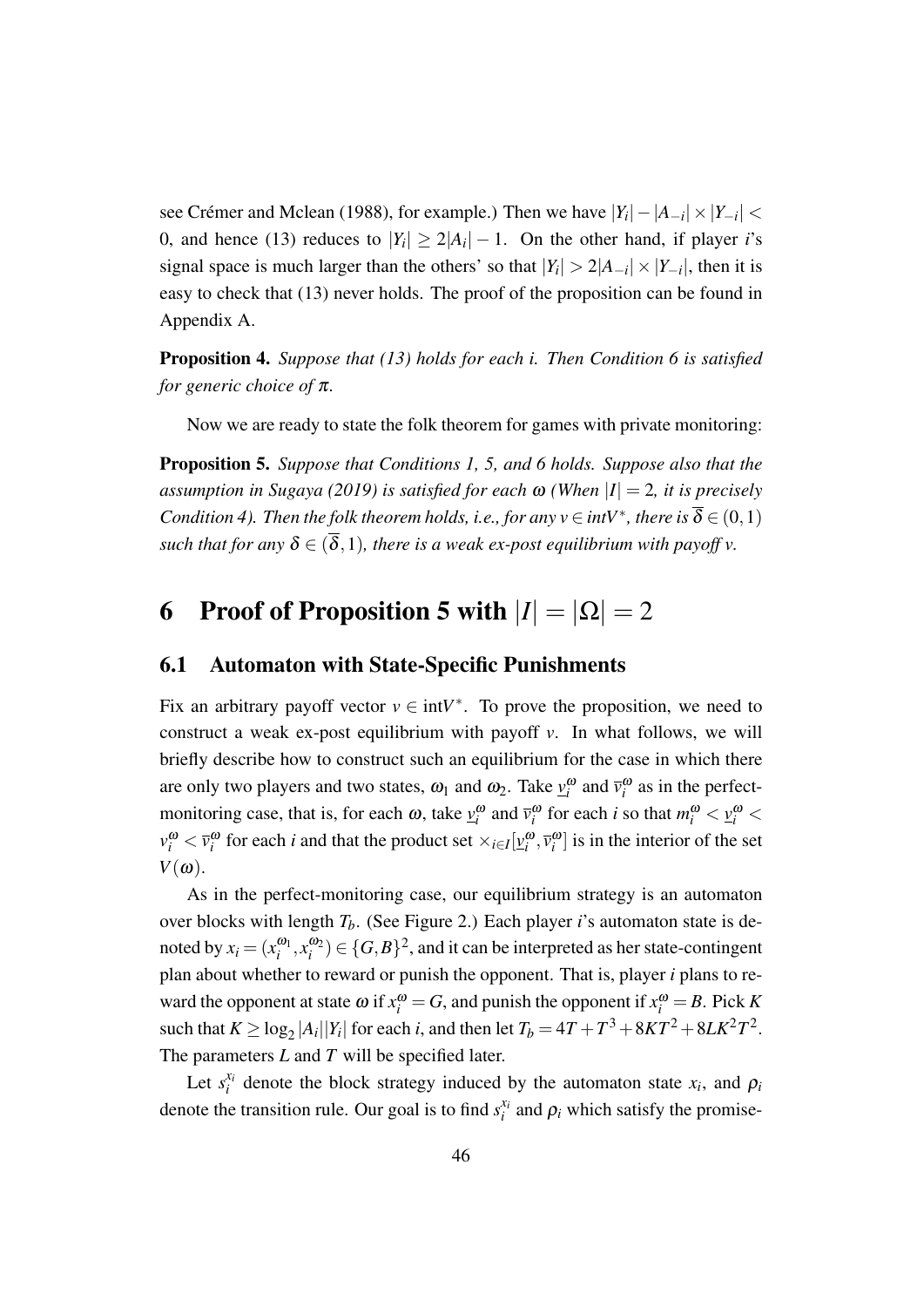keeping condition (7) and (8), and the incentive compatibility condition which is now simplified to:

$$
\overline{v}_{i}^{\omega} \geq (1 - \delta^{T_{b}}) \sum_{t=1}^{T_{b}} \delta^{t-1} E[g_{i}^{\omega}(a^{t}) | \omega, s_{i}^{T_{b}}, s_{-i}^{x_{-i}}] + \delta^{T_{b}} \left\{ \overline{v}_{i}^{\omega} - E[\rho_{-i}^{\omega}(B|G, h_{-i}^{T_{b}}) | \omega, s_{i}^{T_{b}}, s_{-i}^{x_{-i}}] (\overline{v}_{i}^{\omega} - \underline{v}_{i}^{\omega}) \right\}
$$
\n(14)

for each  $\omega$ , *i*,  $s_i^{T_b}$  $\int_{i}^{I_b}$ , and  $x_{-i}$  with  $x_{-i}^{\omega}$  = *G*, and

$$
\underline{v}_{i}^{\omega} = (1 - \delta^{T_{b}}) \sum_{t=1}^{T_{b}} \delta^{t-1} E[g_{i}^{\omega}(a^{t}) | \omega, s_{i}^{T_{b}}, s_{-i}^{x_{-i}}] + \delta^{T_{b}} \left\{ \underline{v}_{i}^{\omega} + E[\rho_{-i}^{\omega}(G|B, h_{-i}^{T_{b}}) | \omega, s_{i}^{T_{b}}, s_{-i}^{x_{-i}}] (\overline{v}_{i}^{\omega} - \underline{v}_{i}^{\omega}) \right\}
$$
\n(15)

for each  $\omega$ , *i*,  $s_i^{T_b}$  $i<sup>b</sup>$ , and *x*<sub>−*i*</sub> with  $x<sup>ω</sup>$ <sub>−*i*</sub> = *B*. Unlike (9) and (10), the incentive conditions above do not require sequential rationality of  $s_i^x$  $i$ <sup> $\lambda$ </sup>*i*; they require only that the strategy  $s_i^{x_i}$  $\hat{a}_i^{x_i}$  be a best reply in the normal-form game. However, this difference is not essential. As shown by Sekiguchi (1997), Nash equilibria and sequential equilibria are payoff-equivalent under the full support assumption. Accordingly, if (7), (8), (14), and (15) hold, then any payoff in the set  $\times_{\omega \in \Omega} \times_{i \in I} [\underline{v}_i^{\omega}, \overline{v}_i^{\omega}]$  can be achievable by sequential equilibria, just as in the perfect-monitoring case.

#### 6.2 Block Strategy *s xi i*

#### 6.2.1 Brief Description

As described in Figure 2, in our equilibrium, player *i*'s play in each block is solely determined by the automaton state  $x_i$ ; she will play a block strategy  $s_i^{x_i}$  $i$ <sup> $i$ </sup> if the current automaton state is  $x_i$ . In what follows, we will explain how to construct this block strategy  $s_i^{x_i}$  $\frac{x_i}{i}$ .

As in the perfect-monitoring case, each block is divided into four parts: the learning round, the summary report round, the main round, and the detailed report round. Specifically:

Learning Round: The first *T* periods of the block are player 1's learning round, and the next *T* periods are player 2's learning round. In player *i*'s learning round, players play the profile  $(a_i, \alpha_{-i})$  which satisfies Condition 5. Then, based on the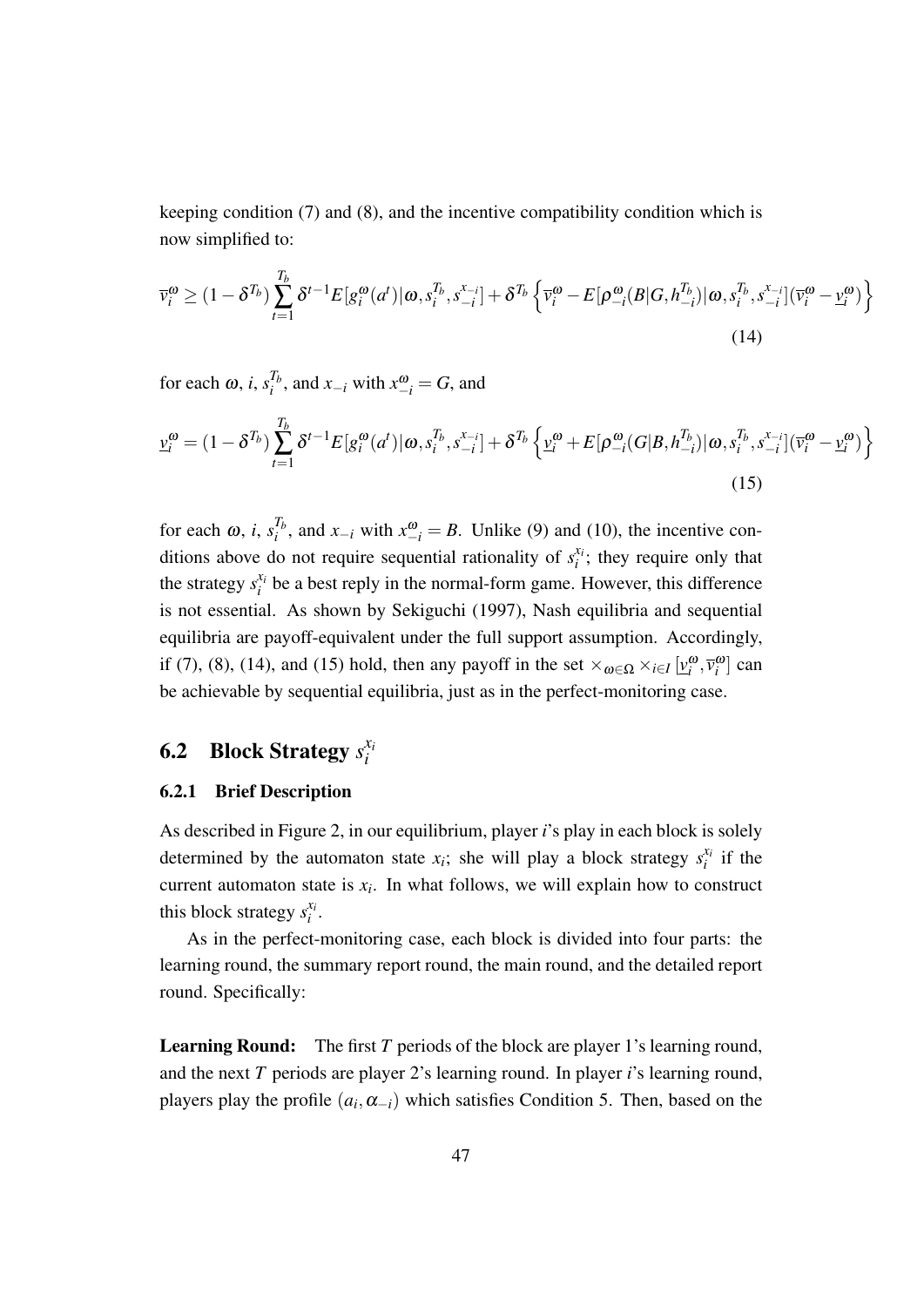realized signal frequency  $f_i$ , player *i* makes an inference  $\omega(i)$  about the true state. Roughly, she chooses  $\omega(i) = \omega_1$  if  $f_i$  is close to  $\Pi_i^{(j,\omega_1)}$  $\alpha_i^{(j,\omega_1)}(a_i,\alpha_{-i})$ , and chooses  $\omega(i) = \omega_2$  if  $f_i$  is close to  $\Pi_i^{(j,\omega_2)}$  $\omega_i^{(J,\omega_2)}(a_i, \alpha_{-i})$ . Otherwise, she chooses  $\omega(i) = \emptyset$ . Note that the opponent cannot manipulate this inference  $\omega(i)$  much; e.g., if the true state is  $\omega_1$ , then regardless of the opponent's action, player *i*'s signal frequency will be in the neighborhood of  $\Pi_i^{(-i,\omega_1)}$  $\int_{i}^{(-i, \omega_1)} (a_i, \alpha_{-i})$ , in which case player *i* makes the inference  $\omega(i) = \omega_1$ .

Summary Report Round: The next 2*T* periods are the summary report round. The first *T* periods are player 1's summary report round, in which player 1 reports her summary inference  $\omega(1)$  about the true state. The next *T* periods are player 2's summary report round, in which player 2 reports her inference  $\omega(2)$ . Choose  $a_i$ ,  $m_{-i}^{\omega_1}$ , and  $m_{-i}^{\omega_2}$  as in Condition 6. In player *−i*'s summary report round, player *i* chooses  $a_i$  every period, while player  $-i$ 's chooses either  $m_{-i}^{\omega_1}$  or  $m_{-i}^{\omega_2}$  depending on her inference  $\omega(-i)$ . Specifically, she chooses  $m_{-i}^{\omega_1}$  if her inference is  $\omega(-i) = \omega_1$ , and she chooses  $m_{-i}^{\omega_2}$  if her inference is  $\omega(-i) = \omega_2$ . If  $\omega(-i) = \emptyset$ , she randomly selects  $m_{-i}^{\omega_1}$  or  $m_{-i}^{\omega_2}$  and chooses it for *T* periods. After *T* periods, player *i* makes an inference  $\hat{\omega}(-i)$  about the opponent's report, using the private observation  $f_i$ . Specifically:

- If player *i* does not deviate from  $a_i$  and if  $C_i^{\omega_1}(a_i, m_{-i}^{\omega_1})f_i$  is  $\varepsilon$ -close to  $\Pi_{-i}^{(i,\omega_1)}$  $(a_i, m_{-i}^{(i, \omega_1)}(a_i, m_{-i}^{\omega_1}),$ then let  $\hat{\omega}(-i) = \omega_1$ .<sup>15</sup>
- If player *i* does not deviate from  $a_i$  and if  $C_i^{\omega_2}(a_i, m_{-i}^{\omega_2})f_i$  is  $\varepsilon$ -close to  $\Pi_{-i}^{(i,\omega_2)}$  $(a_i, a_2)$ <sup>*(a<sub>i</sub></sub>, m*<sup> $a_2$ </sup><sub>*i*</sub>),</sup> then let  $\hat{\omega}(-i) = \omega_2$ .
- For all other cases, choose  $\hat{\omega}(-i) = \omega_1$  or  $\hat{\omega}(-i) = \omega_2$  randomly.

In words, player *i* chooses  $\hat{\omega}(-i) = \omega$  if she believes that (conditional on that the true state is  $\omega$  and the opponent reported  $\omega(-i) = \omega$ ) the opponent's observation *f−i* is typical of <sup>ω</sup>. The above inference rule is well-defined, because Condition 6 ensures that the events stated in the first two bullet points never occur at the same time. So if player *i* chooses  $\hat{\omega}(-i) = \tilde{\omega}$  (which is unusual given the state  $\omega$  and the opponent's report <sup>ω</sup>(*−i*) = <sup>ω</sup>), then she believes that almost surely, the opponent's

<sup>&</sup>lt;sup>15</sup>Here, a distribution  $f_{-i} \in \overline{\Delta(A_{-i} \times Y_{-i})}$  is  $\varepsilon$ -close to a set  $B \subseteq \Delta(A_{-i} \times Y_{-i})$  if there is  $\tilde{f}_{-i} \in B$ such that  $|f_{-i} - \tilde{f}_{-i}| \leq \varepsilon$ .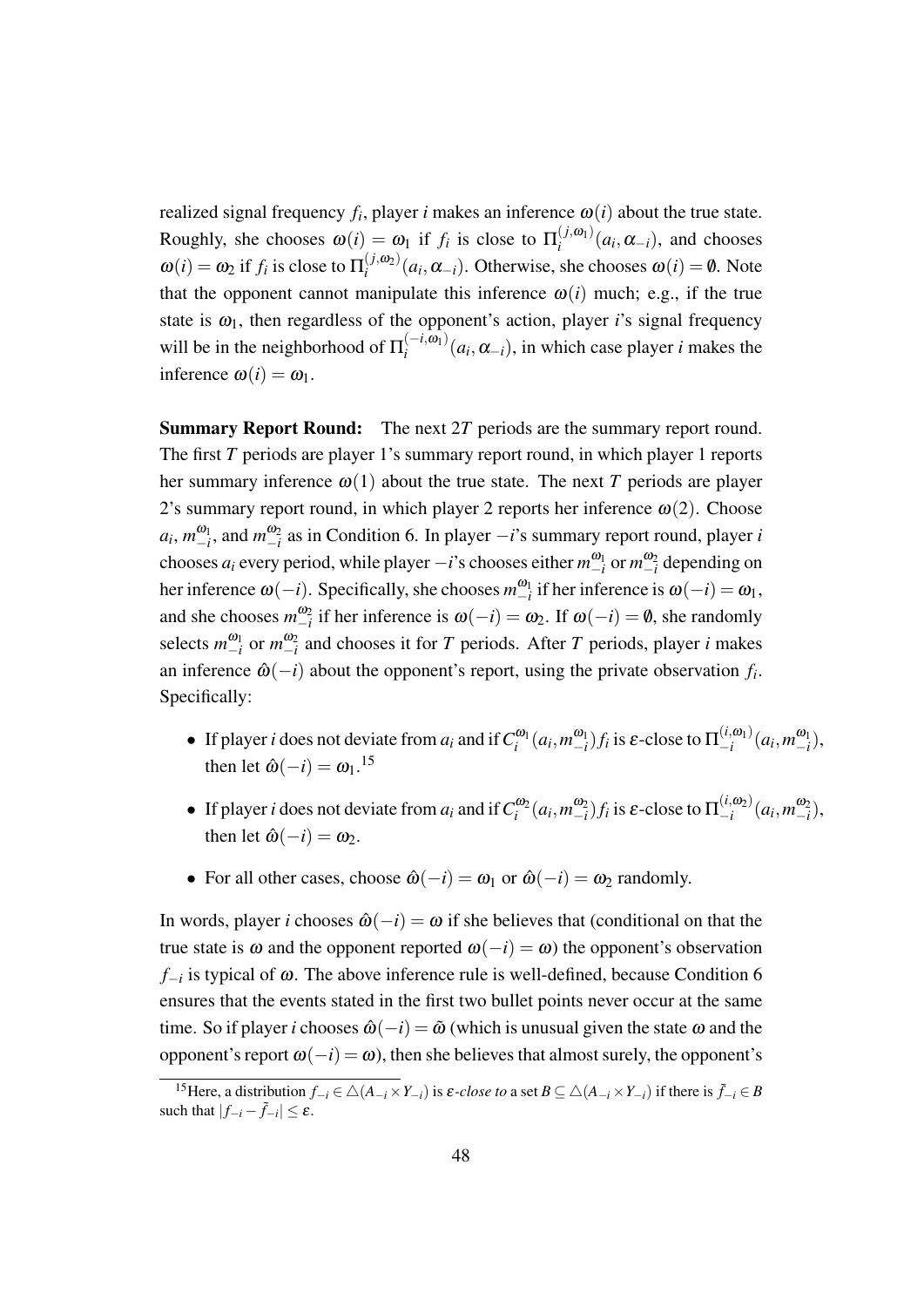observation is also unusual in the sense that it is not close to  $\Pi_{-i}^{(i,\omega)}$  $\binom{(i, \omega)}{-i}$   $(a_i, m_{-i}^{\omega})$ . This property plays a crucial role when we prove Lemma 11 later.

**Main Round:** The next  $T<sup>3</sup>$  periods are the main round. This round is much longer than the other rounds, so the average payoff in the block is approximated by the one in the main round, as in the perfect-monitoring case. During the main round, each player *i* plays one of the four strategies:  $s_i^{\omega_1, G}$  $\frac{\omega_1}{i}$ ,  $S_i$ ,  $\frac{\omega_1}{i}$ , *B*  $\int_i^{\omega_1,B}$ ,  $s_i^{\omega_2,G}$  $\int_i^{i} \omega_2 G$ , or  $s_i^{i} \omega_2 B$  $\int_i^{w_2,D}$ . The formal definition of these strategies will be given shortly, but roughly speaking, the strategy  $s_i^{\omega_1, G}$  $\frac{\omega_1,\omega_2}{\omega_1}$  yields a high payoff to the opponent conditional on the state  $\omega_1$ , so it can be used to reward the opponent at  $\omega_1$ . Similarly,  $s_i^{\omega_2, G}$  $\int_{i}^{\omega_2,\sigma}$  yields a high payoff at  $\omega_2$ , so player *i* uses it when she plans to reward the opponent at  $\omega_2$ . On the other hand,  $s_i^{\omega_1, B}$  $\int_{i}^{\omega_1, B}$  and  $s_i^{\omega_2, B}$  $\frac{\omega_2 B}{i}$  are used for state-specific punishments;  $s_i^{\omega_1, B}$ *i* yields a low payoff at  $\omega_1$ , while  $s_i^{\omega_2, B}$  $\omega_2$ <sup>, *b*</sup> yields a low payoff at  $\omega_2$ . At the beginning of the main round, each player *i* chooses one of these strategies, depending on her current plan  $x_i = (x_i^{00}, x_i^{00})$  and the history in the learning and summary report rounds. Specifically,

- If player *i*'s inference is  $\omega(i) = \omega_1$ , then play  $s_i^{\omega_1, x_i^{\omega_1}}$ , where  $x_i^{\omega_1}$  is player *i*'s current plan for the state  $\omega_1$ .
- Similarly, if her inference is  $\omega(i) = \omega_2$ , then play  $s_i^{\omega_2, x_i^{\omega_2}}$ .
- If she has the null inference  $\omega(i) = \emptyset$ , then...

- If 
$$
\hat{\omega}(-i) = \omega_1
$$
, play  $s_i^{\omega_1} x_i^{\omega_1}$ .  
- If  $\hat{\omega}(-i) = \omega_2$ , play  $s_i^{\omega_2} x_i^{\omega_2}$ .

That is, if player *i* could learn the state in the learning round (i.e.,  $\omega(i) = \omega$ ), then she ignores the opponent's report in the summary report round and chooses the strategy  $s_i^{\omega, G}$  $\int_i^{\omega}$  or  $s_i^{\omega, B}$  $\omega_i^{\omega}$ , depending on her current plan  $x_i^{\omega}$  for the state  $\omega$ . If she has the null inference  $\omega(i) = \emptyset$ , then she chooses a strategy depending on the opponent's report in the summary report round, in order to coordinate the continuation play.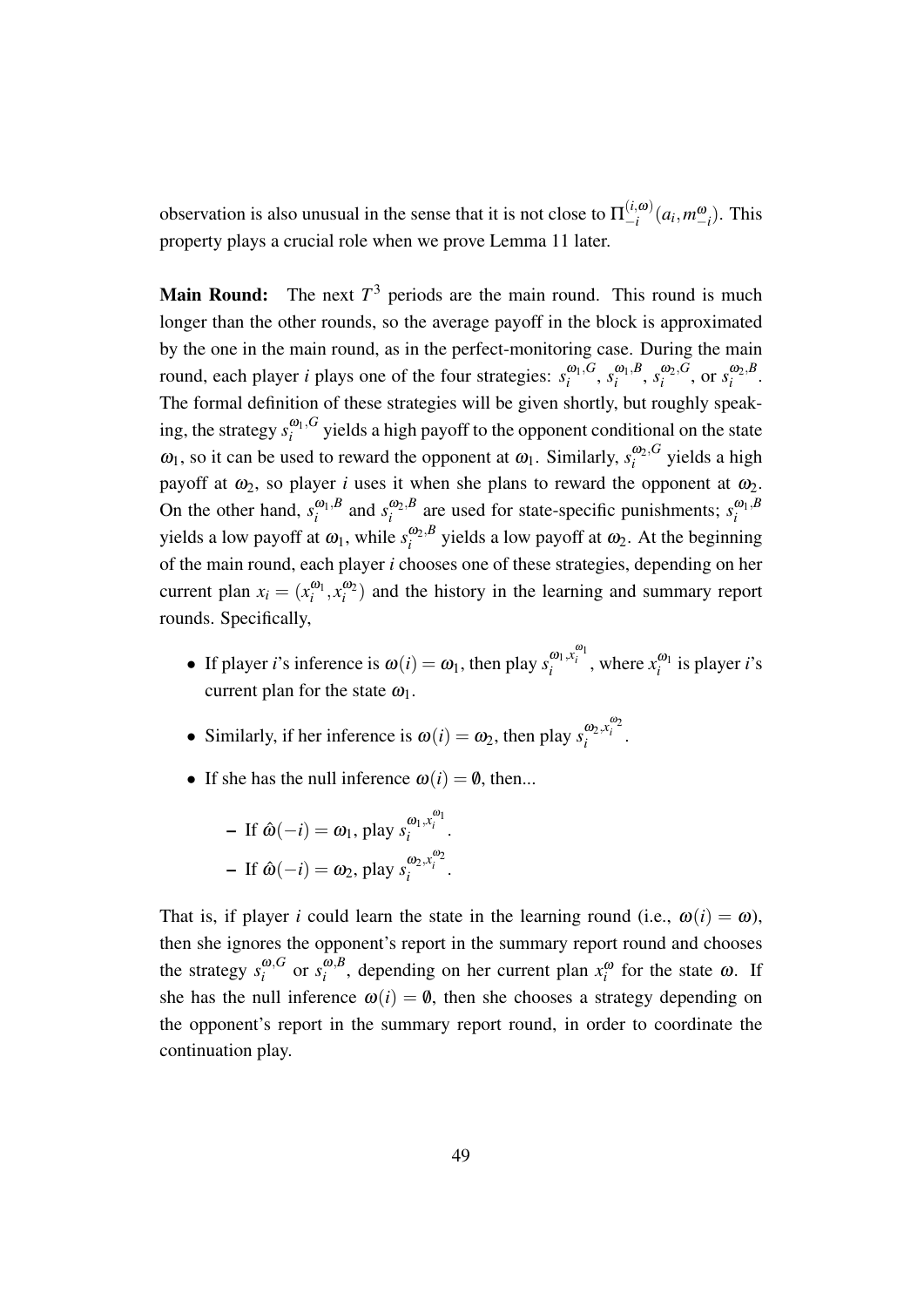**Detailed Report Round:** The last  $8KT^2 + 8LK^2T^2$  periods of the block are the report round, in which each player *i* reports her private histories in her own learning round and the opponent's summary report round. (She does not report the history during the opponent's learning round or her own summary report round.) The way she reports is similar to that of Sugaya (2019) and will be explained later.

The description of the block strategy  $s_i^{x_i}$  $i_i^{x_i}$  above is informal, as we have not specified the inference rule  $\omega(i)$ , the strategies for the main round, or the strategies for the detailed report round. In what follows, we will explain how to choose them.

#### **6.2.2** Inference Rule  $\omega(i)$

We will explain how each player *i* forms the inference  $\omega(i)$  from signals during her learning round. Recall that player *i*'s learning round consists of *T* periods. Let  $h_i^T$  denote player *i*'s history during this round, and let  $H_i^T$  denote the set of all such histories. As in the perfect-monitoring case, player *i*'s *inference rule* is defined as a mapping  $P: H_i^T \to \triangle \{ \omega_1, \omega_2, \emptyset \}$ . That is, given a private history  $h_i^T$ , player *i* (randomly) chooses the inference  $\omega(i)$  from the set  $\{\omega_1, \omega_2, \emptyset\}$ , according to the distribution  $P(\cdot | h_i^T)$ .

Given an inference rule P, let  $\hat{P}(\cdot|\omega, \alpha^1, \dots, \alpha^T)$  denote the conditional distribution of  $\omega(i)$  given that the true state is  $\omega$  and players play the action sequence  $(\alpha^1, \dots, \alpha^T)$  during player *i*'s learning round. Likewise, for each  $t \in$  $\{0,\dots, T-1\}$  and  $h'_{-i}$ , let  $\hat{P}(\cdot|\omega, h^t, \alpha^{t+1}, \dots, \alpha^T)$  be the conditional distribution of  $\omega(i)$  given that the true state is  $\omega$ , the history profile up to the *t*th period is  $h^t$ , and players play  $(\alpha^{t+1}, \dots, \alpha^T)$  thereafter. Given  $h_i^T$ , let  $f_i(h_i^T) \in \triangle(A_i \times Y_i)$ denote player *i*'s outcome frequency induced by  $h_i^T$ .

The following lemma shows that there is an inference rule *P* which satisfies some useful properties.

**Lemma 6.** Suppose that Condition 5 holds. Then there is  $\overline{T}$  such that for any  $T >$  $\overline{T}$ *, there is an inference rule*  $P$  *:*  $H_i^T \to \triangle \{\bm{\omega}_1, \bm{\omega}_2, \bm{\emptyset}\}$  *which satisfies the following properties:*

 $(i)$  If players do not deviate from  $(a_i, \alpha_{-i})$ , the inference  $\omega(i)$  coincides with *the true state almost surely: For each* <sup>ω</sup>*,*

$$
\hat{P}(\boldsymbol{\omega}(i) = \boldsymbol{\omega}|\boldsymbol{\omega}, (a_i, \alpha_{-i}), \cdots, (a_i, \alpha_{-i})) \geq 1 - \exp(-T^{\frac{1}{2}}).
$$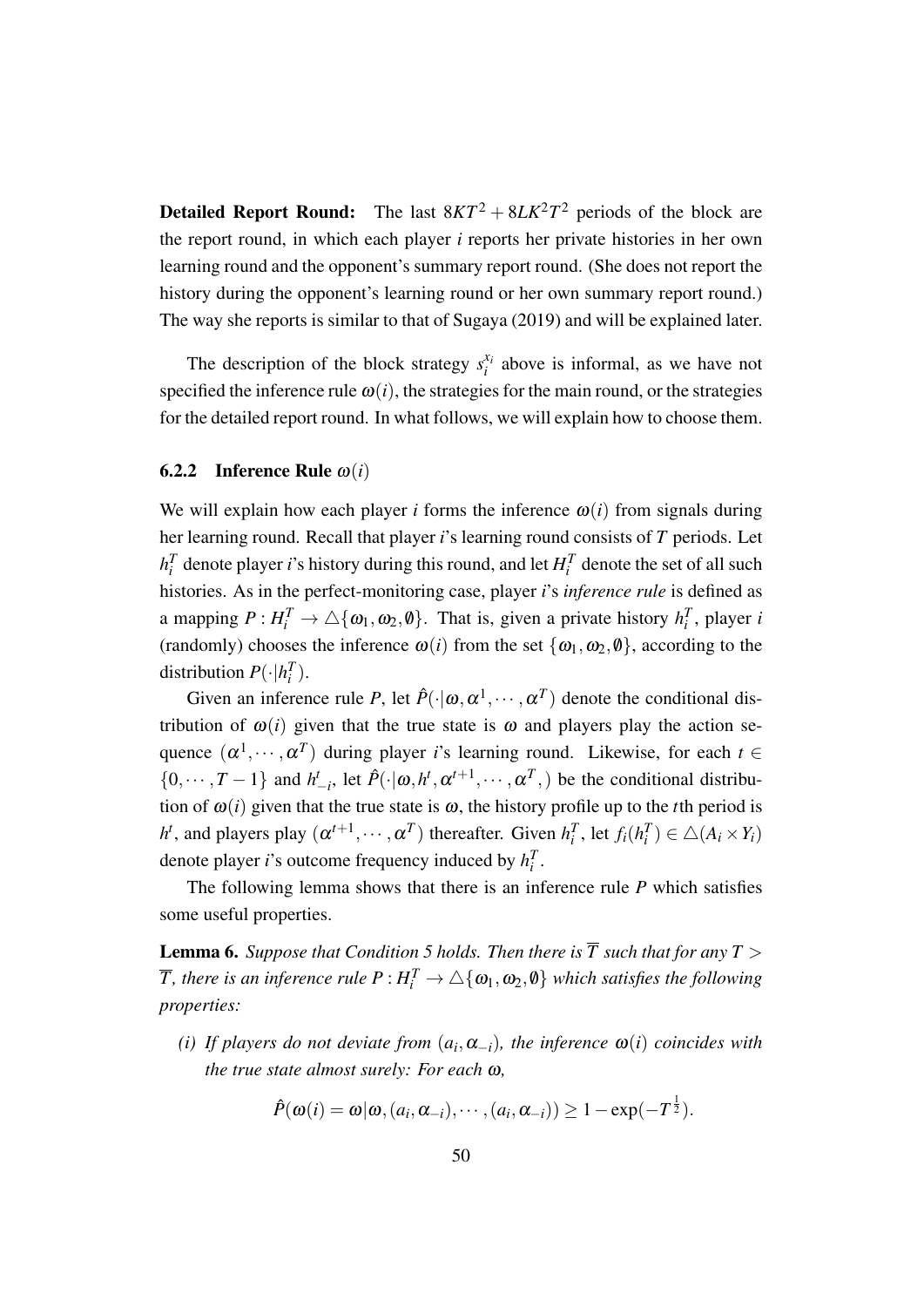- *(ii) Regardless of the past history, the opponent's deviation cannot manipulate player i's inference almost surely: For each*  $\omega$ ,  $t \in \{0, \dots, T-1\}$ ,  $h^t$ ,  $(a^{\tau})_{\tau=t+1}^T$ *, and*  $(\tilde{a}^{\tau})_{\tau=t+1}^T$  *such that*  $a_i^{\tau} = \tilde{a}_i^{\tau} = a_i$  *for all*  $\tau \geq t+1$ *,*  $|\hat{P}(\cdot|\omega, h^t, a^{t+1}, \cdots, a^T) - \hat{P}(\cdot|\omega, h^t, \tilde{a}^{t+1}, \cdots, \tilde{a}^T)| \leq \exp(-T^{\frac{1}{2}}).$
- *(iii)* Suppose that player *i* does not deviate from  $(a_i, \alpha_{-i})$ . Then she has the in*ference*  $\omega(i) = \omega$ , only if her observation is close to the set  $\Pi_i^{(j,\omega)}$  $a_i^{(J,\boldsymbol{\omega})}(a_i,\boldsymbol{\alpha}_{-i})$ : For all  $h_i^T = (a_i^t, y_i^t)_{t=1}^T$  such that  $a_i^t = a_i$  for all t and such that  $P(\omega(i) =$  $\omega | h_i^T) > 0$ ,  $f_i(h_i^T)$  is  $\varepsilon$ -close to the set  $\Pi_i^{(j,\omega)}$  $\alpha_i^{(J,\omega)}(a_i,\alpha_{-i}).$

Clauses (i) and (ii) are exactly the same as those in Lemma 1, which ensure that state learning is almost perfect and robust to the opponent's deviation. Clause (iii) is slightly different from that in Lemma 1; now player *i* makes the inference  $\omega(i) = \omega$  not only when her signal frequency is close to the true distribution  $\pi_i^{\omega}(a_i, \alpha_{-i})$  at state  $\omega$ , but also when her signal frequency is close to the ones induced by the opponent's deviation. This change is needed in order to obtain clause (ii) under imperfect monitoring. Indeed, the opponent can generate any signal frequency  $f_i$  in the set  $\Pi_i^{(j,\omega)}$  $\alpha_i^{(j,\omega)}(a_i, \alpha_{-i})$  by secretly deviating from  $\alpha_{-i}$ , so for the inference  $\omega(i)$  to be non-manipulable by the opponent, player *i* must make the same inference for all  $f_i$  in this set.

*Proof.* The proof is very similar to that of Lemma 1; we define the base score, the random score, and the final score, and the inference  $\omega(i)$  is determined by these scores. Here we will illustrate only the definition of the base score when actions are not observable. The rest of the proof is exactly the same as that of Lemma 1.

Let  $f_i \in \Delta(A_i \times Y_i)$  denote player *i*'s observation during her learning round. Then we compute a *base score*  $q_i^{\text{base}} \in \mathbb{R}^{|Y_i|}$  using the following formula:

$$
q_i^{\text{base}} = Q_i f_i
$$

where  $Q_i$  is a  $|A_i \times Y_i| \times |Y_i|$  matrix, so it is a linear operator which maps an observation  $f_i$  to a score vector  $q_i^{\text{base}}$ . (Here, both  $f_i$  and  $q_i^{\text{base}}$  are column vectors.) From Condition 5(i), there is a matrix  $Q_i$  and  $|Y_i|$ -dimensional column vectors  $q_i^{\omega_1}$ and  $q_i^{\omega_2}$  with  $q_i^{\omega_1} \neq q_i^{\omega_2}$  such that for each  $a_{-i}$ ,

$$
Q_i \pi_i^{\omega}(a_i, a_{-i}) = \begin{cases} q_i^{\omega_1} & \text{if } \omega = \omega_1 \\ q_i^{\omega_2} & \text{if } \omega = \omega_2 \end{cases}
$$

*.*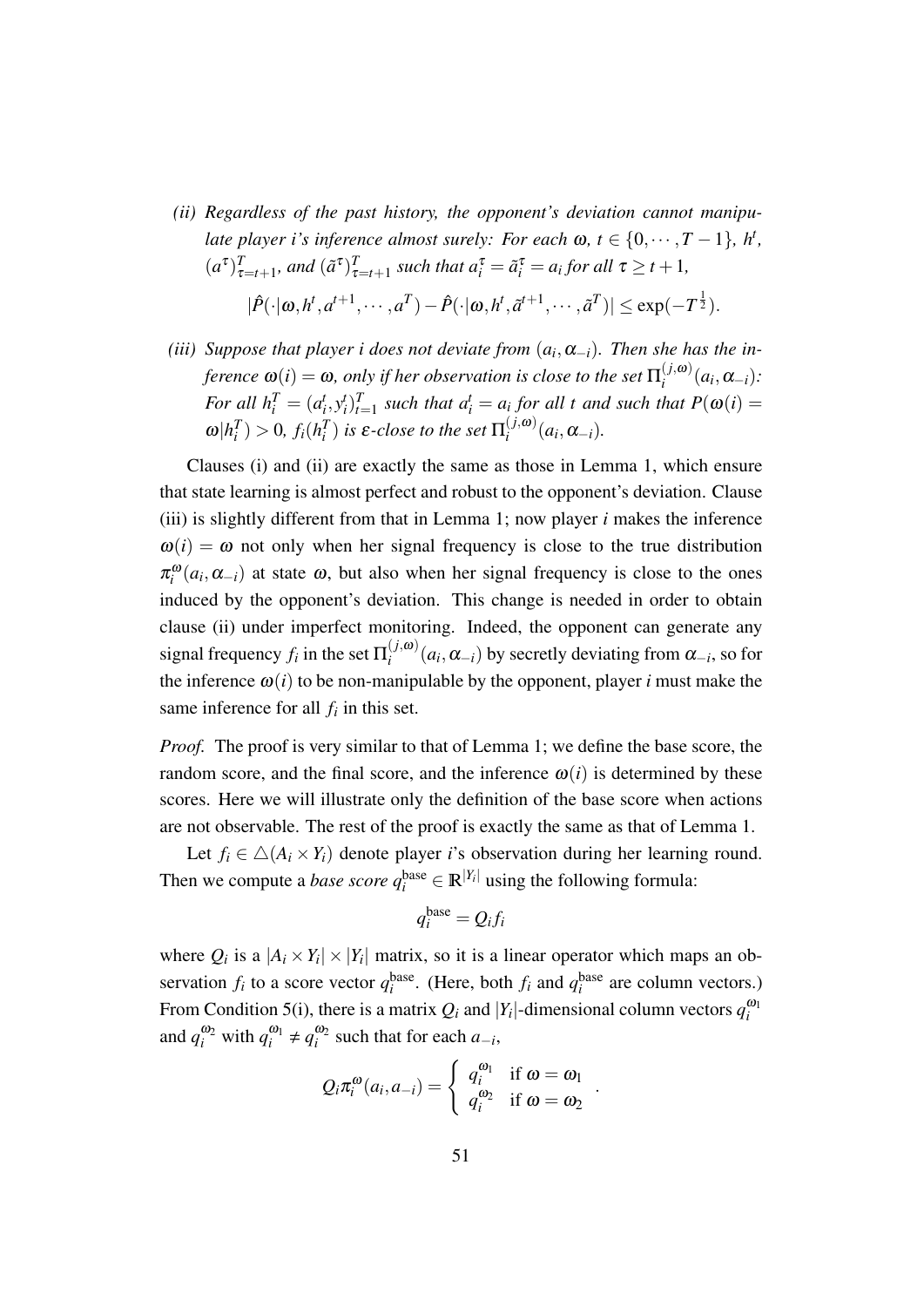That is, we choose a matrix  $Q_i$  so that the opponent cannot influence the expected value of the base score, as in the perfect-monitoring case. The only difference is that the matrix  $Q_i$  cannot depend on  $a_{-i}$ , as actions are not observable.  $Q.E.D.$ 

## 6.2.3 Strategy  $s_i^{\omega, x_i^{\omega}}$  for the Main Round

As noted earlier, during the main round, each player *i* plays one of the four strategies,  $s_i^{\omega_1, G}$  $\frac{\omega_1}{i}$ ,  $S_i$ ,  $\frac{\omega_1}{i}$ , *B*  $\frac{\omega_1 B}{i}$ ,  $s_i^{\omega_2,G}$  $\frac{\omega_2 G}{i}$ , or  $s_i^{\omega_2, B}$  $\binom{w_2, b}{i}$ . The following lemma shows how to choose these strategies. Roughly speaking, these strategies are "block strategies" in Sugaya (2019), and they are chosen so that (with some appropriate transfer functions) the target payoffs are achieved when the state  $\omega$  is common knowledge. The lemma directly follows from the main theorem of Sugaya (2019), and hence we omit the proof.

**Lemma 7.** *Suppose that*  $|I| = 2$  *and Condition 4 holds. For each*  $\omega$ *, there is*  $C > 0$ ,  $\overline{C} > 0$ , and  $\overline{T}$  *such that for each*  $T > \overline{T}$ , *there is*  $\overline{\delta} \in (0,1)$  *such that for*  $e$ *ach*  $\delta \in (\overline{\delta}, 1)$  *and i, there are*  $T^3$ -period strategies  $s_i^{\omega, G}$  $\int_i^{\omega,G}$  and  $s_i^{\omega,B}$ *i and transfers*  $\underline{U}^{\omega,G}_i$  $_{i}^{\omega,G}:H_{-i}^{T^3}\rightarrow R$  and  $\underline{U}_{i}^{\omega,B}$  $_{i}^{\omega,B}:H_{-i}^{T^3}\rightarrow I\!\!R$  such that the following conditions hold for *each i:*

- *(i)* In the T<sup>3</sup>-period complete-information transfer game with  $(\omega, \underline{U}_i^{\omega, G})$  $\binom{w,\mathbf{G}}{i}$ *, both*  $s_i^{\omega, G}$  $\sum_{i}^{\omega, G}$  and  $s_i^{\omega, B}$ *i are best replies against s* <sup>ω</sup>*,G*  $\int_{-i}^{\omega, G}$  and yield  $\overline{v}_i^{\omega}$ .
- *(ii)* In the  $T^3$ -period complete-information transfer game with  $(\omega, \underline{U}_i^{\omega, B})$  $\binom{w, b}{i}$ *, both*  $s_i^{\omega, G}$  $\sum_{i}^{\omega, G}$  and  $s_i^{\omega, B}$  $a^{0,B}_{i}$  are best replies against  $s^{0,B}_{-i}$  $\int_{-i}^{\omega, b}$  and yield  $\int_{i}^{\omega}$ .

$$
(iii) \ -\overline{C}T^3 < \underline{U}_i^{\omega, G}(h_{-i}^{T^3}) < -\underline{C}T^3 \ and \ \underline{C}T^3 < \underline{U}_i^{\omega, B}(h_{-i}^{T^3}) < \overline{C}T^3 \ for \ each \ h_{-i}^{T^3}.
$$

To interpret this lemma in our context, suppose that the true state is  $\omega$ . Suppose also that both players could learn the state in the learning round (i.e.,  $\omega(i)$ )  $\omega$  for each *i*), so that each player *i* plays either  $s_i^{\omega, G}$  $\int_i^{\omega,G}$  or  $s_i^{\omega,B}$  $\int_{i}^{\omega,D}$  during the main round, depending on her current plan  $x_i^{\omega}$ . The lemma above ensures that playing these strategies *s* <sup>ω</sup>*,G*  $\sum_{i}^{\omega, G}$  and  $s_i^{\omega, B}$  $\int_{i}^{\omega, b}$  during the main round is indeed incentive compatible, and that each player *i*'s payoff is solely determined by the opponent's plan  $x_{-i}^ω$  about whether to reward or punish player *i*. Specifically, clause (i) considers the case in which the opponent chooses  $s_{-i}^{\omega, G}$ *−i* (i.e., the opponent plans to reward player *i* at state  $\omega$ ), and it asserts that if player *i* can receive an additional transfer  $\underline{U}^{\omega, G}_i$  $\frac{\omega}{i}$ <sup>3</sup> $(h_{-i}^T)$ *−i* )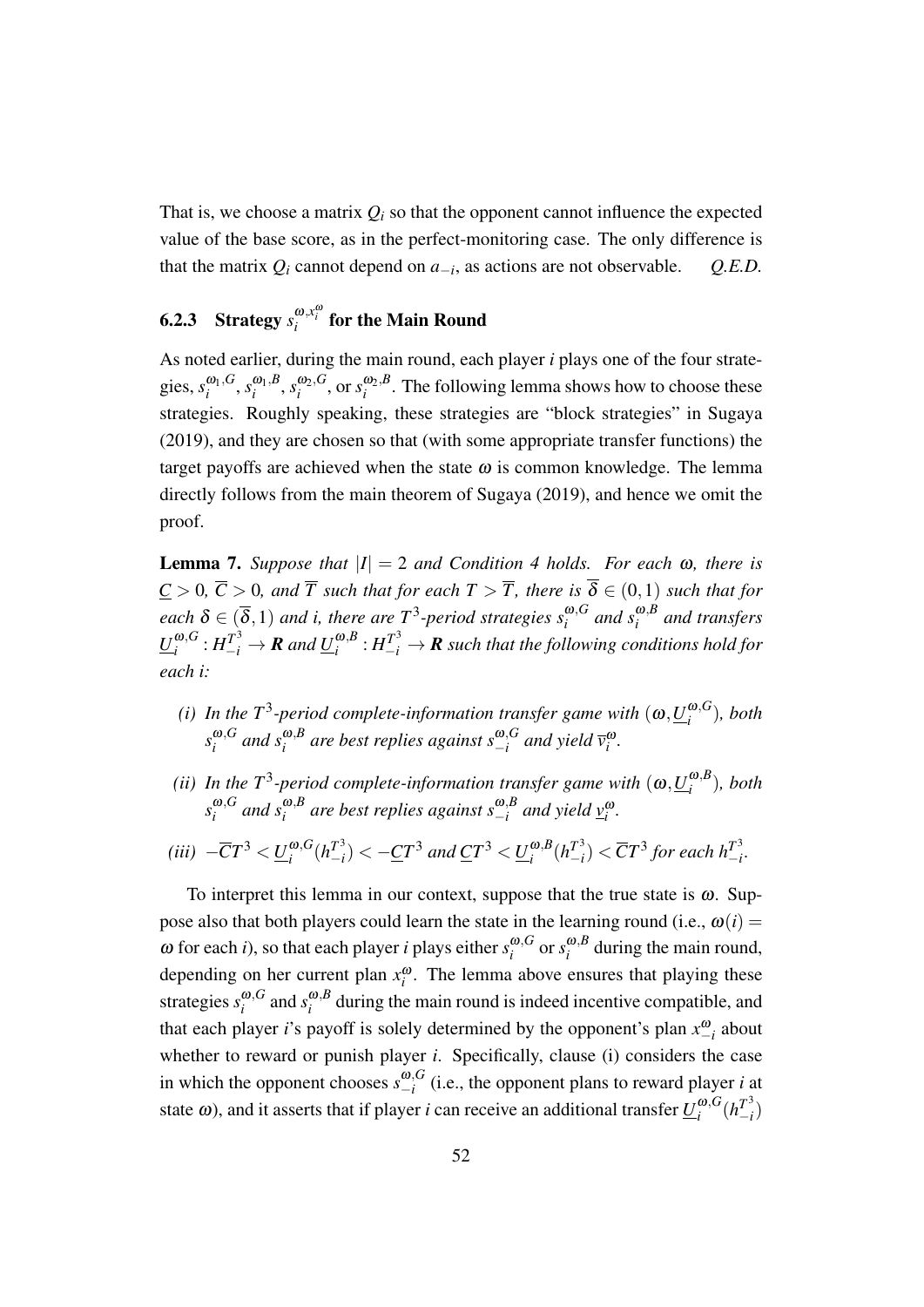after the main round, then both  $s_i^{\omega, G}$  $\int_i^{\omega,G}$  and  $s_i^{\omega,B}$  $\binom{a}{i}$  are best replies for player *i*, and yield the payoff  $\bar{v}_i^{\omega}$ . Likewise, clause (ii) considers the case in which the opponent plans to punish player  $i$  at state  $\omega$ , and it asserts that if there is an additional transfer  $\underline{U}^{\omega, B}_i$  $\sum_{i}^{\omega,B} (h_{-i}^{T^3})$  $\binom{T^3}{-i}$ , then both  $s_i^{\omega, G}$  $\sum_{i}^{\omega, G}$  and  $s_i^{\omega, B}$  $\int_{i}^{\omega, B}$  are best replies for player *i*, and yield the payoff  $\underline{v}_i^{\omega}$ .

#### 6.2.4 Strategy for the Detailed Report Round

To complete the definition of the block strategies  $s_i^{GG}, s_i^{GB}, s_i^{BG}$ , and  $s_i^{BB}$ , we have to specify the play during the detailed report round, in which each player *i* reports her observation  $(a_i^t, y_i^t)$  during her own learning round and the opponent's summary report round. With an abuse of notation, let  $h_i^{2T} = (a_i^t, y_i^t)_{t=1}^{2T}$  denote the information player *i* should report, that is,  $(a_i^t, y_i^t)_{t=1}^T$  denotes player *i*'s history during her own learning round, and  $(a_i^t, y_i^t)_{t=T+1}^{2T}$  denotes her history during the opponent's summary report round. Let  $h_{-i}^{2T}$  denote the opponent's history during these rounds. Note that  $h_{-i}^{2T}$  is informative about player *i*'s history  $h_i^{2T}$ , as signals are correlated across players.

The detailed report round is divided into four parts: Player 1's detailed report round for state  $\omega_1$ , player 1's detailed report round for state  $\omega_2$ , player 2's detailed report round for state  $\omega_1$ , and player 2's detailed report round for state  $\omega_2$ . In player *i*'s detailed report round for state  $\omega$ , she reports her private information  $h_i^{2T}$ , using a strategy which effectively transmits this information to the opponent conditional on the state  $\omega$ . Since there is a report round for each state  $\omega$ , she can effectively transmit the information  $h_i^{2T}$  regardless of the true state  $\omega$ . For notational convenience, let  $R = 2KT^2 + 2LK^2T^2$  denote the length of each round.

Specifically, player *i*'s *reporting strategy* for state  $\omega$  is a mapping  $\sigma_i^{\text{report}, \omega}$  $\frac{1}{i}$   $\frac{1}{i}$  $H_i^{2T} \to S_i^R$ . That is, given private information  $h_i^{2T}$ , player *i* plays a pure strategy σ report*,*<sup>ω</sup> <sup>*i*</sup> *i*<sup>27</sup></sup> *i*( $h_i^{2T}$ ) during her detailed report round for state  $\omega$ . Meanwhile, the opponent mixes all actions each period and makes an inference about player *i*'s detailed report, using her observation  $h_{-i}^R$ . Formally, the opponent's inference rule is given by a mapping  $P^{\omega}: H_{-i}^R \to \triangle H_i^{2T}$ .

The following lemma shows that there is a reporting strategy  $\sigma_i^{\text{report}, \omega}$  $i$ <sup>tepon, $\omega$  and an</sup> inference rule *P* <sup>ω</sup> such that the opponent's inference matches player *i*'s detailed report almost surely, and such that player *i* has a strict incentive to report truthfully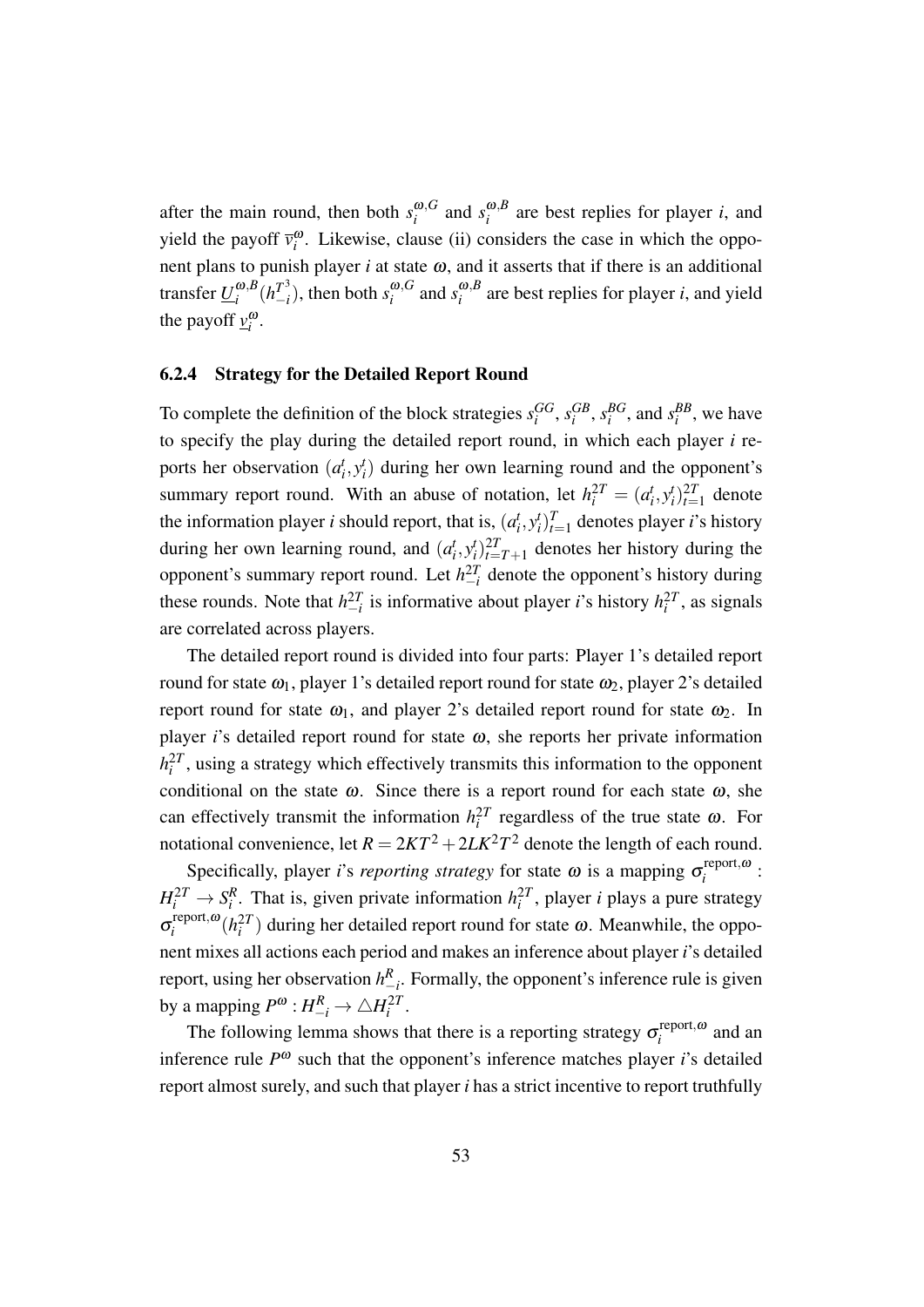if she receives an additional transfer  $U_i^{\text{report}, \omega}$  $\int_{i}^{r \text{report}, \omega} (h_{-i}^{2T}, h_{-i}^{R})$ . Here the transfer  $U_{i}^{r \text{report}, \omega}$ *i* depends not only on the opponent's history  $h_{-i}^R$  during the detailed report round, but also on the history  $h_{-i}^{2T}$  during the time in which player *i* observes the history  $h_i^{2T}$ . The idea is very similar to the one for the perfect monitoring case; the opponent's observation  $h_{-i}^{2T}$  is informative about player *i*'s observation  $h_i^{2T}$ , and hence useful to detect player *i*'s misreport. Let  $Pr(h_{-i}^{2T} | \omega, h_i^{2T}, \alpha_{-i}, m_{-i}^{\omega})$  denote the probability of  $h_{-i}^{2T}$  conditional on that the true state is  $\omega$ , player *i*'s history is  $h_i^{2T}$ , and the opponent plays  $\alpha_{-i}$  during player *i*'s learning round and  $m_{-i}^{\omega}$  during her own summary report round. Also, let  $Pr(h_{-i}^R | \omega, s_i^R)$  denote the probability of the opponent's history during the detailed report round being  $h_{-i}^R$  conditional on that the true state is  $\omega$ , player *i* plays  $s_i^R$  during the detailed report round, and the opponent mixes all actions each period. Similarly, let  $Pr(h_{-i}^R | \omega, s_i^R, h_i^{\tau})$  denote the probability of  $h_{-i}^R$  given that the history during the first  $\tau$  periods of the detailed report round is  $h_i^{\tau}$ .

**Lemma 8.** *There are*  $C > 0$ *, L, and*  $\overline{T}$  *such that for any*  $T > \overline{T}$ *,*  $\omega$ *, and i, there is a reporting strategy* <sup>σ</sup> *report,*<sup>ω</sup>  $C_i^{report, \omega}$ , an inference rule  $P^{\omega}$ , and a transfer rule  $U_i^{report, \omega}$ *i which satisfy the following properties:*

*(i)* For each  $h_i^{2T}$ ,

$$
\sum_{h_{-i}^R \in H_{-i}^R} \Pr(h_{-i}^R | \omega, \sigma_i^{report, \omega}(h_i^{2T})) P^{\omega}(h_{-i}^R) [h_i^{2T}] \ge (1 - \exp(-T^{\frac{1}{2}}))^{2T}.
$$

(*ii*) For each  $h_i^{2T}$ ,

$$
\sum_{h_{-i}^{2T}\in H_{-i}^{2T}}\sum_{h_{-i}^R\in H_{-i}^R}\Pr(h_{-i}^{2T}|\omega,h_i^{2T},\alpha_{-i},m_{-i}^{\omega})\Pr(h_{-i}^R|\omega,\sigma_i^{report,\omega}(h_i^{2T}))U_i^{report,\omega}(h_{-i}^{2T},h_{-i}^R)=0.
$$

*(iii)* For each  $h_i^{2T}$ , for each on-path history  $h_i^{\tau}$  with  $\Pr(h_i^{\tau}|\omega,\sigma_i^{report,\omega})$  $\binom{report, \omega}{i}$  $\geq 0$ *and for each pure strategy*  $s_i^R$  *with*  $s_i^R(h_i^{\tau}) \neq \sigma_i^{report, \omega}$  $\int_{i}^{report,\omega} (h_i^{2T})[h_i^{\tau}],$ 

$$
\begin{aligned} & \sum_{h_{-i}^{2T} \in H_{-i}^{2T}} \sum_{h_{-i}^{R} \in H_{-i}^{R}} \Pr(h_{-i}^{2T} | \omega, h_{i}^{2T}, \alpha_{-i}, m_{-i}^{\omega}) \Pr(h_{-i}^{R} | \omega, \sigma_{i}^{report, \omega}(h_{i}^{2T}), h_{i}^{\tau}) U_{i}^{report, \omega}(h_{-i}^{2T}, h_{-i}^{R}) \\ & \geq \sum_{h_{-i}^{2T} \in H_{-i}^{2T}} \sum_{h_{-i}^{R} \in H_{-i}^{2T}} \Pr(h_{-i}^{2T} | \omega, h_{i}^{2T}, \alpha_{-i}, m_{-i}^{\omega}) \Pr(h_{-i}^{R} | \omega, s_{i}^{R}, h_{i}^{\tau}) U_{i}^{report, \omega}(h_{-i}^{2T}, h_{-i}^{R}) + \frac{1}{T^{18}} \end{aligned}
$$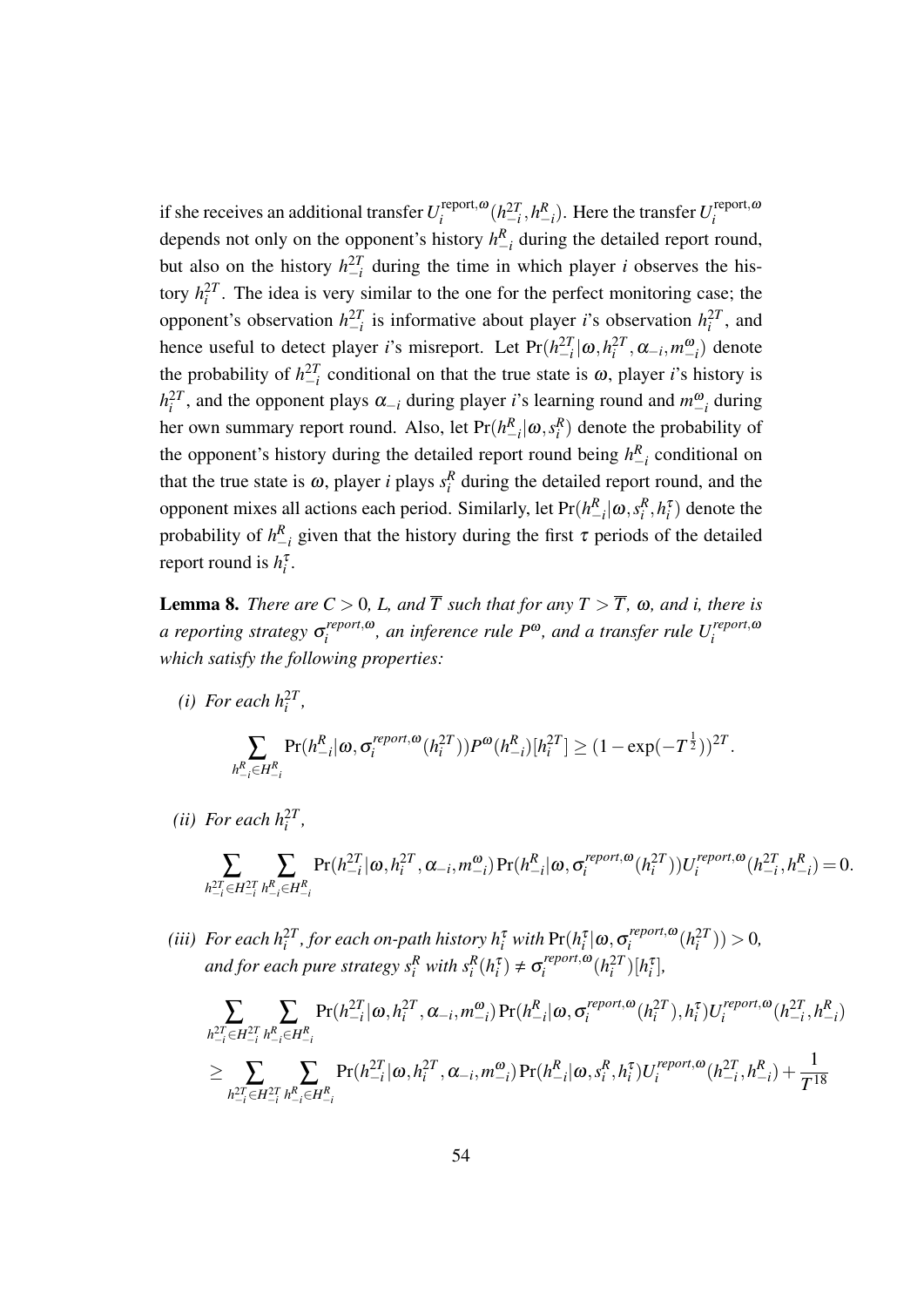$(iv)$   $|U_i^{report, \omega}|$  $\int_{i}^{report, \omega} (h_{-i}^{2T}, h_{-i}^{R}) \vert < CT^{2}$  for all  $h_{-i}^{2T}$  and  $h_{-i}^{R}$ .

Clause (i) of the lemma asserts that communication is almost perfect, in the sense that the opponent's inference matches player *i*'s detailed report almost surely. (Note that the right-hand side of the inequality is at least  $1-2T \exp(-T^{\frac{1}{2}})$ , which converges to one according to l'Hôpital's rule.) Clause (ii) implies that the expected value of the transfer  $U_i^{\text{report}, \omega}$  $i_i^{\text{report},\omega}$  is zero, if player *i* reports truthfully and the opponent plays  $m_{-i}^{\omega}$  in her summary report round (which happens when the opponent's inference is  $\omega(-i) = \omega$ ). Clause (iii) ensures that in each period of the detailed reporting round, player *i* has a strict incentive to follow the reporting strategy  $\sigma_i^{\text{report},\omega}$  $i<sub>i</sub>$  iepont, $\omega$ , if we ignore the stage-game payoffs. Clause (iv) gives a bound on the transfer function  $U_i^{\text{report}, \omega}$  $\sum_{i}$  $\sum_{i}$ 

*Proof.* The proof is very similar to the one for Lemma 14 of Sugaya (2019). Specifically, Sugaya considers an equilibrium in which each player *i* reports both (i) her history in the "review block" and (ii) her history in the "non-review block." The reporting strategy for (ii) is much simpler than the one for (i), and our reporting strategy is exactly the same as this simpler one. So we provide only the outline of the proof.<sup>16</sup>

To illustrate the idea, consider the case in which each player *i* has two actions,  $a_i^G$  and  $a_i^B$ , and two signals,  $y_i^G$  and  $y_i^B$ . Fix  $\omega$ . Player *i*'s detailed report round for  $\omega$  consists of two stages:

*Stage 1*: Player *i* reports  $h_i^{2T} = (a_i^t, y_i^t)_{t=1}^{2T}$  using her actions. Specifically, in the first *T* periods of this stage, she reports the first component  $a_i^1$  of her message; she chooses  $a_i^G$  for T periods if  $a_i^1 = a_i^G$ , and  $a_i^B$  for T periods if  $a_i^1 = a_i^B$ . By the law of large numbers, the opponent can obtain very accurate information about player *i*'s message. Similarly, in the next *T* periods, she reports the second component  $y_i^1$  of her message; she chooses  $a_i^G$  for *T* periods if  $y_i^1 = y_i^G$ , and  $a_i^B$  for *T* periods if  $y_i^1 = y_i^B$ . In this way, she reports each component of  $h_i^{2T}$  sequentially. The total length of this stage is  $T \cdot 4T = 4T^2$ , because  $h_i^{2T}$  has  $4T$  components.

<sup>&</sup>lt;sup>16</sup>Sugaya's proof uses public randomization, in two places. First, in his block strategy, only one of the players reports the history, and this player is chosen by public randomization. Second, public randomization is used when a player reports her history in the review block. In our lemma, we do not need public randomization because we have a report round for each player *i* and we use the communication protocol for the history in the non-review block, rather than the one for the review block.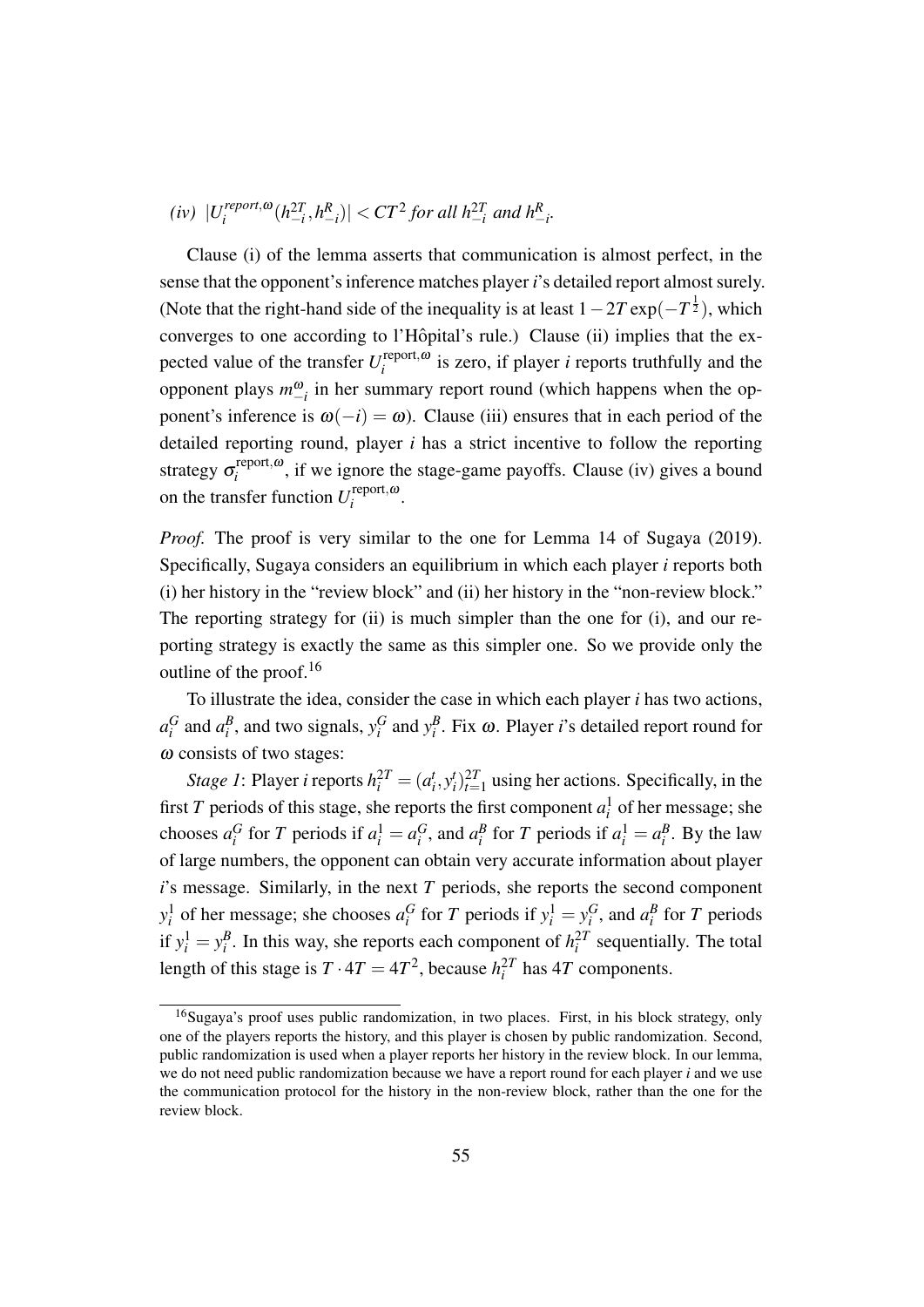If signals are conditionally independent (i.e., if signals are not correlated across players), the above communication protocol is enough for the result we want: We can find an inference rule and a transfer rule such that the opponent's inference coincides with player *i*'s message almost surely, and the truthful report (taking a constant action for each *T*-period interval) is a best reply for player *i*. The point here is that under the conditionally independence assumption, player *i*'s signal has no information about the opponent's signal and hence no information about the opponent's inference. This property greatly simplifies player *i*'s incentive problem (Matsushima (2004) and Lemma 53 of Sugaya (2019)).

When signals are not conditionally independent, player *i*'s signal is informative about the opponent's inference, which complicates player *i*'s incentive problem. To avoid this problem, we need an additional communication stage:

*Stage 2*: Player *i* reports her private history during the first stage. With an abuse of notation, let  $h_i^{4T^2} = (a_i^t, y_i^t)_{t=1}^{4T^2}$  $t_{t=1}^{4T^2}$  denote this history. In the first *L* periods of this second stage, she reports  $a_i^1$ , the first component of the history  $h_i^{4T^2}$  $i^{4T^2}$ . Specifically, she plays some *L*-period strategy  $\sigma_i^G$  if  $a_i^1 = a_i^G$ , and plays  $\sigma_i^B$  if  $a_i^1 = a_i^B$ . The strategy  $\sigma_i^G$  is very similar to but slightly different the constant action  $a_i^G$ ; it chooses  $a_i^G$  in most periods, but after some histories, it chooses different actions. Likewise, the strategy  $\sigma_i^B$  is quite similar to the constant action  $a_i^B$ . Since these strategies induce different actions in most periods, the opponent can obtain very accurate information about player *i*'s message. Player *i* reports other components of  $h_i^{4T^2}$  $i^{4}$ <sup>2</sup> in the same way. The total length of this stage is  $L \cdot 8T^2 = 8LT^2$ , as  $h_i^{4}$ <sup>2</sup> *i* has  $8T^2$  components.

After the second stage, the opponent makes an inference about player *i*'s message  $h_i^{2T}$ , according to some inference rule  $P$  :  $H_{-i}^{4T^2+8LT^2} \to \triangle H_i^{2T}$ . Very roughly, using the information during the second stage, the opponent adjusts the inference carefully so that player *i*'s signals during the first stage has no information about the opponent's inference *P*. Then player *i*'s incentive problem during the first stage becomes essentially the same as the one for the conditionally-independent case, so that we can find a transfer rule with which the truthful report during the first stage is a strict best reply for player *i*.

We also need to choose a transfer rule in such a way that the truthful report during the second stage is a strict best reply for player *i*. This is a delicate problem because signals are not conditionally independent; but it can be done if we choose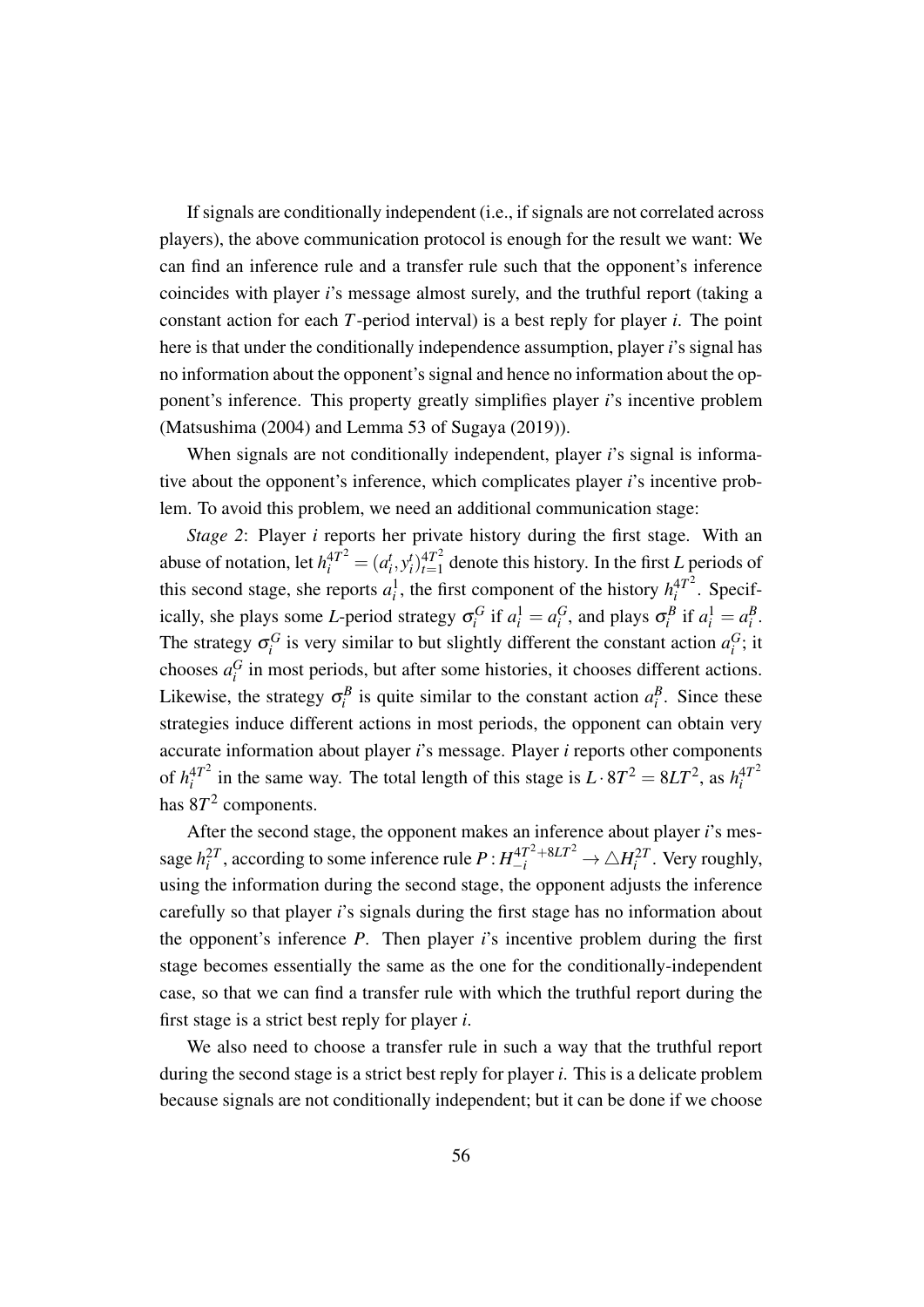the reporting strategies  $\sigma_i^G$  and  $\sigma_i^B$  carefully. See Lemma 55 of Sugaya (2019) for more details.  $Q.E.D.$ 

### 6.3 Transition Rule <sup>ρ</sup>*<sup>i</sup>*

So far we have defined the four block strategies  $s_i^{GG}$ ,  $s_i^{GB}$ ,  $s_i^{BG}$ , and  $s_i^{BB}$ . What remains is to find the transition rule  $\rho_i$  which satisfies the promise-keeping condition  $(7)$  and  $(8)$  and the incentive compatibility condition  $(14)$  and  $(15)$ . As in the perfect-monitoring case, this problem is equivalent to find appropriate "transfer rules." So consider the complete-information transfer game with length  $T_b$  in which the state  $\omega$  is common knowledge and player *i* receives a transfer after the game. Our goal is to show the following lemma, which is a counterpart to Lemmas 3 and 4.

**Lemma 9.** *There is*  $\overline{T}$  *such that for any*  $T > \overline{T}$ *, there is*  $\overline{\delta} \in (0,1)$  *such that for each*  $\delta \in (\overline{\delta},1)$ , *i, and*  $\omega$ *, there are transfer rules*  $U_i^{\omega,G}$  $\int_i^{a,0,G} : H_{-i}^{T_b} \to \mathbf{R}$  and  $U_i^{a,B}$  $\frac{d}{i}^{(\omega,B)}: H_{-i}^{T_b} \to \mathbb{R}$ *which satisfies the following properties.*

*(i) For each x,*

$$
\frac{1-\delta}{1-\delta^{T_b}}G_i^{\omega}(s^x, U_i^{\omega, x_{-i}^{\omega}}) = \begin{cases} \bar{v}_i^{\omega} & \text{if } x_{-i}^{\omega} = G \\ \underline{v}_i^{\omega} & \text{if } x_{-i}^{\omega} = B \end{cases}
$$

$$
\begin{aligned} (ii) \ \ G_i^{\omega}(s_i^{T_b}, s_{-i}^{x_{-i}}, U_i^{\omega, x_{-i}^{\omega}}) &\le G_i^{\omega}(s^x, U_i^{\omega, x_{-i}^{\omega}}) \text{ for all } s_i^{T_b} \text{ and } x. \\ (iii) \ -\frac{\bar{v}_i^{\omega} - \underline{v}_i^{\omega}}{1-\delta} &\le U_i^{\omega, G}(h_{-i}^{T_b}) \le 0 \le U_i^{\omega, B}(h_{-i}^{T_b}) \le \frac{\bar{v}_i^{\omega} - \underline{v}_i^{\omega}}{1-\delta} \text{ for all } h_{-i}^{T_b}. \end{aligned}
$$

### 6.4 Proof of Lemma 9

The outline of the proof is somewhat similar to that of Lemma 3 for the perfectmonitoring case. As a first step, we will construct a transfer rule  $\tilde{U}_i^{\omega,x_{-i}^{\omega}}$  which satisfies clause (ii) "approximately," i.e., the prescribed strategy  $s_i^x$  $i$ <sup> $x_i$ </sup> is an approximate best reply given this transfer rule. Then we will modify this transfer rule so that clause (ii) holds exactly, in the sense that the prescribed strategy  $s_i^x$  $\int_i^{\chi_i}$  is an exact best reply. Also we will show that this transfer rule satisfies clause (i). Then we will modify the transfer rule further so that clause (iii) holds.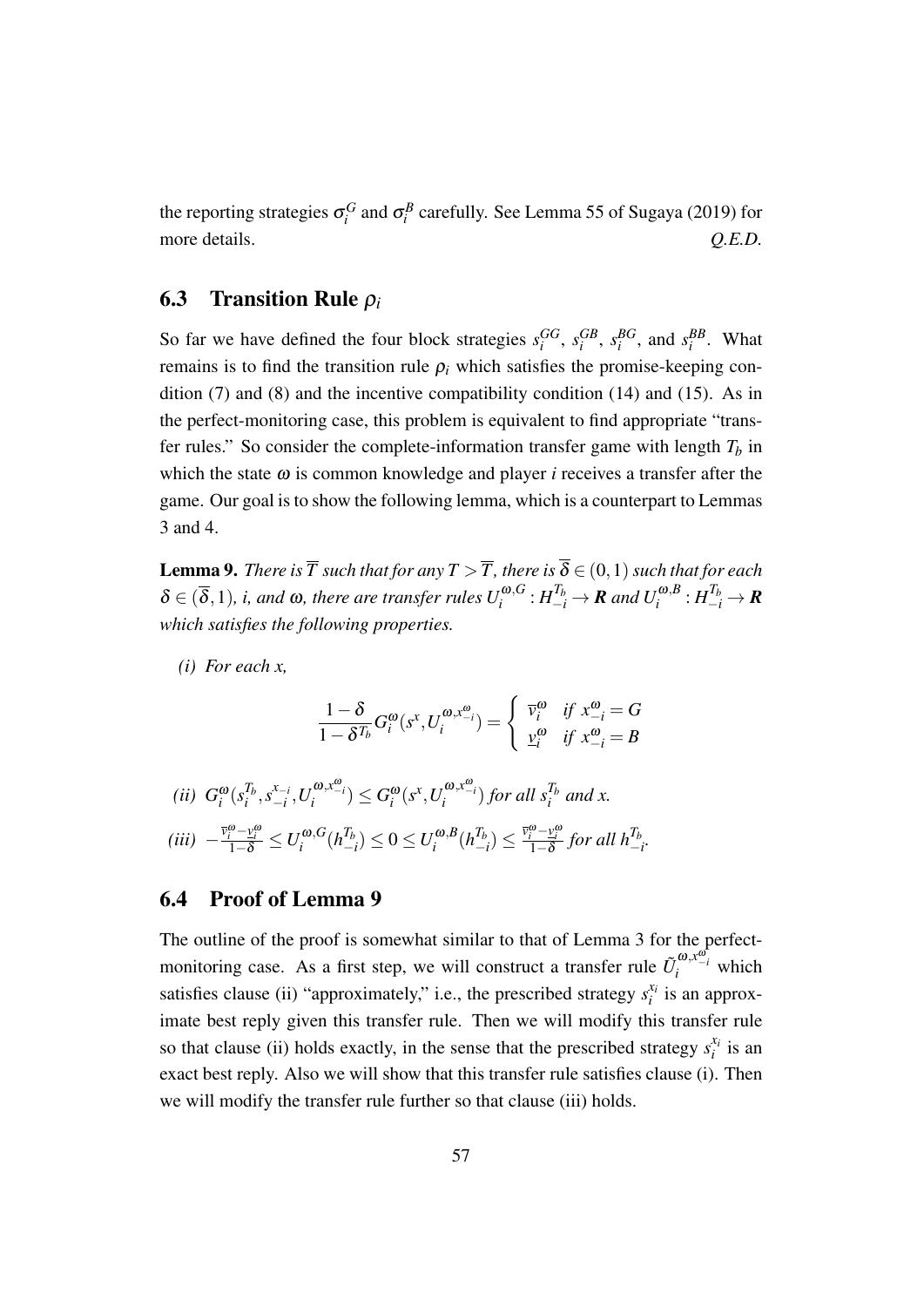# **6.4.1** Step 1: Construction of  $\tilde{U}_i^{\omega, x_{-i}^{\omega}}$

In this step, we will construct a transfer rule  $\tilde{U}_i^{\omega,x_{-i}^{\omega}}$  such that the prescribed strategy *s xi*  $\mathbf{z}_i^{x_i}$  is an approximate best reply in the complete-information transfer game.

For each  $\omega$  and *i*, let  $\tilde{u}^{\omega, G}_i$  $i_i^{(\omega,\omega)}$ :  $A_{-i} \times Y_{-i} \to \mathbb{R}$  be such that

$$
g_i^{\omega}(a) + \sum_{y \in Y} \pi^{\omega}(y|a) \tilde{u}_i^{\omega, G}(a_{-i}, y_{-i}) = \overline{v}_i^{\omega}.
$$

That is,  $\tilde{u}^{\omega, G}_i$  $\frac{\omega}{i}$  is chosen in such a way that player *i* becomes indifferent over all actions in the one-shot game with the true state  $\omega$ , if she maximizes the stage-game payoff  $g_i^{\omega}(a)$  plus the transfer  $\tilde{u}_i^{\omega, G}$  $\int_{i}^{\omega}$ ,  $G(a_{-i}, y_{-i})$ . We choose this function carefully so that the resulting payoff is exactly equal to the target payoff  $\bar{v}_i^{\omega}$  in Lemma 9(i). Likewise, let  $\tilde{u}^{\omega, B}_i$  $i^{ω, b}_{i}: A_{-i} \times Y_{-i} \rightarrow \mathbf{R}$  be such that

$$
g_i^{\omega}(a) + \sum_{y \in Y} \pi^{\omega}(y|a) \tilde{u}_i^{\omega, B}(a_{-i}, y_{-i}) = \underline{v}_i^{\omega}.
$$

The existence of these functions is guaranteed under Condition 4.

The opponent's block history  $h_{-}^{T_b}$ *−i* is *regular given* <sup>ω</sup> if all the following conditions hold:

- (R1) The opponent's inference is  $\omega(-i) = \omega$ .
- (R2) The opponent's signal frequency during player *i*'s learning round is  $\varepsilon$ -close to  $\Pi_{-i}^{(i, \omega)}$  $\frac{(i, \omega)}{-i}$   $(a_i, \alpha_{-i})$ .
- (R3) The opponent's signal frequency during her summary report round is  $\varepsilon$ close to  $\Pi_{-i}^{(i,\omega)}$  $\binom{(l, \omega)}{-i} (a_i, m_{-i}^{\omega}).$

The opponent's history  $h_{-i}^{4T}$  during the learning and summary report rounds is *regular given*  $\omega$  if the above three conditions hold. A history  $h_{-}^{T_b}$  $\int_{-i}^{T_b}$  (or  $h_{-i}^{4T}$ ) is irregular if it is not regular. Intuitively, the opponent's history is irregular when her observation during the learning or summary report round is not typical of the state <sup>ω</sup>.

For each  $\omega$  and  $x_{-i}^{\omega} \in \{G, B\}$ , consider the following transfer rule  $\tilde{U}_i^{\omega, x_{-i}^{\omega}}$ .

• For any regular history  $h^{T_b}_-$ *−i* ,

$$
\tilde{U}_{i}^{\omega,x_{-i}^{\omega}}(h_{-i}^{T_{b}}) = \sum_{t=1}^{4T} \frac{\tilde{u}_{i}^{\omega,x_{-i}^{\omega}}(a_{-i}^{t},y_{-i}^{t})}{\delta^{T_{b}-t+1}} + \frac{\underline{U}_{i}^{\omega,x_{-i}^{\omega}}(h_{-i}^{\text{main}})}{\delta^{4R}} + \sum_{t=4T+T^{3}+1}^{T_{b}} \frac{\tilde{u}_{i}^{\omega,x_{-i}^{\omega}}(a_{-i}^{t},y_{-i}^{t})}{\delta^{T_{b}-t+1}}
$$
\n(16)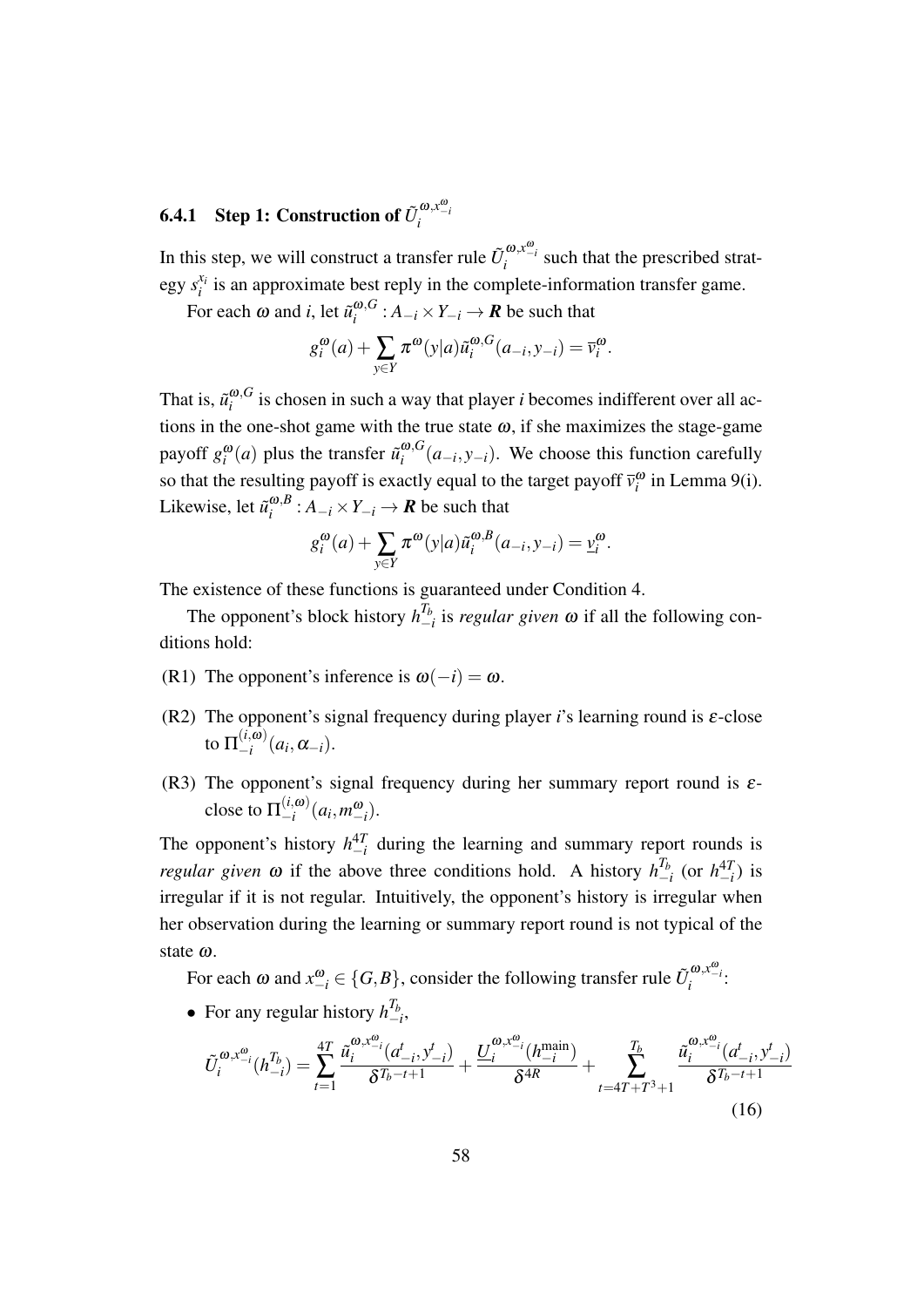where  $h_{-i}^{\text{main}}$  denotes the opponent's history during the main round.

• For any irregular history  $h_{-}^{T_b}$ *−i* ,

$$
\tilde{U}_i^{\omega, x_{-i}^{\omega}}(h_{-i}^{T_b}) = \sum_{t=1}^{T_b} \frac{\tilde{u}_i^{\omega, x_{-i}^{\omega}}(a_{-i}^t, y_{-i}^t)}{\delta^{T_b - t + 1}}
$$
\n(17)

So if the history is irregular, then the opponent makes player *i* indifferent over all actions each period, using the transfer rule (17). If the history is regular, the transfer (16) is used. The first term offsets the stage-game payoffs during the learning and summary report rounds. Similarly, the last term offsets the stagegame payoffs during the detailed report round. The second term is the transfer defined in Lemma 7, which is useful to discipline player *i*'s incentive during the main round.

# 6.4.2 Step 2:  $\tilde{U}_i^{\omega, x_{-i}^{\omega}}$  approximately satisfies clause (ii)

Take a state  $\omega$  and the opponent's automaton state  $x_{-i}$  as given, and suppose that player *i* receives the above transfer  $\tilde{U}_i^{\omega, x_{-i}^{\omega}}$  after the block. In what follows, we will show that in such an complete-information transfer game, the block strategy  $s_i^{x_i}$  $i_i$  is an approximate best reply for player *i*. To do so, we will first find player *i*'s optimal strategy *s ∗ i* in this complete-information transfer game, and then show that this optimal strategy  $s_i^*$  and the block strategy  $s_i^{\mathcal{X}_i}$  $x_i^{x_i}$  yield almost the same payoff.

It turns out that the following strategy  $s_i^*$  is a best reply for player *i* in the complete-information transfer game with the state <sup>ω</sup>:

- The play during the learning, summary report, and detailed report rounds are exactly the same as the one induced by  $s_i^x$  $\frac{x_i}{i}$ .
- During the main round, play  $s_i^{\omega, G}$  $\int_i^{\omega,G}$  or  $s_i^{\omega,B}$  $\int_{i}^{\omega, b}$  regardless of the past history.

This optimal strategy  $s_i^*$  differs from the prescribed strategy  $s_i^{\mathbf{x}_i}$  $\sum_{i}^{x_i}$  regarding the play during the main round. While the optimal strategy  $s_i^*$  always induces  $s_i^{\omega, G}$  $\int_i^{\omega,G}$  or  $s_i^{\omega,B}$ *i* regardless of the past history, the prescribed strategy  $s_i^{x_i}$  may induce  $s_i^{\tilde{\omega}, G}$  $\sum_{i}^{\tilde{\omega},G}$  or  $s_i^{\tilde{\omega},B}$  $i^{w,p}$ , depending on the history in player *i*'s learning round and the opponent's summary report round. For example, if player *i* has the wrong inference  $\omega(i) = \tilde{\omega}$ , the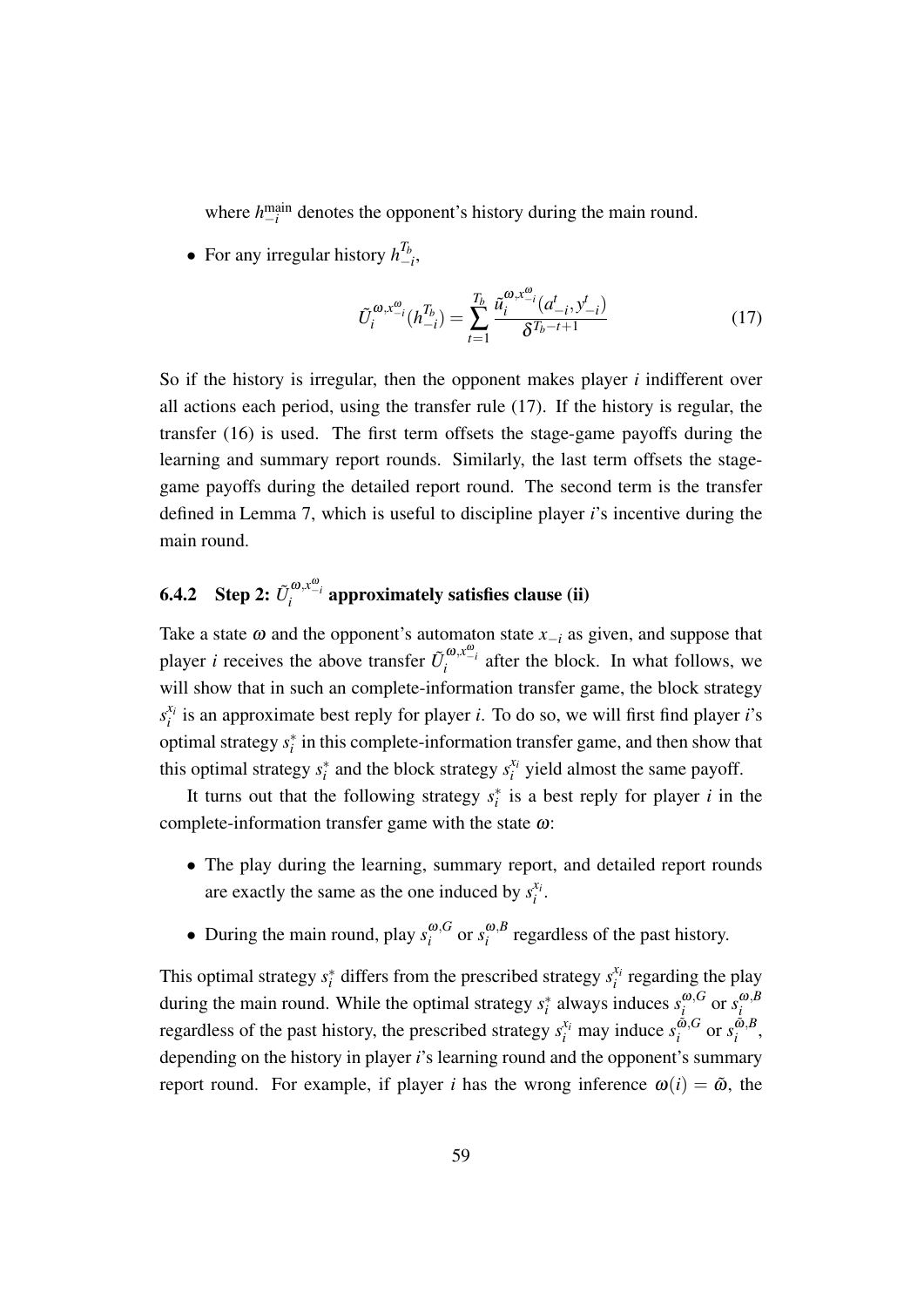prescribed strategy induces  $s_i^{\tilde{\omega}, G}$  $\sum_{i}^{\tilde{\omega},G}$  or  $s_i^{\tilde{\omega},B}$  $\int_{i}^{\tilde{\omega},B}$ . Let  $H_i^{2T,\tilde{\omega}}$  $i^{21}$ ,<sup> $\omega$ </sup> denote the set of all such onpath histories  $h_i^2$ , that is, it is the set of histories  $h_i^2$  such that player *i* did not deviate during these rounds and such that the strategy *s xi*  $\sum_{i}^{x_i}$  induces  $s_i^{\tilde{\omega}, G}$  $\int_i^{\tilde{\omega},G}$  or  $s_i^{\tilde{\omega},B}$  $\int_i^{w,D}$ 

The following lemma shows that the above strategy  $s_i^*$  is indeed a best reply in the complete-information transfer game.

**Lemma 10.** *Take*  $\omega$  *and*  $x_{-i}$  *as given, and consider the complete-information transfer game with*  $(\omega, \tilde{U}^{\omega, x_{-i}}_i)$ *. Then s*<sup>\*</sup><sub>*i*</sub> *is a best reply against*  $s_{-i}^{x_{-i}}$ *−i , and yields a* payoff of  $\bar{v}_i^{\omega}$  if  $x_{-i}^{\omega} = G$ , and a payoff of  $\underline{v}_i^{\omega}$  if  $x_{-i}^{\omega} = B$ . In particular, playing  $s_i^*$  is a *best reply in each period of the block, regardless of the past history (even if player i* has deviated from  $s_i^*$  in the past).

*Proof.* We prove the lemma by backward induction. Consider player *i*'s incentive during the detailed report round. Here, player *i* is indifferent over all actions each period, because the stage-game payoffs are offset by the term  $\tilde{u}^{\omega, x^{\omega}'}_i$  in the transfer rule  $\tilde{U}_i^{\omega,x_{-i}^{\omega}}$ . Hence playing  $s_i^*$  in the detailed report round is a best reply, regardless of the past history. By the definition of  $\tilde{u}^{\omega,\mathcal{X}^{\omega_i}}_i$ , player *i*'s per-period payoff during the detailed report round (augmented with the transfer  $\tilde{u}_i^{\omega, x_{-i}^{\omega}}$ ) is  $\bar{v}_i^{\omega}$  if  $x_{-i}^{\omega} = G$ , and is  $\underline{v}_i^{\omega}$  if  $x_{-i}^{\omega} = B$ .

Next, consider player *i*'s incentive during the main round. Suppose for now that player *i* knows the opponent's past history  $h_{-i}^{4T}$ . There are two cases to be considered:

*Case 1: The opponent's history*  $h_{-i}^{4T}$  *is irregular.* In this case, the transfer rule (17) will be used, so player *i* is indifferent over all actions each period. Hence playing  $s_i^*$  is a best reply. Again, by the definition of  $\tilde{u}_i^{\omega,x_{-i}^{\omega}}$ , player *i*'s per-period payoff during the main round is exactly equal to the target payoff; it is  $\bar{v}_i^{\omega}$  if  $x_{-i}^{\omega} = G$ , and is  $y_i^{\omega}$  if  $x_{-i}^{\omega} = B$ .

*Case 2: The opponent's history*  $h_{-i}^{4T}$  *is regular.* In this case, (R1) holds so that the opponent will play  $s_{-i}^{\omega, x_{-i}^{\omega}}$  during the main round. Also, the transfer rule (16) will be used, so during the main round, player *i* maximizes the sum of the stage-game payoffs and the second term  $\underline{U}^{\omega, x_{-i}^{\omega}}_i$  of the transfer. Then from Lemma 7,  $s_i^{\omega, G}$  $\sum_{i}^{\omega, G}$  and  $s_i^{\omega, B}$  $\binom{w, B}{i}$  are both best replies for player *i* during the main round, and her per-period payoff during the round is  $\overline{v}_i^{\omega}$  if  $x_{-i}^{\omega} = G$ , and is  $\underline{v}_i^{\omega}$  if  $x_{-i}^{\omega} = B$ .

In sum, regardless of the opponent's past history  $h_{-i}^{4T}$ , playing  $s_i^*$  during the main round is a best reply. Hence, playing  $s_i^*$  is a best reply even if player *i* does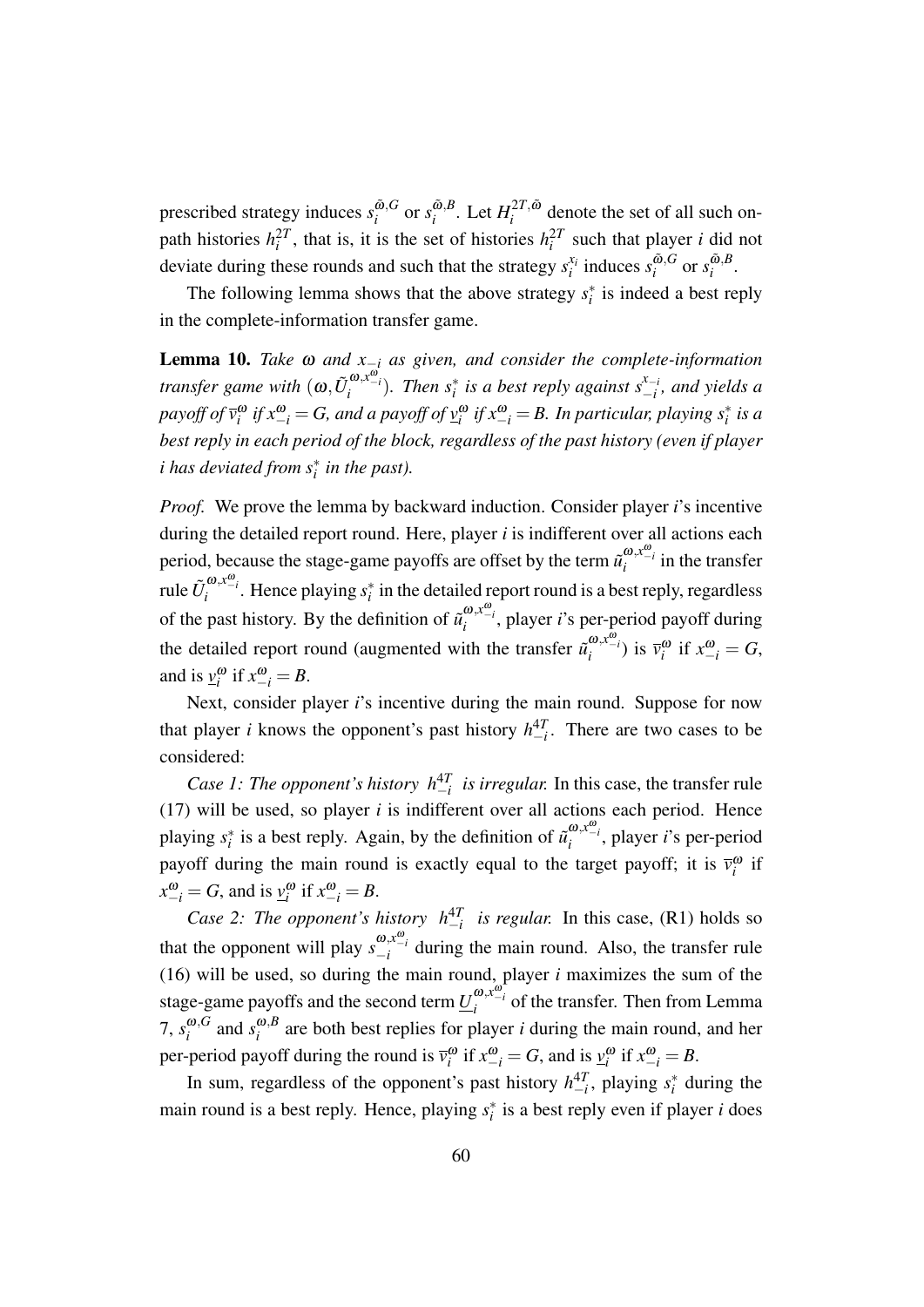not know the opponent's history *h* 4*T −i* . Note that player *i*'s continuation payoff from the main round equals the target payoff (i.e., it is  $\bar{v}_i^{\omega}$  if  $x_{-i}^{\omega} = G$ , and  $\underline{v}_i^{\omega}$  if  $x_{-i}^{\omega} = B$ ), regardless of the opponent's past history  $h_{-i}^{4T}$ .

Finally, consider player *i*'s incentive in the learning and summary report rounds. Actions in these rounds have two effects: First, they influence the stage-game payoffs. Second, they influence the opponent's history  $h_{-i}^{4T}$ , which influences the opponent's continuation strategy from the main round. However, the first effect is offset by the transfer  $\tilde{u}^{\omega, x^{\omega}}_i$ . Also, the second effect does not impact player *i*'s incentive, because as noted above, player *i*'s continuation payoff from the main round does not depend on the opponent's history  $h^{4T}_{-i}$ . Hence player *i* is indifferent over all actions during the learning and summary report rounds, and playing *s ∗ i* is a best reply. Player *i*'s per-period payoff during these rounds is equal to the target payoff, and thus her per-period payoff in the whole block is also equal to the target payoff, as desired.  $Q.E.D.$ 

Recall that the prescribed strategy  $s_i^x$  $x_i$  and the optimal strategy  $s_i^*$  above induce the same play after almost all on-path histories; they induce different actions only in the main round, and only when  $h_i^{2T} \in H_i^{2T,\tilde{\omega}}$  $s_i^{2T,\tilde{\omega}}$ . So the prescribed strategy  $s_i^{x_i}$  $\frac{x_i}{i}$  is suboptimal only in the main round, and only when  $h_i^{2T} \in H_i^{2T,\tilde{\omega}}$  $i^{2I}$ ,<sup> $\omega$ </sup>; only in such a case, player *i* obtain a positive gain by deviating. In what follows, we will show that this gain is small, so the prescribed strategy  $s_i^x$  $i_i^{x_i}$  is an approximate best reply.

Let  $p_i^{\omega}(h_i^2)$  denote the conditional probability that (R2) and (R3) hold given player *i*'s history  $h_i^{2T}$  and the opponent's inference  $\omega(-i) = \omega$ , i.e., let

$$
p_i^{\omega}(h_i^{2T}) = \sum_{h_{-i}^{2T} : (R2) \text{ and } (R3) \text{ hold}} Pr(h_{-i}^{2T} | \omega, h_i^{2T}, \alpha_{-i}, m_{-i}^{\omega}).
$$

The following lemma shows that this probability is small for each history  $h_i^{2T} \in$  $H_i^{2T, \tilde{\omega}}$  $\sum_{i=1}^{21, \omega}$ . This is a counterpart to Lemma 2, and Conditions 5(ii) and 6 play a crucial role in the proof.

Lemma 11.  $p_i^{\omega}(h_i^{2T}) \le \exp(-T^{\frac{1}{2}})$  for any  $h_i^{2T} \in H_i^{2T,\tilde{\omega}}$  $\int_i^{\mathcal{L}I} \cdot \mathbf{w}$ .

*Proof.* If  $h_i^{2T} \in H_i^{2T,\tilde{\omega}}$  $\hat{\omega}_i^{2I}$ , we must have  $\omega(i) = \tilde{\omega}$  or  $\hat{\omega}(-i) = \tilde{\omega}$ . (Otherwise, the prescribed strategy does not induce  $s_i^{\tilde{\omega}, x_{i}^{\tilde{\omega}}}$  in the main round.) We will prove the result for each case.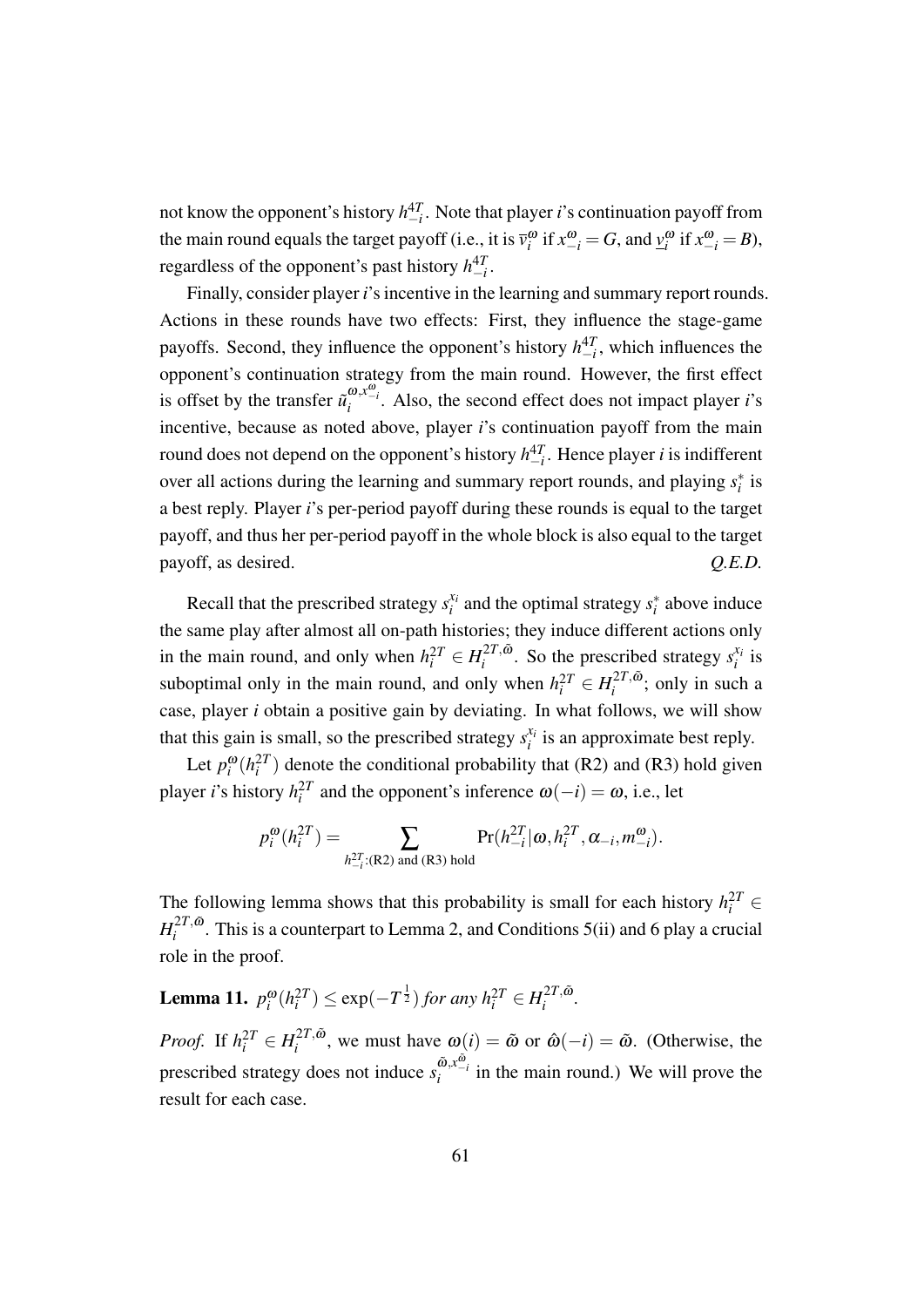*Case 1:*  $\omega(i) = \tilde{\omega}$ . From Lemma 6(iii), player *i*'s observation  $f_i$  during her own learning round must be *ε*-close to the set  $\Pi_i^{(j,\omega)}$  $\int_{i}^{(f,\omega)} (a_i, \alpha_{-i})$ . Then from Condition 5(ii), player *i* should believe that the opponent's observation *f−<sup>i</sup>* during player *i*'s learning round is not in the  $\varepsilon$ -neighborhood of  $\Pi_{-i}^{(i,\omega)}$  $\binom{(i, w)}{-i}$  (*a*<sub>*i*</sub></sub>, α<sub>−*i*</sub>) almost surely. This means that player *i* believes that (R2) does not hold almost surely, and hence the result follows. (Use Hoeffding's inequality to get the bound exp( $-T^{\frac{1}{2}}$ ).)

*Case 2:*  $\hat{\omega}(-i) = \tilde{\omega}$ . Let  $f_i$  be player *i*'s observation during the opponent's summary report round. Then by the definition of  $\hat{\omega}(-i)$ ,  $C_i^{\tilde{\omega}}$  $\int_i^{\tilde{w}}(a_i, m_-^{\tilde{\omega}})$ *−i* )*f<sup>i</sup>* must be ε-close to  $\Pi^{(i,\tilde{\omega})}_{-i}$  $\binom{(i, \omega)}{-i}$   $(a_i, m\frac{\tilde{\omega}}{-i})$  $\binom{ω}{i}$ . Then from Condition 6,  $C_i^ω$  (*a<sub>i</sub>*, *m*<sup>ω</sup><sub>*-i*</sub>)</sub> *f<sub><i>i*</sub> is not ε-close to  $\Pi_{-i}^{(i, \boldsymbol{\omega})}$  $\binom{n,\omega}{i}(a_i, m_{-i}^{\omega})$ . This implies that player *i* believes that (R3) does not hold almost surely, and hence the result.  $Q.E.D.$ 

The next lemma is the main result in this step: It shows that the prescribed strategy  $s_i^{x_i}$  $i_i^{x_i}$  is an approximate best reply when *T* is large.

Lemma 12. *Take* <sup>ω</sup> *and x as given, and consider the complete-information transfer game with*  $(\omega, \tilde{U}_i^{\omega, x_{-i}^{\omega}})$ . Suppose hypothetically that player i knows the oppo*nent's inference* <sup>ω</sup>(*−i*)*. Consider the main round, and suppose that player i's past history is*  $h_i^{2T} \in H_i^{2T, \tilde{\omega}}$ *i . Then the following results hold:*

- *If*  $\omega(-i) \neq \omega$ , player *i* is indifferent over all actions in the main round, so *playing the prescribed strategy s xi i is an exact best reply.*
- *If*  $\omega(-i) = \omega$ *, the prescribed strategy*  $s_i^{x_i}$ *i is not optimal for player i; by playing s* <sup>ω</sup>*,G*  $\int_i^{\omega,G}$  *or*  $s_i^{\omega,B}$ *i in the main round. she can improve her expected (unnormalized) payoff by*

$$
p_i^{\omega}(h_i^{2T})\left(\begin{array}{c} E\left[\sum_{t=1}^{T^3}\delta^{t-1}g_i^{\omega}(a^t)+\delta^{T^3}\underline{U}_i^{\omega,x_{-i}^{\omega}}(h_{-i}^{main})\right|\omega,s^{\omega,x_{\omega}^{\omega}}\\ -E\left[\sum_{t=1}^{T^3}\delta^{t-1}g_i^{\omega}(a^t)+\delta^{T^3}\underline{U}_i^{\omega,x_{-i}^{\omega}}(h_{-i}^{main})\right|\omega,s_i^{\tilde{\omega},x_i^{\tilde{\omega}}},s_{-i}^{\omega,x_{-i}^{\tilde{\omega}}}\right] \end{array}\right).
$$

*From Lemma 11,*  $p_i^{\omega}(h_i^{2T}) \leq \exp(-T^{\frac{1}{2}})$  *for any*  $h_i^{2T} \in H_i^{2T,\tilde{\omega}}$  $\int_{i}^{2I}$ ,<sup> $\omega$ </sup>, so this gain is *approximately zero for large T.*

To interpret this deviation gain, note that  $\sum_{t=1}^{T^3}$  $T_{t=1}^{3} \delta^{t-1} g_{i}^{\omega}(a^{t}) + \delta^{T^{3}} \underline{U}_{i}^{\omega, x_{-i}^{\omega}}(h_{-i}^{\text{main}})$ is the (unnormalized) payoff in the main round, augmented with the transfer  $\underline{U}^{\omega, x_{-i}^{\omega}}$ . From Lemma 7, the strategies  $s^{\omega, G}$  and  $s^{\omega, B}$  maximize this value, while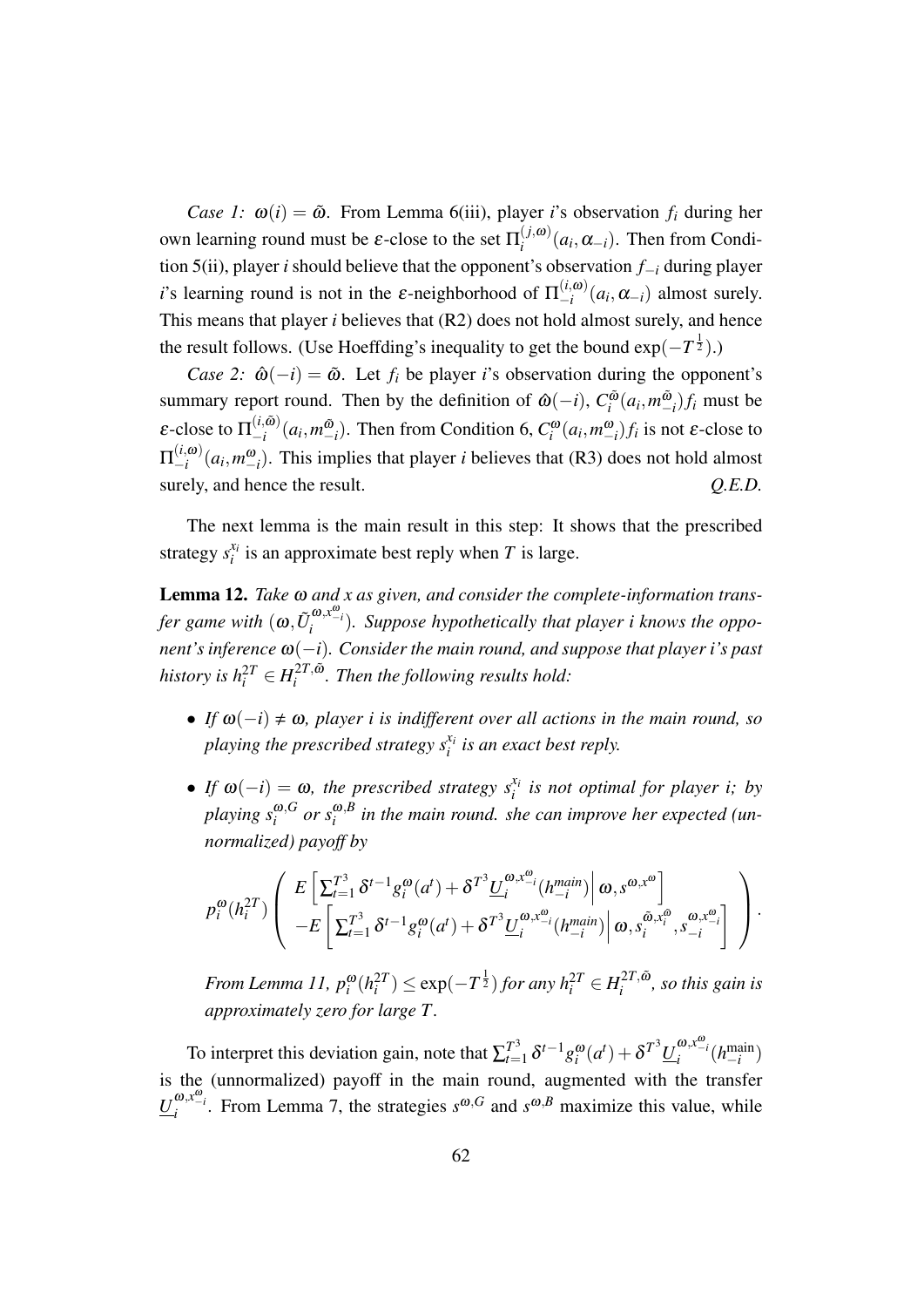the strategies  $s_i^{\tilde{\omega},G}$  $\sum_{i}^{\tilde{\omega},G}$  and  $s_i^{\tilde{\omega},B}$  $\binom{w, b}{i}$  do not. Hence the term in the brackets is positive. It is multiplied by the probability  $p_i^{\omega}(h_i^{2T})$ , because player *i* believes that the transfer  $\underline{U}^{\omega, x_{-i}^{\omega}}_i$  is used with this probability (see the proof below for more details).

*Proof.* If  $\omega(-i) \neq \omega$ , the opponent's history is irregular and the transfer rule (17) will be used for sure. Hence player *i* is indifferent over all actions in the main round.

Now suppose that  $\omega(-i) = \omega$ . In this case, player *i* believes that the opponent's history is regular with probability  $p_i^{\omega}(h_i^{2T})$ , and irregular with  $1 - p_i^{\omega}(h_i^{2T})$ . In the latter case, the transfer rule (17) will be used and player *i* becomes indifferent over all actions in the main round. So the gain by deviating is zero in this case. In the former case, the transfer rule (16) will be used, so in the main round, player *i* maximizes the sum  $\sum_{t=1}^{T^3}$  $T_{t=1}^3 \delta^{t-1} g_i^{\omega}(a^t) + \delta^{T^3} \underline{U}_i^{\omega, x_{-i}^{\omega}}(h_{-i}^{\text{main}})$  of the stage-game payoffs and the transfer  $\underline{U}^{\omega,\mathfrak{x}_{-i}^{\omega}}_{i}$ . From Lemma 7, the strategies  $s^{\omega,G}_{i}$  $\int_{i}^{\omega,G}$  and  $s_i^{\omega,B}$  maximize the expected value of this sum, while  $s_i^{\tilde{\omega}, G}$  $\int_i^{\tilde{\omega},G}$  and  $s_i^{\tilde{\omega},B}$  $\int_{i}^{\omega, b}$  do not. Hence deviating from the prescribed strategy is profitable. The expected deviation gain is the difference between the payoff yielded by  $s_i^{\omega, G}$  $\int_{i}^{\omega}$ , *G* and the one by  $s_i^{\tilde{\omega}, x_{-i}^{\tilde{\omega}}}$ , multiplied by the probability  $p_i^{\omega}(h_i^{2T})$ . This is precisely the value stated in the lemma.  $Q.E.D.$ 

# 6.4.3 Step 3: Construction of  $\hat{U}^{\omega,\mathrm{x}^{\omega}_{i}}_{i}$  and clauses (i) and (ii)

In the previous step, we have constructed the transfer rule  $\tilde{U}_i^{\omega, x_{-i}^{\omega}}$  such that the prescribed strategy  $s_i^{x_i}$  $i_i$  is an approximate best reply. In particular, the prescribed strategy  $s_i^{x_i}$  $i_i$  is suboptimal only in the main round, and only when the past history is  $h_i^{2T} \in H_i^{2T,\tilde{\omega}}$  $\int_i^{\mathcal{L}I}$ ,  $\int$ .

In what follows, we will slightly modify the transfer rule  $\tilde{U}_i^{\omega, x_{-i}^{\omega}}$  so that the prescribed strategy  $s_i^{x_i}$ *i*<sub>*i*</sub> is an exact best reply even after histories  $h_i^{2T} \in H_i^{2T,\tilde{\omega}}$  $\int_i^{\mathcal{L}I}$ ,  $\omega$ . Also, we will show that the new transfer rule satisfies clause (i) of the lemma, i.e., the prescribed strategy achieves the target payoff.

To simplify the notation, let  $\hat{h}^{2T,\omega}_i$  $i^{21}$ ,<sup> $\omega$ </sup> denote the opponent's inference about player *i*'s detailed report  $h_i^{2T}$  during player *i*'s detailed report round for  $\omega$ .<sup>17</sup> That is, let  $\hat{h}^{2T,\omega}_{i} = P^{\omega}(h^{R}_{-i})$  where  $h^{R}_{-i}$  is the opponent's history during player *i*'s detailed

<sup>&</sup>lt;sup>17</sup>Here  $h_i^{2T}$  does not have the superscript  $\omega$ , because player *i* will report the same message  $h_i^{2T}$ in each report round.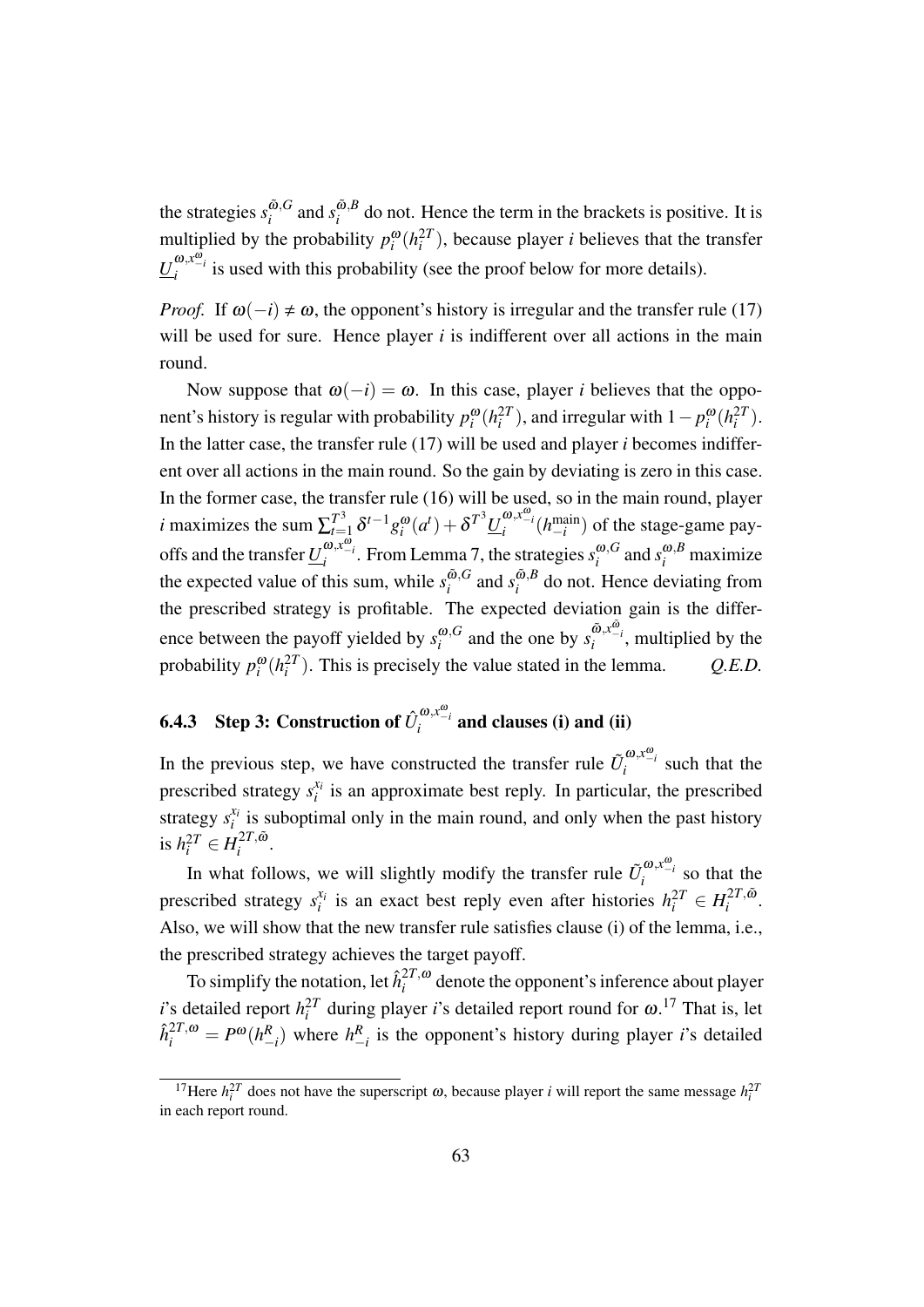report round for <sup>ω</sup>. Suppose for now that communication in the detailed report round is perfect; that is,  $\hat{h}_i^{2T,\omega} = h_i^{2T}$  with probability one if player *i* reports  $h_i^{2T}$ . Later on, we will explain how the idea can be extended to the case in which communication is imperfect.

We will add the following adjustment term to the transfer:

$$
U_i^{\text{adjust},\omega}(h_{-i}^{T_b})
$$
\n
$$
= \begin{cases}\np_i^{\omega}(\hat{h}_i^{2T}) \left( \sum_{t=4T+1}^{4T+T^3} \frac{\tilde{u}_i^{\omega,x_{-i}^{\omega}}(a_{-i}^t, y_{-i}^t)}{\delta^{T_b-t+1}} - \frac{U_i^{\omega,x_{-i}^{\omega}}(h_{-i}^{\text{main}})}{\delta^{4R}} \right) & \text{if } \omega(-i) = \omega \text{ and } \hat{h}_i^{2T,\omega} \in H_i^{2T,\tilde{\omega}} \\
0 & \text{otherwise}\n\end{cases}
$$

The idea of this adjustment term is as follows. Lemma 12 shows that the prescribed strategy is not a best reply, because the transfer  $\underline{U}^{\omega,x_{-i}^{\omega}}_{i}(h_{-i}^{\text{main}})$  is used with probability  $p_i^{\omega}(h_i^{2T})$ , in which case playing  $s_i^{\tilde{\omega}, x_{-i}^{\tilde{\omega}}}$  in the main round is suboptimal. As will be explained, the adjustment term above fixes this problem because (i) it eliminates the effect of  $\underline{U}^{\omega, x_{-i}^{\omega}}_i(h^{main}_{-i})$  by subtracting  $p^{\omega}_i(\hat{h}^{2T}_i) \underline{U}^{\omega, x_{-i}^{\omega}}_i(h^{main}_{-i})$  and (ii) it makes player *i* indifferent in the main round by adding the term  $\tilde{u}^{\omega, x^{\omega} _{-i}}_i (a^t_{-i}, y^t_{-i}).$ 

We do not make an adjustment (i.e.,  $U_i^{\text{adjust},\omega}$  $\int_{i}^{adjust, \omega} (h_{-}^{T_b})$  $\sigma_{-i}^{I_b}$  = 0) if  $\omega(-i) \neq \omega$ . Indeed, in this case, the prescribed strategy is a best reply even without an adjustment (Lemma 12). Likewise, we do not make an adjustment if  $h_i^{2T,\omega}$  $\chi_i^{2T,\tilde{\omega}} \notin H_i^{2T,\tilde{\omega}}$  $\int_{i}^{2I}$ ,  $\omega$ . In this case, the prescribed strategy induces  $s_i^{\omega, G}$  $\int_i^{\omega}$ , or  $s_i^{\omega, B}$  $\binom{w}{i}$  in the main round, which is a best reply even without an adjustment.

Note that the adjustment term  $U_i^{\text{adjust},\omega}$  $\int_{i}^{adjust, \omega} (h_{-}^{T_b})$ *−i* ) above is small, because Lemma 11 ensures that the probability  $p_i^{\omega}(h_i^{2T})$  is small for each  $h_i^{2T} \in H_i^{2T, \tilde{\omega}}$  $i^{2I}$ ,  $\omega$ . Formally, we have the following lemma.

**Lemma 13.** There is  $\overline{T}$  such that for any  $T > \overline{T}$  and  $h_{-}^{T_b}$  $T_b$ <sub>*−i*</sub>, we have  $|U_i^{adjust, \omega}\rangle$  $\int_{i}^{adjust, \omega} (h_{-}^{T_b})$ *−i* )*| <*  $\overline{C}T^3\exp(-T^{\frac{1}{2}})$ , where  $\overline{C}$  is chosen as in Lemma 7.

Now define the new transfer rule as

$$
\hat{U}_i^{\omega,\mathbf{x}_{-i}^{\omega}}(h_{-i}^{T_b}) = \begin{cases} \tilde{U}_i^{\omega,\mathbf{x}_{-i}^{\omega}}(h_{-i}^{T_b}) + \frac{U_i^{\text{report},\omega}(h_{-i}^{T_b})}{\delta^{4R}} + U_i^{\text{adjust},\omega}(h_{-i}^{T_b}) & \text{if } \omega(-i) = \omega \\ \tilde{U}_i^{\omega,\mathbf{x}_{-i}^{\omega}}(h_{-i}^{T_b}) & \text{otherwise} \end{cases}
$$

*.*

Here we add two additional terms  $U_i^{\text{report}, \omega}$ *i*<sup> $i$ </sup> and  $U_i^{\text{adjust},\omega}$  $\sum_{i=1}^{a}$  to the original transfer rule  $\tilde{U}_i^{\omega, x_{-i}^{\omega}}$ , if  $\omega(-i) = \omega$ . We write  $U_i^{\text{report}, \omega}$  $\sum_{i}^{ \text{report}, \omega} (h_{-}^{T_b})$  $\binom{T_b}{-i}$  rather than  $U_i^{\text{report},\omega}$ *i*<sup> $\binom{report, \omega}{i}$  $\left(h_{-i}^{2T}, h_{-i}^R\right)$ </sup> for shorthand notation.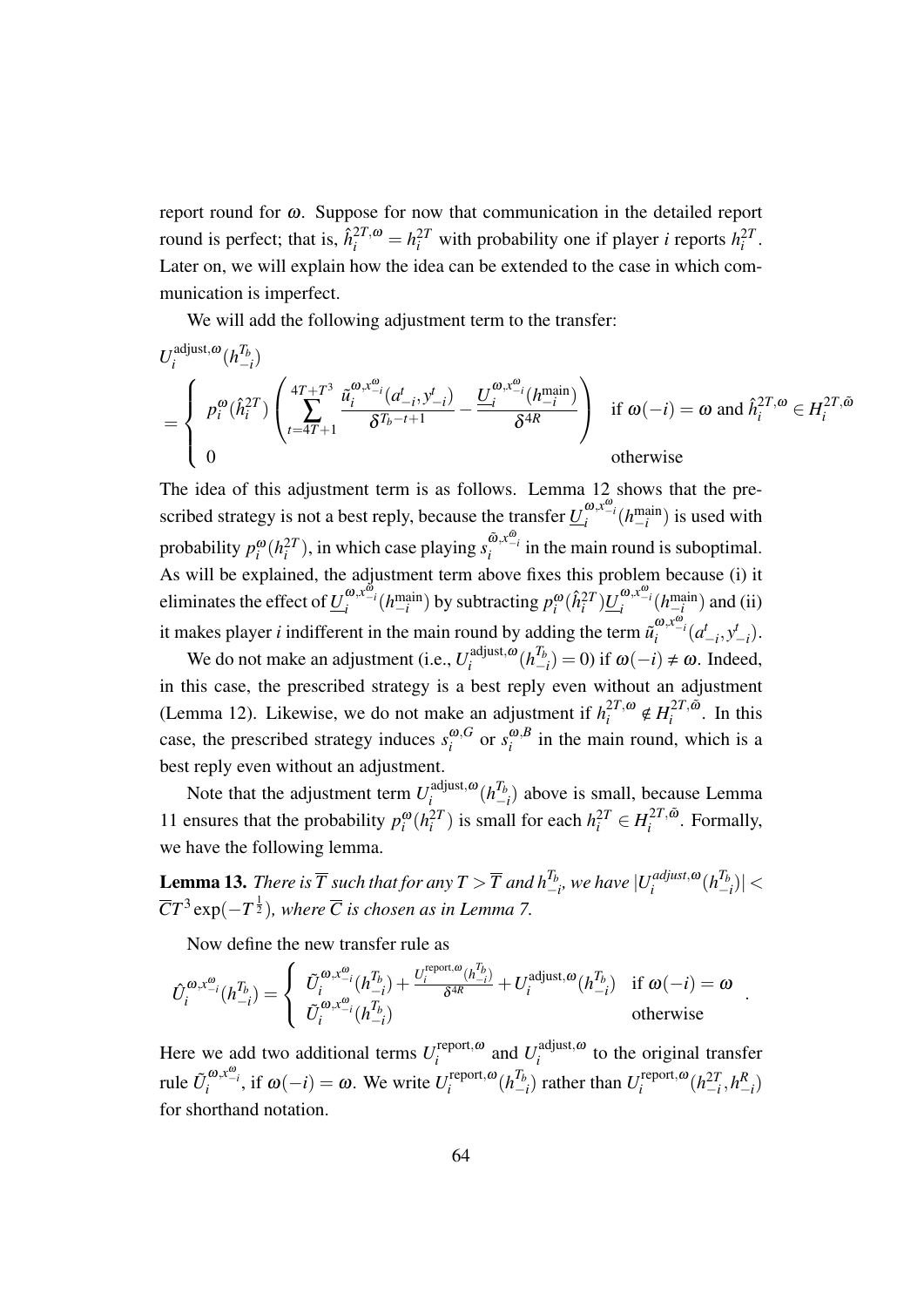In the rest of this step, we will show that the prescribed strategy  $s_i^x$  $\chi_i^{\chi_i}$  is an exact best reply if we use this new transfer rule  $\hat{U}^{\omega,\mathbf{x}_{-i}^{\omega}}_i$ . We first show that the truthful report during the detailed report round is optimal for player *i*:

Lemma 14. *Take* <sup>ω</sup> *and x−<sup>i</sup> as given. If T is sufficiently large, then regardless of the past history (even if player i has deviated before the detailed report round), the truthful report of*  $h_i^{2T}$  *is a best reply for player*  $i$  *in the detailed report round.* 

*Proof.* During the detailed report round for  $\tilde{\omega}$ , player *i* is indifferent over all actions. This is so because actions during this round does not influence the additional terms *U* report*,*<sup>ω</sup> *i*<sup> $i$ </sup> and  $U_i^{\text{adjust},\omega}$  $\sum_{i=1}^{a}$  and player *i*'s problem is essentially the same as the one with the original transfer rule  $\tilde{U}_i^{\omega, x_{-i}^{\omega}}$ .

So we will focus on the detailed report round for  $\omega$ . Suppose for now that player *i* can observe the opponent's inference  $\omega(-i)$ . If  $\omega(-i) \neq \omega$ , then the transfer rule is  $\hat{U}_i^{\omega, x_{-i}^{\omega}}(h_{-i}^{T_b})$  $\tilde{U}^{(0),x_{-i}^{(0)}}_i(h^{T_b}_{-i})$  $\frac{T_b}{-i}) = \sum_{t=1}^{T_b}$ *t*=1  $\tilde{u}_i^{\omega, x_{-i}^{\omega}}(a_{-i}^t, y_{-i}^t)$ δ *Tb−t*+1 , so player *i* is indifferent over all actions during the detailed report round.

If  $\omega(-i) = \omega$ , then player *i*'s actions during the detailed report round influence *U* report*,*<sup>ω</sup> *i*<sup> $i$ </sup> and  $U_i^{\text{adjust},\omega}$  $\int_{i}^{2}$  is  $\int_{i}^{3}$ . If player *i* deviates in the detailed report round, it may increase the adjustment term  $U_i^{\text{adjust},\omega}$  $i$ <sup>adjust, $\omega$ </sup>, but from Lemma 13, this effect is of order  $T^3 \exp(-T^{\frac{1}{2}})$ . On the other hand, such a deviation will decrease the expected value of  $U_i^{\text{report}, \omega}$  $\sum_{i}^{report, \omega}$ , and this effect is at least  $\frac{1}{T}$  from Lemma 8(iii). So for sufficiently large *T*, the loss is greater than the gain, and a deviation is not profitable for player *i*.

In sum, regardless of the opponent's inference  $\omega(-i)$ , the truthful report is a best reply for player *i* in the detailed report round. So even if player *i* cannot observe  $\omega(-i)$ , the truthful report is still a best reply.  $Q.E.D.$ 

Next, we will show that the prescribed strategy  $s_i^x$  $i$ <sup>i</sup> is optimal in the main round after every *on-path* history  $h_i^{4T}$ , thanks to the adjustment term  $U_i^{\text{adjust},\omega}$  $\int_{i}^{august, \omega}$ . (The result does not extend to off-path histories, that is, the prescribed strategy may be suboptimal at off-path histories  $h_i^{4T}$  in which player *i* has deviated in the learning or summary report rounds.)

Lemma 15. *Take* <sup>ω</sup>*, x<sup>i</sup> , and x−<sup>i</sup> as given, and pick T as in Lemma 14. After every history h* 4*T i such that player i did not deviate in the learning or summary report*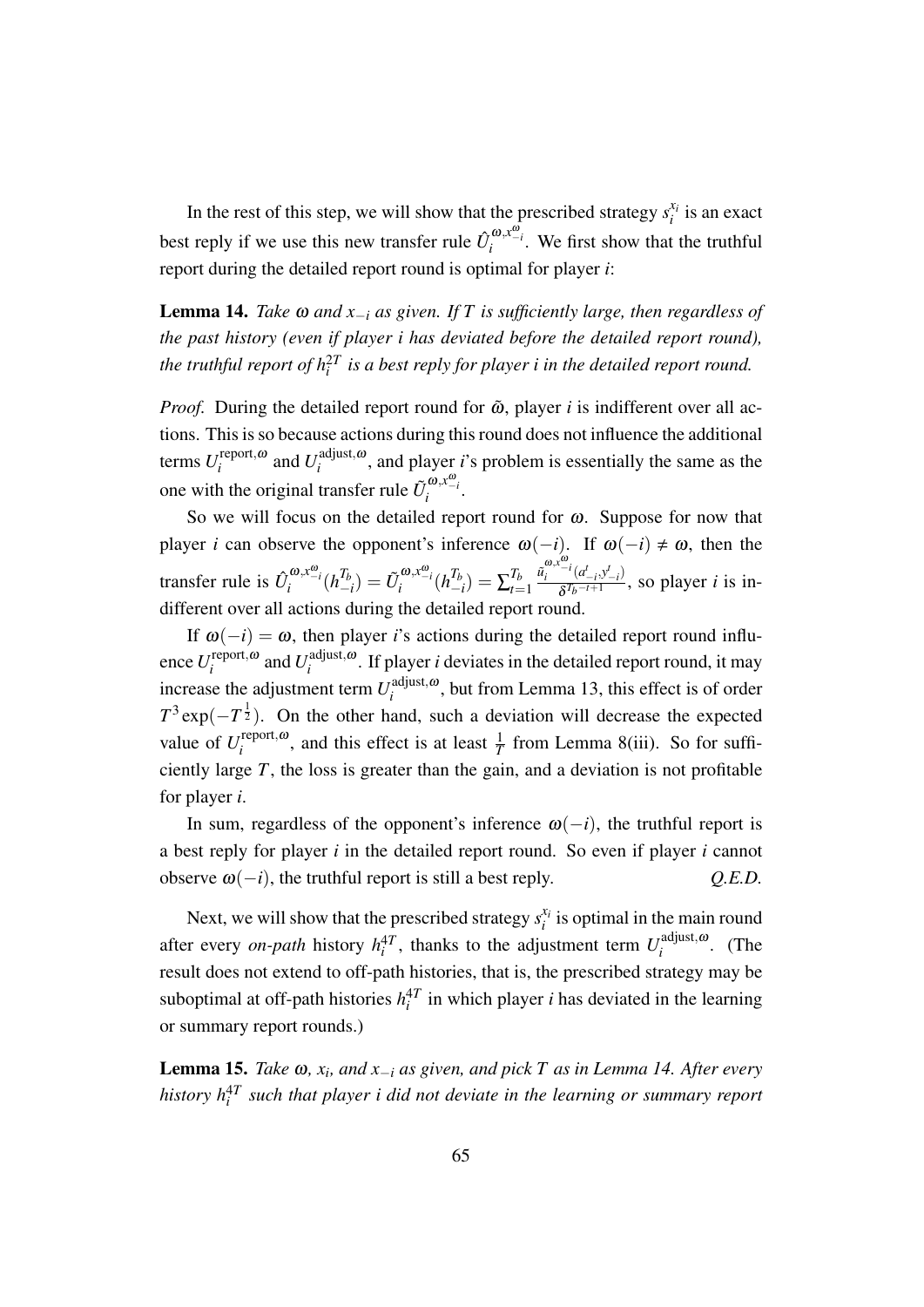*rounds, playing the continuation strategy s xi i | h* 4*T i is a best reply for player i in the continuation game.*

*Proof.* Suppose for now that player *i* can observe the opponent's inference  $\omega(-i)$ . As explained in the proof of Lemma 8, if  $\omega(-i) \neq \omega$ , player *i* is indifferent over all actions each period of the block, so playing  $s_i^x$  $\int_{i}^{x_i}$  *l*<sub> $h_i$ 4*T*</sub> is optimal for player *i*.

If  $\omega(-i) = \omega$ , player *i* faces a more complex problem. There are two cases to be considered.

*Case 1: Player i's past history is*  $h_i^{2T} \in H_i^{2T,\tilde{\omega}}$  $i_i^{21, \omega}$ . Note that this is the case in which the prescribed strategy  $s_i^{x_i}$  $\sum_{i}^{x_i}$  induces  $s_i^{\tilde{\omega}, x_{-i}^{\tilde{\omega}}}$ , which is suboptimal under the original transfer rule  $\tilde{U}_i^{\omega, x_{-i}^{\omega}}$ .

Recall that the original transfer rule  $\tilde{U}_i^{\omega, x_{-i}^{\omega}}$  takes the form (16) if the conditions (R1)-(R3) hold, and takes the form (17) otherwise. Since we assume that player *i* observes  $\omega(-i) = \omega$ , she knows that (R1) holds. Hence, player *i* with history  $h_i^{2T}$  assigns probability  $p_i^{\omega}(h_i^{2T})$  on the transfer rule (16), and the remaining probability  $1 - p_i^{\omega}(h_i^{2T})$  on (17). Hence, in expectation, player *i* faces the following transfer rule:

$$
p_i^{\omega}(h_i^{2T}) \left\{ \sum_{t=1}^{4T} \frac{\tilde{u}_i^{\omega, x_{-i}^{\omega}}(d_{-i}, y_{-i}^t)}{\delta^{T_b - t + 1}} + \frac{\underline{U}_i^{\omega, x_{-i}^{\omega}}(h_{-i}^{\text{main}})}{\delta^{4R}} + \sum_{t=4T + T^3 + 1}^{T_b} \frac{\tilde{u}_i^{\omega, x_{-i}^{\omega}}(d_{-i}, y_{-i}^t)}{T_b - t + 1} \right\}
$$
  
+ 
$$
(1 - p_i^{\omega}(h_i^{2T})) \sum_{t=1}^{T_b} \frac{\tilde{u}_i^{\omega, x_{-i}^{\omega}}(d_{-i}, y_{-i}^t)}{\delta^{T_b - t + 1}}
$$
  
+ 
$$
\frac{U_i^{\text{report}, \omega}(h_{-i}^{T_b})}{\delta^{4R}} + U_i^{\text{adjust}, \omega}(h_{-i}^{T_b})
$$
(18)

Since player *i* reports  $h_i^{2T}$  truthfully in the detailed report round (see Lemma 14), by the definition of the adjustment term  $U_i^{\text{adjust},\omega}$  $\sum_{i=1}^{a}$  we have

$$
U_i^{\text{adjust},\omega}(h_{-i}^{T_b}) = p_i^{\omega}(h_i^{2T}) \left( \sum_{t=4T+1}^{4T+T^3} \frac{\tilde{u}_i^{\omega,x_{-i}^{\omega}}(a_{-i}^t, y_{-i}^t)}{\delta^{T_b-t+1}} - \frac{\underline{U}_i^{\omega,x_{-i}^{\omega}}(h_{-i}^{\text{main}})}{\delta^{4R}} \right).
$$

Plugging this into the above display, the transfer rule can be simplified to

$$
\sum_{t=1}^{T_b} \frac{\tilde{u}_i^{\omega, x_{-i}^{\omega}}(a_{-i}^t, y_{-i}^t)}{\delta^{T_b - t + 1}} + \frac{U_i^{\text{report}, \omega}(h_{-i}^{T_b})}{\delta^{4R}}.
$$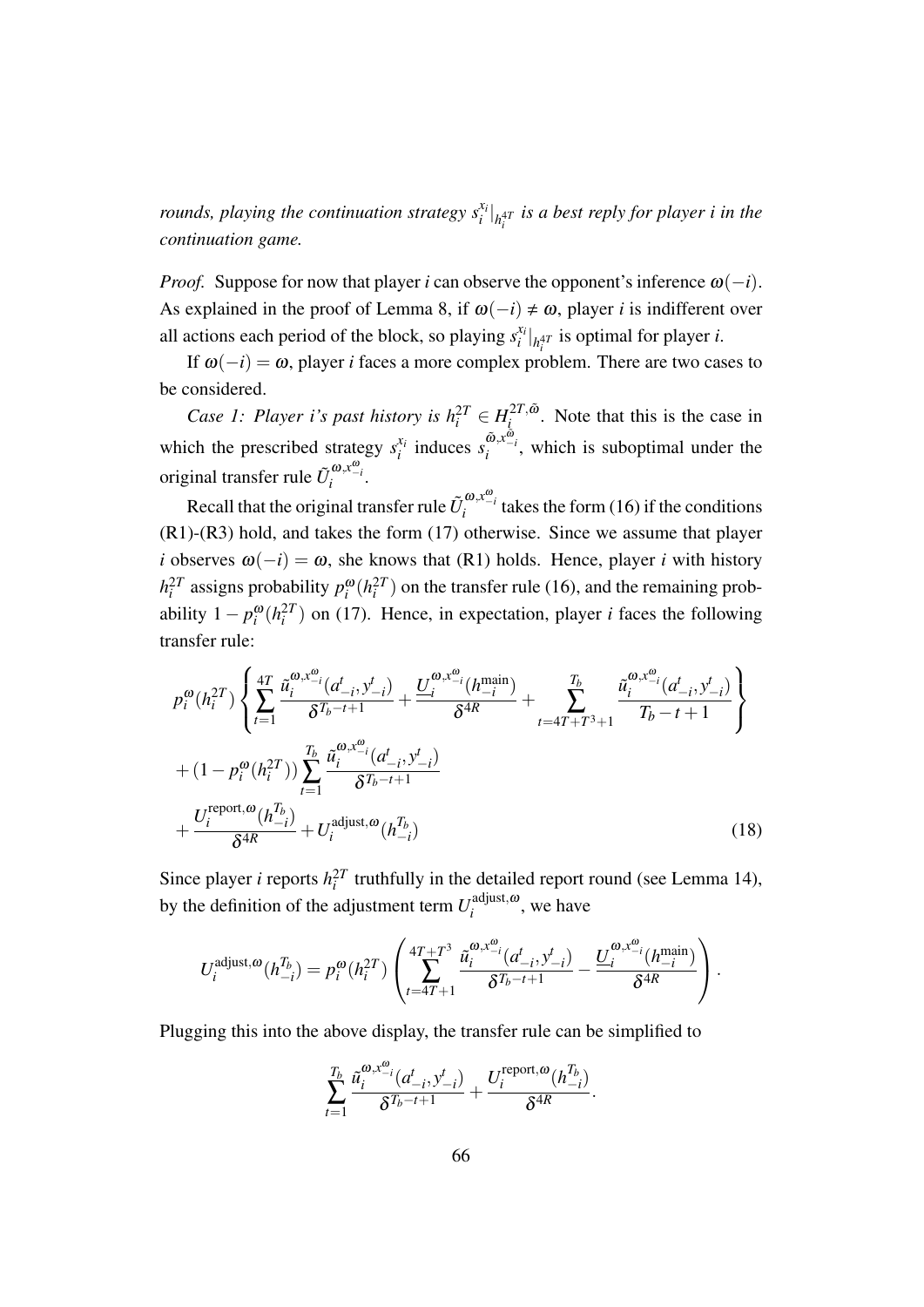Since the second term  $U_i^{\text{report}, \omega}$  $i<sub>i</sub>$  is not influenced by the history during the main round, this transfer rule makes player *i* indifferent over all actions in the main round. Hence playing *s xi*  $\binom{x_i}{i}$ <sub>*h*<sup>47</sup></sub> is a best reply for player *i*. *i*

*Case 2: Player i's past history is*  $h_i^{2T} \notin H_i^{2T,\tilde{\omega}}$  $i^{21,0}$ . This is the case in which the prescribed strategy  $s_i^{x_i}$  $\int_{i}^{x_i}$  induces  $s_i^{\omega, x_{-i}^{\omega}}$  in the main round.

Again, player *i* faces the transfer rule (18), but now  $U_i^{\text{adjust}, \omega}$  $\int_{i}^{adjust, \omega} (h_{-}^{T_b})$  $\binom{I_b}{-i} = 0$ , since we consider the case with  $h_i^{2T} \notin H_i^{2T, \tilde{\omega}}$  $i_i^{2I}$ ,<sup> $\omega$ </sup>. So essentially player *i* faces the transfer rule (16) with probability  $p_i^{\omega}(h_i^2)$ , and (17) with the remaining probability. As *i* discussed in the proof of Lemma 10, in any case, playing  $s_i^{\omega, x_i^{\omega}}$  during the main round is optimal.

In sum, regardless of the opponent's inference  $\omega(-i)$ , playing the continuation strategy  $s_i^{x_i}$  $\int_{i}^{x_i}$  *h*<sub>*i*</sub><sup>*n*</sup> is a best reply for player *i*. Hence the same is true even if player *i*  $\omega$  does not observe  $\omega(-i)$ .  $Q.E.D.$ 

Finally, we consider player *i*'s incentives during the learning and summary report rounds. The following lemma shows that  $s_i^x$  $i_i^{x_i}$  is an exact reply so that clause (ii) holds. It also shows that the target payoff is exactly achieved, and hence clause (i) holds.

Lemma 16. *Take* <sup>ω</sup> *and x−<sup>i</sup> as given, and pick T as in Lemma 14. Then for any* automaton state  $x_i$ , the corresponding block strategy  $s_i^{x_i}$ *i is a best reply, and yields a payoff of*  $\overline{v}_i^{\omega}$  *if*  $x_{-i}^{\omega} = G$  *and*  $\underline{v}_i^{\omega}$  *if*  $x_{-i}^{\omega} = B$ .

*Proof.* As in the case with the original transfer  $\tilde{U}_i^{\omega, x_{-i}^{\omega}}$ , the strategy  $s_i^*$  is a best reply in the entire block game when the new transfer rule  $\hat{U}_i^{\omega,x_{-i}^{\omega}}$  is used. (The proof is very similar to that of Lemma 10 and hence omitted.) Now, recall that  $s_i^{x_i}$ *i* and  $s_i^*$  induce the same actions during the learning and summary report rounds. This, together with Lemma 15, implies that  $s_i^*$  and  $s_i^*$  $x_i^i$  yield the same payoff in the block. Hence  $s_i^{x_i}$  $i_i^{x_i}$  is a best reply in the whole block game with the transfer rule  $\hat{U}_i^{\omega, x_{-i}^{\omega}}$ .

To compute the payoff, recall that the strategy  $s_i^*$  achieves the target payoff when the original transfer rule  $\tilde{U}_i^{\omega, x_{-i}^{\omega}}$  is used (Lemma 10). Note also that given this strategy  $s_i^*$  and the opponent's inference  $\omega(-i) = \omega$ , the expected value of the additional terms is zero. (Specifically, the expected value of  $U_i^{\text{report}, \omega}$  $\sum_{i=1}^{1}$  epon,  $\omega$  is zero because of Lemma 8. The expected value of  $U_i^{\text{adjust},\omega}$  $\frac{d}{dt}$ <sup>*i*</sup> adjust, $\omega$ </sup> is zero because both  $\underline{U}_i^{\omega, x_{-i}^{\omega}}$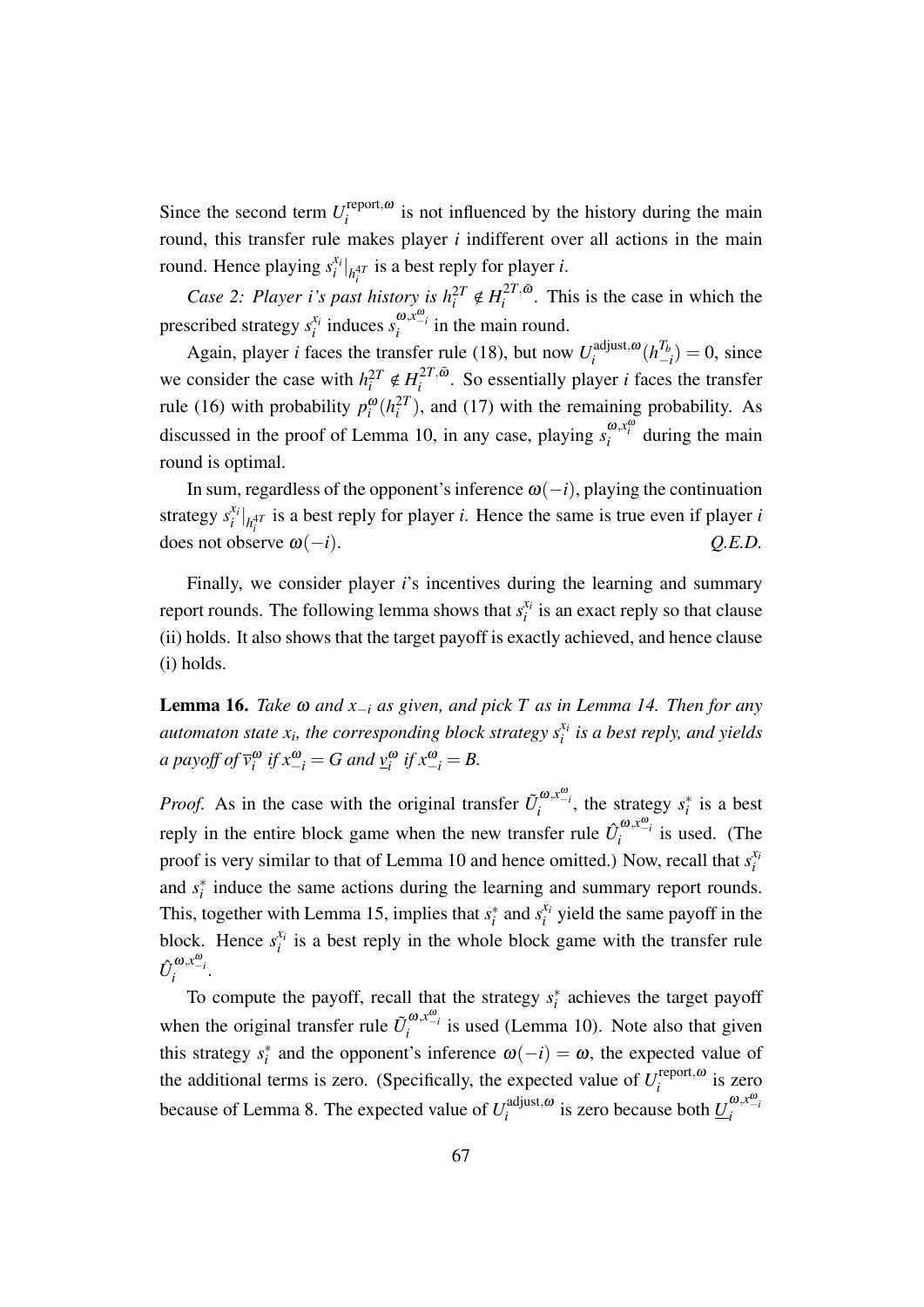and  $\sum_{t=4}^{4T+T^3}$ *t*=4*T*+1  $\tilde{u}_i^{\omega, x_{-i}^{\omega}}(a_{-i}^t, y_{-i}^t)$  $\frac{d}{d\sigma}$ <sup>*(a\_</sup>i,y*<sup>*-i*</sup>)</sup> yield the same expected value if *s*<sup>ω</sup>,*x*<sup>ω</sup> is played during the main round.) Accordingly, the strategy  $s_i^*$  achieves the target payoff even when the new transfer rule  $\hat{U}_i^{\omega, x_{-i}^{\omega}}$  is used. This immediately implies the result, as  $s_i^{x_i}$ implies the result, as  $s_i^{x_i}$  and  $s_i^*$  yield the same payoff against this transfer rule  $\hat{U}_i^{\omega, x_{-i}^{\omega}}$ . *Q.E.D.*

So far we have assumed that communication in the detailed report round is perfect. When communication is imperfect, we need to perturb the adjustment term  $U_i^{\text{adjust},\omega}$  $\omega_i^{\text{august},\omega}$ . We will consider the adjustment term which depends only on  $\omega(-i)$ ,  $h_{-i}^{\text{main}}$ , and  $\hat{h}_i^{2T,\omega}$  $i^{2T,\omega}$ , and we will write  $U_i^{\text{adjust},\omega}$  $\hat{h}^{\text{adjust},\omega}_{i}(\omega(-i),h^{\text{main}}_{-i},\hat{h}^{2T,\omega}_{i})$  $\binom{21}{i}$  to emphasize this dependence.

When  $\omega(-i) \neq \omega$ , we let  $U_i^{\text{adjust},\omega}$  $\hat{h}^{\text{adjust},\omega}_{i}(\omega(-i),h^{\text{main}}_{-i},\hat{h}^{2T,\omega}_{i})$  $j_i^{2I}$ ,  $\omega$ ) = 0, just as in the perfect-communication case. When  $\omega(-i) = \omega$ , we slightly perturb the adjustment term so that it solves

$$
\begin{aligned} &\sum_{\hat{h}_i^{2T,\omega}} \Pr(\hat{h}_i^{2T,\omega}|\omega,\sigma_i^{\text{report},\omega}(h_i^{2T})) U_i^{\text{adjust},\omega}(\omega(-i)=\omega,h_{-i}^{\text{main}},\hat{h}_i^{2T})\\ &= \left\{\begin{array}{ll} p_i^{\omega}(\hat{h}_i^{2T}) \left(\sum_{t=4T+1}^{4T+T^3} \frac{\tilde{u}_i^{\omega,x_{-i}^{\omega}}(a_{-i}^t,y_{-i}^t)}{\delta^{T_b-t+1}} - \frac{\underline{U}_i^{\omega,x_{-i}^{\omega}}(h_{-i}^{\text{main}})}{\delta^{8T^2}}\right) & \text{if } h_i^{2T} \in H_i^{2T,\tilde{\omega}}\\ 0 & \text{otherwise} \end{array}\right. . \end{aligned}
$$

for each  $h_{-i}^{\text{main}}$  and  $h_i^{2T}$ . That is, the expected value of the adjustment  $U_i^{\text{adjust},\omega}$ *i* after the main round (so  $h_{-i}^{\text{main}}$  is given) but before player *i* reports  $h_i^{2T}$  is exactly the same as the one for the perfect-communication case. Obviously, player *i*'s incentive with this new adjustment term is the same as the one for the perfectcommunication case, and hence  $s_i^x$  $i_i^{x_i}$  is a best reply for player *i*. Also clause (i) still holds, as the expected value of the adjustment term does not change.

# 6.4.4 Step 4: Construction of  $U_i^{\omega,\mathbf{x}_{-i}^{\omega}}$  and clause (iii)

The transfer rule  $\hat{U}_i^{\omega,x_{i}^{\omega}}$  in the previous step satisfies clauses (i) and (ii) of the lemma. However, it does not satisfy clause (iii). To see this, consider the transfer rule  $\hat{U}^{\omega, G}_i$  $\sum_{i}^{I_o, G}$ , and suppose that the opponent's history  $h^{T_b}_-$ *−i* is irregular. Then the transfer takes the form

$$
\hat{U}_{i}^{\omega,G}(h_{-i}^{T_b}) = \tilde{U}_{i}^{\omega,G}(h_{-i}^{T_b}) = \sum_{t=1}^{T_b} \frac{\tilde{u}_{i}^{\omega,G}(a_{-i}, y_{-i})}{\delta^{T_b - t + 1}}.
$$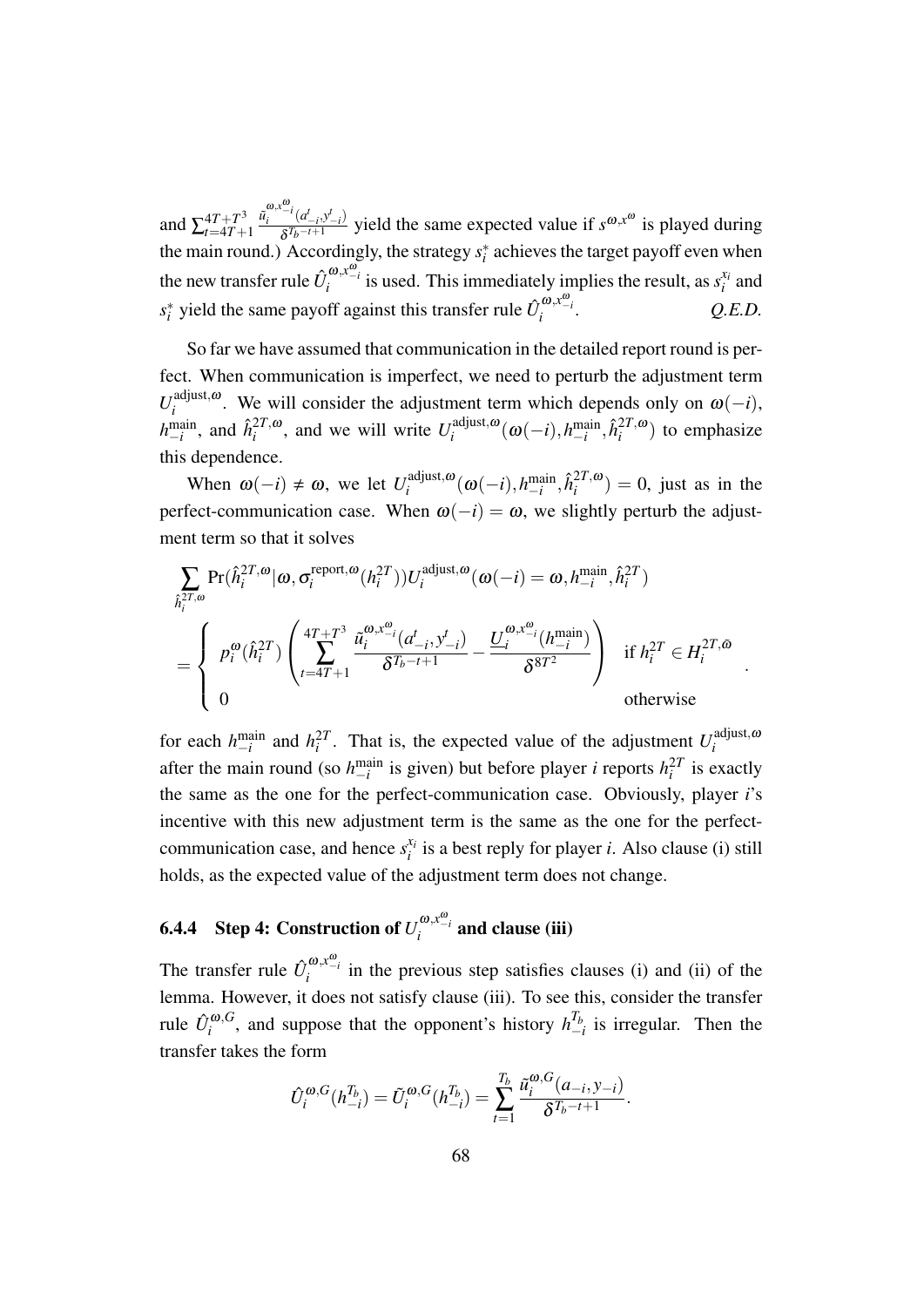In general, the function  $\tilde{u}^{\omega, G}_i$  $\int_{i}^{\omega}$ ,  $G$ <sub>*(a<sup>†</sup></sup><sub>−</sub><i>i*</sub>,  $y$ <sup>*+*</sup><sub>−*i*</sub>), takes a positive value for some  $(a_{-i}, y_{-i})$ ,</sub> and thus for some history  $h_{-}^{T_b}$  $\frac{T_b}{T}$ , we have  $\hat{U}_i^{\omega, G}$  $\int_i^{\boldsymbol{\omega},G} (h^{T_b}_-)$  $\binom{T_b}{-i}$  > 0. This implies that  $\hat{U}_i^{\omega, G}$ *i* does not satisfy clause (iii) of the lemma in general. The same argument applies to  $\hat{U}^{\omega, B}_i$  $\hat{U}^{\omega, B}_i$ , and it is easy to see that  $\hat{U}^{\omega, B}_i$  $\int_i^{\omega,B}(h^{T_b}_-)$ *T*<sup>*b*</sup><sub>−</sub>*i*</sub>) < 0 for some  $h_−^{T_b}$ *−i* .

In what follows, we will further modify the transfer rule to fix this problem. Suppose that after the block, the opponent randomly chooses a number  $\theta^{\omega} \in$ *{*0*,*1*,*2*,*3*,*4*,*5*,*6*}*, depending on the block history. Formally, the distribution of this random variable  $\theta^{\omega}$  is described by a mapping  $Q^{\omega}$  :  $H_{-i}^{T_b} \to \triangle \{0,1,2,3,4,5,6\}$ ; given a block history  $h^{T_b}_ \frac{I_b}{I_b}$ , the opponent chooses  $\theta^{\omega}$  according to the distribution  $\mathcal{Q}^{\boldsymbol{w}}(\cdot|h^{T_b}_{-})$  $\binom{I_b}{-i}$  ∈ △{0,1,2,3,4,5,6}. We choose this mapping  $Q^{\omega}$  as in the following lemma. The proof will be given in the next step.

**Lemma 17.** For each  $\omega$ , there is  $Q^{\omega}$  :  $H_{-i}^{T_b} \to \triangle \{0, 1, 2, 3, 4, 5, 6\}$  which satisfies *the following properties.*

- *(i)*  $\theta^{\omega} \ge 1$  *if the opponent's history*  $h_{\perp}^{T_b}$  $\frac{T_b}{-i}$  is irregular:  $Q^{\omega}(\theta^{\omega}=0|h_{-}^{T_b})$  $\binom{I_b}{-i} = 0$  *for each irregular history h Tb −i .*
- *(ii) Given a state* <sup>ω</sup>*, the expected value of* <sup>θ</sup> <sup>ω</sup> *is small, and it is independent of player i's strategy s Tb i and of the opponent's automaton state x−i: Let*

$$
E[\theta^{\omega}|\omega, s_i^{T_b}, s_{-i}^{x_{-i}}] = \sum_{h_{-i}^{T_b} \in H_{-i}^{T_b}} \Pr(h_{-i}^{T_b}|s_i^{T_b}, s_{-i}^{x_{-i}}) \sum_{\theta^{\omega} \in \{0, 1, 2, 3, 4, 5, 6\}} Q^{\omega}(\theta^{\omega}|h_{-i}^{T_b}).
$$

*Then*  $E[\theta^{\omega}|\omega,s_i^{T_b}]$  $\int_i^{T_b}$ ,  $s_{-i}^{x_{-i}}$  $\begin{bmatrix} x_{-i} \\ -i \end{bmatrix}$  *is independent of*  $s_i^{T_b}$ *i and x−<sup>i</sup> (so we denote it by*  $E[\theta^{\omega}|\omega]$ *), and*  $E[\theta^{\omega}|\omega] \leq 6 \exp(-T^{\frac{1}{2}})$ *.* 

Now we define a new transfer rule  $U_i^{\omega, G}$  $\sum_{i}^{a} a_i G$  such that for each  $h^{T_b}_{-1}$  $\frac{I_b}{-i}$ 

$$
U_i^{\omega,G}(h_{-i}^{T_b}) = \hat{U}_i^{\omega,G}(h_{-i}^{T_b}) - 2T_b \overline{u}_i \theta^{\omega} + 2T_b \overline{u}_i E[\theta^{\omega}|\omega],
$$

where  $\overline{u} > 0$  is a constant such that  $\overline{u}_i > |\tilde{u}_i^{\omega, x_{-i}^{\omega}}(a_{-i}, y_{-i})|$  for all  $x_{-i}^{\omega}, a_{-i}$ , and  $y_{-i}$ . That is, we add two terms,  $-2T_b\overline{u}_i\theta^\omega$  and  $2T_b\overline{u}_iE[\theta^\omega|\omega]$ . Similarly, for each  $h^{T_b}_-$ *−i* , let

$$
U_i^{\omega,B}(h_{-i}^{T_b}) = \hat{U}_i^{\omega,B}(h_{-i}^{T_b}) + 2T_b\overline{u}_i\theta^{\omega} - 2T_b\overline{u}_iE[\theta^{\omega}|\omega].
$$

Note that these additional terms do not influence player *i*'s incentive. Indeed, the first additional term  $2T_b\overline{u}_i\theta^{\omega}$  is independent of player *i*'s strategy (Lemma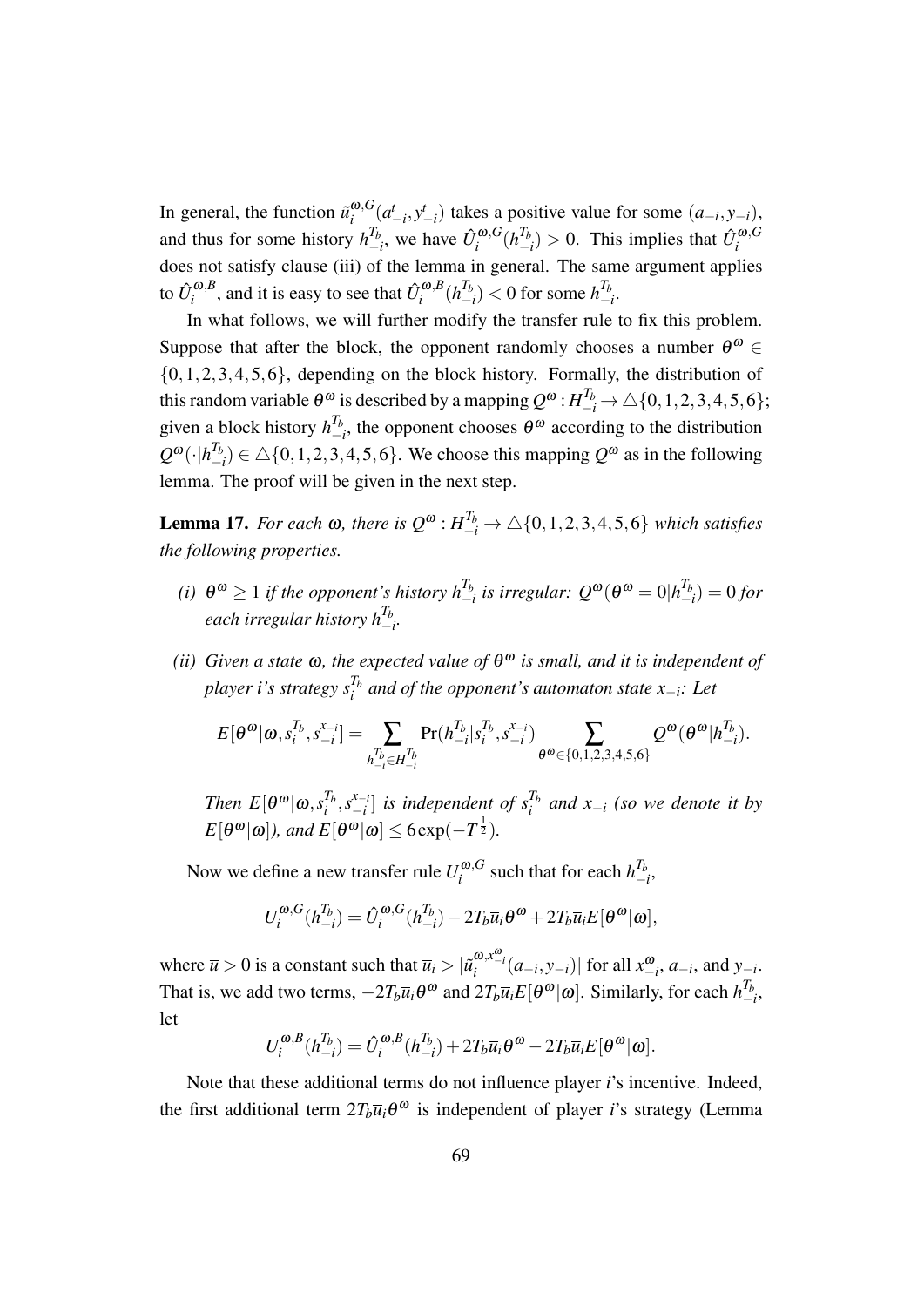17(ii)), and the second one is just a constant. Hence, the new transfer rule  $U_i^{\omega, x_{-i}^{\omega}}$ still satisfies Lemma 9(ii). Also this transfer rule satisfies Lemma 9(i), because the sum of these additional terms is zero in expectation.

So what remains is to prove Lemma 9(iii). We will first show that  $-\frac{\bar{v}_i^{\omega} - v_i^{\omega}}{1 - \delta}$  $U_i^{\omega, G}$  $\int_i^{\omega,G} (h^{T_b}_-)$  $\binom{T_b}{-i}$  < 0 for each *h*<sup> $T_b$ </sup> <sup> $^{1b}_{-i}$ . There are three cases to be considered.</sup>

*Case 1:*  $h_{-1}^{T_b}$  $\frac{I_b}{I}$  *does not satisfy (R1).* In this case, Lemma 17(i) implies that  $\theta^{\omega}$  ≥ 1 with probability one. Also, by the construction,  $\hat{U}_i^{\omega, G}$  $\int_i^{\boldsymbol{\omega},G} (h^{T_b}_-)$  $\sum_{t=1}^{T_b}=\sum_{t=1}^{T_b}$ *t*=1  $\tilde{u}_i^{\omega, G}(a_{-i}^t, y_{-i}^t)$  $\frac{a_{-i}y_{-i}}{\delta^{T_b-t+1}}$ . Hence, using  $\overline{u}_i > |\tilde{u}_i^{\omega, G}|$  $\binom{a}{i}$  (*a*<sub>−*i*</sub>, *y*<sub>−*i*</sub>)</sub> and Lemma 17(ii), we have

$$
-\sum_{t=1}^{T_b} \frac{\overline{u}_i}{\delta^{T_b - t + 1}} - 12T_b \overline{u}_i - 12T_b \overline{u}_i \exp(-T^{\frac{1}{2}})
$$
  
<  $U_i^{\omega, G}(h_{-i}^{T_b}) < \sum_{t=1}^{T_b} \frac{\overline{u}_i}{\delta^{T_b - t + 1}} - 2T_b \overline{u}_i + 12T_b \overline{u}_i \exp(-T^{\frac{1}{2}}),$ 

where the lower bound is derived by considering the case with  $\theta^{\omega} = 6$ , and the upper bound is derived by considering the case with  $\theta^{\omega} = 1$ . Taking the limit as  $\delta \rightarrow 1$ ,

$$
-13T_b\overline{u}_i-12T_b\overline{u}_i\exp(-T^{\frac{1}{2}})<\lim_{\delta\to 1}U_i^{\omega,G}(h_{-i}^{T_b})<-T_b\overline{u}_i+12T_b\overline{u}_i\exp(-T^{\frac{1}{2}}).
$$

When *T* is sufficiently large,  $T_b$  exp( $-T^{\frac{1}{2}}$ ) is almost negligible, so

$$
-14T_b\overline{u}_i<\lim_{\delta\to 1}U_i^{\omega,G}(h_{-i}^{T_b})<0.
$$

So in the limit as  $\delta \rightarrow 1$ , the transfer  $U_i^{\omega, G}$  $\int_i^{\omega,G} (h^{T_b}_-)$ *−i* ) satisfies the inequality in Lemma 9(iii). By the continuity, the same inequality holds for  $\delta$  close to one.

*Case 2:*  $h^{T_b}_{-1}$ *−i satisfies (R1) but it is irregular (so (R2) or (R3) does not hold).* As in the previous case, Lemma 17(i) implies that  $\theta^{\omega} \ge 1$  with probability one. Also, by the construction, we have

$$
\hat{U}_{i}^{\omega,G}(h_{-i}^{T_b}) = \sum_{t=1}^{T_b} \frac{\tilde{u}_{i}^{\omega,G}(a_{-i}^t, y_{-i}^t)}{\delta^{T_b - t + 1}} + U_i^{\text{adjust},\omega}(h_{-i}^{T_b}) + \frac{U_i^{\text{report},\omega}(h_{-i}^{T_b})}{\delta^{4R}}.
$$

Thus from  $\overline{u}_i > | \tilde{u}_i^{\omega, G} |$  $\int_{i}^{\omega}$ ,  $\sigma$  ( $a$ <sub>−*i*</sub>,  $y$ <sub>−*i*</sub>)</sub> and Lemmas 8, 13, and 17(ii), we obtain

$$
-\sum_{t=1}^{T_b} \frac{\overline{u}_i}{\delta^{T_b-t+1}} - T^3 \exp(-T^{\frac{1}{2}}) - \frac{CT^2}{\delta^{4R}} - 12T_b \overline{u}_i - 12T_b \overline{u}_i \exp(-T^{\frac{1}{2}})
$$
  
<  $U_i^{\omega,G}(h_{-i}^{T_b}) < \sum_{t=1}^{T_b} \frac{\overline{u}_i}{\delta^{T_b-t+1}} + T^3 \exp(-T^{\frac{1}{2}}) + \frac{CT^2}{\delta^{4R}} - 2T_b \overline{u}_i + 12T_b \overline{u}_i \exp(-T^{\frac{1}{2}}).$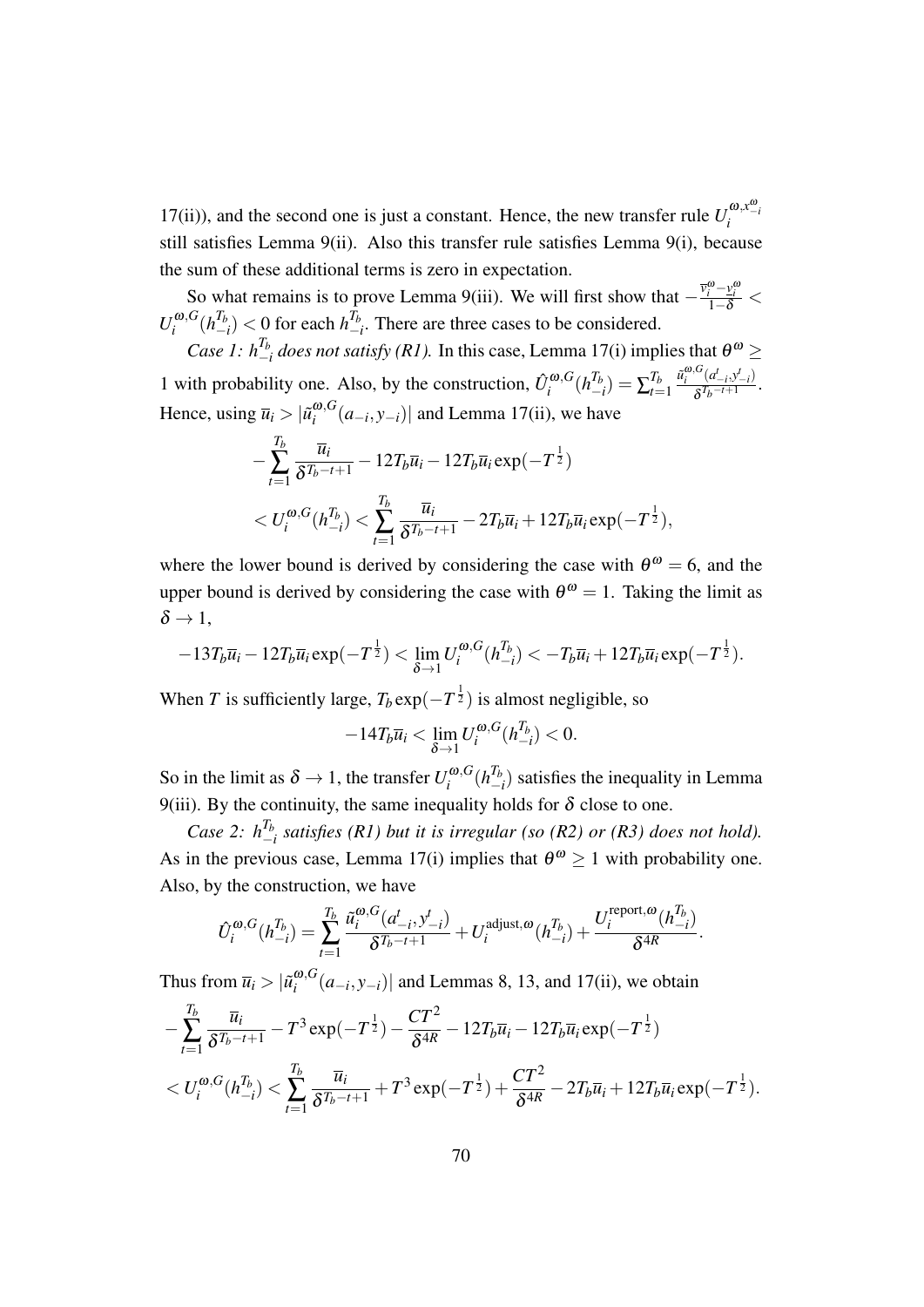Again, we take  $\theta^{\omega} = 6$  and  $\theta^{\omega} = 1$  to obtain the lower and upper bounds, respectively. Taking the limit as  $\delta \rightarrow 1$ ,

$$
-T^{3}\exp(-T^{\frac{1}{2}})-CT^{2}-13T_{b}\overline{u}_{i}-12T_{b}\overline{u}_{i}\exp(-T^{\frac{1}{2}})<\lim_{\delta\to 1}U_{i}^{\omega,G}(h_{-i}^{T_{b}})
$$

When *T* is sufficiently large,  $T^3 \exp(-T^{\frac{1}{2}})$  and  $T_b \exp(-T^{\frac{1}{2}})$  are almost negligible, and also  $T_b\overline{u}_i > CT^2$ . Hence,

$$
-14T_b\overline{u}_i < \lim_{\delta \to 1} U_i^{\omega,G}(h_{-i}^{T_b}) < 0.
$$

As in Case 1, this implies the desired inequality for  $\delta$  close to one.

*Case 3:*  $h_{-}^{T_b}$ *−i is regular.* In this case, we have

$$
\hat{U}_{i}^{\omega,G}(h_{-i}^{T_b}) = \sum_{t=1}^{4T} \frac{\tilde{u}_{i}^{\omega,G}(a_{-i}^{t}, y_{-i}^{t})}{\delta^{T_b - t + 1}} + \frac{\underline{U}_{i}^{\omega,G}(h_{-i}^{\text{main}})}{\delta^{8T^2}} + \sum_{t=4T+T^{3}+1}^{T_b} \frac{\tilde{u}_{i}^{\omega,G}(a_{-i}^{t}, y_{-i}^{t})}{\delta^{T_b - t + 1}} + U_{i}^{\text{adjust},\omega}(h_{-i}^{T_b}) + \frac{U_{i}^{\text{report},\omega}(h_{-i}^{T_b})}{\delta^{4R}}.
$$

Hence from  $\overline{u}_i > |\tilde{u}_i^{\omega, G}|$ *i* (*a−<sup>i</sup> , y−i*)*|* and Lemmas 7, 8, 13, and 17(ii),

$$
-\sum_{t=1}^{4T} \frac{\overline{u}_{i}}{\delta^{T_{b}-t+1}} - \overline{C}T^{3} - \sum_{t=4T+8T^{2}+1}^{T_{b}} \frac{\overline{u}_{i}}{\delta^{T_{b}-t+1}} - T^{3} \exp(-T^{\frac{1}{2}}) - \frac{CT^{2}}{\delta^{4R}} - 12T_{b}\overline{u}_{i} - 12T_{b}\overline{u}_{i} \exp(-T^{\frac{1}{2}}) < \sum_{t=1}^{4T} \frac{\overline{u}_{i}}{\delta^{T_{b}-t+1}} - \underline{C}T^{3} + \sum_{t=4T+8T^{2}+1}^{T_{b}} \frac{\overline{u}_{i}}{\delta^{T_{b}-t+1}} + T^{3} \exp(-T^{\frac{1}{2}}) + \frac{CT^{2}}{\delta^{4R}} + 12T_{b}\overline{u}_{i} \exp(-T^{\frac{1}{2}}).
$$

Here we take  $\theta^{\omega} = 0$  (rather than  $\theta^{\omega} = 1$ ) to obtain the upper bound; this is so because Lemma 17(i) does not apply when the opponent's history is regular. Taking the limit as  $\delta \rightarrow 1$ ,

$$
-\overline{C}T^3 - T^3 \exp(-T^{\frac{1}{2}}) - CT^2 - 13T_b\overline{u}_i - 12T_b\overline{u}_i \exp(-T^{\frac{1}{2}})
$$
  

$$
< \lim_{\delta \to 1} U_i^{\omega, G}(h_{-i}^{T_b}) < (4T + 8T^2)\overline{u}_i - \underline{C}T^3 + T^3 \exp(-T^{\frac{1}{2}}) + CT^2 + 12T_b\overline{u}_i \exp(-T^{\frac{1}{2}}).
$$

When *T* is sufficiently large,  $T^3 \exp(-T^{\frac{1}{2}})$  and  $T_b \exp(-T^{\frac{1}{2}})$  are almost negligible, and also  $\mathcal{L}T^3 > (4T + 8T^2)\overline{u}_i + CT^2$ . Hence

$$
-\overline{C}T^3 - CT^2 - 14T_b\overline{u}_i < \lim_{\delta \to 1} U_i^{\omega, G}(h_{-i}^{T_b}) < 0.
$$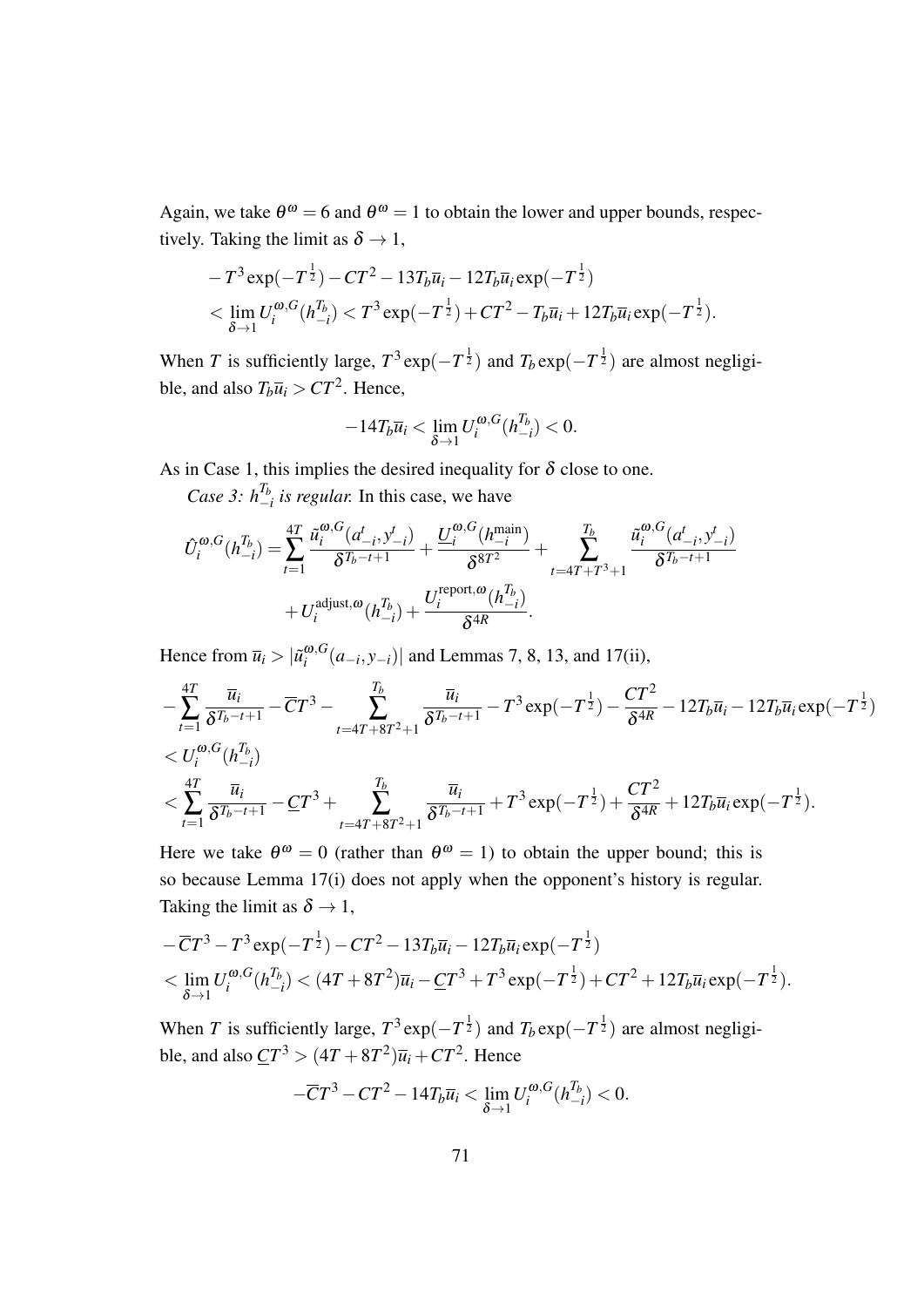As in the previous cases, this implies the desired inequality for  $\delta$  close to one.

In sum, regardless of the opponent's history  $h_{-}^{T_b}$  $T_b$ <sub>*−i*</sub>, the transfer  $U_i^{\omega, G}$  $\int_i^{\boldsymbol{\omega},G}(h^{T_b}_-)$ *−i* ) satisfies the inequality in Lemma 9(iii). The same argument applies to the transfer rule  $U_i^{\omega, B}$  $\int_i^{w,D}$ 

### 6.4.5 Step 5: Proof of Lemma 17

We define  $\theta^{\omega}$  as a sum of three random variables:

$$
\theta^{\omega} = \theta^{\omega,1} + \theta^{\omega,2} + \theta^{\omega,3}.
$$

For each  $k \in \{1, 2, 3\}$ , we will choose the random variable  $\theta^{\omega, k}$  so that

- (i)  $\theta^{\omega,k} \ge 1$  if (R*k*) does not hold.
- (ii) Given that the true state is  $\omega$ , the expected value of  $\theta^{\omega,k}$  is less than  $2 \exp(-T^{\frac{1}{2}})$ , and it is independent of player *i*'s strategy  $s_i^{T_b}$  $i<sup>I<sub>b</sub></sup>$  and of the opponent's automaton state *x−<sup>i</sup>* .

If there are such  $\theta^{\omega,1}$ ,  $\theta^{\omega,2}$ , and  $\theta^{\omega,3}$ , then the result immediately follows. So we will explain how to find such  $\theta^{\omega,1}$ ,  $\theta^{\omega,2}$ , and  $\theta^{\omega,3}$ .

Substep 1: Construction of  $\theta^{\omega,1}$ 

In the opponent's learning round, the opponent computes the base score, the random score, and the final score, and determines the inference  $\omega(-i)$  depending on these scores. (See the proofs of Lemmas 1 and 6.) By the definition of  $\omega(-i)$ , (R1) does not hold if and only if

- (a)  $|q_{-i}^{\omega} q_{-i}^{\text{random}}| \geq 2\tilde{\varepsilon}$ , or
- (b)  $|q_{-i}^{\text{base}} q_{-i}^{\text{random}}| \geq \tilde{\varepsilon}.$

Let  $\xi \in \{0,1\}$  be such that  $\xi = 1$  if and only if (a) holds, and let  $\eta \in \{0,1\}$  be such that  $\eta = 1$  if and only if (b) holds. Let  $\tilde{\theta}^{\omega,1} = \xi + \eta$ .

Obviously this variable  $\tilde{\theta}^{\omega,1}$  satisfies the property (i) above, that is,  $\tilde{\theta}^{\omega,1} \ge 1$ if (R1) does not hold. Also, the expected value of  $\xi$  is independent of player *i*'s strategy  $s_i^{T_b}$  $i<sup>i</sup>$  and of the opponent's automaton state *x*<sup>−*i*</sup>, as the distribution of the random score  $q_{-i}^{\text{random}}$  is independent of  $s_i^{T_b}$  $i<sup>i<sub>b</sub></sup>$  and *x*<sup>−*i*</sup>. However, the variable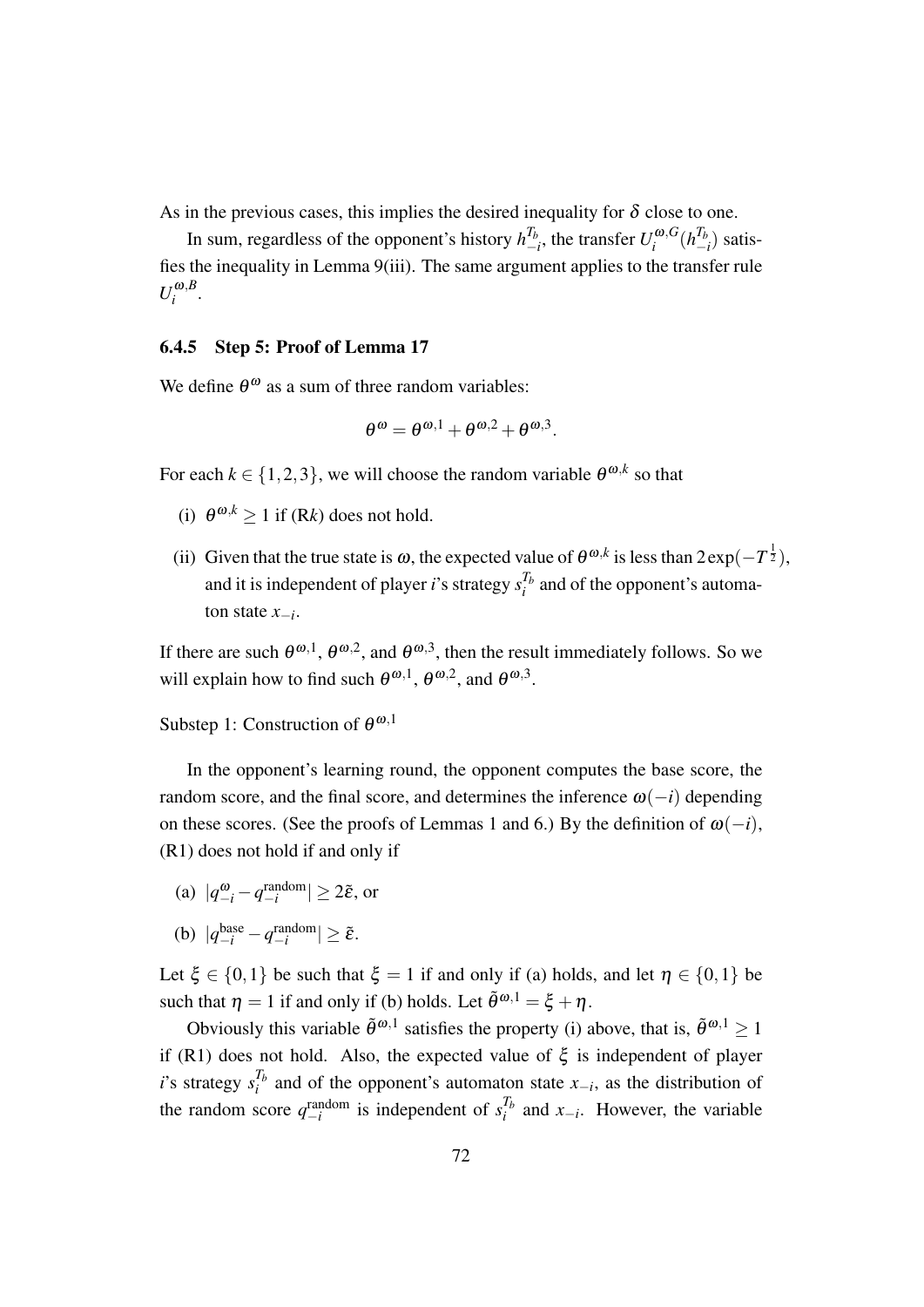$\tilde{\theta}^{\omega,1} = \xi + \eta$  does not satisfy the property (ii) above, because the expected value of  $\eta$  depends on player *i*'s strategy  $s_i^{T_b}$  $i<sup>1<sub>b</sub></sup>$ . In what follows, we will modify this variable  $\eta$  so that its expected value is independent of  $s_i^{T_b}$  $\frac{i}{i}$ .

Let  $h_{-i}^T$  denote the opponent's history during her own learning round. For each  $h_{-i}^T$ , let

$$
\hat{p}^{\omega}(h_{-i}^T) = \Pr(|q_{-i}^{\text{base}} - q_{-i}^{\text{random}}| \geq \tilde{\varepsilon} | \omega, h_{-i}^T)
$$

be the probability that (b) occurs conditional on  $h_{-i}^T$ . By Hoeffding's inequality,  $\hat{p}^{\omega} (h_{-i}^{T}) \leq \exp(-T^{\frac{1}{2}}).$ 

Then define  $\hat{\eta}^1 \in \{0, 1\}$  such that

- If (b) holds, then let  $\hat{\eta}^1 = 1$ .
- If not, then let  $\hat{\eta}^1 = 1$  with probability  $\frac{\exp(-T^{\frac{1}{2}}) \hat{p}^{\omega}(h^T \hat{p})}{1 \hat{p}^{\omega}(h^T \hat{p})}$  $\frac{-I^{2}}{1-\hat{p}^{\omega}(h_{-i}^{T})}$ , and let  $\hat{\eta}^{1} = 0$  with the remaining probability.

That is, we let  $\hat{\eta}^1 = 1$  not only when (b) occurs, but also when (b) does not occur, with positive probability. This probability is adjusted depending on the opponent's history  $h_{-i}^T$  so that all histories  $h_{-i}^T$  induce the same probability of  $\hat{\eta} = 1$ . Indeed, given  $h_{-i}^T$ , the probability of  $\hat{\eta} = 1$  is

$$
\begin{split} &\Pr(|q_{-i}^{\text{base}} - q_{-i}^{\text{random}}| \geq \tilde{\varepsilon} | \omega, h_{-i}^T) + (1 - |q_{-i}^{\text{base}} - q_{-i}^{\text{random}}| \geq \tilde{\varepsilon} | \omega, h_{-i}^T) \frac{\exp(-T^{\frac{1}{2}}) - \hat{p}^{\omega}(h_{-i}^T)}{1 - \hat{p}^{\omega}(h_{-i}^T)} \\ & = \hat{p}^{\omega}(h_{-i}^T) + (1 - \hat{p}^{\omega}(h_{-i}^T)) \frac{\exp(-T^{\frac{1}{2}}) - \hat{p}^{\omega}(h_{-i}^T)}{1 - \hat{p}^{\omega}(h_{-i}^T)} \\ & = \exp(-T^{\frac{1}{2}}). \end{split}
$$

Accordingly, the expected value of the random variable  $\theta^{\omega,1} = \xi^1 + \hat{\eta}^1$  is independent of player *i*'s strategy *s Tb*  $i^{\text{th}}$  and of the opponent's automaton state *x*<sup>−*i*</sup>. Also this expected value is at most  $2 \exp(-T^{\frac{1}{2}})$ , as the expected value of  $\hat{\eta}^1$  is  $\exp(-T^{\frac{1}{2}})$  (this is shown in the above display) and the expected value of  $\xi^1$  is at most exp( $-T^{\frac{1}{2}}$ ) (this follows from Hoeffding's inequality). Hence this random variable  $\theta^{\omega,1} = \xi^1 + \hat{\eta}^1$  satisfies the desired properties (i) and (ii).

Substep 2: Construction of  $\theta^{\omega,2}$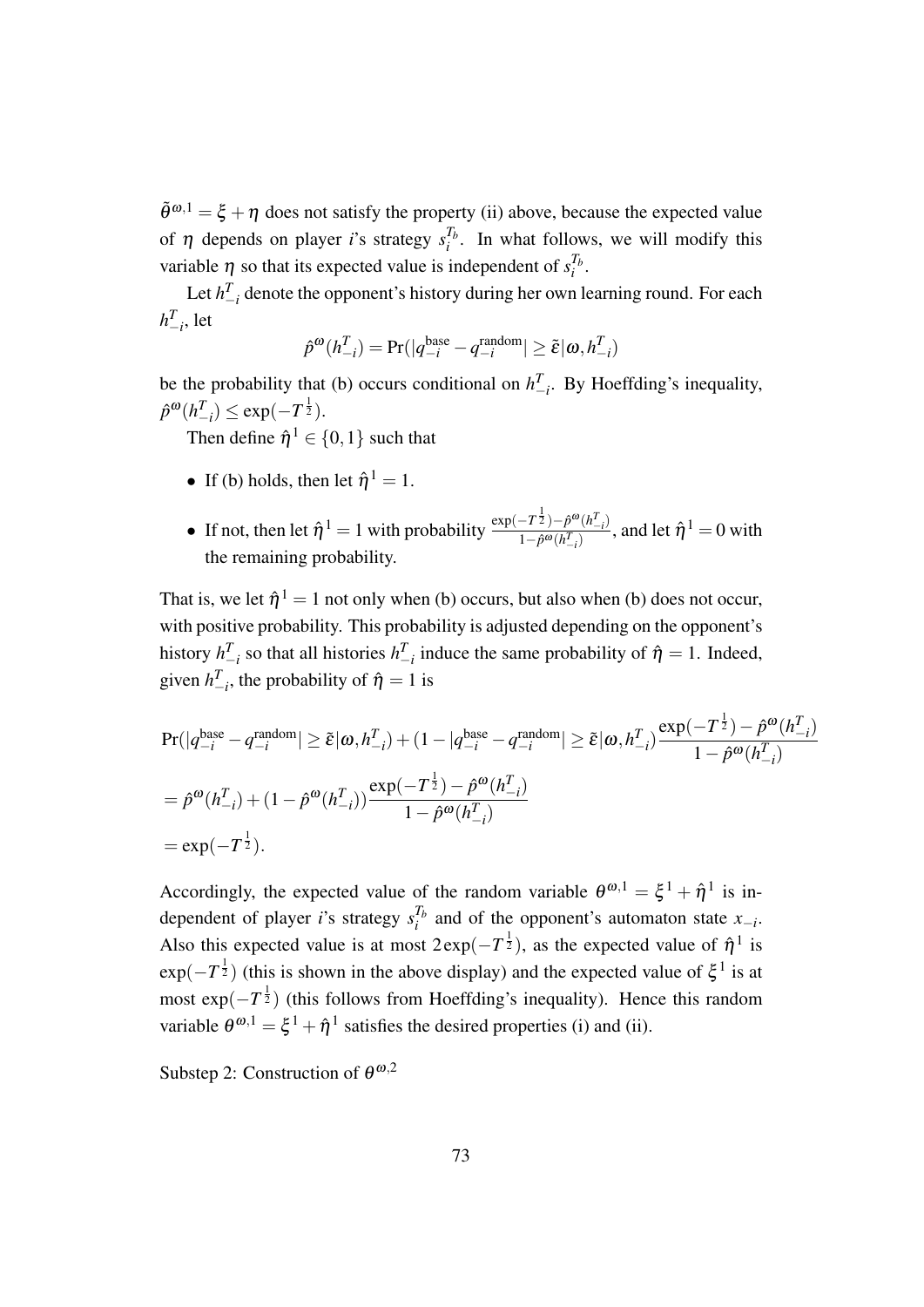To define  $\theta^{\omega,2}$ , consider player *i*'s learning round, in which players are supposed to play  $(a_i, \alpha_{-i})$ . Let  $f_{-i} \in \triangle(A_{-i} \times Y_{-i})$  denote the opponent's observation during this round, and let  $\pi_{-i}^{\omega}(\tilde{a}_i, \alpha_{-i})$  denote the distribution of  $(a_{-i}, y_{-i})$  given  $\omega$  and  $(\tilde{a}_i, \alpha_{-i})$  for shorthand notation.

After this round, the opponent computes a base score  $q_{-i}^{\text{base}} \in \mathbb{R}^{|A_{-i}| \times |Y_{-i}|}$  using the formula

$$
q_{-i}^{\text{base}} = Q_{-i} f_{-i},
$$

where  $Q_{-i}$  is a  $|A_{-i} \times Y_{-i}| \times |A_{-i} \times Y_{-i}|$  matrix. We choose this matrix so that there is some  $q_{-i}^{\omega} \in \mathbb{R}^{|A_{-i}| \times |Y_{-i}|}$  such that

$$
Q_{-i}\pi_{-i}^{\omega}(\tilde{a}_i,\alpha_{-i})=q_{-i}^{\omega}
$$

for each  $\tilde{a}_i$ . That is, we choose  $Q_{-i}$  so that player *i* cannot influence the expected value of the base score. Condition 4 ensures that such a matrix exists. Then the opponent generates a random score  $q_{-i}^{\text{random}}$ , just as explained in the proof of Lemma 1.

Take  $\tilde{\varepsilon}$  smaller than  $\varepsilon$ . Then (R2) does not hold only if  $|q_{-i}^{\omega} - q_{-i}^{\text{base}}| \geq \tilde{\varepsilon}$ . This in turn implies that (R2) does not hold only if

(a)  $|q_{-i}^{\omega} - q_{-i}^{\text{random}}| \ge \frac{\tilde{\varepsilon}}{2}$ , or

(b) 
$$
|q_{-i}^{\text{base}} - q_{-i}^{\text{random}}| \ge \frac{\tilde{\varepsilon}}{2}
$$
.

Define  $\xi^2$  and  $\hat{\eta}^2$  as in the previous substep, and let  $\theta^{\omega,2} = \xi^2 + \hat{\eta}^2$ . Then this random variable satisfies the desired properties (i) and (ii). The proof is very similar to the one in the previous substep and hence omitted.

Substep 3: Construction of  $\theta^{\omega,3}$ 

The argument is exactly the same as the one for  $\theta^{\omega,2}$ , and hence omitted.

# References

- Abreu, D., D. Pearce, and E. Stacchetti (1990): "Toward a Theory of Discounted Repeated Games with Imperfect Monitoring," *Econometrica* 58, 1041-1063.
- Aumann, R., and M. Maschler (1995): *Repeated Games with Incomplete Information*. MIT Press, Cambridge, MA. With the collaboration of R.E. Stearns.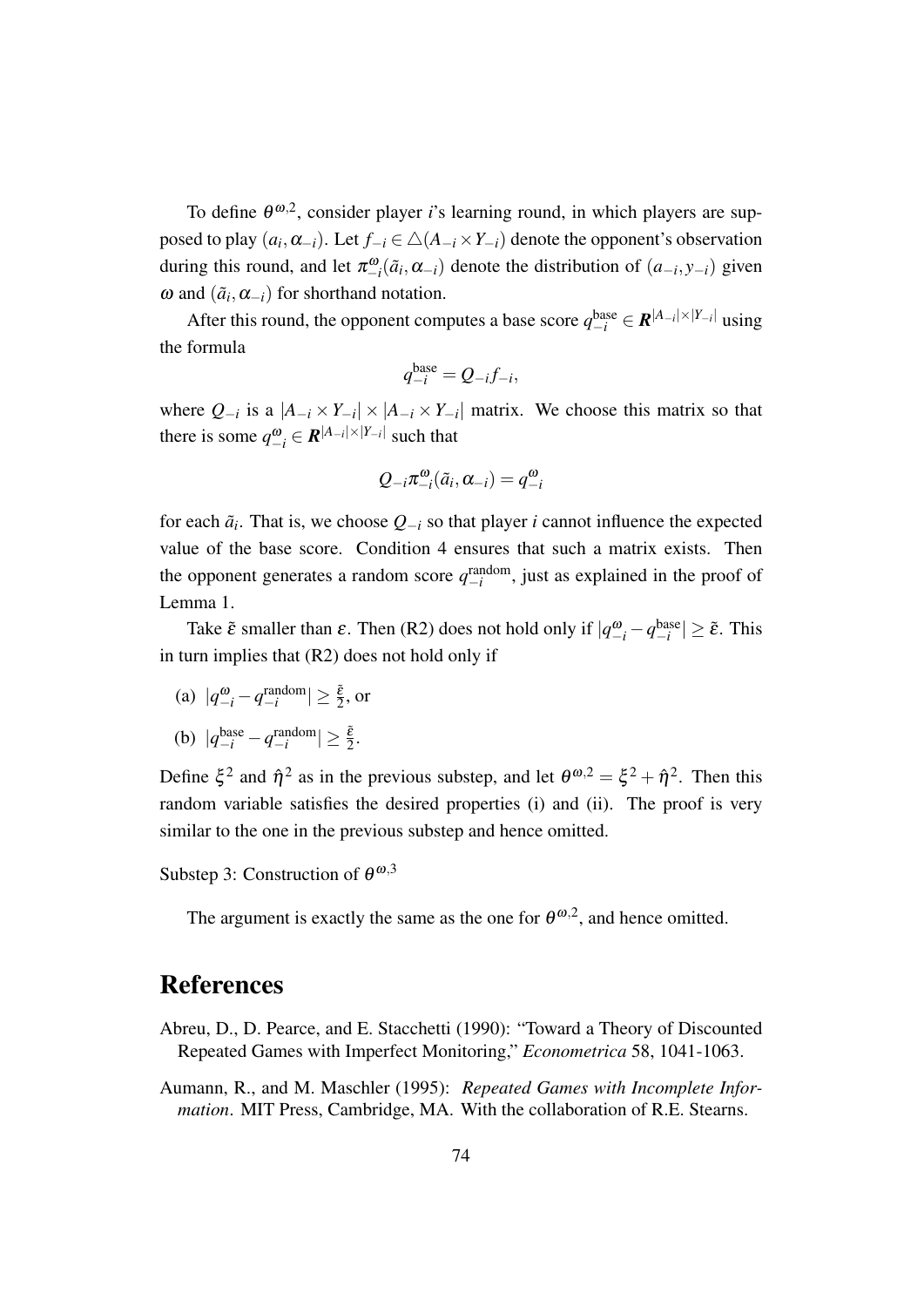- Basu, P., K. Chatterjee, T. Hoshino, and O. Tamuz (2017): "Repeated Coordination with Private Learning," working paper.
- Bhaskar, V., and I. Obara (2002): "Belief-Based Equilibria in the Repeated Prisoner's Dilemma with Private Monitoring," *Journal of Economic Theory* 102, 40-69.
- Chen, B. (2010): "A Belief-Based Approach to the Repeated Prisoners' Dilemma with Asymmetric Private Monitoring," *Journal of Economic Theory* 145, 402- 420.
- Crémer, J., and R.P. McLean (1988): "Full Extraction of the Surplus in Bayesian and Dominant Strategy Auctions," *Econometrica* 56, 1247-1257.
- Cripps, M., J. Ely, G.J. Mailath, and L. Samuelson (2008): "Common Learning," *Econometrica* 76, 909-933.
- Cripps, M., J. Ely, G.J. Mailath, and L. Samuelson (2013): "Common Learning with Intertemporal Dependence," *International Journal of Game Theory* 42, 55-98.
- Cripps, M., and J. Thomas (2003): "Some Asymptotic Results in Discounted Repeated Games of One-Side Incomplete Information," *Mathematics of Operations Research* 28, 433-462.
- Dekel, E., D. Fudenberg, and D.K. Levine (2004): "Learning to Play Bayesian Games," *Games and Economic Behavior* 46, 282-303.
- Ely, J., J. Hörner, and W. Olszewski (2005): "Belief-Free Equilibria in Repeated Games," *Econometrica* 73, 377-415.
- Ely, J., and J. Välimäki (2002): "A Robust Folk Theorem for the Prisoner's Dilemma," *Journal of Economic Theory* 102, 84-105.
- Fong, K., O. Gossner, J. Hörner, and Y. Sannikov (2011): "Efficiency in a Repeated Prisoner's Dilemma with Imperfect Private Monitoring," mimeo.
- Forges, F. (1984): "Note on Nash Equilibria in Infinitely Repeated Games with Incomplete Information," *International Journal of Game Theory* 13, 179-187.
- Fudenberg, D., and D.K. Levine (1991): "Approximate Equilibria in Repeated Games with Imperfect Private Information," *Journal of Economic Theory* 54, 26-47.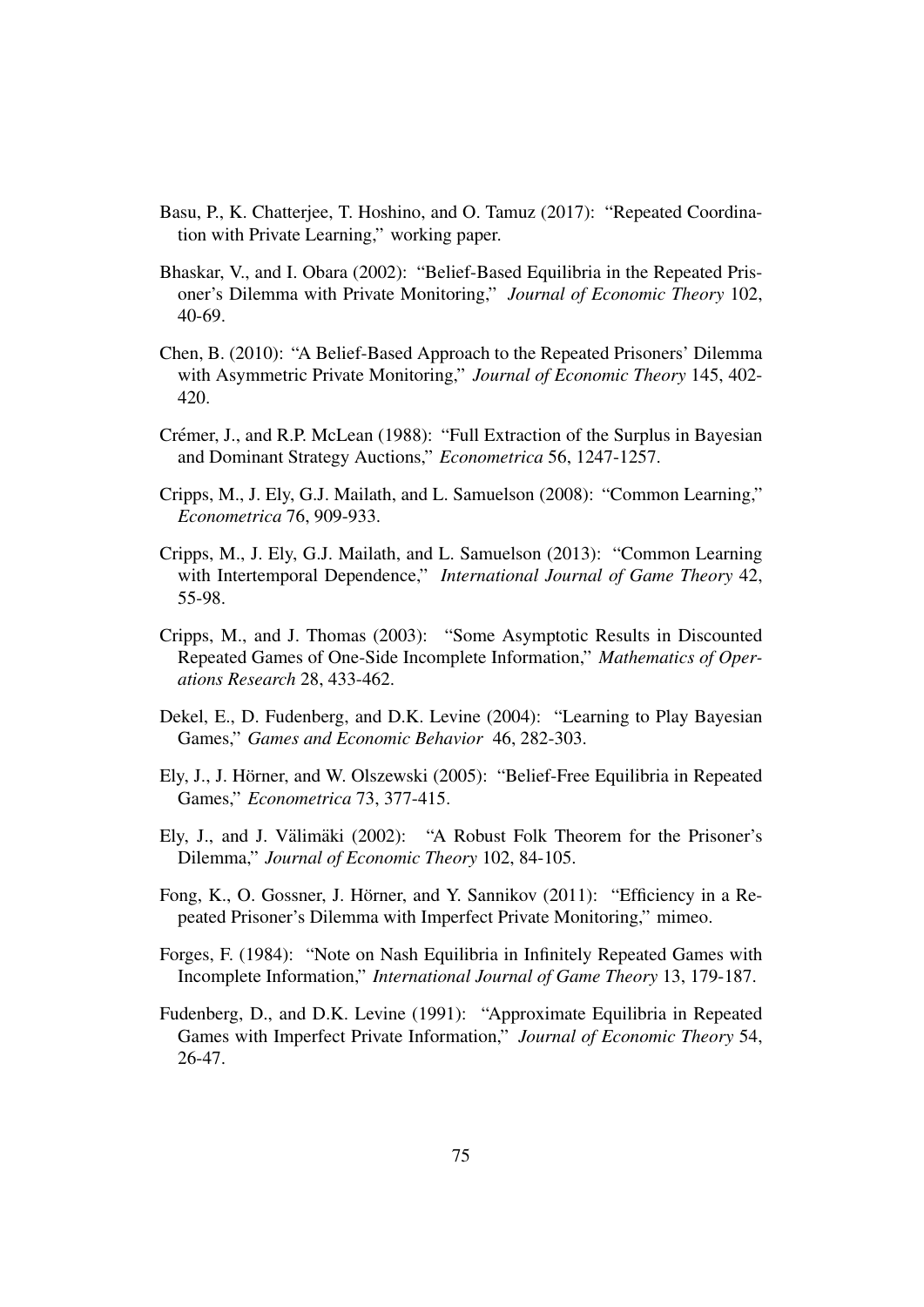- Fudenberg, D., and D.K. Levine (1994): "Efficiency and Observability in Games with Long-Run and Short-Run Players," *Journal of Economic Theory* 62, 103- 135.
- Fudenberg, D., D.K. Levine, and E. Maskin (1994): "The Folk Theorem with Imperfect Public Information," *Econometrica* 62, 997-1040.
- Fudenberg, D., and Y. Yamamoto (2010): "Repeated Games where the Payoffs and Monitoring Structure are Unknown," *Econometrica* 78, 1673-1710.
- Fudenberg, D., and Y. Yamamoto (2011a): "Learning from Private Information in Noisy Repeated Games," *Journal of Economic Theory* 146, 1733-1769.
- Hart, S. (1985): "Nonzero-Sum Two-Person Repeated Games with Incomplete Information," *Mathematics of Operations Research* 10, 117-153.
- Hörner, J., and S. Lovo (2009): "Belief-Free Equilibria in Games with Incomplete Information," *Econometrica* 77, 453-487.
- Hörner, J., S. Lovo, and T. Tomala (2011): "Belief-Free Equilibria in Games with Incomplete Information: Characterization and Existence," *Journal of Economic Theory* 146, 1770-1795.
- Hörner, J., and W. Olszewski (2006): "The Folk Theorem for Games with Private Almost-Perfect Monitoring," *Econometrica* 74, 1499-1544.
- Hörner, J., and W. Olszewski (2009): "How Robust is the Folk Theorem with Imperfect Public Monitoring?," *Quarterly Journal of Economics* 124, 1773- 1814.
- Kandori, M. (2002): "Introduction to Repeated Games with Private Monitoring," *Journal of Economic Theory* 102, 1-15.
- Kandori, M. (2011): "Weakly Belief-Free Equilibria in Repeated Games with Private Monitoring," *Econometrica* 79, 877-892.
- Kandori, M., and H. Matsushima (1998): "Private Observation, Communication and Collusion," *Econometrica* 66, 627-652.
- Koren, G. (1992): "Two-Person Repeated Games where Players Know Their Own Payoffs," mimeo.
- Lehrer, E. (1990): "Nash Equilibria of *n*-Player Repeated Games with Semi-Standard Information," *International Journal of Game Theory* 19, 191-217.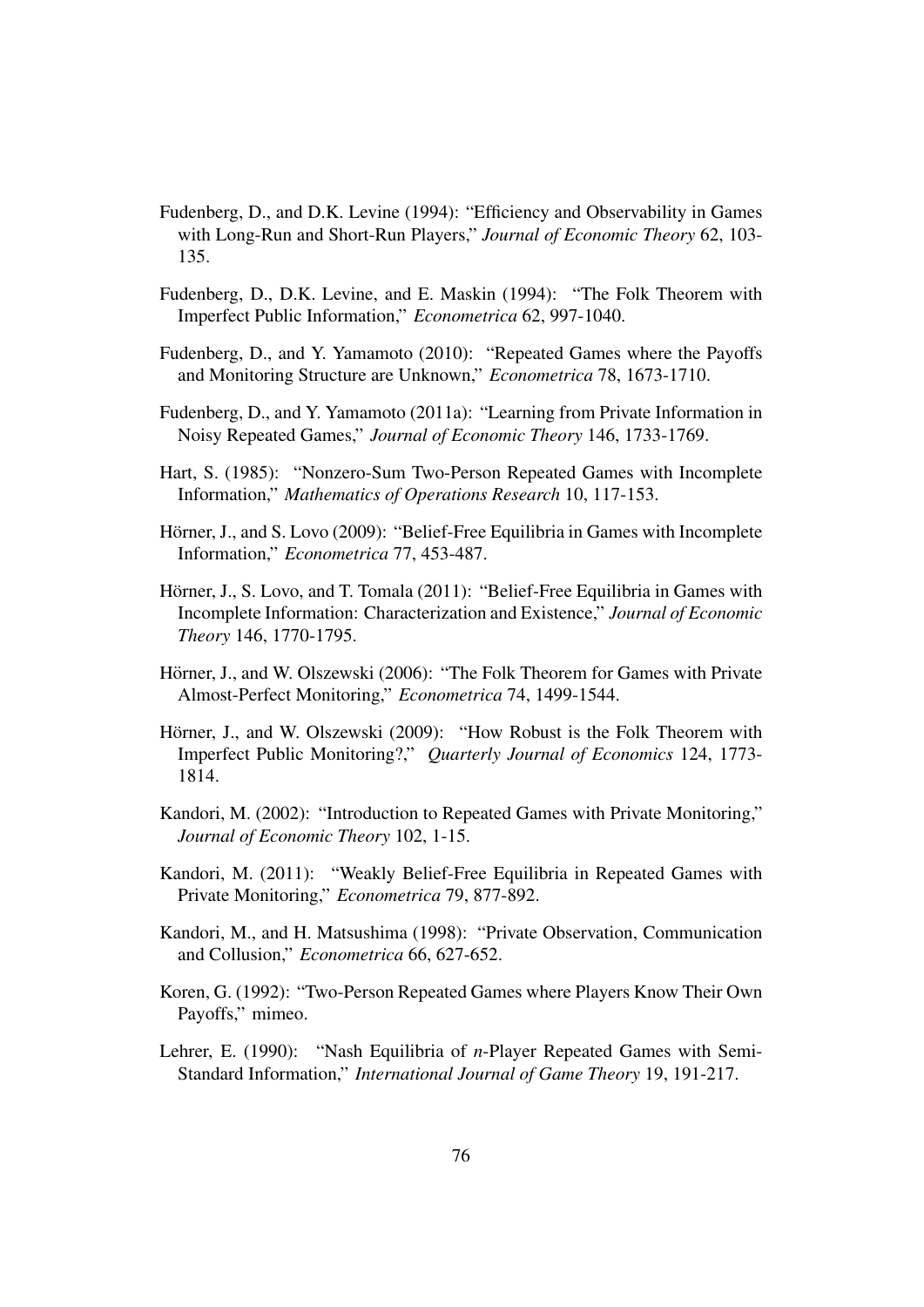- Mailath, G.J., and S. Morris (2002): "Repeated Games with Almost-Public Monitoring," *Journal of Economic Theory* 102, 189-228.
- Mailath, G.J., and S. Morris (2006): "Coordination Failure in Repeated Games with Almost-Public Monitoring," *Theoretical Economics* 1, 311-340.
- Mailath, G.J., and W. Olszewski (2011): "Folk Theorems with Bounded Recall and (Almost) Perfect Monitoring," *Games and Economic Behavior* 71, 174- 192.
- Mailath, G.J., and L. Samuelson (2006): *Repeated Games and Reputations: Long-Run Relationships*. Oxford University Press, New York, NY.
- Matsushima, H. (2004): "Repeated Games with Private Monitoring: Two Players," *Econometrica* 72, 823-852.
- Miller, D. (2012): "Robust collusion with private information," *Review of Economic Studies* 79, 778-811.
- Monderer, D., and D. Samet (1989) "Approximating Common Knowledge with Common Beliefs," *Games and Economic Behavior* 1, 170-190.
- Piccione, M. (2002): "The Repeated Prisoner's Dilemma with Imperfect Private Monitoring," *Journal of Economic Theory* 102, 70-83.
- Radner, R., R. Myerson, and E. Maskin (1986): "An Example of a Repeated Partnership Game with Discounting and with Uniformly Inefficient Equilibria," *Review of Economic Studies* 53, 59-70.
- Sekiguchi, T. (1997): "Efficiency in Repeated Prisoner's Dilemma with Private Monitoring," *Journal of Economic Theory* 76, 345-361.
- Shalev, J. (1994): "Nonzero-Sum Two-Person Repeated Games with Incomplete Information and Known-Own Payoffs," *Games and Economic Behavior* 7, 246- 259.
- Sorin, S. (1984): "Big Match with Lack of Information on One Side (Part I)," *International Journal of Game Theory* 13, 201-255.
- Sorin, S. (1985): "Big Match with Lack of Information on One Side (Part II)," *International Journal of Game Theory* 14, 173-204.
- Stigler, G.J. (1964): "A Theory of Oligopoly," *Journal of Political Economy* 72, 44-61.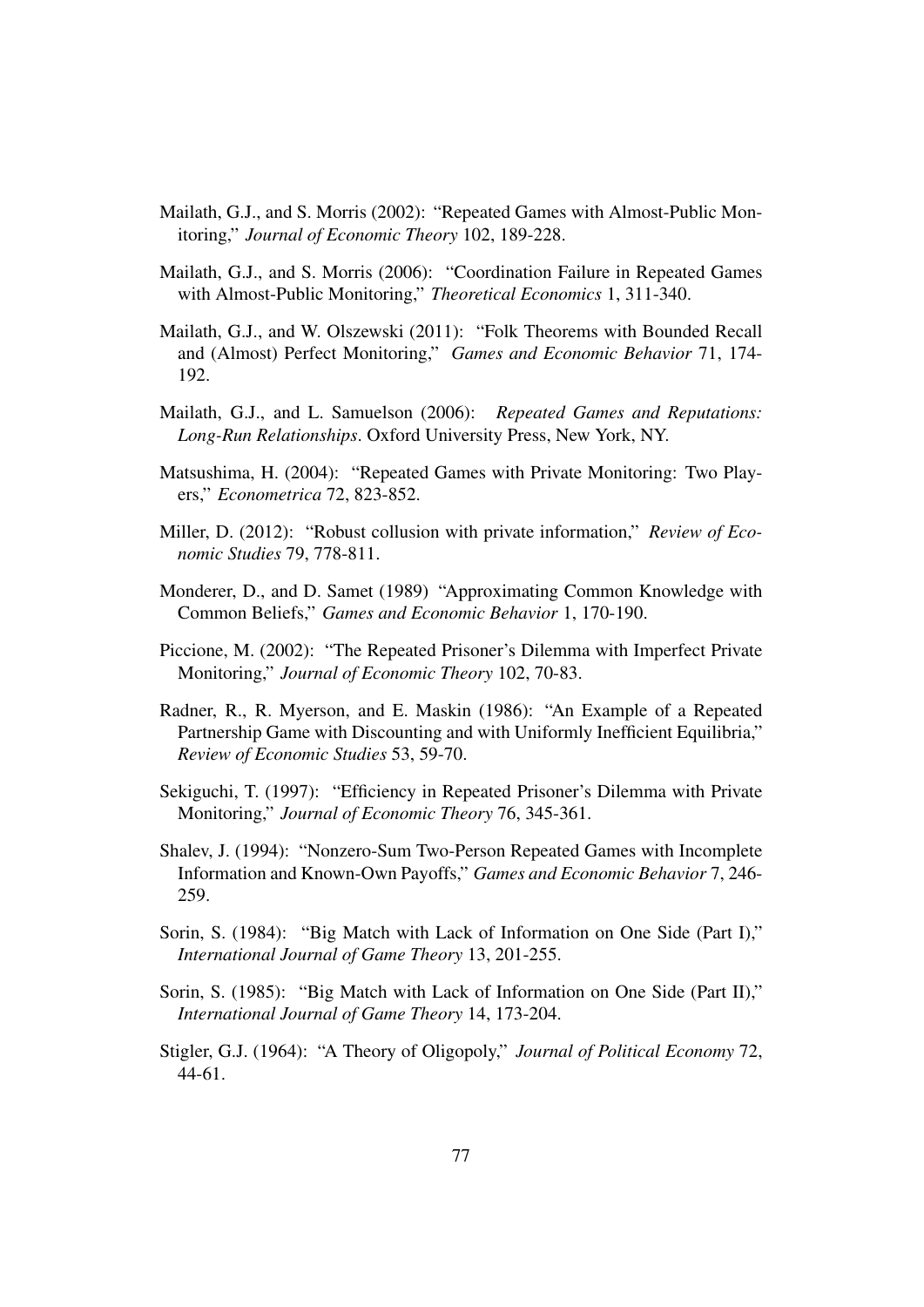- Sugaya, T. (2012): "Belief-Free Review-Strategy Equilibrium without Conditional Independence," mimeo.
- Sugaya, T. (2019): "Folk Theorem in Repeated Games with Private Monitoring," mimeo.
- Wiseman, T. (2005): "A Partial Folk Theorem for Games with Unknown Payoff Distributions," *Econometrica* 73, 629-645.
- Wiseman, T. (2012) "A Partial Folk Theorem for Games with Private Learning," *Theoretical Economics* 7, 217-239.
- Yamamoto, Y. (2007): "Efficiency Results in *N* Player Games with Imperfect Private Monitoring," *Journal of Economic Theory* 135, 382-413.
- Yamamoto, Y. (2009): "A Limit Characterization of Belief-Free Equilibrium Payoffs in Repeated Games," *Journal of Economic Theory* 144, 802-824.
- Yamamoto, Y. (2012): "Characterizing Belief-Free Review-Strategy Equilibrium Payoffs under Conditional Independence," *Journal of Economic Theory* 147, 1998-2027.
- Yamamoto, Y. (2014): "Individual Learning and Cooperation in Noisy Repeated Games," *Review of Economic Studies* 81, 473-500.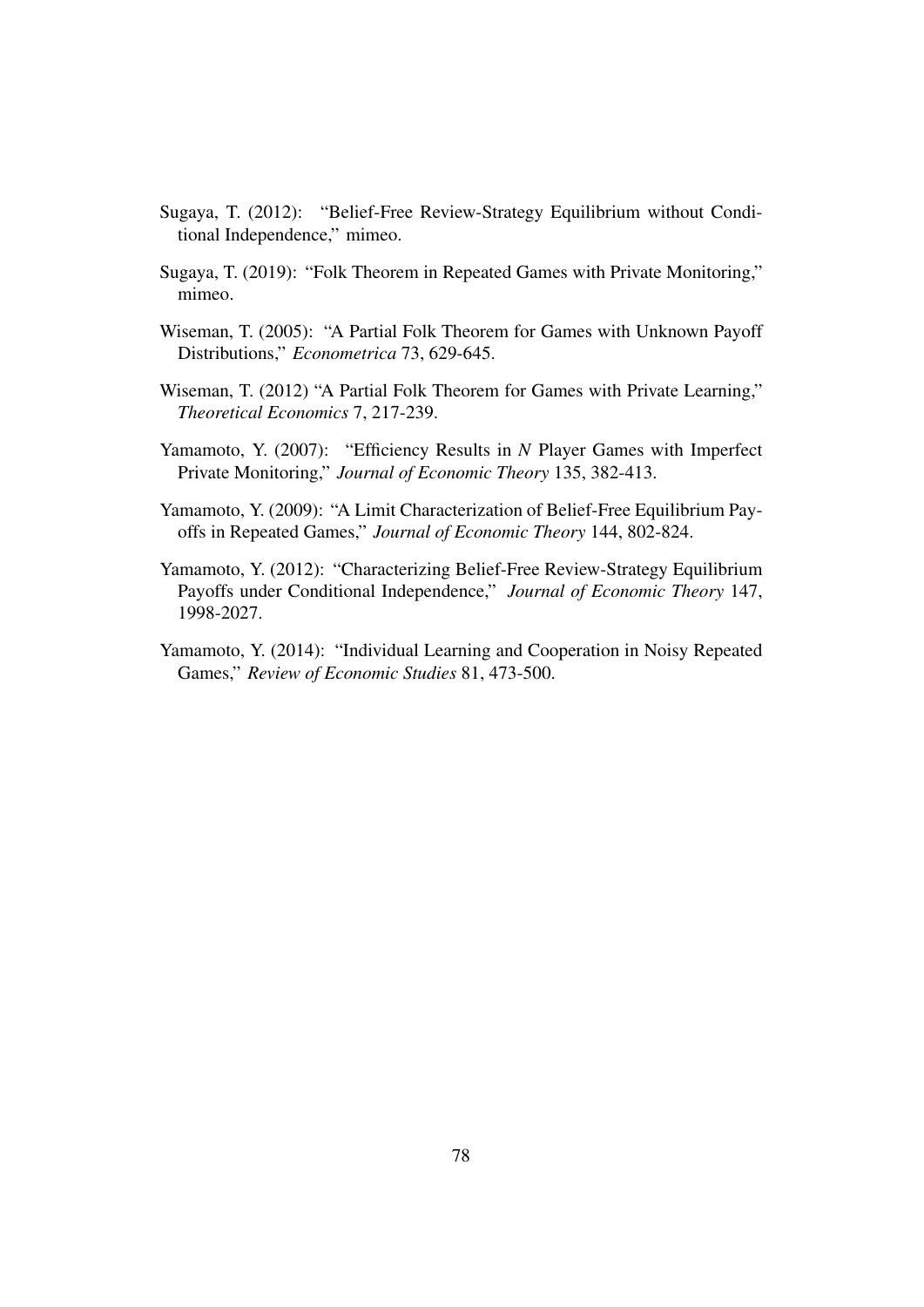# Appendix A: Proofs of Lemmas

# A.1 Proof of Lemma 1

We will formally explain how each player *i* forms the inference  $\omega(i)$  from her history  $h_i^T$  in the learning round. We will introduce three different scoring rules, a *base score*, a *random score*, and a *final score*. Then we will explain how these scores are converted to the inference  $\omega(i)$  and show that the resulting inference rule satisfies all the desired conditions.

## *Step 1: Base Score*

For simplicity, we first consider the case in which no one deviates from  $a^*$  during player *i*'s learning round. Let  $f_i(a^*) = (f_i(a^*)[z_i])_{z_i \in Z_i} \in \triangle Z_i$  denote player *i*'s signal frequency during this round. Given a signal frequency  $f_i(a^*)$ , we compute a *base score*  $q_i^{\text{base}} \in \mathbb{R}^{|Z_i|}$  using the following formula:

$$
q_i^{\text{base}} = Q_i(a^*) f_i(a^*).
$$

Here,  $Q_i(a^*)$  is a  $|Z_i| \times |Z_i|$  matrix, so it is a linear operator which maps a signal frequency  $f_i(a^*) \in \Delta Z_i$  to a score vector  $q_i^{\text{base}} \in \mathbb{R}^{|Z_i|}$ . (Here, both  $f_i(a^*)$  and  $q_i^{\text{base}}$ are column vectors.) The specification of the matrix  $Q_i(a^*)$  will be given later. From the law of large numbers, if the true state were  $\omega$ , the score  $q_i^{\text{base}}$  should be close to the expected score  $Q_i(a^*)\pi_i^{\omega}(a^*)$  almost surely. So if we choose a matrix such that  $Q_i(a^*)\pi_i^{\omega_1}(a^*) \neq Q_i(a^*)\pi_i^{\omega_2}(a^*)$ , then player *i* can distinguish  $\omega_1$  from  $\omega_2$  using the base score.

If someone deviates from  $a^*$  during the learning round, the base score will be computed by a slightly different formula. Given a history  $h_i^T = (a^t, z_i^t)_{t=1}^T$  in player *i*'s learning round, let  $\beta(a)$  denote the frequency of an action profile *a* during the round, that is, let  $\beta(a) = \frac{|\{t \in \{1, \cdots, T\}|a^t = a\}|}{T}$  $\frac{f_1 f_1}{T}$  for each *a*. Also, let  $f_i(a) \in \Delta Z_i$ denote the signal frequency for periods in which the profile *a* was played, that is,  $f_i(a) = (f_i(a)[z_i])_{z_i \in Z_i}$  where  $f_i(a)[z_i] = \frac{|\{t \in \{1, \cdots, T\} | (a^f, z_i^t) = (a, z_i)\}|}{T\beta(a)}$  $\frac{f[(a^j, z_i)=(a, z_i)^j]}{T\beta(a)}$ . For *a* which was not played during the *T* periods, we set  $f_i(a) = 0$ . We define the base score as:

$$
q_i^{\text{base}} = \sum_{a \in A} \beta(a) Q_i(a) f_i(a)
$$

where for each *a*,  $Q_i(a)$  is a  $|Z_i| \times |Z_i|$  matrix which will be specified later. In words, player *i* computes the score vector  $q_i^{\text{base}}(a) = Q_i(a) f_i(a)$  for each action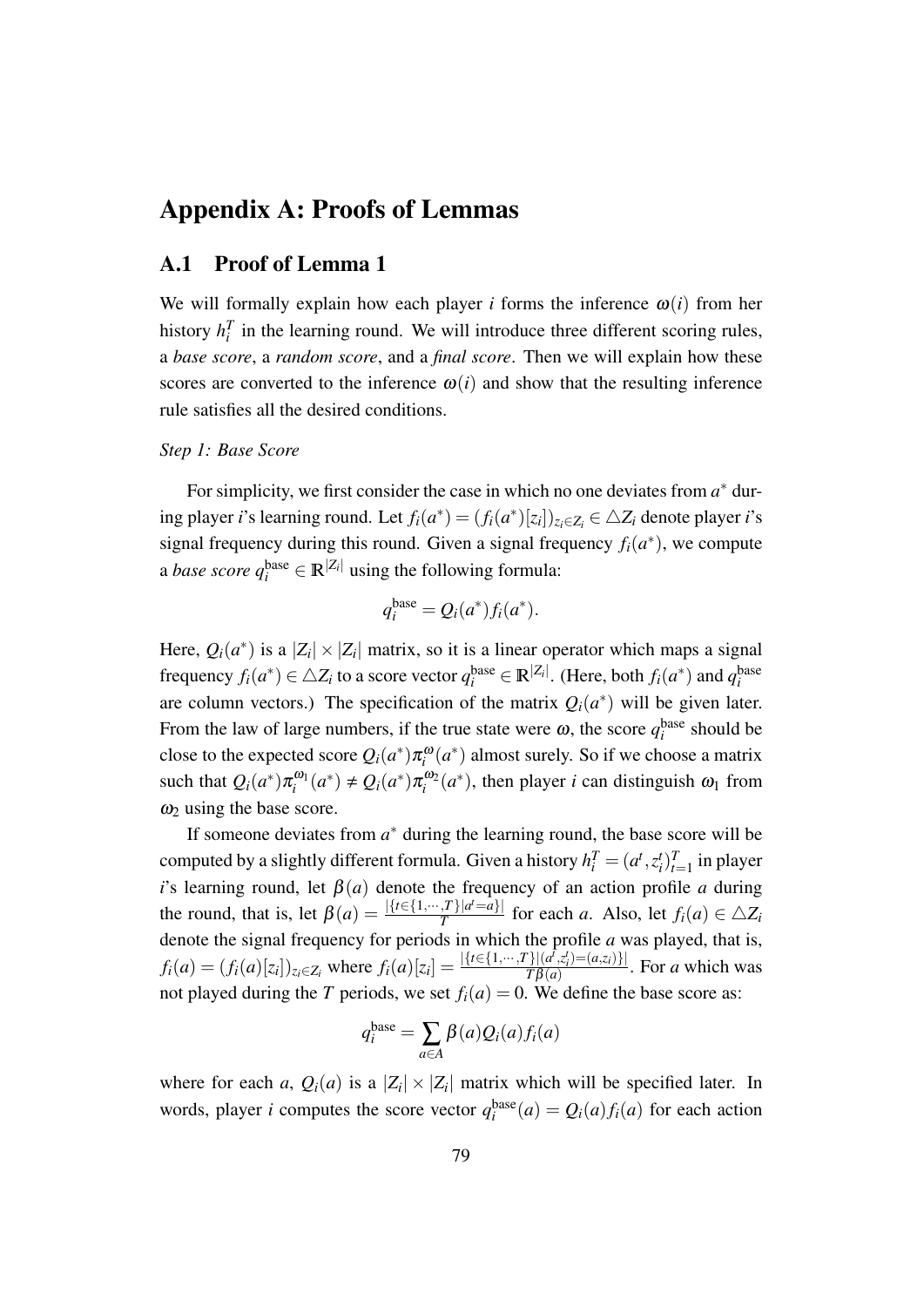profile *a*, and takes a weighted average of these scores over all *a*. Note that this formula reduces to the previous one when no one deviates from *a ∗* .

We choose the matrices  $Q_i(a)$  as in the following lemma: (This lemma specifies the matrix  $Q_i(a)$  only for *a* with  $a_{-j} = a_{-j}^*$ . For other *a*, let  $Q_i(a)$  be the normal matrix.)

Lemma 18. *Suppose that Conditions 2 holds. Then for each i, there are |Z<sup>i</sup> | dimensional column vectors*  $q_i^{\omega_1}$  *and*  $q_i^{\omega_2}$  *with*  $q_i^{\omega_1} \neq q_i^{\omega_2}$  *such that for each*  $j \neq i$ and  $a_j$ , there is a full-rank matrix  $Q_i(a_j, a_{-j}^*)$  such that

$$
Q_i(a_j, a_{-j}^*) \pi_i^{\omega}(a_j, a_{-j}^*) = \begin{cases} q_i^{\omega_1} & \text{if } \omega = \omega_1 \\ q_i^{\omega_2} & \text{if } \omega = \omega_2 \end{cases}
$$

*Proof.* Directly follows from Condition 2. *Q.E.D.*

*.*

That is, we choose the matrices  $Q_i(a)$  so that if the true state is  $\omega$ , the expected base score is  $q_i^{\omega}$  regardless of the opponent's actions during the learning round. Since  $q_i^{\omega_1} \neq q_i^{\omega_2}$ , player *i* can indeed distinguish the true state using the base score.

While the opponent's action cannot influence the expected value of the base score, it may still influence the *distribution* of player *i*'s base score. Thus, if player *i* uses the base score to distinguish the true state, player *j* may be able to manipulate player *i*'s inference by deviating from  $a^*$ , so that clause (ii) of the lemma fails. In the next step, we will modify the scoring rule to avoid this problem.

### *Step 2: Random Score*

Let  $Q_i(a)$  be as in Lemma 18, and for each  $z_i$ , let  $q_i(a, z_i)$  be the column of the matrix  $Q_i(a)$  corresponding to signal  $z_i$ . Note that  $q_i(a, z_i)$  is a  $|Z_i|$ -dimensional column vector, so let  $q_{i,k}(a, z_i)$  denote its *k*th component. Without loss of generality, we assume that each entry of the matrix  $Q_i(a)$  be in the interval [0, 1], i.e., we assume that  $q_{i,k}(a, z_i) \in [0, 1].^{18}$ 

For each  $(a, z_i)$ , let  $\kappa_i(a, z_i) \in \{0, 1\}^{|Z_i|}$  be a random variable such that each component is randomly and independently drawn from *{*0*,*1*}* and such that for each *k*, the probability of the *k*th component being 1 is  $q_{i,k}(a, z_i)$ . Note that

<sup>&</sup>lt;sup>18</sup>If some entry of  $Q_i(a)$  is not in [0,1], we consider the affine transformation of  $q_i(a, z_i)$ ,  $q_i^{\omega_1}$ , and  $q_i^{\omega_2}$  so that each entry is in [0, 1].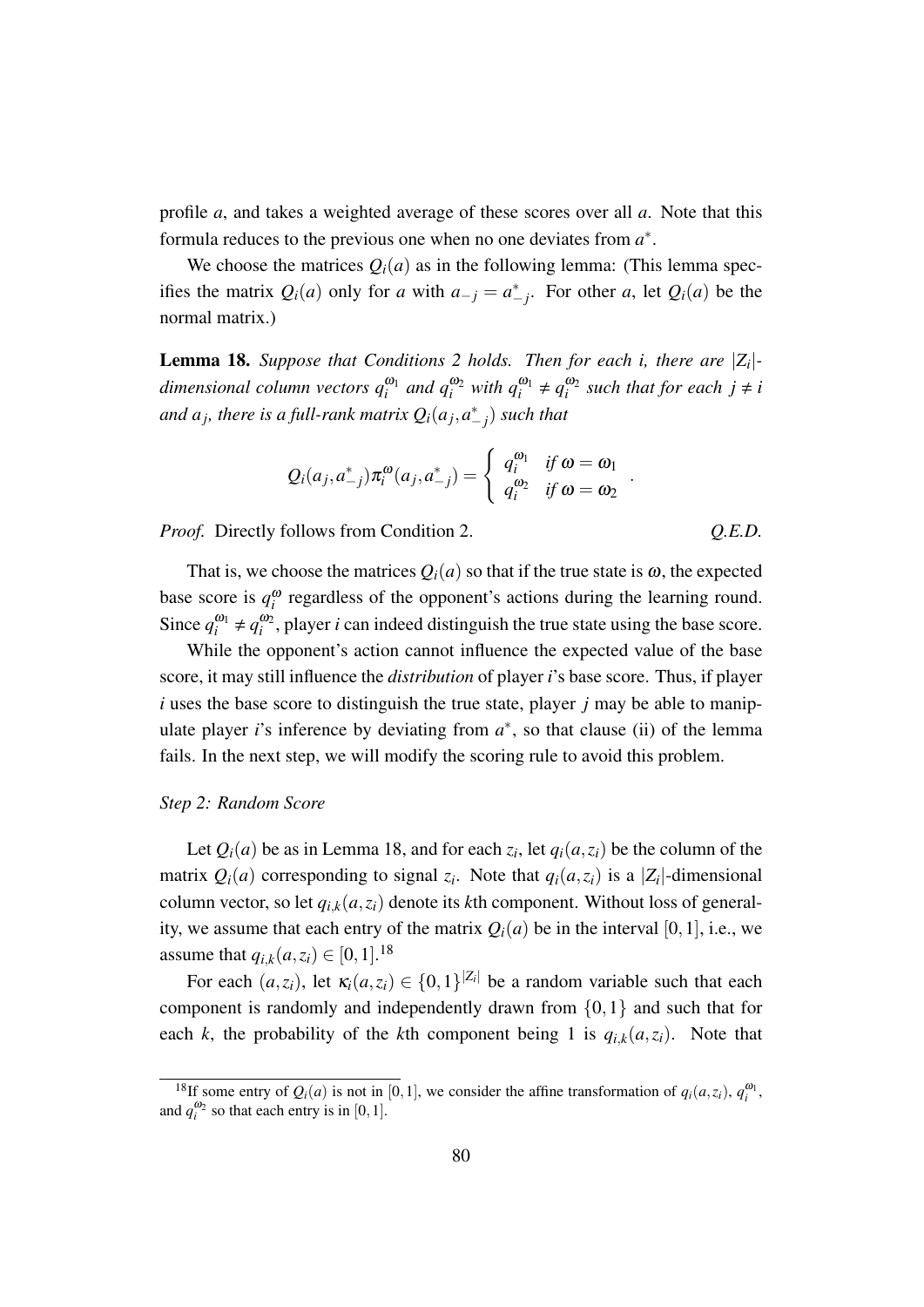given  $(a, z_i)$ , the expected value of this random variable  $\kappa_i(a, z_i)$  is exactly equal to  $q_i(a, z_i)$ .

Let  $h_i^T = (a^t, z_i^t)_{t=1}^T$  denote player *i*'s history during her learning round. Given such a history  $h_i^T$ , define the *random score*  $q_i^{\text{random}} \in \mathbb{R}^{|Z_i|}$  as

$$
q_i^{\text{random}} = \frac{1}{T} \sum_{t=1}^T \kappa_i(a^t, z_i^t).
$$

That is, we generates independent random variables  $(\kappa_i(a^t, z^t_i))_{t=1}^T$  for each period*t* outcome  $(a^t, z^t_i)$ , and define the random score as its average.

Note that for a given history  $h_i^T$  during the learning round, the expected value of the random score is exactly equal to the base score. This, together with the law of large numbers, implies that if the true state is  $\omega$ , the random score is close to  $q_i^{\omega}$  almost surely; hence player *i* can distinguish the state using the random score. Also, by the construction, the opponent's action cannot influence the distribution of player *i*'s random score. (Here we use Lemma 18, which ensures that the expected value of the base score does not depend on the opponent's actions.) This implies that if player *i* uses the random score to distinguish the true state, then player *j* cannot manipulate player *i*'s inference at all.

However, the random score is not a sufficient statistic of player *i*'s signal frequency  $f_i$ . For example, even when the base score is close to  $q_i^{\omega}$  so that the signals indicate that  $\omega$  is likely to be the true state, if there are too many unlucky draws of the random variables  $\kappa_i(a^t, z_i^t)$ , the random scores can be far away from  $q_i^{\omega}$ . Accordingly clause (iii) does not hold if player *i* uses the random score to make the inference. In the next step, we will introduce the notion of the *final score* in order to fix this problem.

### *Step 3: Final Score*

Now we introduce the concept of a *final score*, which combines the advantages of the base and random scores. Let  $\tilde{\varepsilon} > 0$  be a small number. Player *i*'s final score *q* final *i* is defined as

$$
q_i^{\text{final}} = \begin{cases} q_i^{\text{random}} & \text{if } |q_i^{\text{random}} - q_i^{\text{base}}| < \tilde{\varepsilon} \\ q_i^{\text{base}} & \text{otherwise} \end{cases}
$$

*.*

In words, if the random score is close to the base score, it is used as the final score Otherwise, the base score is used as the final score.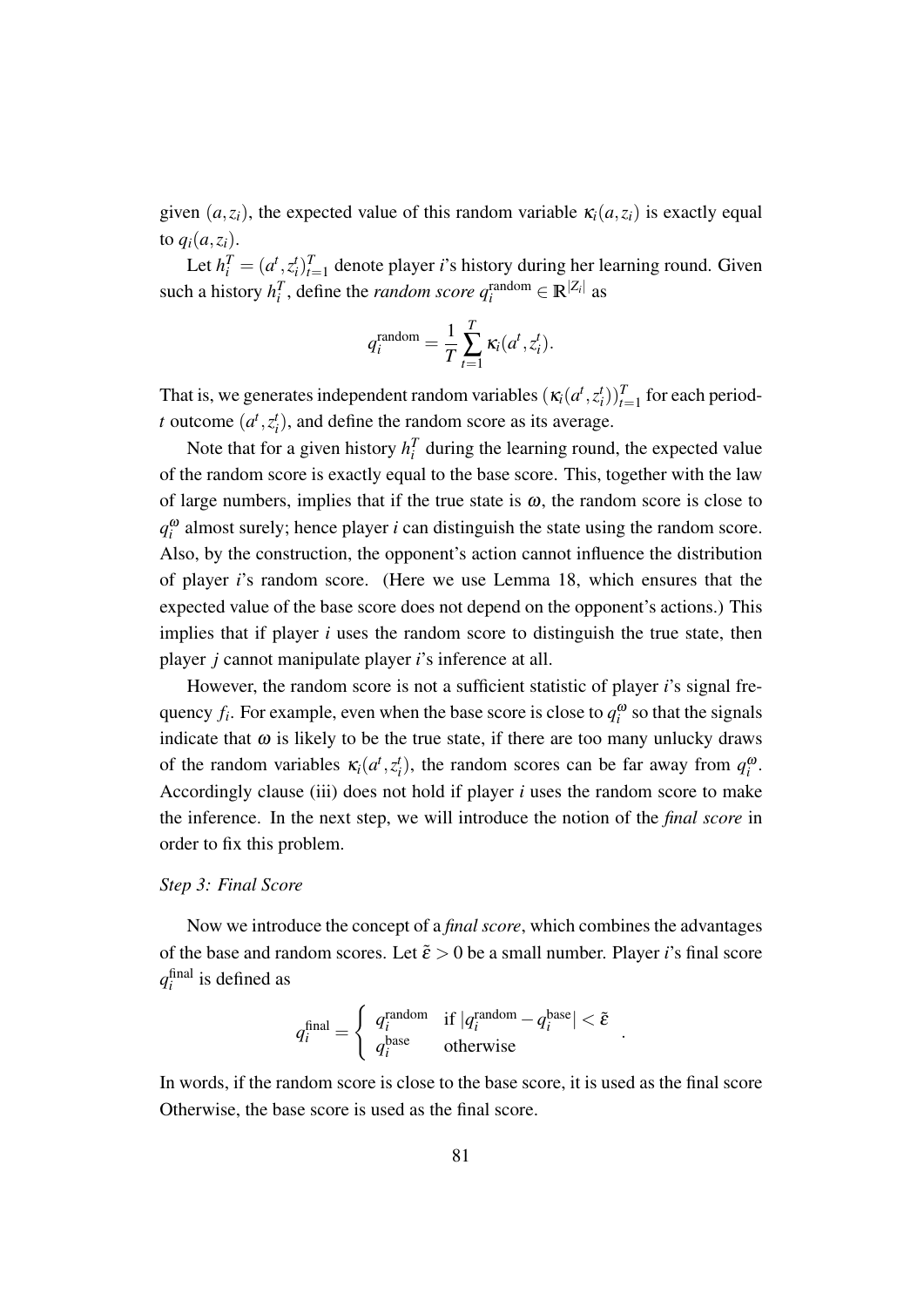By the definition, the final score is always close to the base score. This means that player *i*'s final score is an "almost sufficient" statistic for her *T*-period private history.

Another important property of the final score is that a player's action cannot influence the opponent's score almost surely. To see this, note that conditional on the *T*-period history  $(a^t, z^t_i)_{t=1}^T$ , the expected value of the random score  $q_i^{\text{random}}$  is equal to the base score  $q_i^{\text{base}}$ . This implies that with probability close to one, the random score is close to the base score and hence the final score is equal to the random score, which does not depend on the opponent's deviation. Formally, for any  $\tilde{\varepsilon} > 0$ , there is  $\overline{T}$  such that for any  $T > \overline{T}$ , in any period of the learning round, the probability that the opponent's action can influence player *i*'s final score is less than  $exp(-T^{\frac{1}{2}})$ .

## *Step 4: From the Final Score to the Inference*

Now we will describe how each player *i* makes the inference  $\omega(i)$ . Recall that  $\tilde{\varepsilon} > 0$  is a small number. We set  $\omega(i) = \omega_1$  if

$$
\left| q_i^{\omega_1} - q_i^{\text{final}} \right| < 2\tilde{\varepsilon},\tag{19}
$$

and we set  $\omega(i) = \omega_2$  if

$$
\left| q_i^{\omega_2} - q_i^{\text{final}} \right| < 2\tilde{\varepsilon}.\tag{20}
$$

If neither (19) nor (20) holds, then we set  $\omega(i) = \emptyset$ . In words, if the score is in the 2 $\tilde{\epsilon}$ -neighborhood of the expected score at  $\omega$ , then we set  $\omega(i) = \omega$ . Note that the inference  $\omega(i)$  is indeed well-defined if  $\tilde{\varepsilon}$  is sufficiently small.

Now we show that this inference rule satisfies all the desired properties. Clause (i) is simply a consequence of the law of large numbers. Clause (ii) follows from the fact that the opponent's deviation cannot influence player *i*'s final score almost surely.

To prove clause (iii), suppose that no one deviates from  $a^*$ , and pick a signal frequency  $f_i$  such that player *i* will choose  $\omega(i) = \omega$  with positive probability. By the definition of the final score, given this signal frequency  $f_i$ , the resulting final score is always within  $\tilde{\varepsilon}$  of the base score  $q_i^{\text{base}}$ , which is equal to  $Q_i(a^*)f_i$ . Hence, from  $(19)$  and  $(20)$ , we must have

$$
|q_i^{\omega} - Q_i(a^*)f_i| < 3\tilde{\varepsilon}.\tag{21}
$$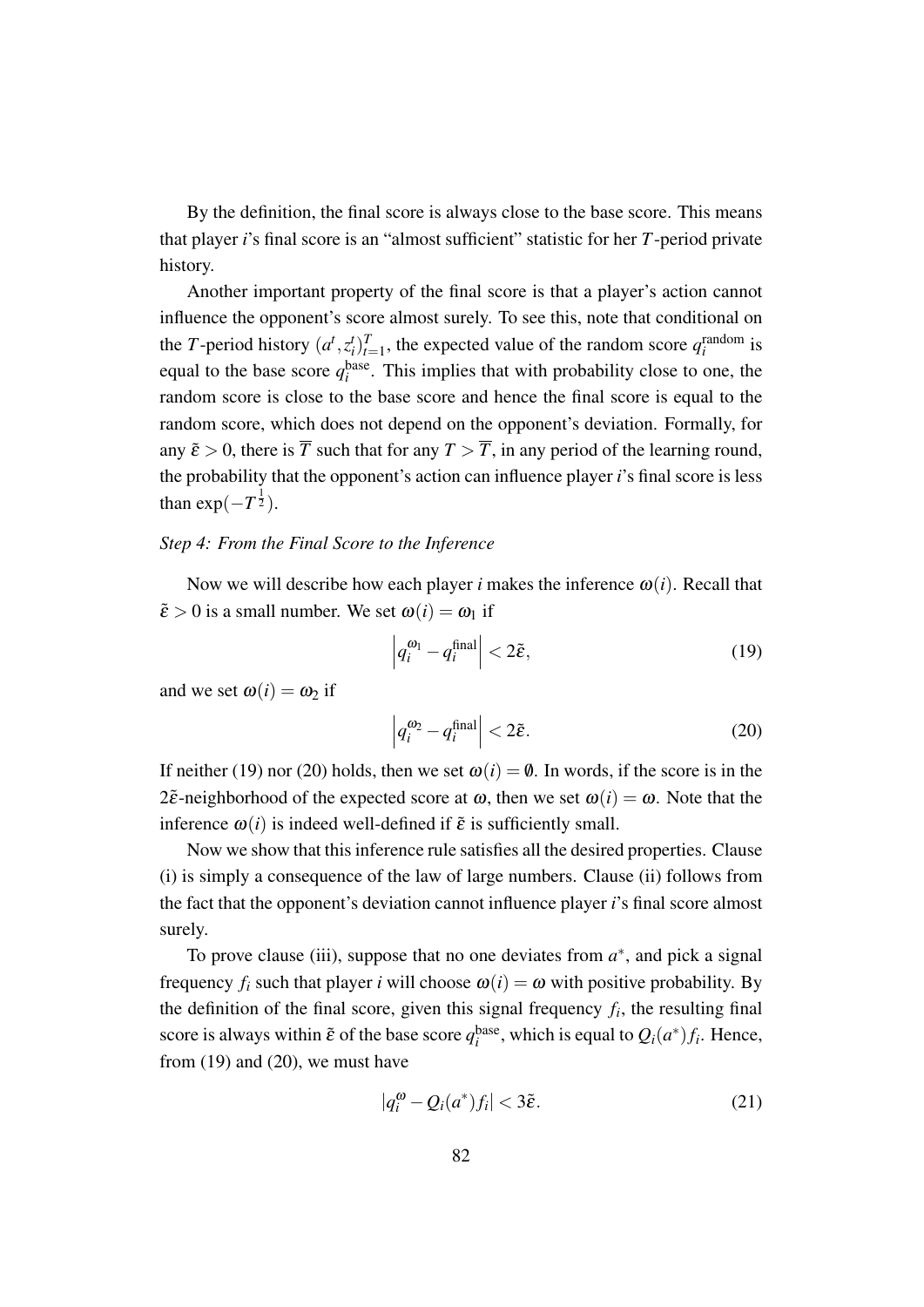Since  $Q_i(a^*)$  has a full rank, this implies

$$
|\pi_i^{\omega}(a^*) - f_i| < K\tilde{\varepsilon} \tag{22}
$$

for some constant  $K > 0$ . Hence clause (iii) follows.

# A.2 Proof of Lemma 3

As in Section 4.5, we first construct a transfer rule  $\tilde{U}^{\omega,G}_i$  which "approximately" satisfies clause (ii) of the lemma. That is, we construct  $\tilde{U}^{\omega, G}_i$  $\int_{i}^{\omega,\sigma}$  such that playing the prescribed strategy  $s_i^{x_i}$  $i_i^{x_i}$  is a best reply for player *i* except the summary report round, and it is an approximate best reply in the summary report round. Then we modify this transfer rule  $\tilde{U}_i^{\omega, G}$  $\sum_{i}^{a}$  and construct a new transfer rule  $U_i^{a}$ , which satisfies clause (ii) exactly. Then we show that the modified transfer rule  $U_i^{\omega, G}$ *i* satisfies clauses (i) and (iii) as well.

We begin with introducing the notion of *regular histories*. We first give the definition and then give its interpretation. A block history  $h_{\perp}^{T_b}$ *−i* is *regular given*  $(\omega, G)$  if it satisfies all the following conditions:

- (G1) Players choose  $a^*$  in the learning round.
- (G2) In the summary report round, the opponent reports  $\omega(-i) = \omega$ , and player *i* reports  $\omega(i) = \omega$  or  $\omega(i) = \emptyset$ .
- (G3) The opponent reports  $x_{-i}^{\omega} = G$  in the first period of the main round,
- (G4) Players follow the prescribed strategy in the second or later periods of the main round.
- (G5) The opponent's signal frequency *f−<sup>i</sup>* during player *i*'s learning round is close to the ex-ante distribution  $\pi_{-i}^{\omega}(a^*)$ , i.e.,  $|f_{-i} - \pi_{-i}^{\omega}(a^*)| < \varepsilon$ .

A history  $h_{-1}^{T_b}$ *−i* is *irregular given* (ω*,G*) if it is not regular.

Roughly, a history is regular if (i) no one makes an observable deviation from the prescribed strategy  $s^x$ , and (ii) no one reports a wrong inference, and (iii) the opponent's signal frequency *f−<sup>i</sup>* is typical of <sup>ω</sup>. Note that this concept is an extension of "regular observations" briefly discussed in Section 4.5; now we allow players' deviations in the learning and the main round, and we call the history irregular if such a deviation occurs.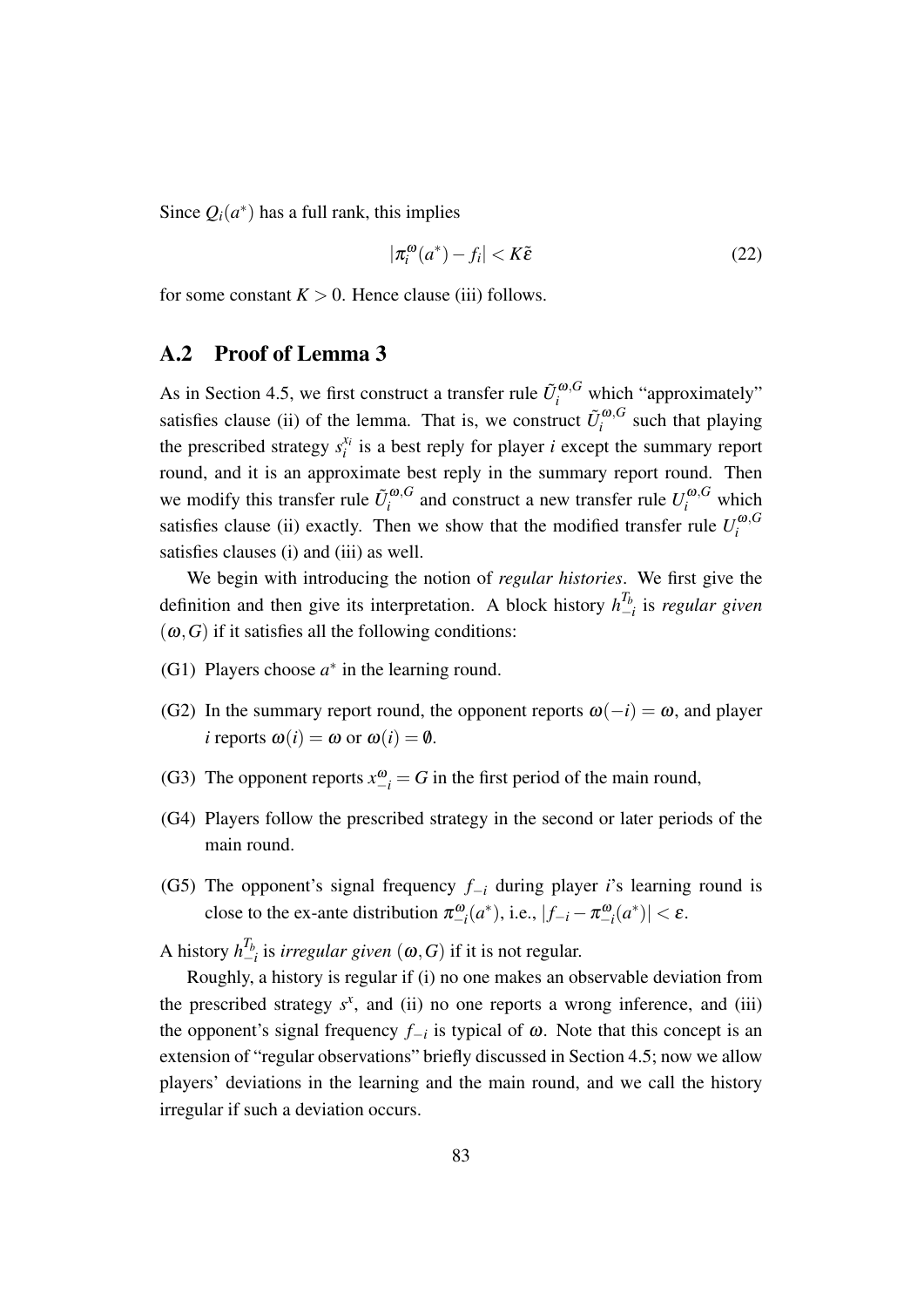### **A.2.1** Step 1: Construction of  $\tilde{U}^{\omega, G}_i$ *i*

Choose a transfer rule  $\tilde{U}^{\omega, G}_i$  $\iota^{a,G}_i : H_{-i}^{T_b} \to \mathbb{R}$  such that

• If the history  $h^{T_b}_ \frac{T_b}{T_{i}}$  is regular given  $(\omega, G)$ , choose  $\tilde{U}_i^{\omega, G}$  $\int_i^{\boldsymbol{\omega},G} (h^{T_b}_-)$  $\binom{I_b}{-i}$  so that it solves

$$
\frac{1-\delta}{1-\delta^{T_b}} \left[ \sum_{t=1}^{T_b} \delta^{t-1} g_i^{\omega}(a^t) + \delta^{T_b} \tilde{U}_i^{\omega, G}(h_{-i}^{T_b}) \right] = \overline{v}_i^{\omega}.
$$
 (23)

• If the history  $h_{-}^{T_b}$  $\frac{T_b}{T}$  is irregular, choose  $\tilde{U}_i^{\omega, G}$  $\int_i^{\boldsymbol{\omega},G} (h^{T_b}_-)$  $\binom{I_b}{-i}$  so that

$$
\frac{1-\delta}{1-\delta^{T_b}} \left[ \sum_{t=1}^{T_b} \delta^{t-1} g_i^{\omega}(a^t) + \delta^{T_b} \tilde{U}_i^{\omega, G}(h_{-i}^{T_b}) \right] = -2\overline{g}_i^{\omega}.
$$
 (24)

In words, if (i) no one makes an observable deviation, and (ii) no one reports a wrong inference, and (iii) the opponent's observation *f−<sup>i</sup>* is typical of <sup>ω</sup>, then the transfer  $U_i^{\omega, G}$  $i$ <sup>0,0</sup>,<sup>0</sup> is chosen in such a way that player *i*'s payoff in the completeinformation transfer game is exactly the target payoff  $\bar{v}_i^{\omega}$ . On the other hand, if player *i* makes an observable deviation or reports a wrong inference, or if the opponent's observation is not typical of  $\omega$ , then we give a huge negative transfer to player *i* so that the payoff goes down to *−*2*g* ω *i* . Note that this transfer rule is very similar to the one in Section 4.5; the only difference is that player *i* receives a huge negative transfer when there is a deviation in the learning round or in the main round. So (assuming that no one has deviated in the learning round) player *i*'s best reply in the summary report round is still as in Table 1 in Section 4.5.

### **A.2.2** Step 2:  $\tilde{U}^{\omega,G}_i$  $i^{(\omega,\sigma)}$  approximately satisfies clause (ii)

Consider the complete-information transfer game with the state  $\omega$  and the transfer rule  $\tilde{U}^{\omega, G}_i$  $\int_{i}^{\omega}$ , above. Suppose that the opponent's current plan is *x*<sub>−*i*</sub> with  $x_{-i}^{\omega} = G$ . We will show that the prescribed strategies  $s_i^{GG}, s_i^{GB}, s_i^{BG}$ , and  $s_i^{BB}$  are approximate best replies for player *i*. We will first show that the strategies  $s_i^{GG}, s_i^{GB}, s_i^{BG}$ , and *s BB i* are exact best replies except the summary report round.

Lemma 19. *In the learning round, the main round, and the detailed report round,* the strategies  $s_i^{GG}, s_i^{GB}, s_i^{BG},$  and  $s_i^{BB}$  are best replies for player i, regardless of the *past history.*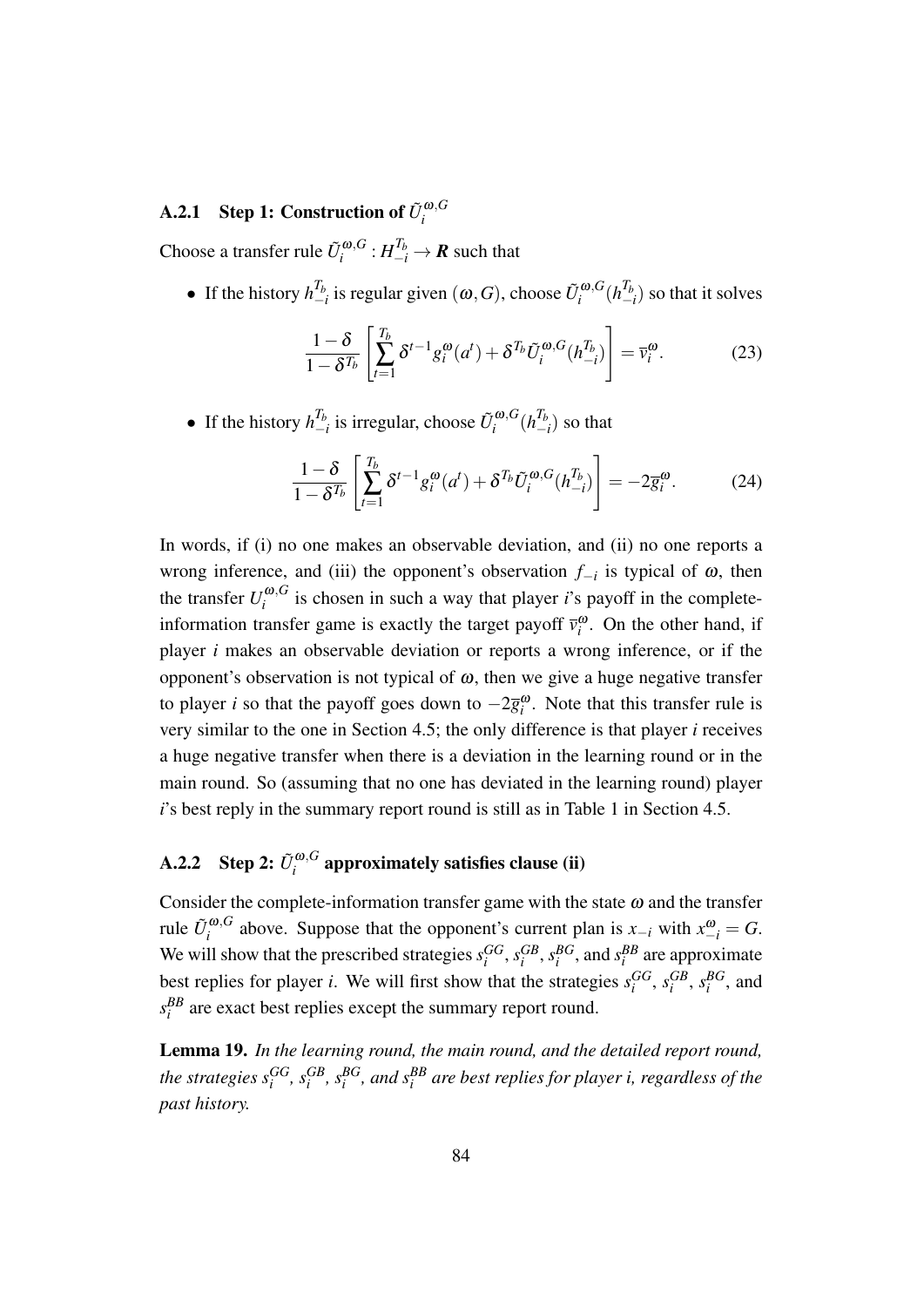*Proof.* Actions in the detailed report round and in the first period of the main round do not influence whether the resulting history is regular or not. Hence player *i* is indifferent over all actions in these periods.

In the learning round and the second or later periods of the main round, player *i* prefers not to deviate from the prescribed strategy  $s_i^{x_i}$  $i$ <sup> $i$ </sup>. This is so because such deviations are observable and make the history irregular for sure, which yields the worst payoff payoff *−*2*g* ω *i* . *Q.E.D.*

In what follows, we will focus on the incentive problem in the summary report round. The next lemma shows that if someone has deviated during the learning round, then the truthful summary report is an exact best reply.

Lemma 20. *Suppose that someone has deviated from a <sup>∗</sup> during the learning round. Then player i is indifferent over all actions in the summary report round, and hence the truthful summary report is a best reply.*

*Proof.* If someone has deviated from  $a^*$  in the learning round, then the opponent's history  $h_{-1}^{T_b}$ *−i* becomes irregular, regardless of player *i*'s summary report. Hence player *i* is indifferent over all summary reports. *Q.E.D.*

Now, consider the case in which no one has deviated during the learning round. In this case, Lemma 5 still holds, because the transfer rule constructed above is exactly the same as the one in Section 4.5. So the truthful summary report is indeed an approximate best reply.

### **A.2.3** Step 3: Construction of  $U_i^{\omega, G}$  $\int_i^{w,G}$  and Clause (ii)

As explained, the transfer rule  $\tilde{U}^{\omega, G}_i$  $i$ <sup> $\omega$ </sup>, $\sigma$  approximately satisfies clause (ii) of Lemma 3, but not exactly. Indeed, as shown in Lemma 5, the truthful report of  $\omega(i) = \tilde{\omega}$ in the summary report round is not an exact best reply. So we will modify the transfer rule  $\tilde{U}^{\omega, G}_i$  $i$ <sup>( $\omega$ , $G$ </sup>) in such a way that (ii) holds exactly. The idea here is very similar to the one presented in Step 2 in Section 4.5; we give a "bonus" to player *i* when she reports the incorrect inference  $\omega(i) = \tilde{\omega}$ , which gives her an extra incentive to report  $\omega(i) = \tilde{\omega}$  truthfully.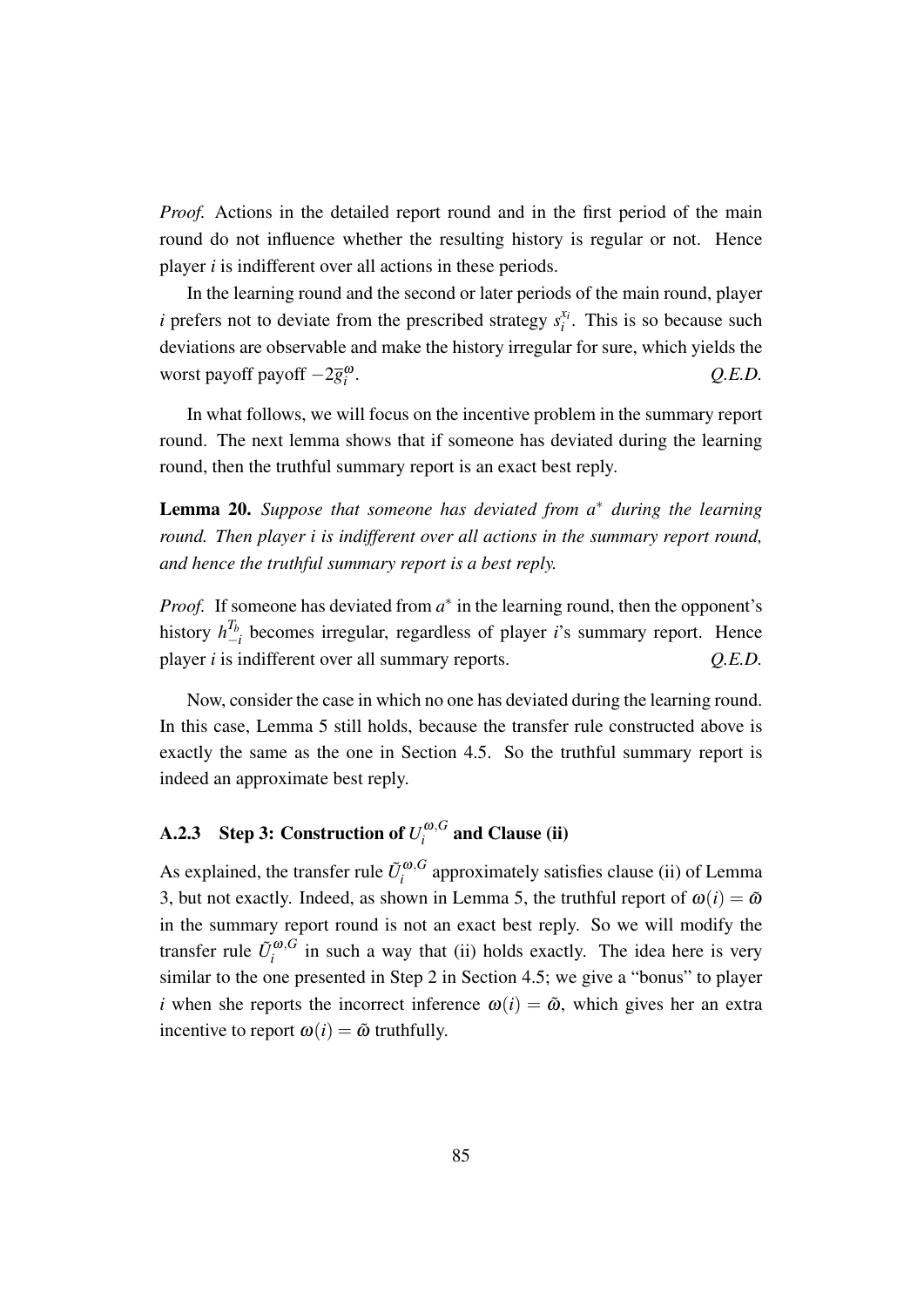Define a *bonus function*  $b_i^{\omega}: H_{-i}^{T_b} \to \mathbb{R}$  as

$$
b_i^{\omega}(h_{-i}^{T_b}) = \begin{cases} 0 & \text{if player } i \text{ reports } \omega(i) = \omega \text{ or } \omega(i) = \emptyset \\ 0 & \text{if someone deviates in the learning round} \\ 0 & \text{if } |\hat{f}_i - \pi_i^{\tilde{\omega}}(a^*)| \ge \varepsilon \\ 0 & \text{if } |\hat{f}_i - \pi_i^{\tilde{\omega}}(a^*)| \ge \varepsilon \\ (\overline{v}_i^{\omega} + 2\overline{g}_i^{\omega})p_i^{\omega}(\hat{f}_i) & \text{otherwise} \end{cases}
$$

*.*

This bonus function is the same as the one in Section 4.5, except that we specify values for the case in which someone makes observable deviations. Recall that the amount of the bonus by reporting  $\omega(i) = \tilde{\omega}$  is  $(\bar{v}_i^{\omega} + 2\bar{g}_i^{\omega})p_i^{\omega}(\hat{f}_i)$ , which is exactly equal to the expected gain by misreporting in the summary report round (Lemma 5). This makes player *i* indifferent over all reports in the summary report round, and thus the truthful report of  $\omega(i) = \tilde{\omega}$  becomes a best reply.

The following lemma shows that the amount of the bonus,  $b_i^{\omega} (h_i^T h)$ *−i* ), is very small regardless of the opponent's history  $h_{-}^{T_b}$ *−i* . In order to obtain this lemma, it is crucial that we pay a bonus only if  $|\hat{f}_i - \pi_i^{\tilde{\omega}}|$  $\left| \sum_{i}^{60} (a^*) \right| < \varepsilon$ ; this condition ensures that  $p_i^{\omega}(\hat{f}_i)$  is small and so is the bonus.

**Lemma 21.** *There is*  $\overline{T}$  *such that for any*  $T > \overline{T}$  *and*  $h_{-}^{T_b}$  $\frac{T_b}{T_{i-1}}$ , we have  $b_i^{\omega} (h_1^{\overline{T_b}})$ *−i* ) *<*  $3\overline{g}_i^{\omega}$  exp( $-T^{\frac{1}{2}}$ ).

*Proof.* Lemma 2 implies that whenever  $|\hat{f}_i - \pi_i^{\tilde{\omega}}|$  $\left| \int_{i}^{\tilde{\omega}} (a^*) \right| < \varepsilon$ , we have  $p_i^{\omega}(\hat{f}_i)$  $\exp(-T^{\frac{1}{2}})$ . Then by the definition of  $b_i^{\omega}$ , we obtain the lemma.  $Q.E.D.$ 

Now we define the new transfer rule  $U_i^{\omega, G}$  $\int_{i}^{\omega,\sigma}$  as

$$
U_i^{\omega,G}(h_{-i}^{T_b}) = \tilde{U}_i^{\omega,G}(h_{-i}^{T_b}) + \frac{1 - \delta^{T_b}}{\delta^{T_b}(1 - \delta)} \left( c^G + b_i^{\omega}(h_{-i}^{T_b}) - \frac{\varepsilon}{T} \sum_{t \in T(i)} \left| e(z_{-i}^t) - C_i^{\omega}(a^*) e(\tilde{z}_i^t) \right|^2 \right).
$$

where  $c<sup>G</sup>$  is a constant term which will be specified later. Again the specification of the transfer rule is very similar to the one in Section 4.5; a key is that we add the terms  $b_i^{\omega} (h_{-i}^{T_b})$  $\int_{-i}^{T_b}$  and  $\frac{\varepsilon}{T} \sum_{t \in T(i)} |e(z_{-i}^t) - C_i^{\omega}(a^*)e(\hat{z}_i^t)|$  $2$  in order to provide right incentives in the two report rounds.

In what follows, we will verify that this transfer rule indeed satisfies clause (ii) of the lemma. That is, the prescribed strategy  $s_i^{x_i}$  $i_i^{x_i}$  is a best reply in the transfer game. The following lemma considers incentives in the detailed report round: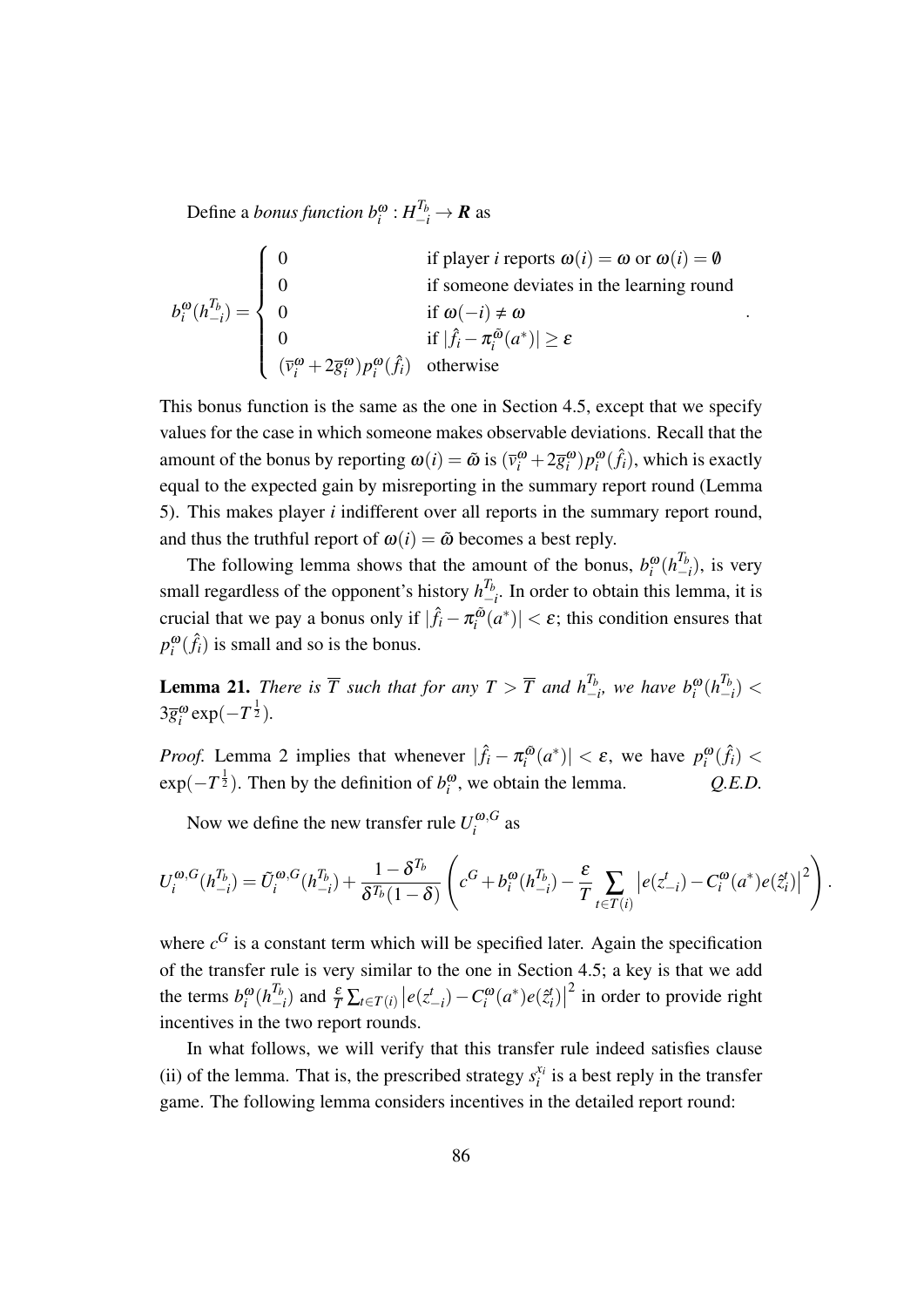**Lemma 22.** *There is*  $\overline{T} > 0$  *such that for any*  $T > \overline{T}$ *, the truthful report in the detailed report round is a best reply for player i regardless of the past history. In particular, the truthful report is a best reply even if player i has misreported in the summary report round.*

*Proof.* Recall that under the transfer rule  $\tilde{U}^{\omega, G}_i$  $i_i^{(0,0)}$ , player *i* is indifferent over all actions in the detailed report round. (This is so because her actions in the detailed report round cannot influence whether the opponent's history is regular or not.) Thus, it is sufficient to check how player *i*'s deviation in the detailed report round influences the additional terms,  $b_i^{\omega} (h_{-}^{T_b})$  $\left| \frac{T_b}{T_b} \right| - \frac{\varepsilon}{T} \sum_{t \in T(i)} \left| e(z_{-i}^t) - C_i^{\omega}(a^*) e(\hat{z}_i^t) \right|$ 2 .

In the detailed report round, player *i* reports the signals  $(z_i^t)_{t \in T(i)}$  during her own learning round, and the ones  $(z_i^t)_{t \in T(-i)}$  during the opponent's learning round. It is easy to see that the truthful report of  $(z_i^t)_{t \in T(-i)}$  is a best reply for player *i*, because this report does not influence the additional terms above. So what remains is to show that the truthful report of the signals  $(z_i^t)_{t \in T(i)}$  during her own learning round is a best reply for player *i*.

Pick some  $t \in T(i)$ , and suppose that player *i* deviates by reporting a signal  $\tilde{z}_i \neq z_i^t$  such that  $C_i^{\omega}(a^*)e(z_i^t) \neq C_i^{\omega}(a^*)e(\tilde{z}_i)$ ; that is, consider a misreport  $\tilde{z}_i$ such that the corresponding posterior distribution of *z−<sup>i</sup>* differs from the true posterior distribution  $C_i^{\omega}(a^*)e(z_i^t)$ . This misreport increases the expected value of  $\left| e(z_{-i}^t) - C_i^{\omega}(a^*)e(\hat{z}_i^t) \right|$  $2<sup>2</sup>$ , and hence reduces the expected transfer.<sup>19</sup> This effect is of order  $\frac{1}{T}$ , as we have the coefficient  $\frac{\varepsilon}{T}$ . This implies that this misreport is not profitable, as the gain is at most of order  $exp(-T^{\frac{1}{2}})$  from Lemma 21.

Next, suppose that player *i* deviates by reporting a signal  $\tilde{z}_i \neq z_i^t$  such that  $C_i^{\omega}(a^*)e(z_i^t) = C_i^{\omega}(a^*)e(\tilde{z}_i)$ . In this case, player *i*'s payoff is the same as the one when she does not deviate; indeed, this misreport does not change  $b_i^{\omega} (h_i^T h)$ *−i* ) or  $\left| e(\hat{z}_{-i}^t) - C_i^{\omega}(a^*)e(\hat{z}_i^t) \right|$ 2 . Hence this misreport is not profitable. *Q.E.D.*

The next lemma shows that thanks to the bonus function  $b_i^{\omega}$ , the truthful report

$$
\sum_{z_{-i}\in Z_{-i}} C_i^{\omega}(a^*)e(z_i^t)[z_{-i}] |e(z_{-i})-C_i^{\omega}(a^*)e(z_i^t)|^2 < \sum_{z_{-i}\in Z_{-i}} C_i^{\omega}(a^*)e(z_i^t)[z_{-i}] |e(z_{-i})-C_i^{\omega}(a^*)e(z_i^t)|^2
$$

 $19$ Indeed, as explained in Section 4.2 of Kandori and Matsushima (1998), we have

for this misreport  $\tilde{z}_i^t$ , so the expected transfer indeed decreases. Note that the opponent's block strategy does not depend on the signal *z t −i* , so regardless of the opponent's past actions, player *i*'s posterior belief about  $z_{-i}^t$  is indeed  $C_i^{\omega}(a^*)e(z_i^t)$ .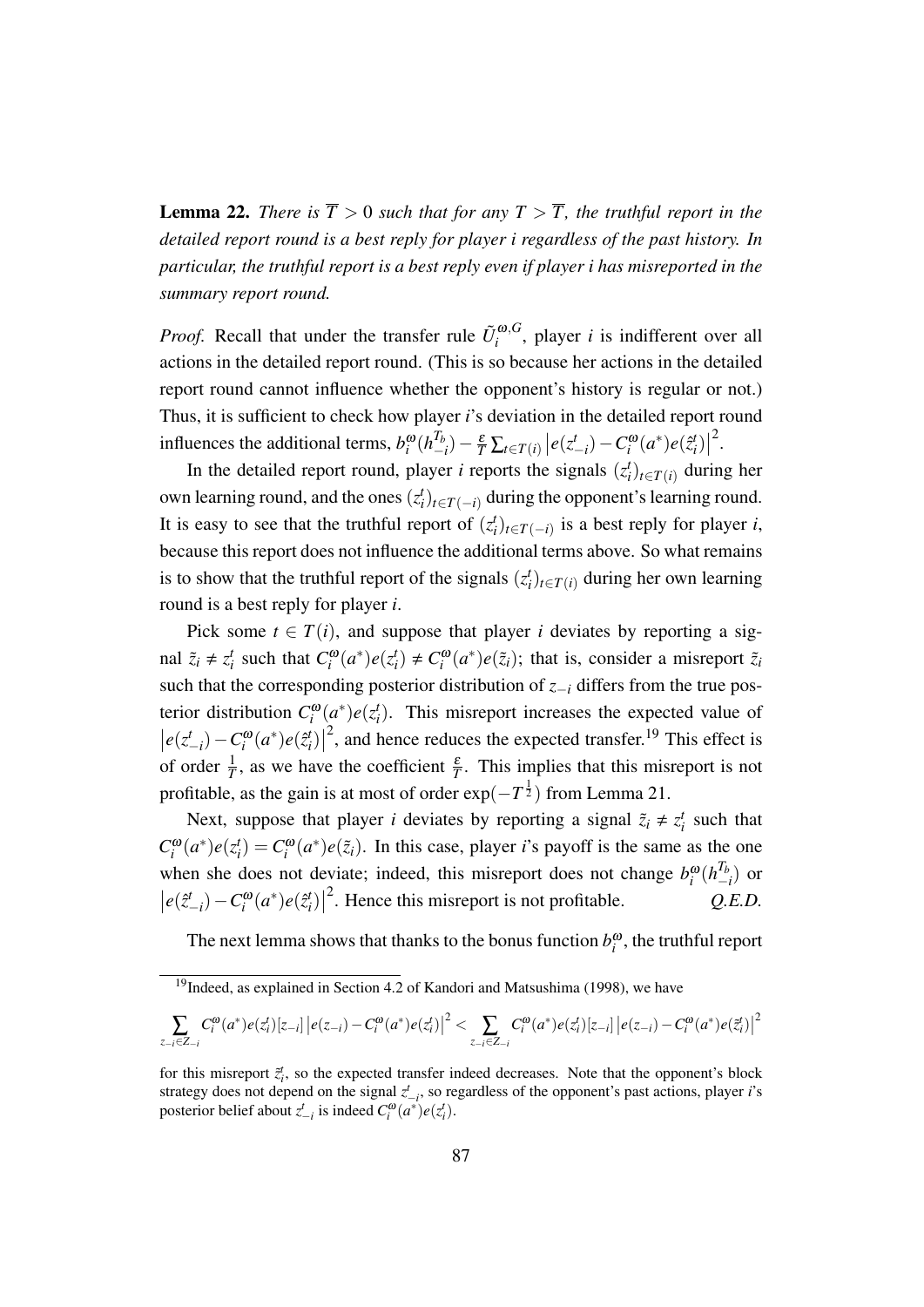in the summary report round is an exact best reply. This implies that the modified transfer  $U_i^{\omega,G}$  $\int_{i}^{\omega,\mathbf{G}}$  satisfies Lemma 3(ii).

Lemma 23. *The truthful report in the summary report round is a best reply for player i, regardless of the past history.*

*Proof.* Throughout the proof, we assume that player *i* will be truthful in the detailed report round, since we have Lemma 22. Suppose, hypothetically, that player *i* knows the opponent's inference  $\omega(-i)$  before it is revealed in the summary report round. We will show that the truthful report of  $\omega(i)$  is a best reply for player *i* regardless of  $\omega(-i)$ . This implies that the truthful report is a best reply even if player *i* does not know  $\omega(-i)$ , and hence the result.

First, suppose that someone deviated from  $a^*$  in the learning round or the opponent's inference is  $\omega(-i) \neq \omega$ . In these cases, the bonus payment is zero regardless of player *i*'s summary report. Also, from Lemmas 20 and 5, player *i* is indifferent over all actions in the summary report round with the transfer  $\tilde{U}^{\omega, G}_i$  $\int_i^{w,\mathbf{G}}$ . Hence player *i* is indifferent over all actions in the summary report round even with the new transfer rule, and the truthful report is a best reply.

Next, suppose that no one has deviated in the learning round, and that the opponent's inference is  $\omega(-i) = \omega$ . There are two cases to be considered.

*Case 1: Player i's signal frequency f<sup>i</sup> during her own learning round is such that*  $|\pi^{\tilde{\omega}}_i\rangle$  $\left| \int_{i}^{\tilde{\omega}} (a^*) - f_i \right|$  ≥  $\varepsilon$ . In this case, from Lemma 1(iii), player *i*'s inference must be either  $\omega(i) = \omega$  or  $\omega(i) = \emptyset$ . Then from Lemma 5, the truthful report of  $\omega(i)$  in the summary report round is a best reply under the transfer rule  $\tilde{U}^{\omega, G}_i$  $\int_{i}^{\omega,\sigma}$ . The same result holds even under the new transfer  $U_i^{\omega, G}$  $\int_{i}^{\omega,G}$ , because given that  $|\pi_i^{\tilde{\omega}}\rangle$ *i* (*a ∗* )*− f<sup>i</sup> | ≥*  $\varepsilon$ , the bonus payment  $b_i^{\omega}$  is zero regardless of player *i*'s summary report.

*Case 2: Player i's signal frequency f<sup>i</sup> during her own learning round is such* that  $|\pi_i^{\tilde{\omega}}\>$  $\int_i^{\tilde{a}} (a^*) - f_i$  |  $< \varepsilon$ . We claim that in this case, player *i* is indifferent over all summary reports (and hence the truthful report of  $\omega(i)$  is a best reply). Under the transfer rule  $\tilde{U}^{\omega, G}_i$  $\int_i^{\omega}$ , reporting  $\omega(i) = \omega$  yields an expected payoff of  $p_i^{\omega}(f_i)\overline{v}_i^{\omega}$  +  $(1 - p_i^{\omega}(f_i))(-2\overline{g}_i^{\omega})$ , since the probability of the block history being regular is  $p_i^{\omega}(f_i)$ . The same is true when player *i* reports  $\omega(i) = \emptyset$ . On the other hand, when player *i* reports  $\omega(i) = \tilde{\omega}$ , the block history is always irregular, and hence the expected payoff is *−*2*g* ω *i* . Obviously this payoff is worse than the one by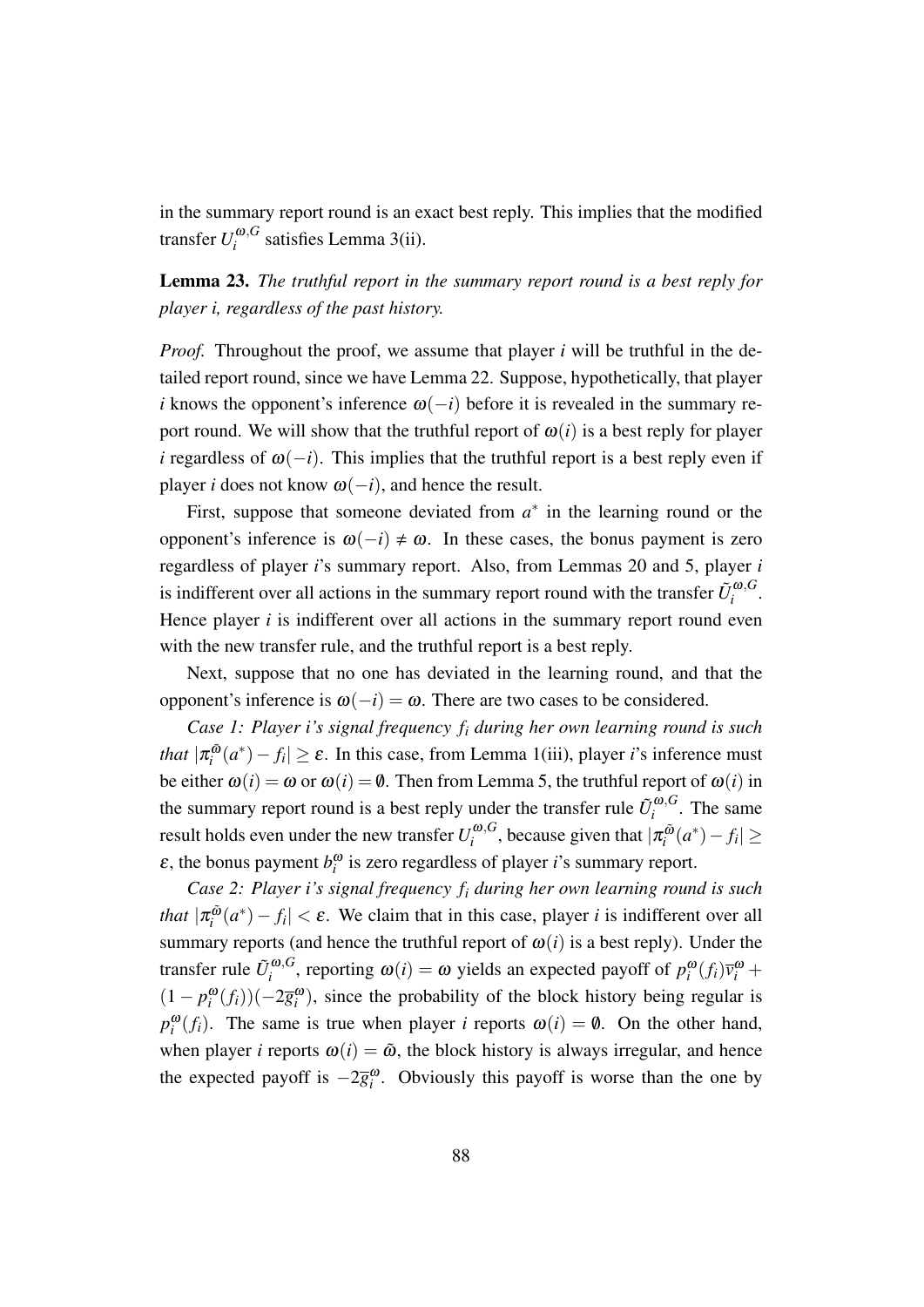reporting  $\omega(i) = \omega$ , and the payoff difference is

$$
(p_i^{\omega}(f_i)\overline{v}_i^{\omega} + (1-p_i^{\omega}(f_i))(-2\overline{g}_i^{\omega})) - 2\overline{g}_i^{\omega} = (\overline{v}_i^{\omega} + 2\overline{g}_i^{\omega})p_i^{\omega}(f_i).
$$

Now, consider the modified transfer  $U_i^{\omega, G}$  $\int_{i}^{\omega, \sigma}$ , with which player *i* can obtain the bonus  $b_i^{\omega}$  by reporting  $\tilde{\omega}$  in the summary report round. Since the amount of the bonus is precisely equal to the payoff difference above, player *i* is indifferent over all summary reports, as desired. *Q.E.D.*

## A.2.4 Step 4: Proof of Clause (i)

In what follows, we will show that the transfer rule  $U_i^{\omega, G}$  $\int_{i}^{\omega, \sigma}$  satisfies clauses (i) and (iii) of Lemma 3, if we choose the constant term  $c<sup>G</sup>$  appropriately.

Let  $p_{-i}^{\omega}$  denote the probability of the opponent's block history  $h_{-}^{T_b}$ *−i* being regular given  $(\omega, G)$ , conditional on that the state is  $\omega$  and players play  $s^x$  with  $x_{-i}^{\omega} = G$ . Note that this probability does not depend on the choice of *x* as long as  $x_{-i}^{\omega} = G$ , so it is well-defined. Then let

$$
c^{G} = (1 - p_{-i}^{\omega})(\bar{v}_{i}^{\omega} + 2\bar{g}_{i}^{\omega}) + E\left[\frac{\varepsilon}{T} \sum_{t \in T(i)} \left| e(z_{-i}^{t}) - C_{i}^{\omega}(a^{*})e(\hat{z}_{i}^{t}) \right|^{2} - b_{i}^{\omega}(h_{-i}^{T_{b}}) \right| \omega, s^{x} \right].
$$
\n(25)

Again, the expected value of  $|e(z_{-i}^t) - C_i^{\omega}(a^*) e(\hat{z}_i^t)|^2$  and  $b_i^{\omega}(h_i^T)$ *−i* ) does not depend on the choice of *x*, and thus  $c^G$  is well-defined.

Given this constant term  $c^G$ , the resulting transfer rule  $U_i^{\omega, G}$  $\int_{i}^{\omega,\mathbf{G}}$  satisfies Lemma 3(i). To see why, suppose that players play  $s^x$  with  $x_{-i}^{\omega} = G$ . It follows from (23) and (24) that if the transfer rule  $\tilde{U}_i^{G,\omega}$  $i_i^{G, \omega}$  is used, player *i*'s expected payoff in the complete-information transfer game is

$$
p_{-i}^{\omega}\overline{v}_{i}^{\omega} - (1 - p_{-i}^{\omega})2\overline{g}_{i}^{\omega},
$$

where  $p_{-i}^{\omega}$  is the probability of the opponent's history being regular. Hence, if the modified transfer rule  $U_i^{G,\omega}$  $i_j^{G, \omega}$  is used, player *i*'s payoff in the complete-information transfer game is

$$
\frac{1-\delta}{1-\delta^{T_b}}G_i^{\omega}(s^x, U_i^{\omega, G}) = p^{\omega}_{-i}\overline{v}_i^{\omega} - (1-p^{\omega}_{-i})2\overline{g}_i^{\omega} + c^G
$$
  
+ 
$$
+ E\left[b_i^{\omega}(h_{-i}^{T_b}) - \frac{\varepsilon}{T} \sum_{t \in T(i)} \left|e(z_{-i}^t) - C_i^{\omega}(a^*)e(\tilde{z}_i^t)\right|^2 \middle| \omega, s^x\right].
$$

Plugging (25) into this equation, we obtain clause (i) of Lemma 3.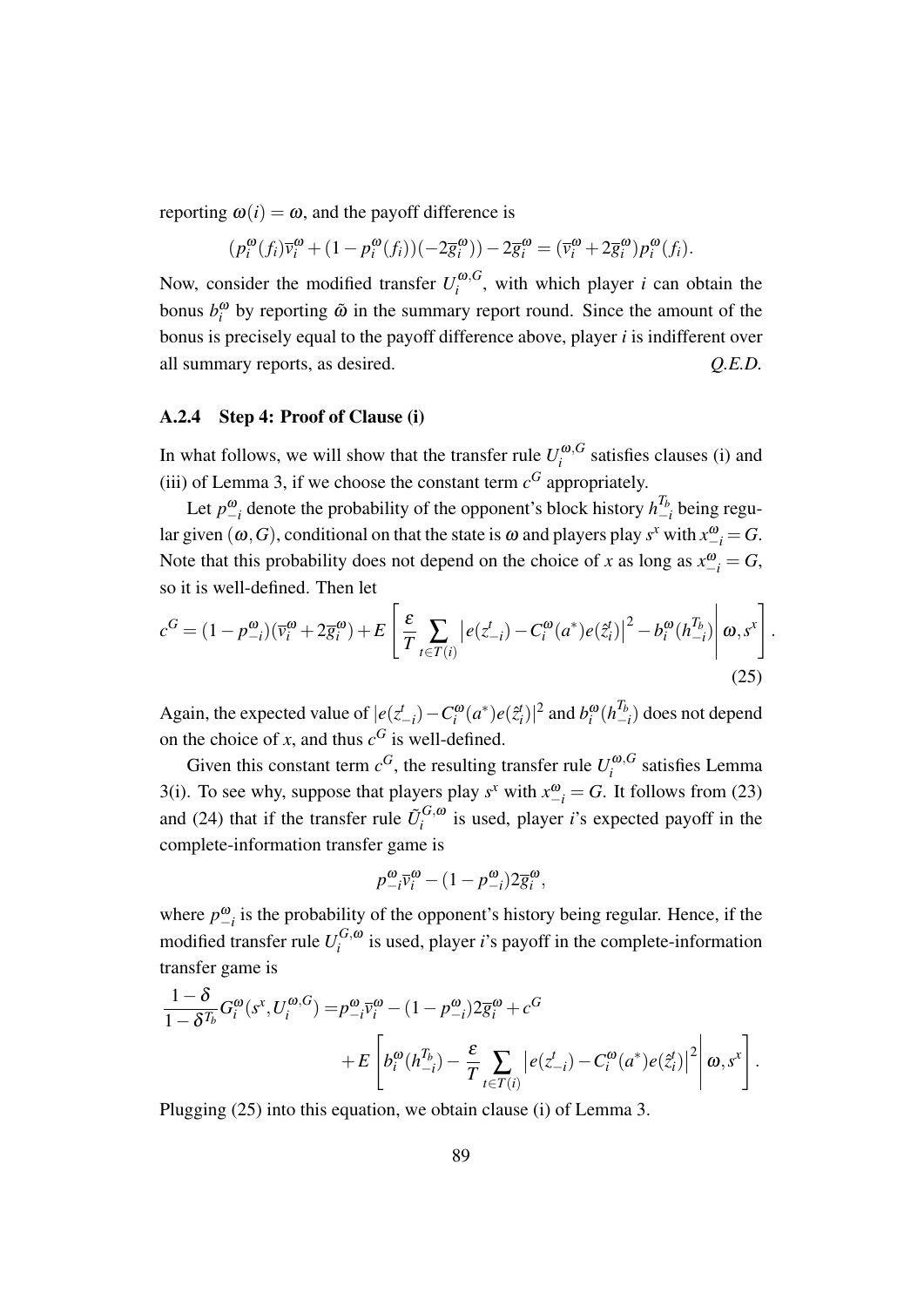## A.2.5 Step 5: Proof of Clause (iii)

What remains is to prove Lemma 3(iii). That is, we need to show  $-(\bar{v}_i^{\omega} - \underline{v}_i^{\omega})$  <  $(1−\delta)U_i^{\omega,G}$  $\int_i^{\omega,G} (h^{T_b}_-)$  $\binom{T_b}{-i}$  < 0 for all  $h^{T_b}_-$ *−i* .

We begin with showing the first inequality,  $-(\bar{v}_i^{\omega} - \underline{v}_i^{\omega}) < (1 - \delta)U_i^{\omega, G}$  $\int_i^{\boldsymbol{\omega},G}(h^{T_b}_-)$ *−i* ). By the definition of  $\overline{g}_i^{\omega}$ , we have  $\frac{1-\delta}{1-\delta^{T_b}}\sum_{t=1}^{T_b}$  $\frac{T_b}{T_{t-1}} \delta^{t-1} g_i^{\omega}(a^t) \ge \overline{g}_i^{\omega}$  regardless of the action sequence  $(a^1, \dots, a^{T_b})$ . Plugging this into (23) and (24), we obtain

$$
\frac{\delta^{T_b}(1-\delta)}{1-\delta^{T_b}}\tilde{U}_i^{\omega,G}(h_{-i}^{T_b})\geq-3\overline{g}_i^{\omega},
$$

and hence

$$
\frac{\delta^{T_b}(1-\delta)}{1-\delta^{T_b}}U_i^{\omega,G}(h_{-i}^{T_b}) \geq -3\overline{g}_i^{\omega} + c^G + b_i^{\omega}(h_{-i}^{T_b}) - \frac{\varepsilon}{T} \sum_{t \in T(i)} |e(z_{-i}^t) - C_i^{\omega}(a^*)e(\tilde{z}_i^t)|^2
$$

for each  $h_{-}^{T_b}$ *−i* . Equivalently,

$$
(1-\delta)U_i^{\omega,G}(h_{-i}^{T_b})\geq \frac{1-\delta^{T_b}}{\delta^{T_b}}\left(-3\overline{g}_i^{\omega}+c^G+b_i^{\omega}(h_{-i}^{T_b})-\frac{\varepsilon}{T}\sum_{t\in T(i)}\left|e(z_{-i}^t)-C_i^{\omega}(a^*)e(\tilde{z}_i^t)\right|^2\right).
$$

For a fixed *T*, if we take  $\delta$  close to one,  $\frac{1-\delta^{T_b}}{s^{T_b}}$  $\frac{-\partial^{2} b}{\partial T_b}$  becomes arbitrarily close to zero, so that the right-hand side is greater than  $-(\bar{v}_i^{\omega} - \underline{v}_i^{\omega})$ . This implies the desired inequality,  $-(\bar{v}_i^{\omega} - \underline{v}_i^{\omega}) < (1 - \delta)U_i^{\omega, G}$  $\int_i^{\boldsymbol{\omega},G} (h^{T_b}_-)$ *−i* ).

Now we prove the remaining inequality,  $(1 - \delta)U_i^{\omega, G}$  $\int_i^{\boldsymbol{\omega},G} (h^{T_b}_-)$  $\binom{I_b}{-i}$  < 0. We consider the following two cases.

*Case 1:*  $h_{-}^{T_b}$  $\frac{I_b}{I_b}$  *is regular given* ( $\omega$ , *G*). In this case, in all but one period of the main round, players play  $a^{\omega, x^{\omega}}$  with  $x^{\omega}_{-i} = G$ , which yields more than  $\bar{v}^{\omega}_i + 2\varepsilon$  to player *i*, according to (3) and (4). So for sufficiently large *T* and  $\delta$  close to one, we have  $\frac{1-\delta}{1-\delta^{T_b}}\sum_{t=1}^{T_b}$  $T_{t=1}^L \delta^{t-1} g_i^{\omega}(a^t) > \overline{v}_i^{\omega} + 2\varepsilon$ . Plugging this into (23),

$$
\frac{(1-\delta)\delta^{T_b}}{1-\delta^{T_b}}\tilde{U}_i^{\omega,G}(h_{-i}^{T_b}) < -2\varepsilon.
$$

Hence

$$
\frac{(1-\delta)\delta^{T_b}}{1-\delta^{T_b}}U_i^{\omega,G}(h_{-i}^{T_b}) < -2\varepsilon + c^G + b_i^{\omega}(h_{-i}^{T_b}) - \frac{\varepsilon}{T} \sum_{t \in T(i)} \left| e(z_{-i}^t) - C_i^{\omega}(a^*)e(\tilde{z}_i^t) \right|^2
$$
  

$$
\leq -2\varepsilon + c^G + b_i^{\omega}(h_{-i}^{T_b}).
$$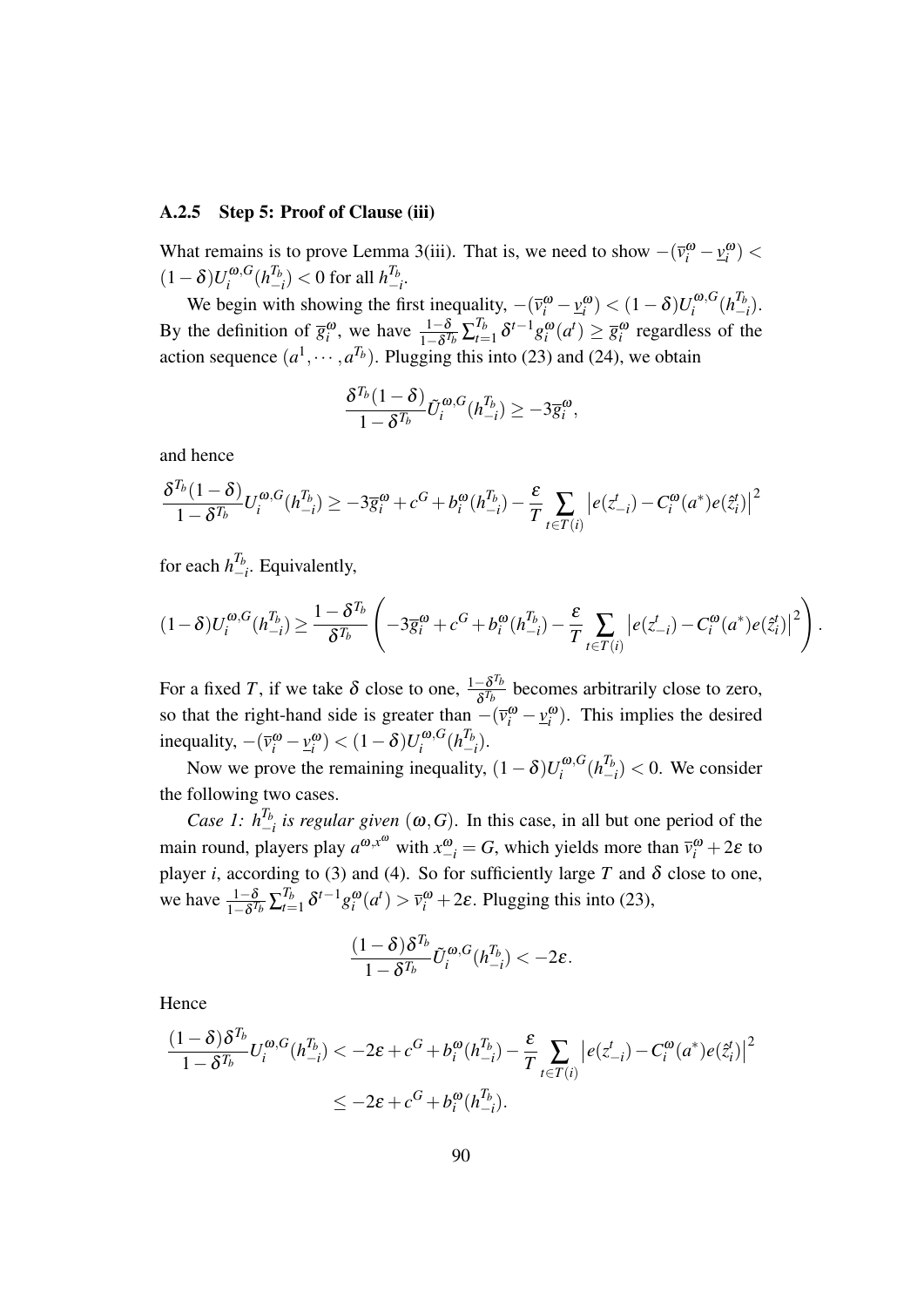Note that

$$
c^G \leq (1 - p^{\omega}_{-i})(\overline{v}^{\omega}_i + 2\overline{g}^{\omega}_i) + \sqrt{2}\varepsilon - E\left[b^{\omega}_i(h^{T_b}_{-i})|\omega, s^x\right],
$$

since  $|e(z_{-i}^t) - C_i^{\omega}(a^*)e(\hat{z}_i^t)|^2 \leq \sqrt{2}$ 2. Plugging this into the above inequality, we have

$$
\frac{(1-\delta)\delta^{T_b}}{1-\delta^{T_b}}U_i^{\omega,G}(h_{-i}^{T_b})
$$
  
<-(2-\sqrt{2})\varepsilon+(1-p\_{-i}^{\omega})(\bar{v}\_i^{\omega}+2\bar{g}\_i^{\omega})-E\left[b\_i^{\omega}(h\_{-i}^{T\_b})|\omega,s^x\right]+b\_i^{\omega}(h\_{-i}^{T\_b}).

Note that when *T* is large,  $p_{-i}^{\omega}$  approximates 1 and  $b_i^{\omega} (h_{-i}^{T_k})$ *−i* ) approximates 0 for all  $h_-^{T_b}$ *−i* . (This follows from Lemma 21.) Hence for sufficiently large *T*,

$$
\frac{(1-\delta)\delta^{T_b}}{1-\delta^{T_b}}U_i^{\omega,G}(h_{-i}^{T_b}) < -(2-\sqrt{2})\varepsilon < 0
$$

as desired.

*Case* 2:  $h_{-}^{T_b}$ *−i is irregular given* (ω*,G*). The proof is very similar to the one for Case 1, and hence omitted.

# A.3 Proof of Lemma 4

Fix *i* and  $\omega$  arbitrarily. In what follows, we will construct a transfer rule  $U_i^{\omega, B}$ *i* which satisfies clauses (i) through (iii) in Lemma 4.

We begin with introducing the notion of *regular histories*. The definition here is slightly different from the one in the proof of Lemma 3. The opponent's history is regular if she does not deviate from the prescribed strategy  $s_{-i}^{x_{-i}}$  $\int_{-i}^{x-i}$  and she makes the correct inference  $\omega(-i) = \omega$ . Formally, the opponent's block history  $h_{-}^{T_b}$  $\frac{I_b}{-i}$  is *regular given*  $(\omega, B)$  if it satisfies all the following conditions:

- (B1) Player  $-i$  chooses  $a_{-i}^*$  in the learning round.
- (B2) Player  $-i$  reports  $\omega(-i) = \omega$ .
- (B3) Player  $-i$  reports  $x_{-i}^{\omega} = B$  in the first period of the main round.
- (B4) Player  $-i$  followed the prescribed strategy  $s_{-i}^{x_{-i}}$  $\int_{-i}^{x_{-i}}$  in the second or later periods of the main round.

A history  $h^{T_b}_{-1}$ *−i* is *irregular given* (ω*,B*) if it is not regular.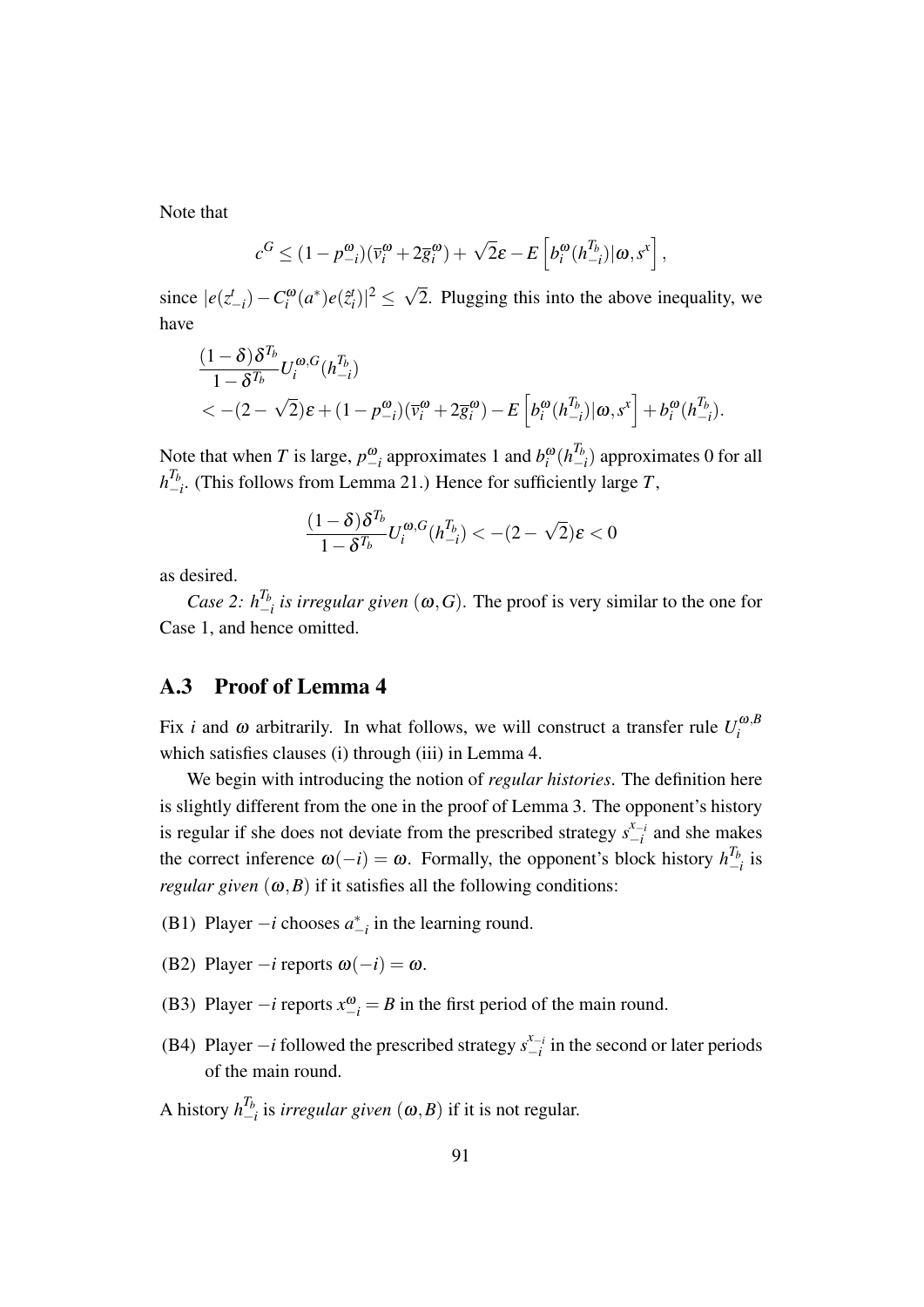### **A.3.1** Step 1: Construction of  $U_i^{\omega,B}$ *i*

Let  $c^B > 0$  be a constant which will be specified later. Then choose a transfer rule  $U_i^{\omega, B}$  $\pi^{(0,B)}_i: H_{-i}^{T_b} \to \mathbf{R}$  so that

• For each history  $h_{-i}^{T_b} = (a^t, z_{-i}^t)_{t=1}^{T_b}$  which is regular given  $(\omega, B)$ , choose  $U_i^{\omega, B}$  $\int_i^{\omega,B}(h^{T_b}_-)$  $\binom{I_b}{-i}$  so that it solves

$$
\frac{1-\delta}{1-\delta^{T_b}} \left[ \sum_{t=1}^{T_b} \delta^{t-1} g_i^{\omega}(a^t) + \delta^{T_b} U_i^{\omega, B}(h_{-i}^{T_b}) \right] = \underline{v}_i^{\omega} - \frac{\tau \varepsilon}{T} - c^B \qquad (26)
$$

where  $\tau$  is the number of periods such that player *i* deviated from  $a^*$  during the opponent's learning round.

• For each irregular  $h^{T_b}_-$ *−i* , choose *U* <sup>ω</sup>*,B*  $\int_i^{\omega,B}(h^{T_b}_-)$  $\binom{I_b}{-i}$  so that

$$
\frac{1-\delta}{1-\delta^{T_b}} \left[ \sum_{t=1}^{T_b} \delta^{t-1} g_i^{\omega}(a^t) + \delta^{T_b} U_i^{\omega, B}(h_{-i}^{T_b}) \right] = 2\overline{g}_i^{\omega} - \frac{\tau \varepsilon}{T} - c^B. \tag{27}
$$

In words, if the opponent plays the prescribed strategy and reports the correct inference  $\omega(-i) = \omega$  (so that the history  $h^{T_b}_-$ *−i* is regular), we adjust the transfer  $U_i^{\omega, B}$  $\int_i^{\omega,B}(h^{T_b}_-)$  $\binom{I_b}{I}$  in such a way that player *i*'s total payoff in the complete-information transfer game is  $y_i^{\omega} - c^B$ . As will be explained,  $c^B$  is a constant number close to zero; so this payoff is approximately the target payoff  $v_i^{\omega}$ . On the other hand, if the opponent deviates or reports something else, we give a huge positive transfer to player *i*, and her total payoff goes up to  $2\bar{g}_i^{\omega} - c^B$ . If player *i* deviates in the opponent's learning round, it decreases the transfer a bit, due to the term  $\frac{\tau \varepsilon}{T}$ .

### A.3.2 Step 2: Proof of Clause (ii)

We claim that the transfer rule above satisfies clause (ii) of Lemma 4. That is, we will show that the prescribed strategies  $s_i^{GG}, s_i^{GB}, s_i^{BG}$ , and  $s_i^{BB}$  are all best replies in the complete-information transfer game with  $(\omega, U_i^{\omega, B})$  $\binom{a}{i}$ , if the opponent's current plan is  $x_{-i}$  with  $x_{-i}^{\omega} = B$ . The result follows from the following two lemmas.

Lemma 24. *Player i is indifferent over all actions in player i's learning round, the summary report round, the main round, and the detailed report round, regardless of the past history. Hence, deviating from s xi i during these rounds is not profitable.*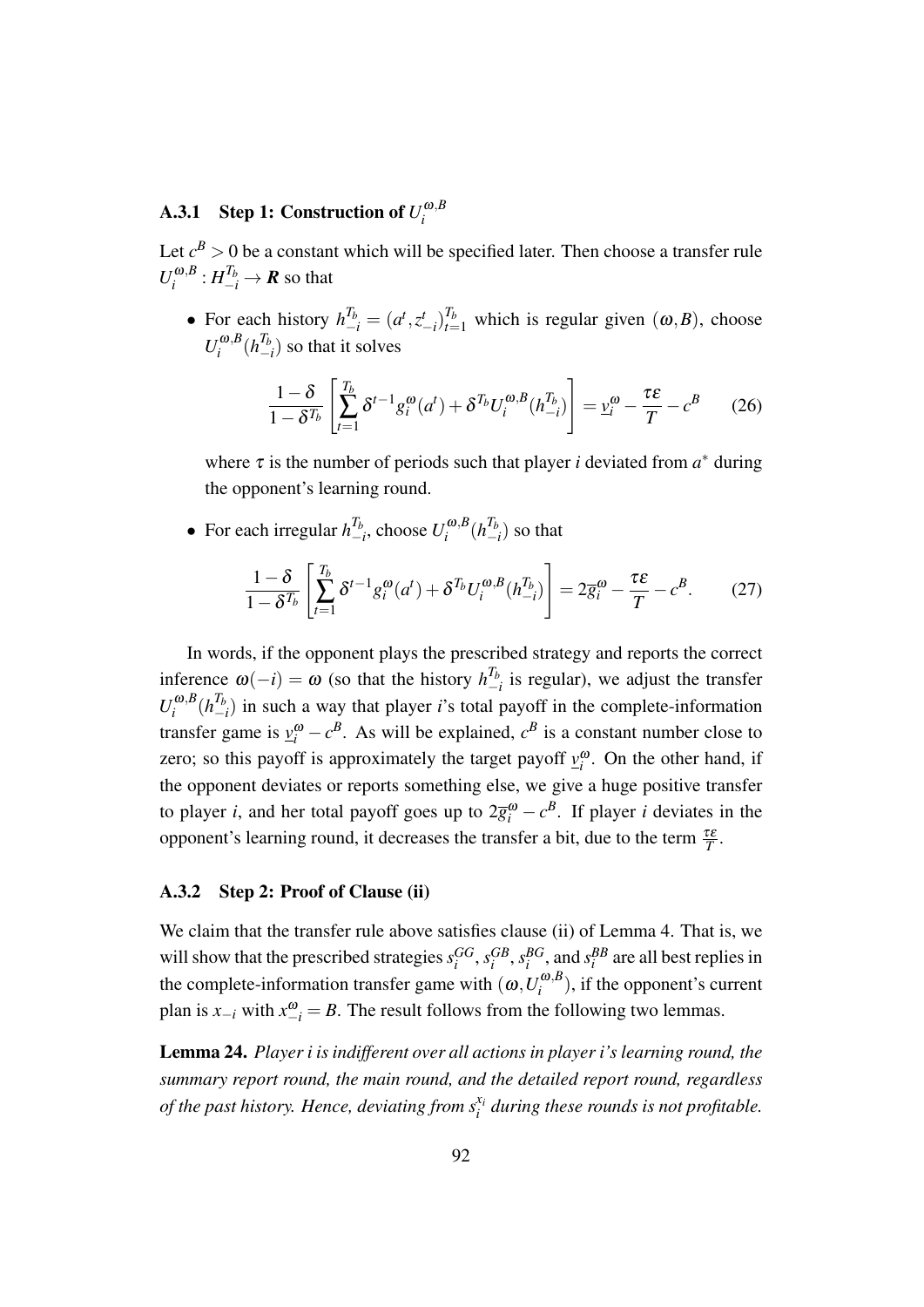*Proof.* By the construction of  $U_i^{\omega, B}$  $i_i^{\omega, b}$ , player *i*'s payoff in the complete-information transfer game depends only on whether the opponent's block history  $h_{\perp}^{T_b}$ *−i* is regular or not, and on the number of periods such that player *i* deviated from *a <sup>∗</sup>* during the opponent's learning round. The result follows because player *i*'s play cannot influence whether the resulting history is regular or not. *Q.E.D.*

Lemma 25. *When T is large enough, a ∗ i is the unique best reply in each period of the opponent's learning round, regardless of the past history. Hence, deviating* from  $s_i^{x_i}$ *i during the opponent's learning round is not profitable.*

*Proof.* During the opponent's learning round, deviating from  $a_i^*$  has two effects: First, it affects the distribution of the opponent's inference <sup>ω</sup>(*−i*), and hence the probability of the opponent's history being regular. Second, it decreases the transfer  $U_i^{\omega, B}$  $\int_{i}^{\omega, B}$  due to the term  $\frac{\tau \varepsilon}{T}$ . From Lemma 1(ii) and the law of large numbers (more precisely, Hoeffding's inequality), the first effect is at most of order  $O(\exp(-T^{\frac{1}{2}}))$ . On the other hand, the second effect is proportional to  $\frac{1}{T}$ . Thus for large *T*, the second effect dominates, so that playing  $a_i^*$  is optimal. This shows that clause (ii) of Lemma 4 holds. *Q.E.D.*

## A.3.3 Step 3: Proof of Clause (i)

Now we choose the constant term  $c^B$  in such a way that the resulting transfer rule  $U_i^{\omega, B}$  $\int_{i}^{\omega, B}$  satisfies clause (i) of Lemma 4.

Let  $p_{-i}^{\omega}$  denote the probability of the opponent making the correct inference  $\omega(-i) = \omega$ , given that the true state is  $\omega$  and players play  $a^*$  in the learning round. Then let

$$
c^{B} = (1 - p^{\omega}_{-i})(2\overline{g}^{\omega}_{i} - \underline{v}^{\omega}_{i}) > 0.
$$
 (28)

Given this constant term  $c^B$ , the resulting transfer rule  $U_i^{\omega, B}$  $\int_{i}^{\omega,D}$  satisfies clause (i) of Lemma 4. To see why, suppose that players play  $s^x$  with  $x_{-i}^{\omega} = B$ . It follows from (26) and (27) that player *i*'s expected payoff in the complete-information transfer game is

$$
\frac{1-\delta}{1-\delta^{T_b}}G_i^{\omega}(s^x, U_i^{\omega, B}) = p_{-i}^{\omega}(\underline{v}_i^{\omega} - c^B) + (1 - p_{-i}^{\omega})(2\overline{g}_i^{\omega} - c^B),
$$

where  $p_{-i}^{\omega}$  is the probability of the opponent's history being regular. Plugging (28) into this equation, we obtain clause (i) of Lemma 4.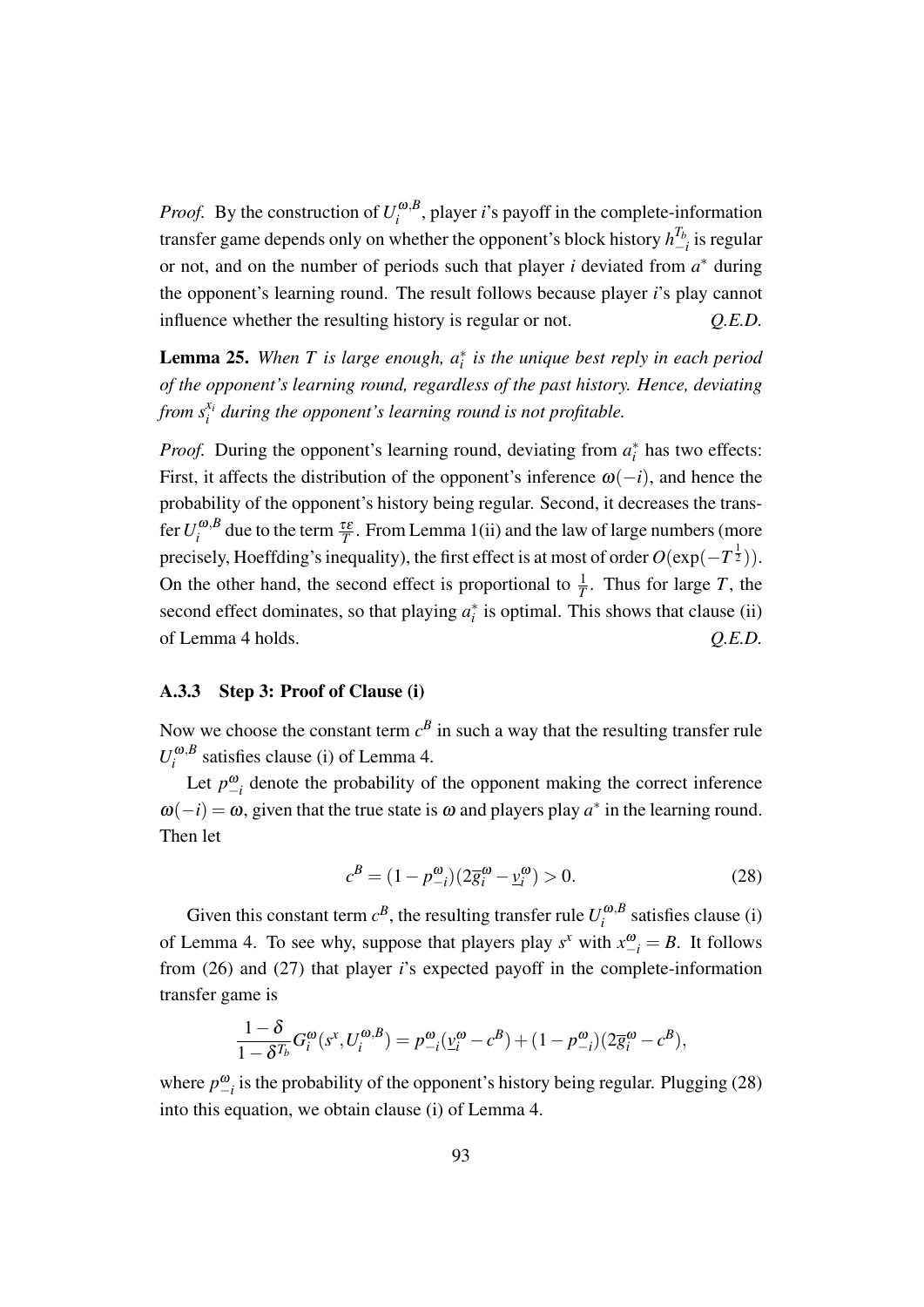## A.3.4 Step 4: Proof of Clause (iii)

To complete the proof of Lemma 4, we need to show that the constructed transfer rule  $U_i^{\omega, B}$  $\int_{i}^{\omega, b}$  satisfies clause (iii) of Lemma 4.

We first show that  $(1 - \delta)U_i^{\omega, B}$  $\int_i^{\omega,B}(h^{T_b}_-)$  $\left(\frac{T_b}{-i}\right)$  <  $\bar{v}_i^{\omega}$  −  $\underline{v}_i^{\omega}$  for each  $h_+^{T_b}$  $\frac{I_b}{I}$ . By the definition of  $\overline{g}_i^{\omega}$ , player *i*'s average payoff in the block,  $\frac{1-\delta}{1-\delta^{T_b}}\left[\sum_{t=1}^{T_b}\right]$  $\int_{t=1}^{T_b} \delta^{t-1} g_i^{\omega}(a^t) \Big]$ , is at least  $-\overline{g}_i^{\omega}$ . Then from (26), (27), and  $c^B > 0$ , we have  $\frac{\delta^{T_b}(1-\delta)}{1-\delta^{T_b}}$  $\frac{I_b(1-\delta)}{1-\delta^{T_b}}U_i^{\omega, B}$  $\int_i^{\boldsymbol{\omega},B}(h_-^{T_b})$ *−i* ) *<* 3 $\overline{g}_i^{\omega}$ , equivalently,  $(1 - \delta)U_i^{\omega, B}$  $\int_i^{\omega,B}(h^{T_b}_-)$  $\binom{T_b}{-i}$  <  $\frac{(1-\delta^{T_b})3\overline{g}_i^{\omega}}{\delta^{T_b}}$ . For a fixed *T*, by taking sufficiently large  $\delta$ , the right-hand side becomes arbitrarily small. Hence we have  $(1−δ)U_i^{\omega, B}$  $\int_i^{\omega,B}(h^{T_b}_-)$  $\left(\frac{I_b}{-i}\right) < \overline{v}_i^{\omega} - \underline{v}_i^{\omega}$ .

Next, we show that  $U_i^{\omega, B}$  $\int_i^{\omega,B}(h^{T_b}_-)$  $\binom{T_b}{-i}$  > 0 for each  $h^{T_b}_{-i}$ *−i* . We consider the following two cases.

*Case 1:*  $h^{T_b}_{-1}$  $\frac{I_b}{I}$  *is regular given* ( $\omega$ *,B*). In this case, in most periods of the main round, players played the action profile  $a^{\omega, x^{\omega}}$  with  $x^{\omega}_{-i} = B$  or the opponent played the minimax action  $\underline{\alpha}^{\omega}_{-i}(i)$ . Both these actions yield payoffs lower than  $v_i^{\omega} - \varepsilon$  to player *i*, according to (1) and (2). Hence, when *T* is sufficiently large and  $\delta$  is close to one, we have

$$
\frac{1-\delta}{1-\delta^{T_b}}\left[\sum_{t=1}^{T_b}\delta^{t-1}g_i^{\omega}(a^t)\right]<\underline{v}_i^{\omega}-\varepsilon.
$$

Then since  $c^B \to 0$  as  $T \to \infty$  (this follows from the fact that Lemma 1 ensures  $p_{-i}^{\omega} \rightarrow 1$ ), we obtain

$$
\frac{1-\delta}{1-\delta^{T_b}}\left[\sum_{t=1}^{T_b}\delta^{t-1}g_i^{\boldsymbol{\omega}}(a^t)\right]<\underline{\nu}_i^{\boldsymbol{\omega}}-\varepsilon-c^B.
$$

Plugging this into (26), we obtain  $U_i^{\omega, B}$  $\int_i^{\boldsymbol{\omega},B}(h^{T_b}_-)$  $\binom{I_b}{-i}$  > 0.

*Case* 2:  $h_{-}^{T_b}$  $\frac{I_b}{I}$  *is irregular given* (ω,*B*). Since the value  $\overline{g}_i^{\omega}$  is greater than player *i*'s stage-game payoff for any action profile *a*, we have

$$
\frac{1-\delta}{1-\delta^{T_b}}\left[\sum_{t=1}^{T_b} \delta^{t-1} g_t^{\omega}(a^t)\right] < 2\overline{g}_i^{\omega} - \varepsilon - c^B.
$$

Plugging this into (27), we obtain  $U_i^{\omega, B}$  $\int_i^{\omega,B}(h^{T_b}_-)$  $\binom{I_b}{-i} > 0.$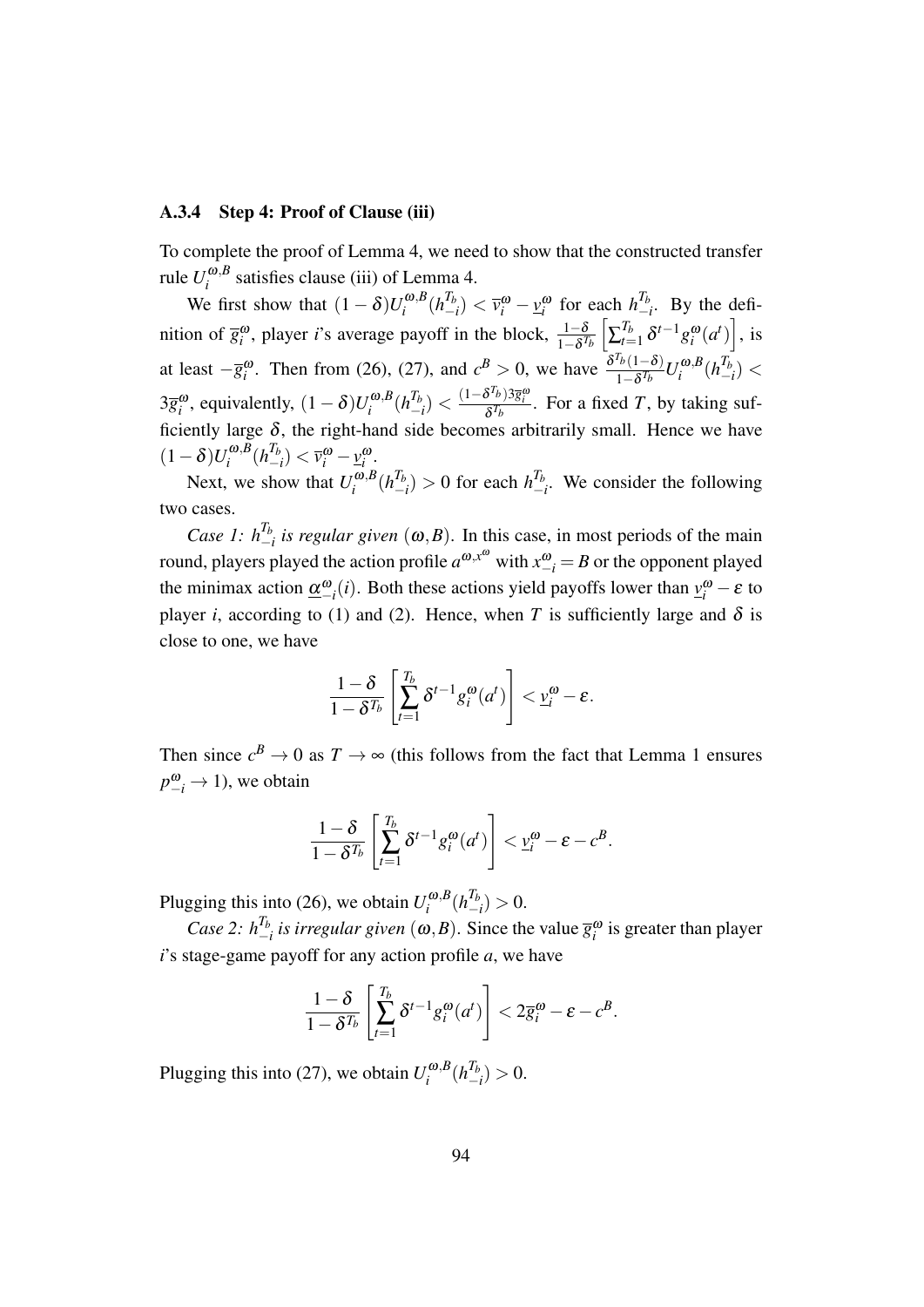# Appendix B: Proof of Proposition 1 for the General Case

In this appendix, we will explain how to prove Proposition 1 when we have more than two players and more than two states.

Fix an arbitrary payoff vector  $v \in \text{int}V^*$ . We will construct an equilibrium which achieves this payoff *v*. For now, we maintain the assumption  $|A_i| \geq |Z_i|$  for each *i*. At the end of this appendix, we will explain how to drop this assumption.

As in Section 4, for each state  $\omega$ , choose payoffs  $v_i^{\omega}$  and  $\bar{v}_i^{\omega}$  for each *i* so that  $\underline{v}_i^{\omega} < v_i^{\omega} < \overline{v}_i^{\omega}$  for each *i* and that the product set  $\times_{i \in I} [\underline{v}_i^{\omega}, \overline{v}_i^{\omega}]$  is in the interior of the set  $V^*(\omega)$ . Then for each  $\omega$  and  $x^{\omega} \in \{G, B\}^N$ , choose an action profile  $a^{\omega, x^{\omega}}$ such that  $g_i^{\omega}(a^{\omega, x^{\omega}}) > \bar{v}_i^{\omega}$  for each *i* with  $x_{i-1}^{\omega} = G$  and  $g_i^{\omega}(a^{\omega, x^{\omega}}) < \underline{v}_i^{\omega}$  for each *i* with  $x_{i-1}^{\omega} = B$ , where  $i-1 = N$  for  $i = 1$ . That is, we choose this action profile  $a^{\omega, x^{\omega}}$  so that player *i*'s payoff is lower than  $y_i^{\omega}$  if player *i* – 1 plans to punish player *i*, while the payoff is higher than  $\bar{v}_i^{\omega}$  if player *i* − 1 plans to reward player *i*. Looking ahead, in our equilibrium, player *i*'s payoff is determined solely by player *i−*1's plan about whether to reward or punish player *i*.

Then as in Section 4, we pick  $\varepsilon > 0$  sufficiently small so that all the following conditions hold:

• For each  $\omega$ , *i*,  $x^{\omega}$ , and  $\tilde{x}^{\omega}$  such that  $x_{i-1}^{\omega} = B$  and  $\tilde{x}_{i-1}^{\omega} = G$ ,

$$
\max\{g_i^{\boldsymbol{\omega}}(a^{\boldsymbol{\omega},x^{\boldsymbol{\omega}}}),m_i^{\boldsymbol{\omega}}\}<\underline{v}_i-\varepsilon<\overline{v}_i+2\varepsilon
$$

• For each  $\omega$  and  $\tilde{\omega} \neq \omega$ ,

$$
|\pi_{-i}^{\omega}(a^*) - C_i^{\omega}(a^*)\pi_i^{\tilde{\omega}}(a^*)| > 2\sqrt{\varepsilon}.
$$

• For each  $\omega$ ,  $\tilde{\omega} \neq \omega$ , and  $f_i \in \triangle Z_i$  with  $|\pi_i^{\tilde{\omega}}|$  $\left|\frac{\tilde{\omega}}{i}(a^*)-f_i\right|<\varepsilon,$ 

$$
|C_i^{\omega}(a^*)\pi_i^{\tilde{\omega}}(a^*) - C_i^{\omega}(a^*)f_i| < \sqrt{\varepsilon}.
$$

## B.1 Automaton with State-Contingent Punishment

Let  $T_b = \frac{(N+1)NT|\Omega|(|\Omega|-1)}{2} + T^2 + 1$ , where *T* is to be specified later. As in Section 4, our equilibrium is described as an automaton over blocks. Specifically, the infinite horizon is divided into a sequence of *blocks* with *T<sup>b</sup>* periods. At the beginning of each block, each player *i* chooses an automaton state  $x_i = (x_i^{\omega})_{\omega \in \Omega} \in \{G, B\}^{|\Omega|}$ .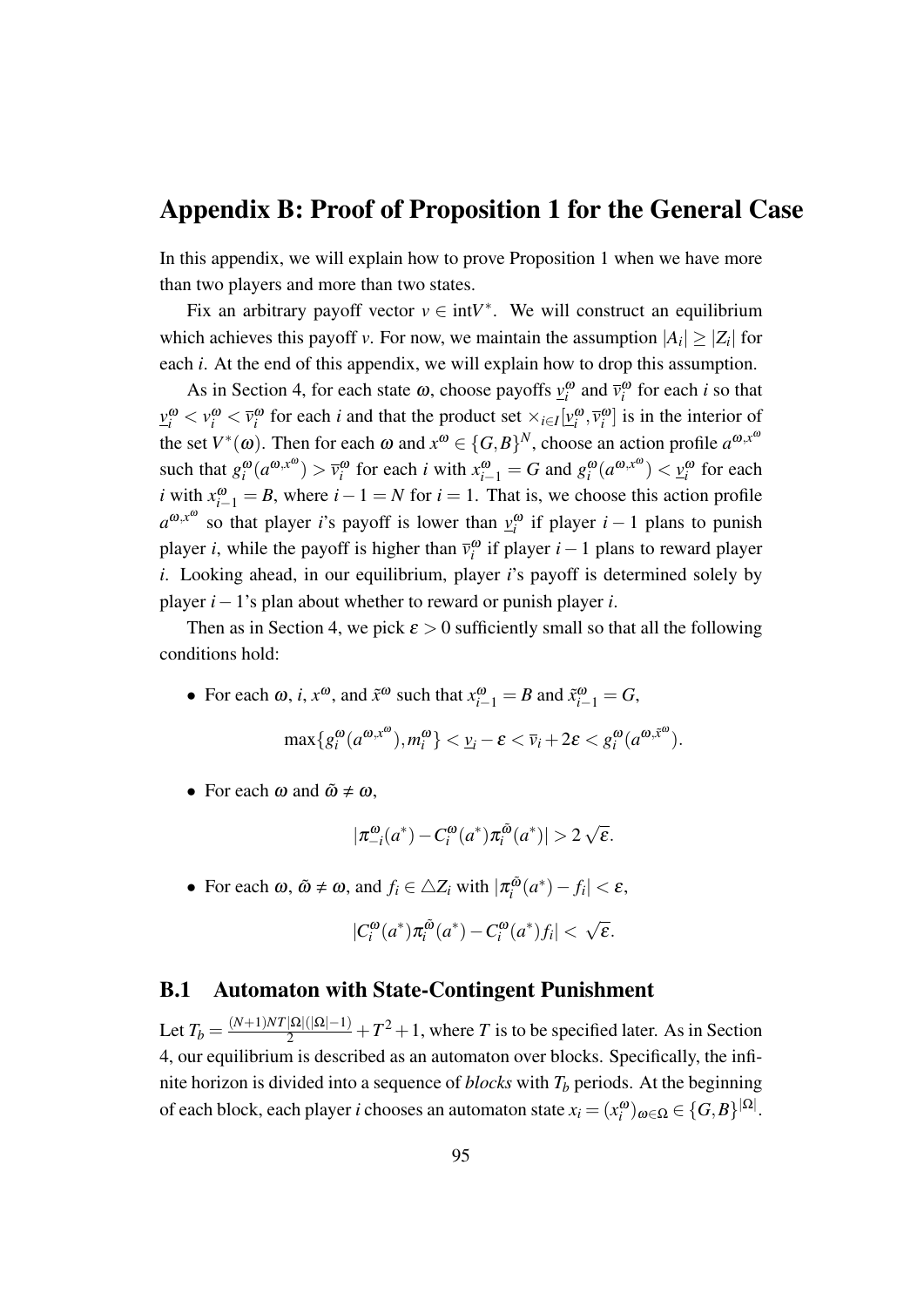As in Section 4, this automaton state  $x_i$  can be interpreted as player *i*'s statecontingent plan about whether to reward or punish player  $i + 1$ : The automaton state  $x_i$  has  $|\Omega|$  components, and each component  $x_i^{\omega}$  represents her plan at state ω. Specifically, when  $x_i^ω = G$ , player *i* plans to reward player  $i + 1$  at state ω. Likewise, when  $x_i^{\omega} = B$ , player *i* plans to punish player  $i + 1$  at state  $\omega$ . Each player *i*'s play during the block is solely determined by this automaton state *x<sup>i</sup>* . Let  $s_i^{x_i}$  $x_i$ <sup>*i*</sup> denote the block strategy induced by an automaton state  $x_i$ .

After each block, each player *i* randomly chooses a new automaton state (plan)  $\tilde{x}_i$  for the next block. Specifically. a new plan  $x_i^{\omega}$  for state  $\omega$  is chosen according to some distribution  $\rho_i^{\omega}(\cdot|x_i^{\omega}, h_i^{T_b})$  $\binom{I_b}{i} \in \triangle$  { $G, B$  }.

### B.2 Block Strategy *s xi i*

## B.2.1 Brief Description

We will describe the block strategy  $s_i^{x_i}$  $x_i^i$  for each automaton state  $x_i$ . As in Section 4, each block with length *T<sup>b</sup>* is further divided into the *Learning Round*, the *Summary Report Round*, the *Main Round*, and the *Detailed Report Round*. Specifically:

**Learning Round:** The first  $\frac{|\Omega|(|\Omega|-1)}{2}T$  periods of the block are player 1's learning round, in which player 1 collects private signals and makes an inference  $\omega(i) \in$ Ω*∪* /0 about the state. Then there is player 2's learning round, player 3's learning round, and so on. So in total, the learning round consists of  $\frac{|\Omega|(|\Omega|-1)}{2}T$  periods. The way each player *i* makes the inference  $\omega(i)$  will be specified later. Let  $T(i)$ denote the set of the periods included in player *i*'s learning round. Throughout the learning round, players play *a ∗* , so that Condition 2 ensures that state learning is indeed possible.

Summary Report Round: The next period is the summary report round, in which each player *i* reports her summary inference  $\omega(i)$  through actions. For simplicity, we assume that each player has at least  $|\Omega| + 1$  actions so that she can indeed represent  $\omega(i)$  through one-shot actions; but this assumption is dispensable, as discussed in Section 4.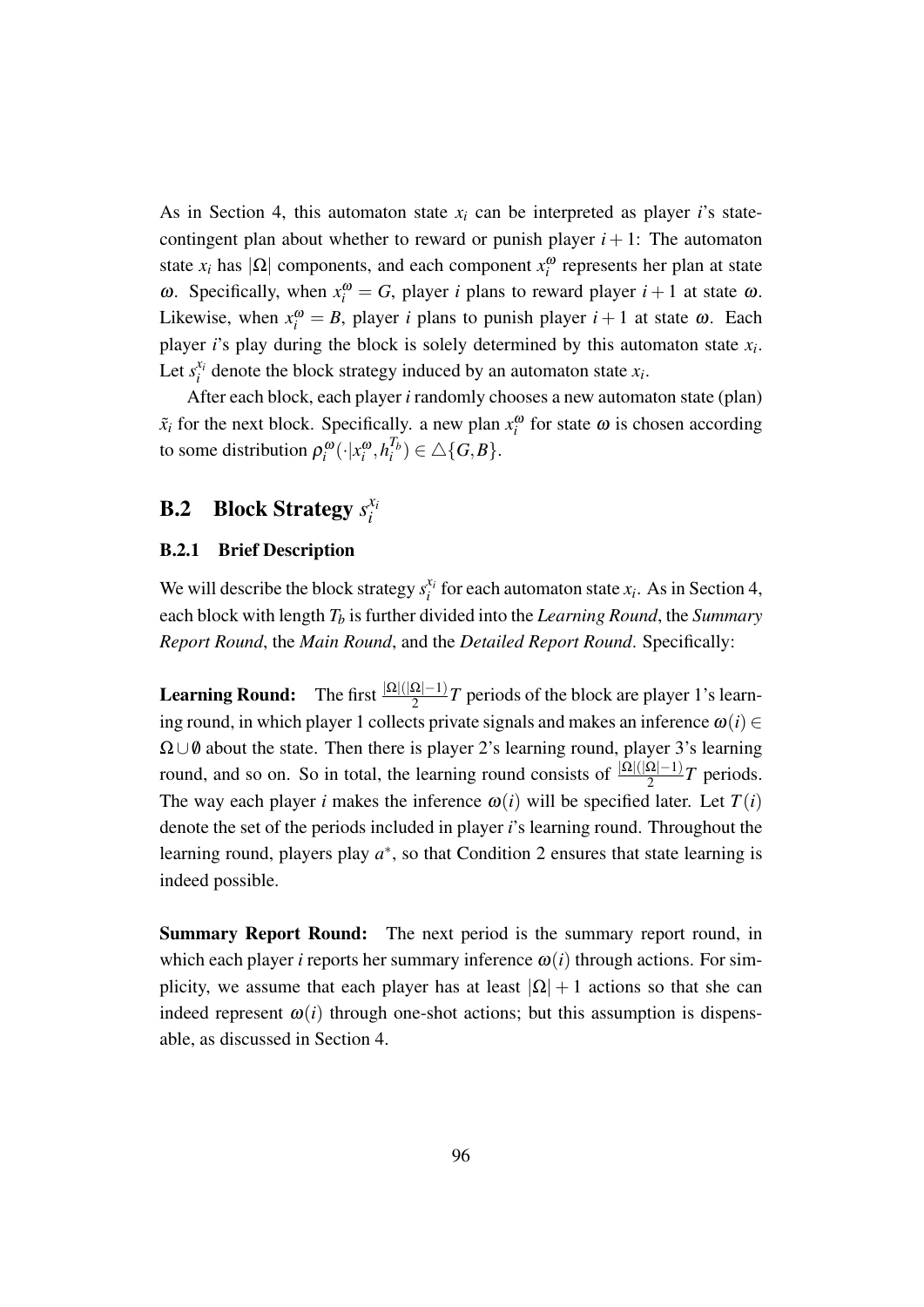**Main Round:** The next  $T^2$  periods are the main round. As in Section 4, players' play during the main round depends on the information reported in the summary report round. Specifically:

- If all players report  $\omega$  in the summary report round (i.e., if their inferences coincide), then in the first period of the main round, each player *i* reveals her plan  $x_i^{\omega}$  for this state  $\omega$  through her action. After that, players choose  $a^{\omega, x^{\omega}}$  until the main round ends, where  $x^{\omega} = (x_i^{\omega})_{i \in I}$  is the reported plan. If someone (say player *i*) unilaterally deviates from this action profile  $a^{\omega, x^{\omega}}$ , she will be minimaxed by  $\underline{\alpha}^{\omega}(i)$ .
- If  $N-1$  players report  $\omega$  but one reports the null inference  $\emptyset$ , then the play during the main round is the same as above. (Intuitively, reporting  $\omega(i) = \emptyset$ is treated as an abstention.)
- If all players report  $\omega$  but one (say player *j*) reports  $\tilde{\omega} \neq \omega$ , then during the main round, each player *i* reveals  $x_i^{\omega}$ , and then chooses the minimax action  $\underline{\alpha}_{i}^{\omega}(j),$
- Otherwise, the play during the main round is the same as the case in which all players report  $\omega_1$ .

**Detailed Report Round:** The remaining  $N^2T\frac{|\Omega|(|\Omega|-1)}{2}$  $\frac{22|-1)}{2}$  periods of the block are the detailed report round. In the first  $NT \frac{|\Omega|(|\Omega|-1)}{2}$  periods of this round, each player *i* reports the signal sequence  $(z_i^t)_{t \in T(i)}$  observed during her own learning round. After that, each player *i* reports the signal sequence  $(z_i^t)_{t \in T(j)}$  observed during player *j*'s learning rounds, for each  $j \neq i$ .

For each automaton state  $x_i$ , let  $s_i^{x_i}$  $\chi_i^{(x)}$  denote the block strategy which chooses actions as described above. This definition is informal, because we have not yet specified how player *i* forms the inference  $\omega(i)$ .

### B.2.2 Inference Rule

We will explain how each player *i* makes an inference  $\omega(i)$  in her own learning round. The technique is very similar to the one for the two-state case, but the notation is more involved.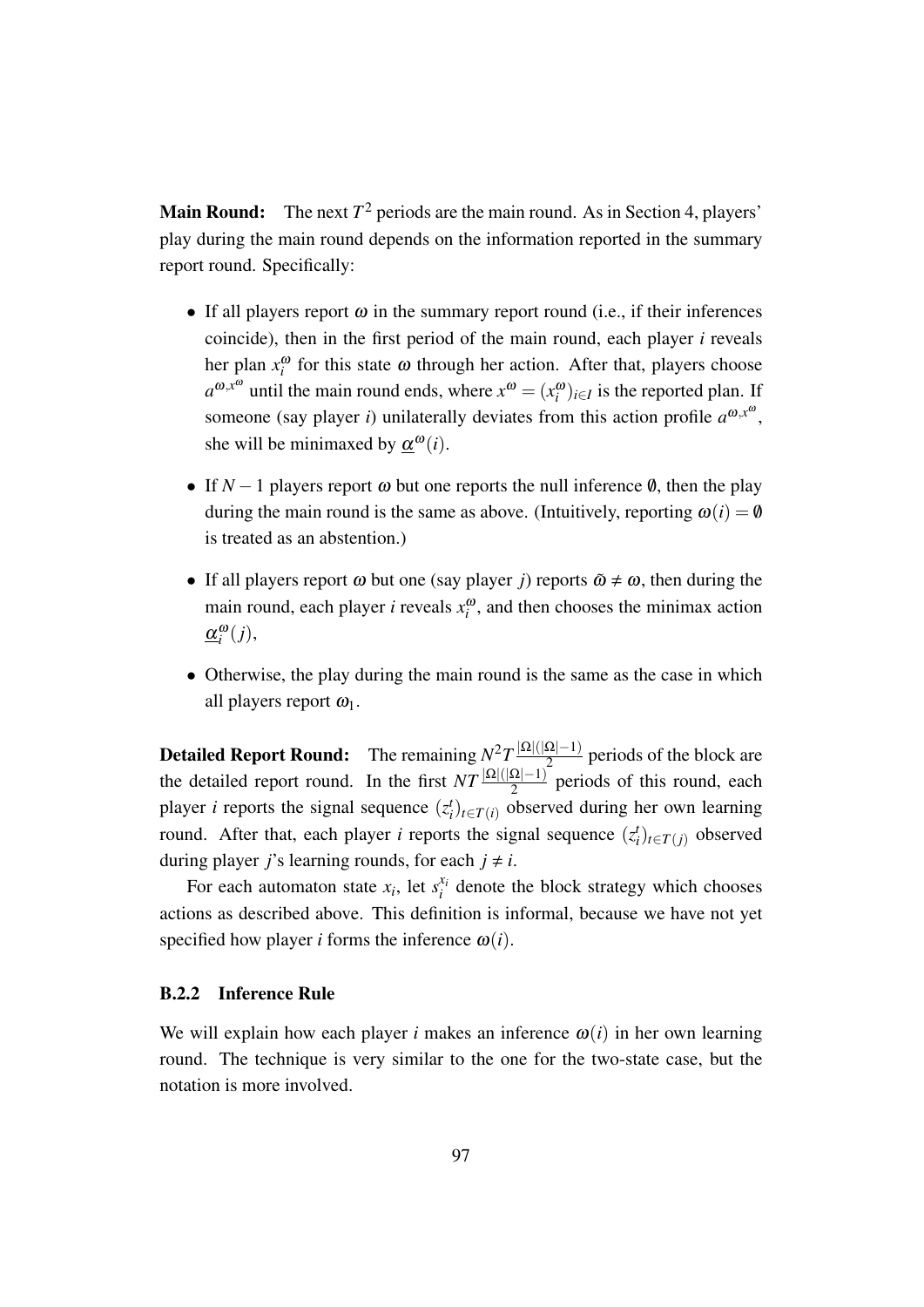We regard player *i*'s learning round as a sequence of *T*-period intervals; since player *i*'s learning round consists of  $\frac{|\Omega|(|\Omega|-1)}{2}T$  periods, there are  $\frac{|\Omega|(|\Omega|-1)}{2}$  such intervals. In each interval, player  $i$  compares two states,  $\omega$  and  $\tilde{\omega}$ , and makes an inference about which one is more likely to be the true state. For example, when there are three states  $\omega_1$ ,  $\omega_2$ , and  $\omega_3$ , there are three intervals, and player *i* compares  $\omega_1$  with  $\omega_2$  in the first interval,  $\omega_1$  with  $\omega_3$  in the second interval, and  $\omega_2$ with  $\omega_3$  in the last interval, Let  $T(i, \omega, \tilde{\omega})$  denote the *T*-period interval in which player *i* compares  $\omega$  with  $\tilde{\omega}$ . By the definition,  $T(i)$  is the union of  $T(i, \omega, \tilde{\omega})$  over all possible pairs  $(\omega, \tilde{\omega})$ .

More specifically, in the interval  $T(i, \omega, \tilde{\omega})$ , player *i* makes an inference  $r_i(\omega, \tilde{\omega}) \in$  $\{\omega, \tilde{\omega}, \theta\}$ , depending on her private history  $h_i^T$ . The inference rule is a mapping  $P_i^{(\boldsymbol{\omega},\tilde{\boldsymbol{\omega}})}$  $a_i^{(0,0,0)}$  :  $H_i^T \to \triangle \{\omega, \tilde{\omega}, \theta\}$ , that is, given a history  $h_i^T$  during the interval, player *i* randomly selects the inference  $r_i(\omega, \tilde{\omega})$  according to the distribution  $P_i^{(\omega, \tilde{\omega})}$  $\theta_i^{(\omega,\omega)}(h_i^T)$ . Given an inference rule  $P_i^{(\omega,\tilde{\omega})}$  $p_i^{(0,0,0)}$ , let  $\hat{P}(\cdot | \omega^*, a^1, \dots, a^T)$  denote the probability distribution of  $r_i(\omega, \tilde{\omega})$ , conditional on that the state is  $\omega^*$  and players play the action sequence  $(a^1, \dots, a^T)$ . Also, define  $\hat{P}(\cdot | \omega, h^t_{-i}, a^{t+1}, \dots, a^T)$  as in Section 4.

We choose this inference rule  $P_i^{(\omega,\tilde{\omega})}$  $\sum_{i}^{N_{\text{tot}}(w,w)}$  as in the following lemma. The proof is very similar to Lemma 1 and hence omitted.

**Lemma 26.** Suppose that Condition 2 holds. Then there is  $\overline{T}$  such that for any  $T > \overline{T}$ ,  $\omega$ , and  $\tilde{\omega} \neq \omega$ , there is an inference rule  $P_i^{(\omega,\tilde{\omega})}$  $j_{i}^{(\boldsymbol{\omega},\boldsymbol{\omega})}:H_{i}^{T}\rightarrow\triangle\{\boldsymbol{\omega},\tilde{\boldsymbol{\omega}},\boldsymbol{\emptyset}\}$  which *satisfies the following conditions:*

*(i)* If players do not deviate from  $a^*$ , the inference  $r_i(\omega, \tilde{\omega})$  coincides with the *true state almost surely: For each* <sup>ω</sup>*,*

$$
\hat{P}(r_i(\omega,\tilde{\omega})=\omega|\omega,a^*,\cdots,a^*)\geq 1-\exp(-T^{\frac{1}{2}}).
$$

*(ii) Regardless of the past history, player j's deviation cannot manipulate player i's inference almost surely: For each*  $\omega$ ,  $t \in \{0, \dots, T-1\}$ ,  $h_{-i}^t$ ,  $(a^{\tau})_{\tau=t+1}^T$ , *and*  $(\tilde{a}^{\tau})^T_{\tau=t+1}$  *such that*  $a^{\tau}_{-j} = \tilde{a}^{\tau}_{-j} = a^*_{-j}$  *for all*  $\tau$ *,* 

$$
|\hat{P}(\cdot|\omega, h_{-i}^t, a^{t+1}, \cdots, a^T) - \hat{P}(\cdot|\omega, h_{-i}^t, \tilde{a}^{t+1}, \cdots, \tilde{a}^T)| \le \exp(-T^{\frac{1}{2}}).
$$

*(iii)* Suppose that no one deviates from  $a^*$ . Then player *i*'s inference is  $\omega(i) = \omega$ ,  $\sigma$  *only if her signal frequency is close to the true distribution*  $\pi_i^{\omega}(a^*)$  *at*  $\omega$ *: For*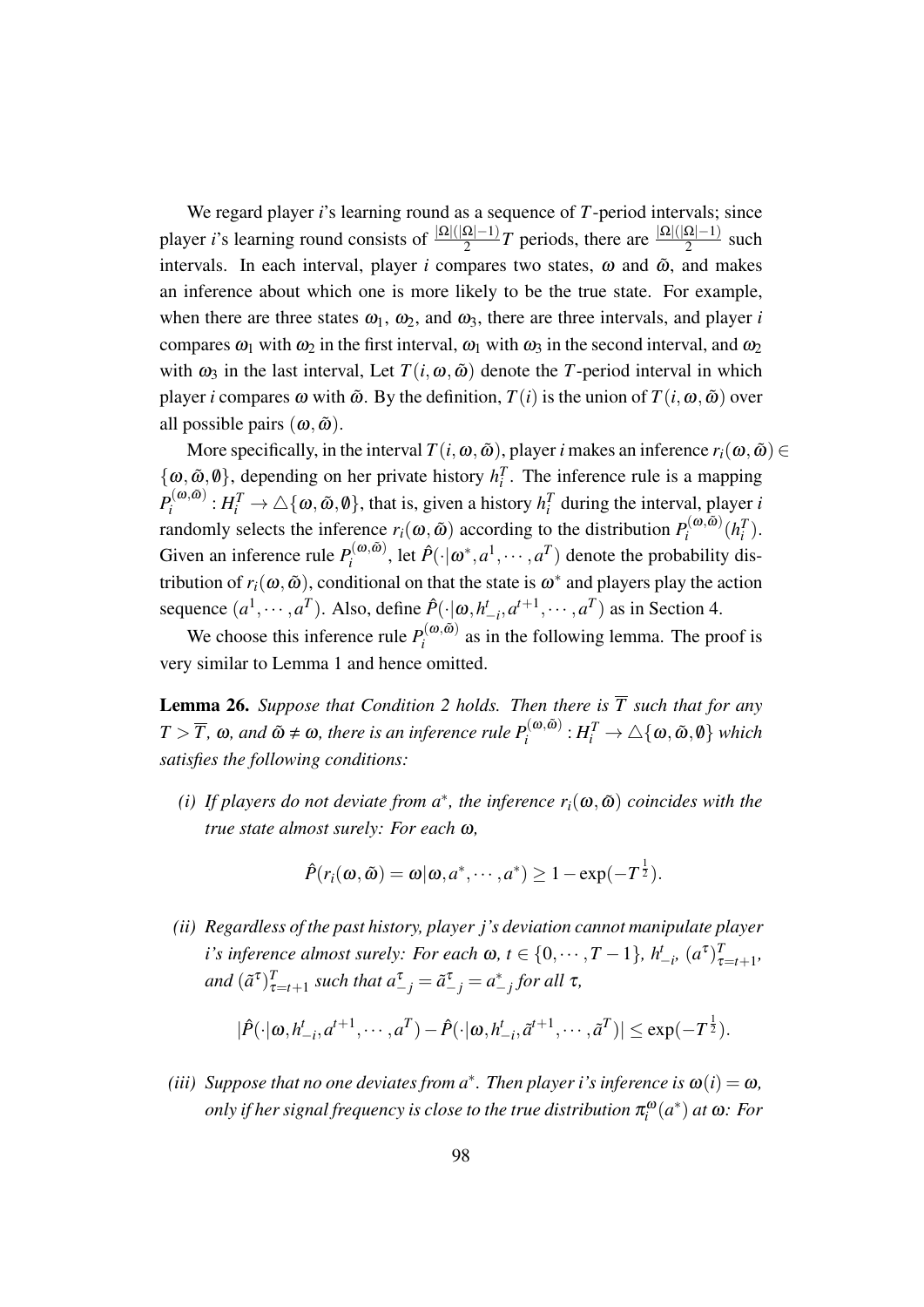all  $h_i^T = (a^t, z_i^t)_{t=1}^T$  such that  $a^t = a^*$  for all t and such that  $P(r_i(\omega, \tilde{\omega})) =$  $\omega | h_i^T$   $> 0$ *,* ω

$$
|\pi_i^{\omega}(a^*) - f_i(h_i^T)| < \varepsilon.
$$

Clause (i) asserts that player *i*'s state learning is almost perfect, and clause (ii) implies that player *j*'s gain is almost negligible even if she deviates in the interval *T*(*i*,  $\omega$ *,* $\tilde{\omega}$ ). Clause (iii) implies that player *i* forms the inference  $r_i(\omega, \tilde{\omega}) = \omega$  only if her signal frequency is close to the true distribution  $\pi_i^{\omega}(a^*)$  at  $\omega$ . So if her signal frequency is not close to  $\pi_i^{\omega}(a^*)$  or  $\pi_i^{\tilde{\omega}}$  $r_i^{\tilde{\omega}}(a^*)$ , she forms the inference  $r_i(\omega, \tilde{\omega}) = \emptyset$ .

So far we have explained how each player *i* makes an inference  $r_i(\omega, \tilde{\omega})$  for each pair  $(\omega, \tilde{\omega})$ . At the end of the learning round, she summarizes all these inferences and makes a "final inference"  $\omega(i) \in \Omega \cup \{\emptyset\}$ . Specifically, we set  $\omega(i) = \omega$  if  $r_i(\omega, \tilde{\omega}) = \omega$  for all  $\tilde{\omega} \neq \omega$ . In words, player *i*'s final inference is  $\omega(i) = \omega$  if the state  $\omega$  beats all the other states  $\tilde{\omega} \neq \omega$  in the relevant comparisons. If such  $\omega$  does not exist, then we set  $\omega(i) = \emptyset$ .

It is easy to see that Lemma 2 still holds in this environment:

**Lemma 27.** *Suppose that Condition 3 holds. Then there is*  $\overline{T}$  *such that for any*  $T > \overline{T}$ ,  $\omega$ ,  $\tilde{\omega} \neq \omega$ , and  $h_i^T$  such that  $|f_i(h_i^T) - \pi_i^{\tilde{\omega}}$  $\left|\frac{\tilde{\omega}}{i}(a^*)\right| < \varepsilon$ , we have

$$
\sum_{f_{-i} : |f_{-i}-\pi_{-i}^{\omega}(a^*)| < \varepsilon} \Pr(f_{-i}|\boldsymbol{\omega}, a^*, \cdots, a^*, f_i(h_i^T)) < \exp(-T^{\frac{1}{2}}).
$$

To interpret this lemma, suppose that player *i*'s final inference is  $\omega(i) = \tilde{\omega}$ . Then we must have  $r_i(\omega, \tilde{\omega}) = \tilde{\omega}$ , and thus Lemma 26(iii) implies that  $|f_i(h_i^T) \pi^{\tilde{\omega}}$  $|f_i^{\tilde{w}}(a^*)| < \varepsilon$ , where  $h_i^T$  is player *i*'s history during  $T(i, \omega, \tilde{\omega})$ . Then from the lemma above, player *i* must believe that "If my inference is wrong and the true state is  $\omega$ , then the opponents' signal frequency during the interval  $T(i, \omega, \tilde{\omega})$  must be also distorted and not close to  $\pi_{-i}^{\omega}(a^*)$ ." As in Section 4, this property plays a crucial role in order to induce the truthful summary report.

# B.3 Equilibrium Conditions

We have specified the block strategies  $s_i^{x_i}$  $x_i$ , so what remains is to find the transition rules  $\rho_i$  in such a way that the resulting automaton strategy is an equilibrium. Formally, as in the two-player case, we will choose the transition rules  $\rho_i$  which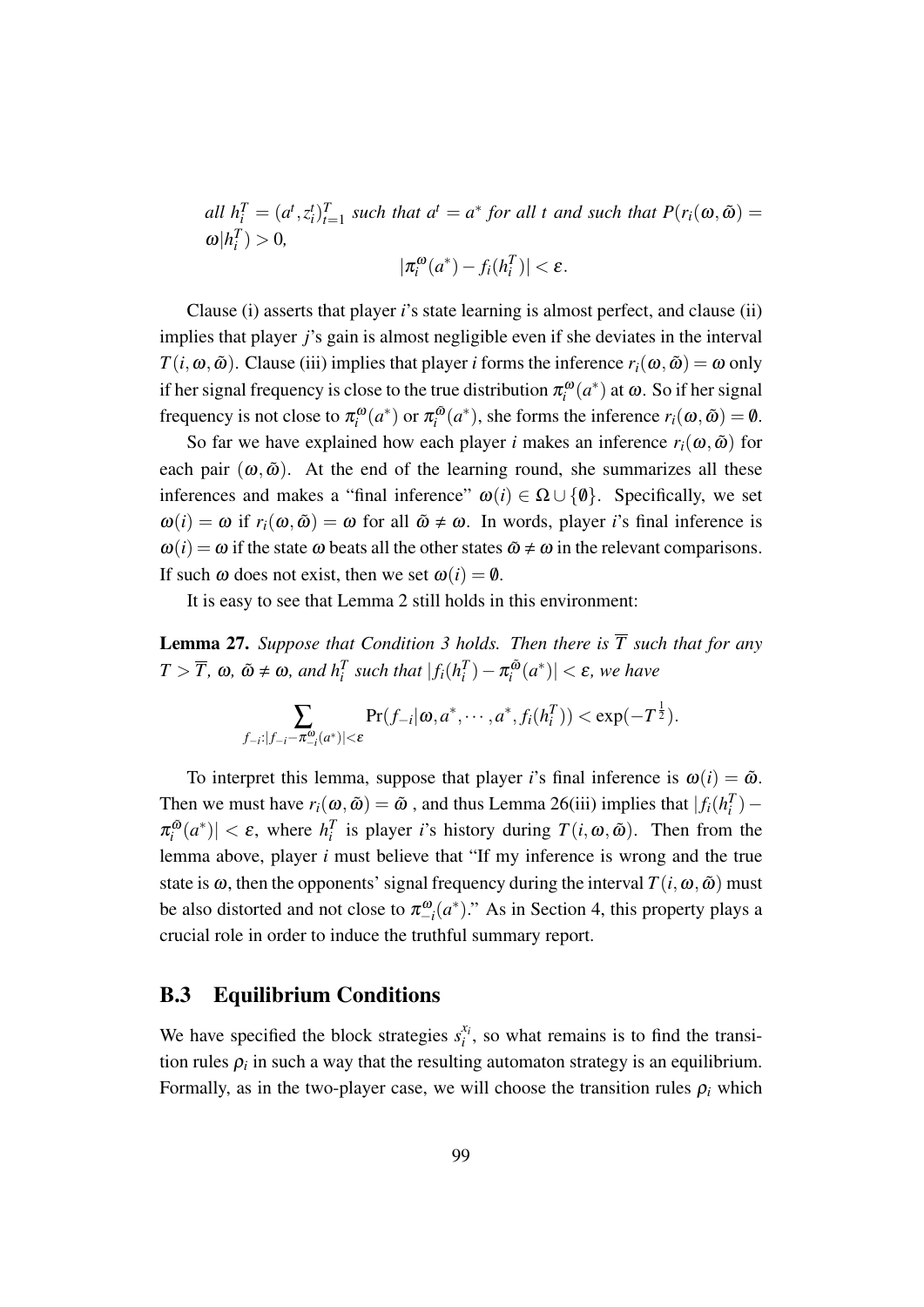satisfy both the promise-keeping condition and the incentive-compatibility condition. The promise-keeping condition requires

$$
\overline{v}_{i}^{\omega} = (1 - \delta^{T}) \sum_{t=1}^{T_{b}} \delta^{t-1} E[g_{i}^{\omega}(a^{t}) | \omega, s^{x}] + \delta^{T_{b}} \left\{ \overline{v}_{i}^{\omega} - E[\rho_{i-1}^{\omega}(B|G, h_{i-1}^{T_{b}}) | \omega, s^{x}] (\overline{v}_{i}^{\omega} - \underline{v}_{i}^{\omega}) \right\}
$$
\n(29)

for each  $\omega$ , *i*, and *x* with  $x_{i-1}^{\omega} = G$ , and

$$
\underline{v}_{i}^{\omega} = (1 - \delta^{T}) \sum_{t=1}^{T_{b}} \delta^{t-1} E[g_{i}^{\omega}(a^{t}) | \omega, s^{x}] + \delta^{T_{b}} \left\{ \underline{v}_{i}^{\omega} + E[\rho_{i-1}^{\omega}(G|B, h_{i-1}^{T_{b}}) | \omega, s^{x}] (\overline{v}_{i}^{\omega} - \underline{v}_{i}^{\omega}) \right\}
$$
(30)

for each  $\omega$ , *i*, and *x* with  $x_{i-1}^{\omega} = B$ . These conditions assert that player *i*'s repeatedgame payoff is determined by the plan  $x_{i-1}$  chosen by player  $i-1$ . Specifically, player *i*'s payoff is  $\bar{v}_i^{\omega}$  if player *i* − 1 plans to reward player *i*, while the payoff is *v* ω *i* if player *i−*1 plans to punish player *i*.

The incentive-compatibility condition requires that

$$
(1 - \delta^{T_b - t}) \sum_{\tau = t+1}^{T_b} \delta^{\tau-1} \left( E[g_i^{\omega}(a^{\tau}) | \omega, s_i^{T_b}, s_{-i}^{x_{-i}}, h_i^t] - E[g_i^{\omega}(a^{\tau}) | \omega, s^x, h_i^t] \right) \n\leq \delta^{T_b - t} \left( E[\rho_{i-1}^{\omega}(B|G, h_{i-1}^{T_b}) | \omega, s_i^{T_b}, s_{-i}^{x_{-i}}, h_i^t] - E[\rho_{i-1}^{\omega}(B|G, h_{i-1}^{T_b}) | \omega, s^x, h_i^t] \right) (\overline{v}_i^{\omega} - \underline{v}_i^{\omega})
$$
\n(31)

for each  $\omega$ , *i*,  $s_i^{T_b}$  $a_i^{T_b}$ ,  $h_i^t$ , and *x* with  $x_{i-1}^{\omega} = G$ , and

$$
(1 - \delta^{T_b - t}) \sum_{\tau = t+1}^{T_b} \delta^{\tau-1} \left( E[g_i^{\omega}(a^{\tau}) | \omega, s_i^{T_b}, s_{-i}^{x_{-i}}, h_i^t] - E[g_i^{\omega}(a^{\tau}) | \omega, s^x, h_i^t] \right) \n\leq \delta^{T_b - t} \left( E[\rho_{i-1}^{\omega}(B | B, h_{i-1}^{T_b}) | \omega, s_i^{T_b}, s_{-i}^{x_{-i}}, h_i^t] - E[\rho_{i-1}^{\omega}(B | B, h_{i-1}^{T_b}) | \omega, s^x, h_i^t] \right) (\bar{v}_i^{\omega} - \underline{v}_i^{\omega})
$$
\n(32)

for each  $\omega$ , *i*,  $s_i^{T_b}$  $\mathcal{I}_{i}^{T_b}$ ,  $h_i^t$ , and *x* with  $x_{i-1}^{\omega} = B$ . That is, deviating to any other block strategy  $s_i^{T_b} \neq s_i^{x_i}$  $x_i$  is not profitable, regardless of the state  $\omega$  and the past history  $h_i^t$ .

As discussed in Section 4, if the transition rules satisfy the above conditions, then the resulting automaton is indeed an ex-post equilibrium, and the payoff  $\nu$  is achievable by choosing the initial automaton state carefully. So in what follows, we will find such transition rules  $\rho_i$ .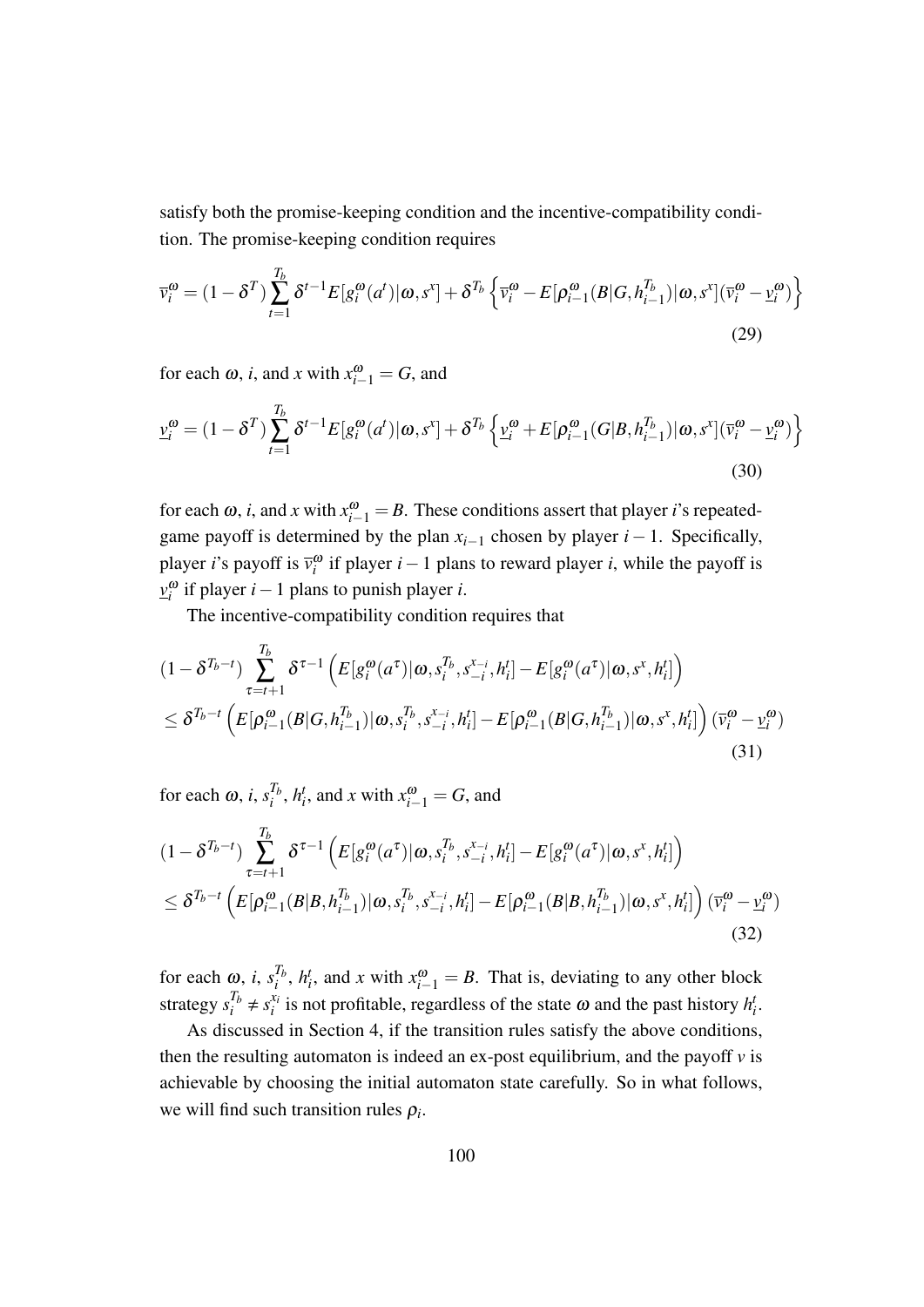# B.4 Complete-Information Transfer Game

As discussed in Section 4, finding appropriate transition rules is equivalent to finding appropriate "transfer rules," as continuation payoffs after the block can play a role like that of transfers in the mechanism design. So consider the completeinformation transfer game in which (i) a state  $\omega$  is given and common knowledge and (ii) after  $T_b$  periods, the game ends and player  $i$  receives a transfer according to some transfer rule  $U_i: H_{i-1}^{T_b} \to \mathbf{R}$ . Note that the amount of the transfer depends only on player  $(i-1)$ 's history  $h_{i-}^{T_b}$  $\frac{I_b}{I_b}$ . This restriction comes from the fact that player *i*'s continuation payoff, which is represented by the second terms of the right-hand sides of (29) and (30) depends only on  $h^{T_b}_{i}$  $T_b$ <sup>*I*<sub>*i*</sub></sub> 1. Let *G*<sup>ω</sup><sub>*i*</sub></sub>(*s*<sup>*T<sub>b</sub>*</sup>,*U<sub><i>i*</sub>) denote</sup> player *i*'s expected payoff in this auxiliary scenario game, when players play *s Tb* . Also, for each history  $h_i^t$  with  $t \leq T_b$ , let  $G_i^{\omega}(s^{T_b}, U_i, h_i^t)$  denote player *i*'s payoff in the continuation game after history  $h_i^t$ . Our goal in this subsection is to prove the following two lemmas. The first lemma is:

**Lemma 28.** *There is*  $\overline{T}$  *such that for any*  $T > \overline{T}$ *, there is*  $\overline{\delta} \in (0,1)$  *such that for*  $e$ ach  $\delta \in (\overline{\delta},1)$ , *i, and*  $\omega$ *, there is a transfer rule*  $U^{ \omega, G}_{i}$  $\pi^{a,G}_i : H_{i-1}^{T_b} \to \boldsymbol{R}$  which satisfies *the following properties.*

(i) 
$$
\frac{1-\delta}{1-\delta^{T_b}} G_i^{\omega}(s^x, U_i^{\omega, G}) = \overline{v}_i^{\omega} \text{ for all } x \text{ such that } x_{i-1}^{\omega} = G.
$$
  
\n(ii)  $G_i^{\omega}(s_i^{T_b}, s_{-i}^{x_{-i}}, U_i^{\omega, G}, h_i^t) \leq G_i^{\omega}(s^x, U_i^{\omega, G}, h_i^t) \text{ for all } s_i^{T_b}, h_i^t, \text{ and } x \text{ with } x_{-i}^{\omega} = G.$   
\n(iii)  $-(\overline{v}_i^{\omega} - \underline{v}_i^{\omega}) \leq (1-\delta)U_i^{\omega, G}(h_{i-1}^{T_b}) \leq 0 \text{ for all } h_{i-1}^{T_b}.$ 

To interpret this lemma, suppose that the opponents play the block strategy  $s_{-i}^{x_{-i}}$ *−i* with  $x_{i-1}^{\omega} = G$ . That is, player *i* − 1 plans to rewards player *i* at state  $\omega$ . Clauses (i) and (ii) in the above lemma ensures that there is a transfer rule  $U_i^{\omega, G}$  $\int_{i}^{\omega,\sigma}$  such that playing the prescribed block strategy  $s_i^{x_i}$  $i_i^{x_i}$  is a best reply for player *i* and yields the payoff  $\bar{v}_i$ . Clause (iii) requires that this transfer be non-negative and bounded by *v* ω *<sup>i</sup> −v* ω *i* 1*−*δ .

Once we have this lemma, we can construct a transition rule  $\rho_{i-1}^{\omega}(\cdot|G, h_{i-1}^{T_b})$  $\binom{I_b}{i-1}$ which satisfies the desired properties (29) and (31), by setting

$$
\rho_{i-1}^{\omega}(B|G, h_{i-1}^{T_b}) = -\frac{(1-\delta)U_i^{\omega, G}(h_{i-1}^{T_b})}{\overline{v}_i^{\omega} - \underline{v}_i^{\omega}}
$$

for each  $h^{T_b}_{i-}$ *i−*1 .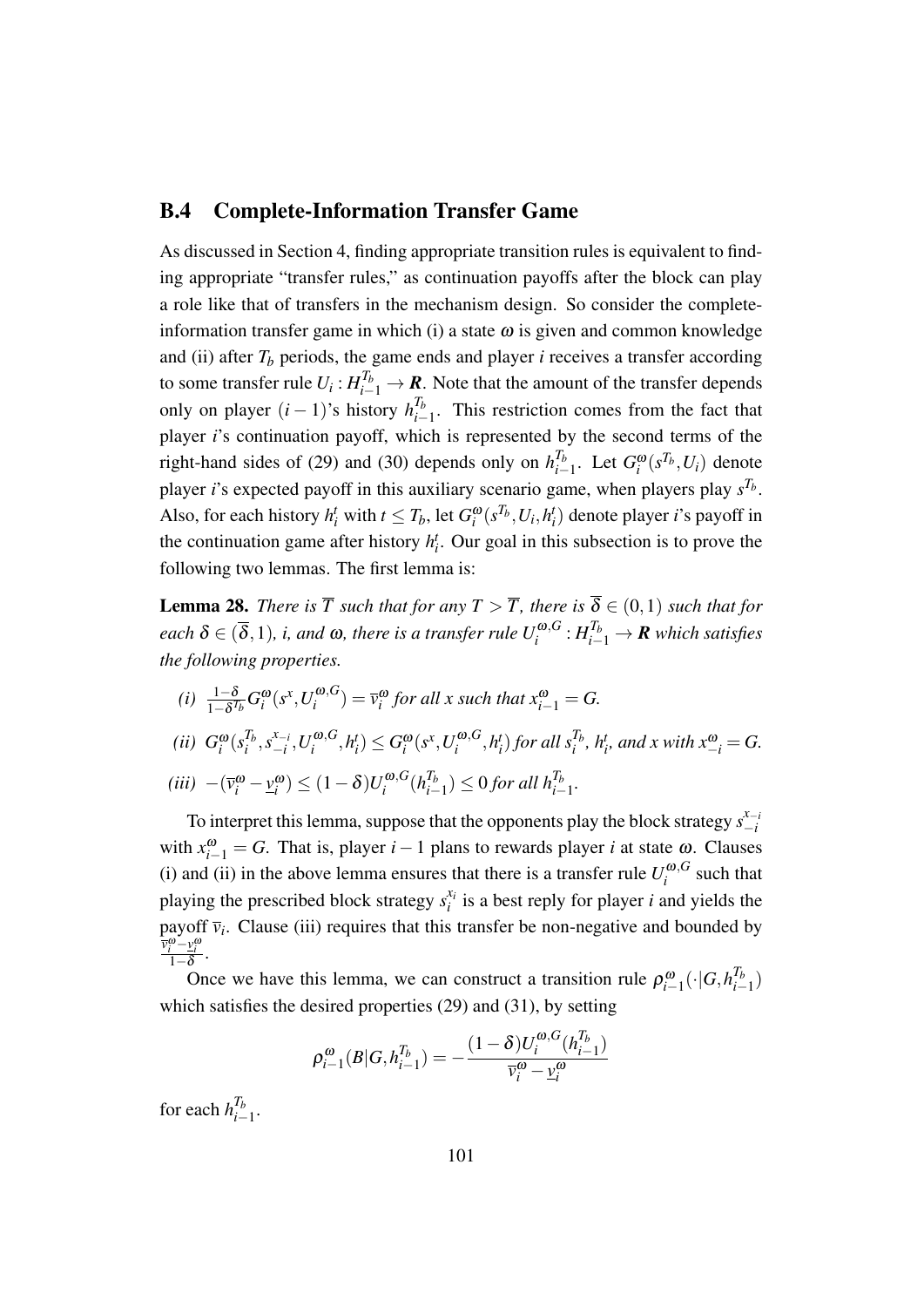The second lemma is a counterpart to the above lemma, and considers the case in which player *i−*1 plans to punish player *i*.

**Lemma 29.** *There is*  $\overline{T}$  *such that for any*  $T > \overline{T}$ *, there is*  $\overline{\delta} \in (0,1)$  *such that for*  $e$ ach  $\delta \in (\overline{\delta},1)$ , *i, and*  $\omega$ *, there is a transfer rule*  $U^{ \omega, B}_{i}$  $\pi^{(\bm{o}, \bm{B}}_i: H_{i-1}^{T_b} \rightarrow \bm{R}$  which satisfies *the following properties.*

(i) 
$$
\frac{1-\delta}{1-\delta^{T_b}} G_i^{\omega}(s^x, U_i^{\omega, B}) = \underline{v}_i^{\omega} \text{ for all } x \text{ with } x_{i-1}^{\omega} = B.
$$
  
\n(ii)  $G_i^{\omega}(s_i^{T_b}, s_{-i}^{x_{-i}}, U_i^{\omega, B}, h_i^t) \leq G_i^{\omega}(s^x, U_i^{\omega, B}, h_i^t) \text{ for all } s_i^{T_b}, h_i^t, \text{ and } x \text{ with } x_{-i}^{\omega} = B.$   
\n(iii)  $0 \leq (1-\delta)U_i^{\omega, B}(h_{i-1}^{T_b}) \leq \overline{v}_i^{\omega} - \underline{v}_i^{\omega} \text{ for all } h_{i-1}^{T_b}.$ 

Again, once we have this lemma, we can construct a transition rule  $\rho_{i-1}^{\omega}(\cdot|B, h_{i-1}^{T_b})$  $\binom{I_b}{i-1}$ which satisfies the desired properties (30) and (32), by setting

$$
\rho_{i-1}^{\omega}(G|B,h_{i-1}^{T_b})=\frac{(1-\delta)U_i^{\omega,B}(h_{i-1}^{T_b})}{\overline{v}_i^{\omega}-\underline{v}_i^{\omega}}.
$$

So in order to complete the proof of Proposition 1, it is sufficient to prove the above two lemmas.

# B.5 Proof of Lemma 28

As in the proof of Lemma 3, we first construct a transfer rule  $\tilde{U}^{\omega, G}_i$  which "approximately" satisfies clause (ii) of the lemma. That is, we will construct  $\tilde{U}^{\omega, G}_i$ *i* such that playing the prescribed strategy  $s_i^x$  $i$ <sup> $x$ <sub>i</sub></sup> is an approximate best reply for player *i* in the summary report round, and is an exact best reply in other rounds. After that, we modify this transfer rule  $\tilde{U}_i^{\omega, G}$  $\sum_{i}^{a}$  and construct  $U_i^{a}$ , which satisfies clause (ii) exactly. Then we show that the this transfer rule  $U_i^{\omega, G}$  $\int_{i}^{\omega,\sigma}$  satisfies clauses (i) and (iii).

Recall that in the detailed report round, each player  $j \neq i$  reports her signal sequence  $(z_j^t)_{t \in T(i, \omega, \tilde{\omega})}$  observed during the *T*-period interval  $T(i, \omega, \tilde{\omega})$ . Let  $(\hat{z}_j^t)_{t \in T(i, \omega, \tilde{\omega})}$  denote the reported signal sequence, and let  $\hat{f}_{-i}^{(\omega, \tilde{\omega})} \in \Delta Z_{-i}$  denote the signal frequency computed from the reported signals  $(\hat{z}^t_{-i})_{t \in T(i,\omega,\tilde{\omega})}$ . Due to signal correlation, this signal frequency  $\hat{f}^{(\omega,\tilde{\omega})}_{-i}$ <sup> $i(ω, ω)$ </sup> is informative about player *i*'s signals during  $T(i, \omega, \tilde{\omega})$ .

A block history  $h_{i-}^{T_b}$  $i_{i-1}$ <sup>*I<sub>b</sub>*</sup> is *regular given* (ω, *G*) if it satisfies all the following conditions: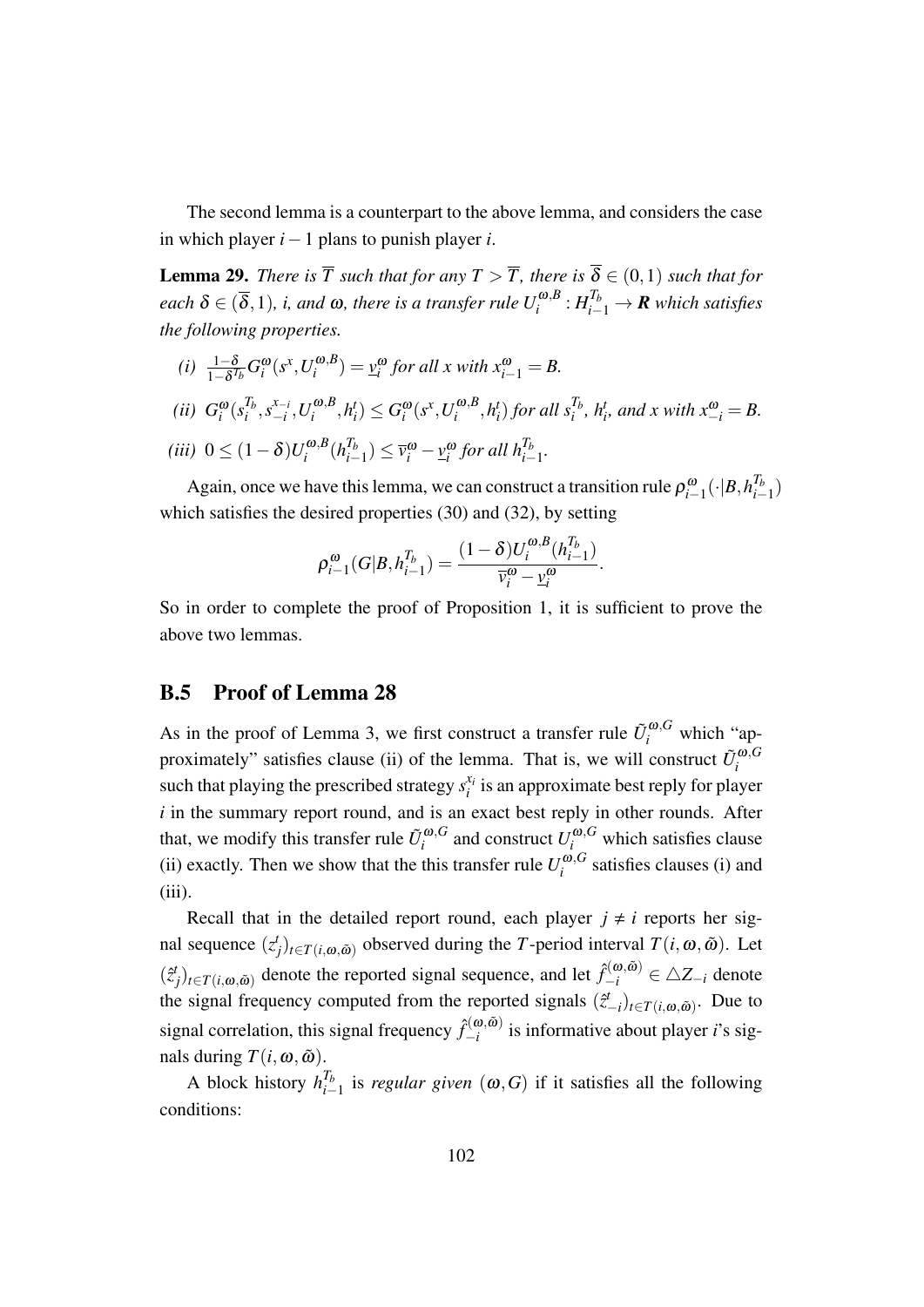- (G1) Players choose  $a^*$  in the learning round.
- (G2) In the summary report round, each player  $j \neq i$  reports  $\omega(j) = \omega$ , and player *i* reports  $\omega(i) = \omega$  or  $\omega(i) = \emptyset$ .
- (G3) Player *i* − 1 reports  $x_{i-1}^{\omega}$  = *G* in the first period of the main round,
- (G4) Players follow the prescribed strategy in the second or later periods of the main round.
- (G5) The opponents' detailed report  $\hat{f}_{-i}$  satisfies  $\left| \pi_{-i}^{\omega}(a^*) \hat{f}_{-i}^{(\omega,\tilde{\omega})} \right|$  $\left|\frac{\partial \hat{\mathbf{c}}(\boldsymbol{\omega}, \tilde{\boldsymbol{\omega}})}{-i}\right| < \varepsilon$  for all  $\tilde{\omega} \neq \omega$

A history  $h_{-1}^{T_b}$ *−i* is *irregular given* (ω*,G*) if it is not regular.

As in the two-player case, the last condition (G5) requires that player *i*'s summary report be consistent with the opponents' signals during the learning round. If  $\hat{f}_{-i}^{(\boldsymbol{\omega},\tilde{\boldsymbol{\omega}})}$  $\pi_{-i}^{(ω, ω)}$  is close to the true distribution  $\pi_{-i}^{ω}(a^*)$  at state  $ω$ , then the opponents believe that conditional on the state  $\omega$ , player *i*'s signal frequency during  $T(i, \omega, \tilde{\omega})$ is also close to the true distribution  $\pi_i^{\omega}(a^*)$  at state  $\omega$ . Thus, if  $\hat{f}^{(\omega,\tilde{\omega})}_{-i}$  $\int_{-i}^{\infty}$  is close to the true distribution  $\pi_{-i}^{\omega}(a^*)$  for each  $(\omega, \tilde{\omega})$ , then the opponents believe that player *i*'s signal frequency is close to the true distribution in each *T*-period interval within player *i*'s learning round, in which case player *i*'s inference is indeed  $\omega(i) = \omega$  or  $\omega(i) = \emptyset$ .

### **B.5.1** Step 1: Construction of  $\tilde{U}^{\omega, G}_i$ *i*

Choose a transfer rule  $\tilde{U}^{\omega, G}_i$  $\iota^{(\boldsymbol{a},G)}_i \colon H_{i-1}^{T_b} \to \boldsymbol{R}$  such that

• For each regular history  $h_{i-}^{T_b}$  $T_b$ <sub>*i*−1</sub>, choose  $\tilde{U}_i^{\omega, G}$  $\int_i^{\omega,G} (h^{T_b}_{i-1})$  $\binom{I_b}{i-1}$  so that it solves

$$
\frac{1-\delta}{1-\delta^{T_b}}\left[\sum_{t=1}^{T_b} \delta^{t-1} g_i^{\omega}(a^t) + \delta^{T_b} \tilde{U}_i^{\omega,G}(h_{i-1}^{T_b})\right] = \overline{v}_i^{\omega}.
$$

• For each irregular history  $h_{i-}^{T_b}$  $\frac{T_b}{T_{i-1}}$ , choose  $\tilde{U}_i^{\omega, G}$  $\int_i^{\omega,G} (h^{T_b}_{i-1})$  $\binom{I_b}{i-1}$  so that

$$
\frac{1-\delta}{1-\delta^{T_b}}\left[\sum_{t=1}^{T_b}\delta^{t-1}g_i^{\omega}(a^t)+\delta^{T_b}\tilde{U}_i^{\omega,G}(h_{-i}^{T_b})\right]=-2\overline{g}_i^{\omega}.
$$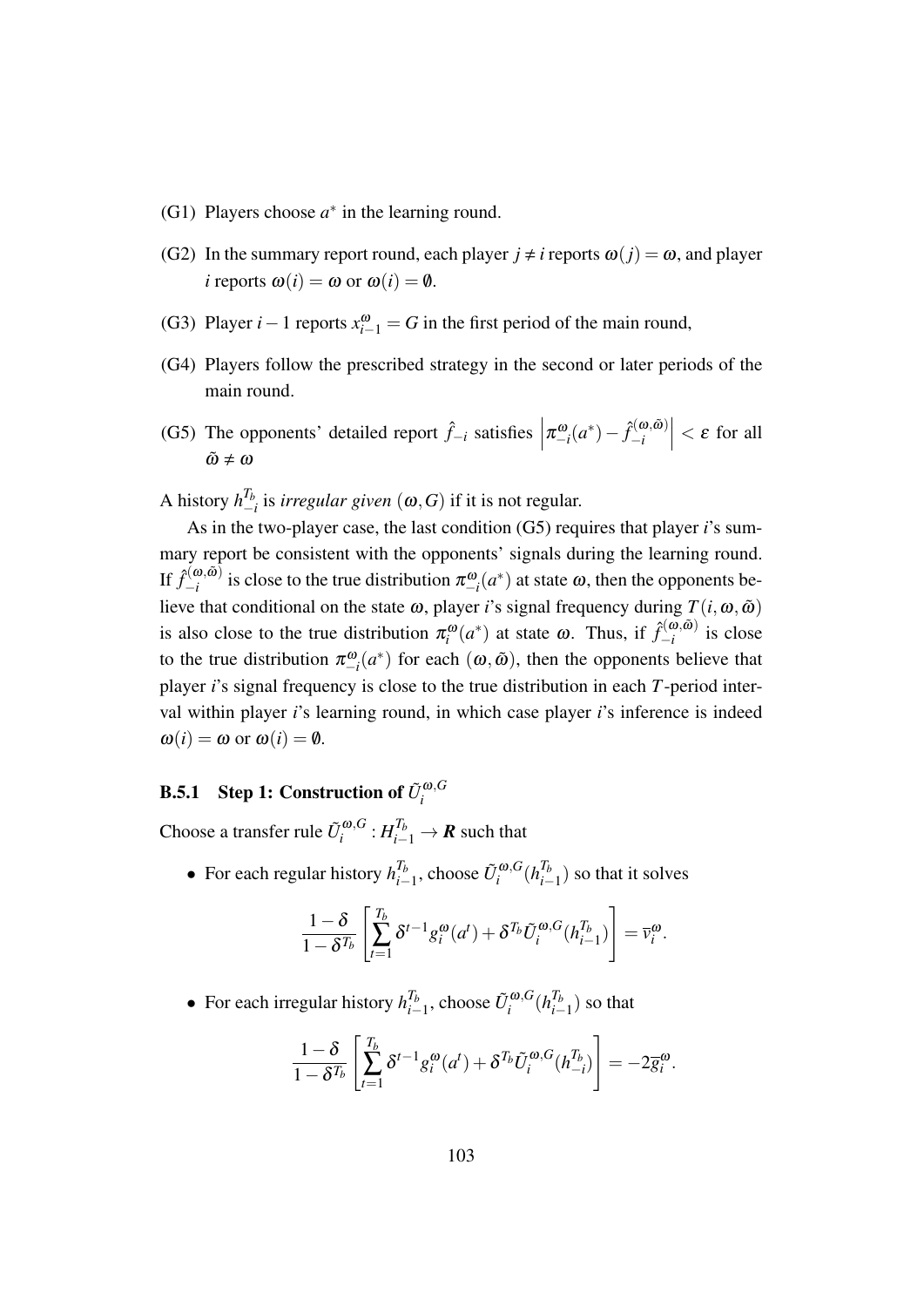In words, after regular histories (which requires player *i* not to deviate from the prescribed strategy and not to report a wrong state), we set the transfer  $\tilde{U}^{\omega, G}_i$  $\int_{i}^{\omega,\sigma}$  so that player *i*'s average payoff in the complete-information transfer game is equal to  $\bar{v}^{\omega}_{i}$ . After irregular histories, we choose a huge negative transfer  $\tilde{U}^{\omega, G}_{i}$  $\int_{i}^{\omega,\sigma}$  so that player *i*'s payoff goes down to *−*2*g* ω *i* .

### **B.5.2** Step 2:  $\tilde{U}^{\omega,G}_i$  $i^{(\omega,\sigma)}$  approximately satisfies clause (ii)

With the transfer rule  $\tilde{U}_i^{\omega, G}$  $\sum_{i}^{a}$  above, playing the prescribed strategy  $s_i^{x_i}$  $i$ <sup> $x_i$ </sup> is an approximate best reply for player *i* in the summary report round, and is an exact best reply in other rounds. The proof is very similar to the one for Lemma 3, and hence omitted.

### **B.5.3** Step 3: Construction of  $U_i^{\omega,G}$  $\int_i^{w,G}$  and Clause (ii)

The transfer rule  $\tilde{U}^{\omega, G}_i$  $i^{100}$ , approximately satisfies Lemma 3(ii), but not exactly. The reason is that the truthful report of  $\omega(i)$  in the summary report round is not an exact best reply at some histories. Specifically, if player *i*'s inference is  $\omega(i)$  =  $\tilde{\omega} \neq \omega$  (i.e., her inference is incorrect), then the truthful report is not an exact best reply.

So in order to satisfy (ii) exactly, we need to modify the transfer rule  $\tilde{U}^{\omega, G}_i$  $\int_i^{w,\sigma}$ . As in the proof of Lemma 4, the idea is to give a "bonus" to player *i* when she reports  $\omega(i) = \tilde{\omega}$ . This gives her an extra incentive to report  $\omega(i) = \tilde{\omega}$  truthfully.

Recall that in the detailed report round, player *i* reports her signal sequence  $(z_i^t)_{t \in T(i, \omega, \tilde{\omega})}$  during her own learning round. Let  $(\tilde{z}_i^t)_{t \in T(i, \omega, \tilde{\omega})}$  denote the reported signal sequence, and let  $\hat{f}_i^{(\omega,\tilde{\omega})} \in \triangle Z_i$  denote the signal frequency computed from this sequence. Let  $Pr(f_{-i} | \omega, a^*, \dots, a^*, f_i)$  denote the conditional probability of the opponents' signal frequency over *T* periods being *f−<sup>i</sup>* , given that the true state is  $\omega$ , no one deviates from  $a^*$  each period, and player *i*'s signal frequency is  $f_i$ . Let

$$
p_i^{\omega}(f_i^{(\omega,\tilde{\omega})}) = \sum_{f_{-i}^{(\omega,\tilde{\omega})}:|\pi_{-i}^{\omega}(a^*)-f_{-i}^{(\omega,\tilde{\omega})}|<\varepsilon} \Pr(f_{-i}^{(\omega,\tilde{\omega})}|\omega,a^*,\cdots,a^*,f_i^{(\omega,\tilde{\omega})}).
$$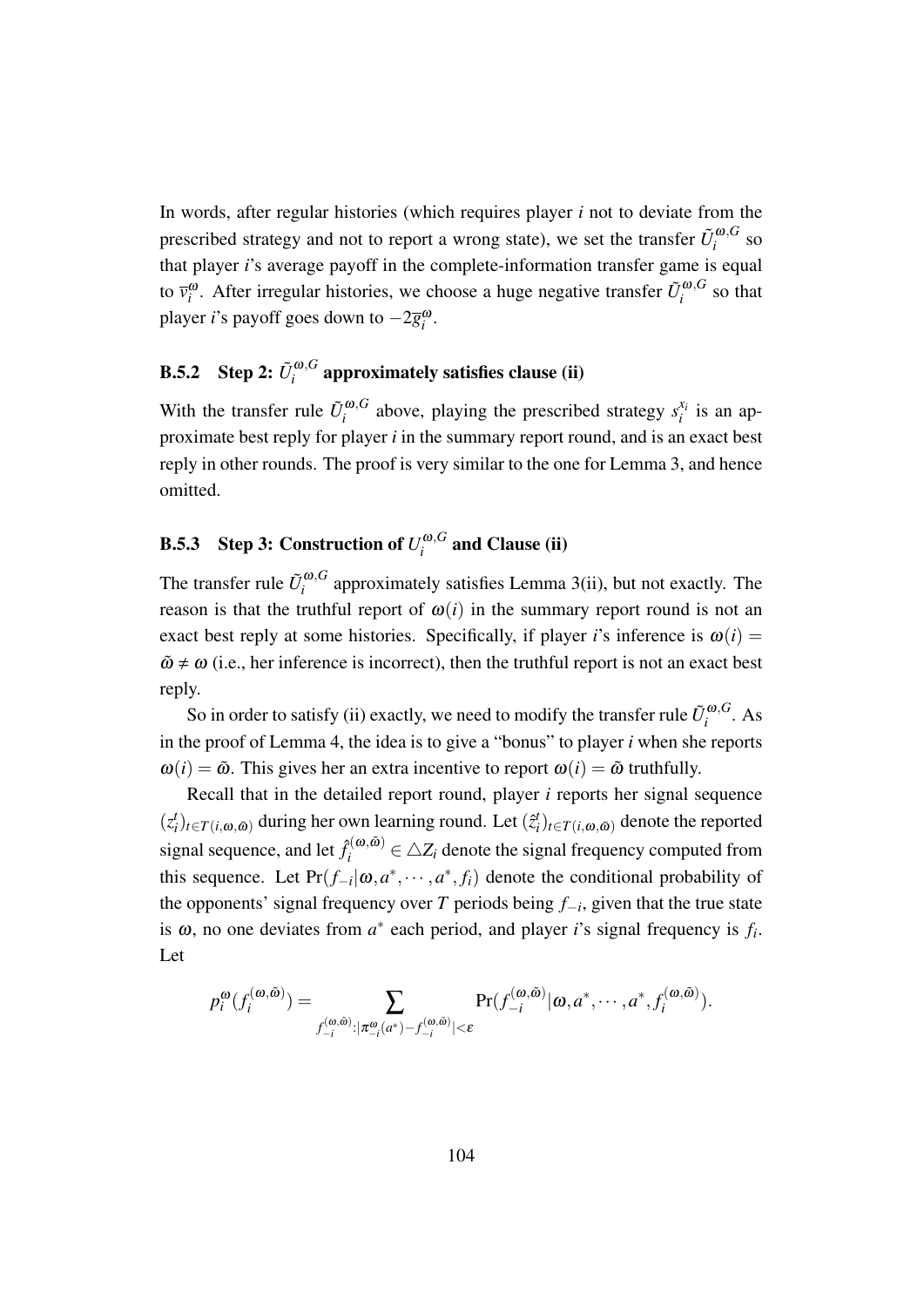Then define a bonus function  $b_i^{\omega}: H_{i-1}^{T_b} \to \mathbf{R}$  as

$$
b_i^{\omega}(h_{i-1}^{T_b}) = \begin{cases} 0 & \text{if player } i \text{ reports } \omega(i) = \omega \text{ or } \omega(i) = \emptyset \\ 0 & \text{if someone deviates in the learning round} \\ 0 & \text{if some } j \neq i \text{ reports } \omega(j) \neq \omega \\ 0 & \text{if player } i \text{ reports } \omega(i) = \tilde{\omega} \text{ and } |\hat{f}_i^{(\omega,\tilde{\omega})} - \pi_i^{\tilde{\omega}}(a^*)| > \varepsilon \\ (\overline{v}_i^{\omega} + 2\overline{g}_i^{\omega}) \prod_{\tilde{\omega} \neq \omega} p_i^{\omega}(\hat{f}_i^{(\omega,\tilde{\omega})}) & \text{otherwise} \end{cases}
$$

*.*

This is an extension of the bonus function for the two-player case. To interpret the condition  $|\hat{f}_i^{(\omega,\tilde{\omega})} - \pi_i^{\tilde{\omega}}$  $\left| \int_{i}^{\tilde{\omega}} (a^*) \right| > \varepsilon$ , note that from Lemma 26(iii), if player *i*'s inference is  $\omega(i) = \tilde{\omega}$ , then her signal frequency in the *T*-period interval  $T(i, \omega, \tilde{\omega})$ must be close to the true distribution  $\pi_i^{\tilde{\omega}}$  $\tilde{u}^{\tilde{\omega}}_i(a^*)$  at state  $\tilde{\omega}$ . So if she reports  $\omega(i) = \tilde{\omega}$ in the summary report round but reports  $|\hat{f}_i^{(\omega,\tilde{\omega})} - \pi_i^{\tilde{\omega}}|$  $\left| \frac{a}{i}(a^*) \right| > \varepsilon$  in the detailed report round, it must be a consequence of player *i*'s misreport, either in the summary report round or the detailed report round (or both). We do not pay a bonus in such a case.

As in the proof of Lemma 3, we can show that the amount of the bonus is small, that is,  $b_i^{\omega} (h_{i-}^{T_b})$  $\frac{T_b}{T_{i-1}}$ ) < 3 $\overline{g}_i^{\omega}$  exp(*−T*<sup> $\frac{1}{2}$ </sup>) for sufficiently large *T*.

Now we are ready to define the modified transfer rule  $U_i^{\omega, G}$  which satisfies Lemma 3(ii) exactly. Let  $e(z_i)$  denote the  $|Z_i|$ -dimensional column vector where the component corresponding to  $z_i$  is one and the remaining components are zero. Similarly,  $e(z_{-i})$  denote the  $|Z_{-i}|$ -dimensional column vector where the component corresponding to *z−<sup>i</sup>* is one and the remaining components are zero. Then define the transfer rule  $U_i^{\omega, G}$  $\int_{i}^{\omega,\sigma}$  as

$$
U_i^{\omega,G}(h_{i-1}^{T_b}) = \tilde{U}_i^{\omega,G}(h_{i-1}^{T_b}) + \frac{1 - \delta^{T_b}}{\delta^{T_b}(1 - \delta)} \left( c^G + b_i^{\omega}(h_{i-1}^{T_b}) - \frac{\varepsilon}{T} \sum_{t \in T(i)} \left| e(\hat{z}_{-i}^t) - C_i^{\omega}(a^*) e(\hat{z}_i^t) \right|^2 \right)
$$

where  $c^G$  is a constant term which will be specified later.

This transfer rule satisfies Lemma 28(ii). The proof is very similar to the one for Lemma 3, and hence omitted. (Note that for each  $t \in T(i)$ , player *i* reports  $z_i^t$  before the opponents report  $z_{-i}^t$ ; this ensures that the expected value of  $\left| e(\hat{z}_{-i}^t) - C_i^{\omega}(a^*)e(\hat{z}_i^t) \right|$ <sup>2</sup> is minimized by the truthful report of  $z_i^t$ . Also, as in the proof of Lemma 3, we can find a constant term  $c^G$  such that the resulting transfer rule  $U_i^{\omega, G}$  $\int_{i}^{\omega, \sigma}$  satisfies clauses (i) and (iii).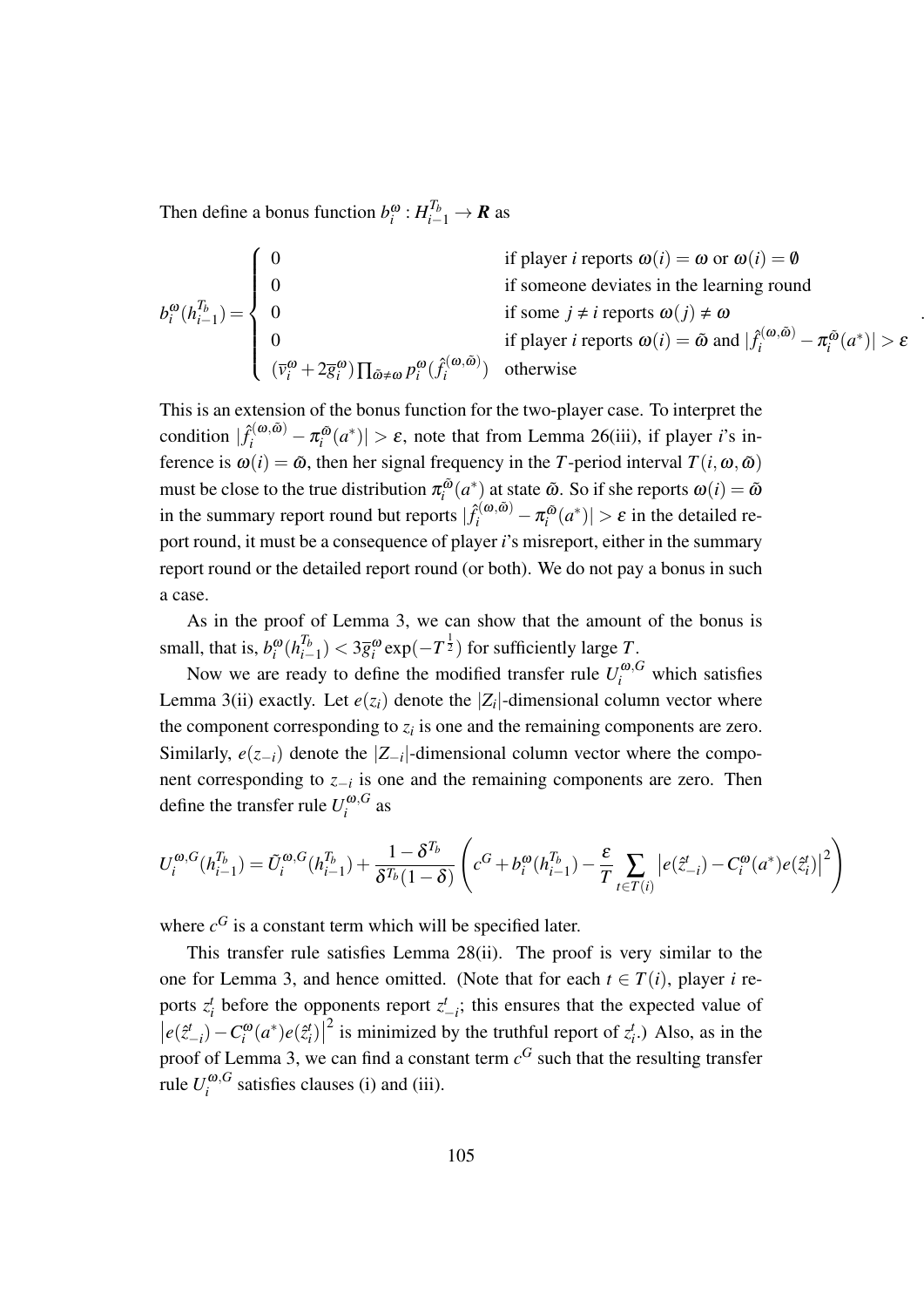## B.6 Proof of Lemma 29

Fix *i* and  $\omega$  arbitrarily. In what follows, we will construct a transfer rule  $U_i^{\omega, B}$ *i* which satisfies clauses (i) through (iii) in Lemma 4.

As in the proof of Lemma 4, it is useful to introduce the notion of *regular histories*. Player  $(i-1)$ 's block history  $h_{i-1}^{T_b}$ *i−*1 is *regular given* (ω*,B*) if it satisfies all the following conditions:

- (B1) Players  $-i$  choose  $a_{-i}^*$  in the learning round.
- (B2) Players *−i* report <sup>ω</sup> in the summary report round.
- (B3) Player *i* − 1 reports  $x_{i-1}^{\omega} = B$  in the first period of the main round.
- (B4) Players  $-i$  follow the prescribed strategy  $s_{-i}^{x_{-i}}$  $\int_{-i}^{x_{-i}}$  in the second or later periods of the main round.

In short, the history  $h^{T_b}_{i-}$  $\frac{I_b}{I_b}$  is regular if the opponents play the prescribed strategy  $s_{-i}^{x_{-i}}$  with  $x_{i-1}^{\omega} = B$  and they learn the true state  $\omega$  correctly. A history  $h_{i-1}^{T_b}$  $\frac{I_b}{i-1}$  is *irregular given*  $(\omega, B)$  if it is not regular.

### **B.6.1** Step 1: Construction of  $U_i^{\omega,B}$ *i*

Let  $\bar{g}_i^{\omega} = \max_{a \in A} |g_i^{\omega}(a)|$ , and let  $c^B > 0$  be a constant which will be specified later. Choose a transfer rule  $U_i^{\omega, B}$  $\pi_i^{\omega,B} : H_{i-1}^{T_b} \to \mathbf{R}$  such that

• For each regular history  $h_{i-1}^{T_b} = (a^t, z_i^t)$  $\binom{t}{i-1}$  $\binom{T_b}{t}$  $T_b$ <sub>*t*=1</sub>, choose  $U_i^{\omega, B}$  $\int_i^{\omega,B} (h^{T_b}_{i-1})$  $\binom{I_b}{i-1}$  so that it solves

$$
\frac{1-\delta}{1-\delta^{T_b}}\left[\sum_{t=1}^{T_b} \delta^{t-1} g_i^{\omega}(a^t) + \delta^{T_b} U_i^{\omega, B}(h_{i-1}^{T_b})\right] = \underline{v}_i^{\omega} - \frac{\tau \varepsilon}{T} - c^B
$$

where  $\tau$  is the number of periods such that player *i* deviated from  $a^*$  during the learning round.

• For each irregular history  $h_{i-}^{T_b}$  $T_b$ <sub>*i*−1</sub>, choose  $U_i^{ω, B}$  $\int_i^{\omega,B} (h^{T_b}_{i-1})$  $\binom{I_b}{i-1}$  so that

$$
\frac{1-\delta}{1-\delta^{T_b}}\left[\sum_{t=1}^{T_b} \delta^{t-1} g_i^{\omega}(a^t) + \delta^{T_b} U_i^{\omega, B}(h_{i-1}^{T_b})\right] = 2\overline{g}_i^{\omega} - \frac{\tau \varepsilon}{T} - c^B.
$$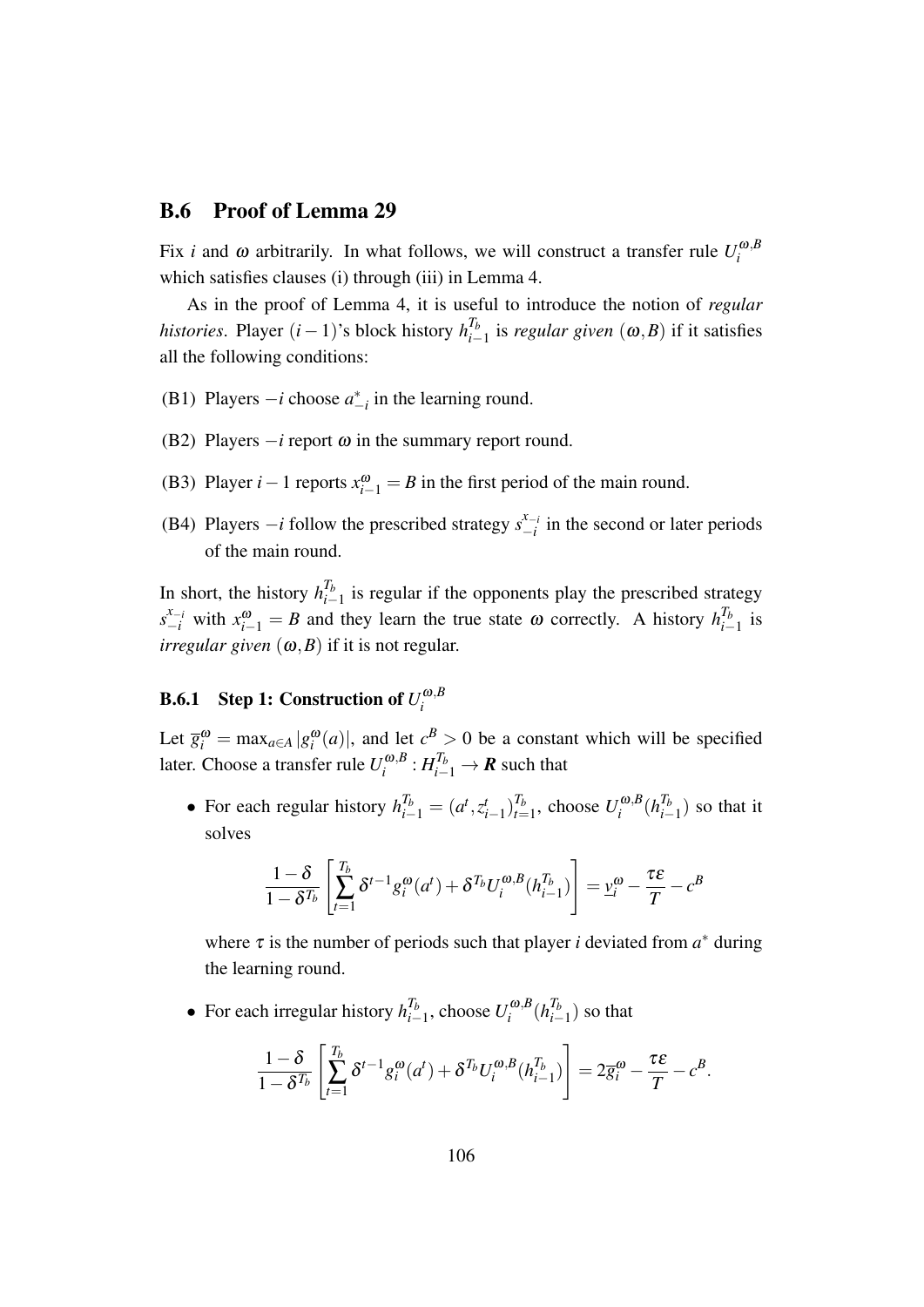In words, if the opponents play the prescribed strategies and learn the true state  $\omega$  correctly (so that the history  $h^{T_b}_{i-}$ *I*<sup>*b*</sup><sub>*i*</sub> − 1</sub> is regular), we adjust the transfer  $U_i^{\omega, B}$  $\int_{i}^{\omega,D}$  so that player *i*'s payoff in the complete-information transfer game equals  $v_i^{\omega} - c^B$ . If not, we give a huge positive transfer to player *i* so that her payoff goes up to  $2\bar{g}_i^{\omega} - c^B$ . If player *i* deviates in the learning round, her payoff decreases due to the term  $\frac{\tau \varepsilon}{T}$ .

### B.6.2 Step 2: Proof of Clause (ii)

The transfer rule  $U_i^{\omega, B}$  $i<sup>0.6</sup>$  above satisfies Lemma 29(ii), that is, deviating to any block strategy  $s_i^{T_b} \neq s_i^x$  is not profitable. The actual proof is very similar to the one for Lemma 4, and hence omitted.

## B.6.3 Step 3: Proof of Clauses (i) and (iii)

Now we choose the constant term  $c^B$  such that the resulting transfer rule  $U_i^{\omega, B}$ *i* satisfies clauses (i) and (iii) of Lemma 29.

Let  $p_{-i}^{\omega}$  denote the probability of all the opponents making the correct inference  $\omega(j) = \omega$ , given that the true state is  $\omega$  and players play  $a^*$  in the learning round. Then let

$$
c^B = (1 - p_{-i}^{\omega})(2\overline{g}_i^{\omega} - \underline{v}_i^{\omega}) > 0.
$$

Then the resulting transfer rule  $U_i^{\omega, B}$  $\int_{i}^{\omega, b}$  satisfies clauses (i) and (iii) of Lemma 29. The proof is very similar to the one for Lemma 4, and hence omitted.

# **B.7** When  $|A_i| < |Z_i|$  for Some *i*

So far we have assumed  $|A_i| \geq |Z_i|$  for all *i*. This ensures that during the detailed report round, each player *i* can reveal her signal *z<sup>i</sup>* by choosing some action *a<sup>i</sup>* . If this assumption is not satisfied, player *i* needs to spend more than one period in order to reveal her signal, and it causes some complications on player *i*'s incentive at off-path histories.<sup>20</sup>

<sup>&</sup>lt;sup>20</sup>To illustrate the issue, suppose that player *i* had to choose an action sequence  $(a_i^1, a_i^2)$  in order to reveal her signal  $z_i$ , but she had deviated from  $a_i^1$  in the first period of the reporting phase. In such a case, choosing  $a_i^2$  in the next period need not be a best reply, even if we use the transfer rule  $U_i^{\omega, G}$  defined in the proof of Lemma 28. Also her best reply depends on the state  $\omega$  in such a history.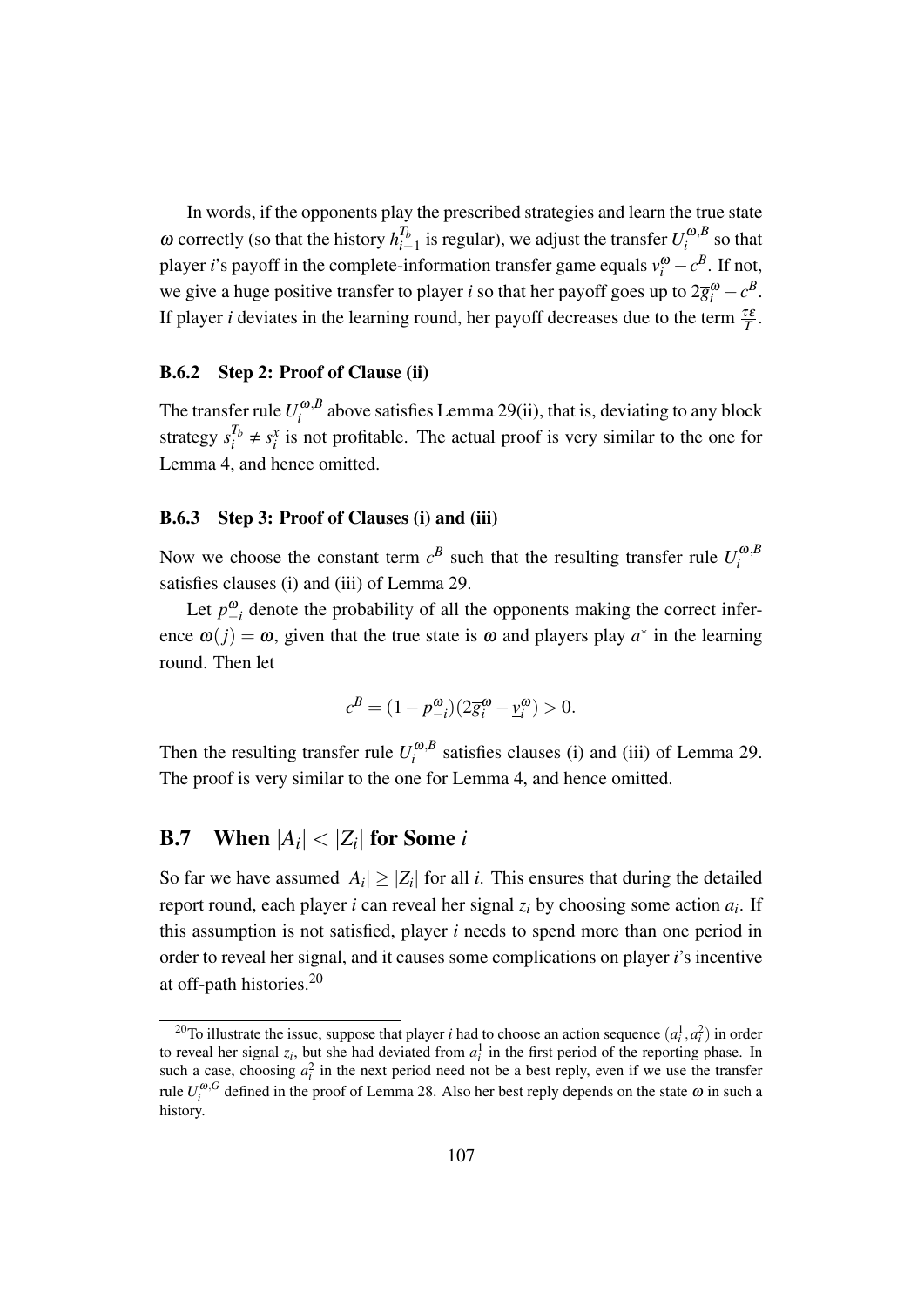To fix this problem, we make the following two changes to the structure of the detailed report round. Pick a natural number *K* such that  $K \geq \log_{|A_i|} |Z_i|$  for each *i*.

- Each player *i* uses a sequence of actions  $(a_i^1, \dots, a_i^K)$  (rather than a single action) to report a signal *z<sup>i</sup>* .
- *•* Each player reports the same information *|*Ω*|* times (rather than once). Specifically, after the main round, there is a "detailed report round for  $\omega_1$ ," in which each player reports her history during the learning round. Then there is a "detailed report round for  $\omega_2$ ," and players report the same information again. Then there is a "detailed report round for  $\omega_3$ ," a "detailed report round for  $\omega_4$ ," and so on.

Note that for each  $\omega$ , the detailed report round for  $\omega$  consists of  $N^2KT\frac{|\Omega|(|\Omega|-1)}{2}$ periods. So we have  $N^2KT\frac{|\Omega|^2(|\Omega|-1)}{2}$  $\frac{2}{2}$  periods in total.

Choose a block strategy  $s_i^{x_i}$  $i$ <sup> $x_i$ </sup> so that

- *•* The play in the learning, summary report, and main rounds is exactly the same as in the case with  $|A_i| \geq |Z_i|$ .
- *•* For each <sup>ω</sup>, in the detailed report round for <sup>ω</sup>,
	- Player *i* reports her history truthfully, as long as she has not deviated in some earlier period within the round. (In particular, she reports truthfully even if she has deviated in the learning, summary report, or main round.)
	- If player *i* has deviated within the round, she may choose other actions, which will be specified later.

Note that the block strategy above induces the same play as the one in the case with  $|A_i| \geq |Z_i|$ , except histories which are reached after player *i*'s own deviation.

In what follows, we will explain that Lemmas 28 and 29 still hold, if we specify the transfer rules and actions at off-path histories appropriately. This completes the proof, because it ensures that the resulting automaton strategy satisfies the promise-keeping condition (29) and (30), and the incentive compatibility condition (31) and (32).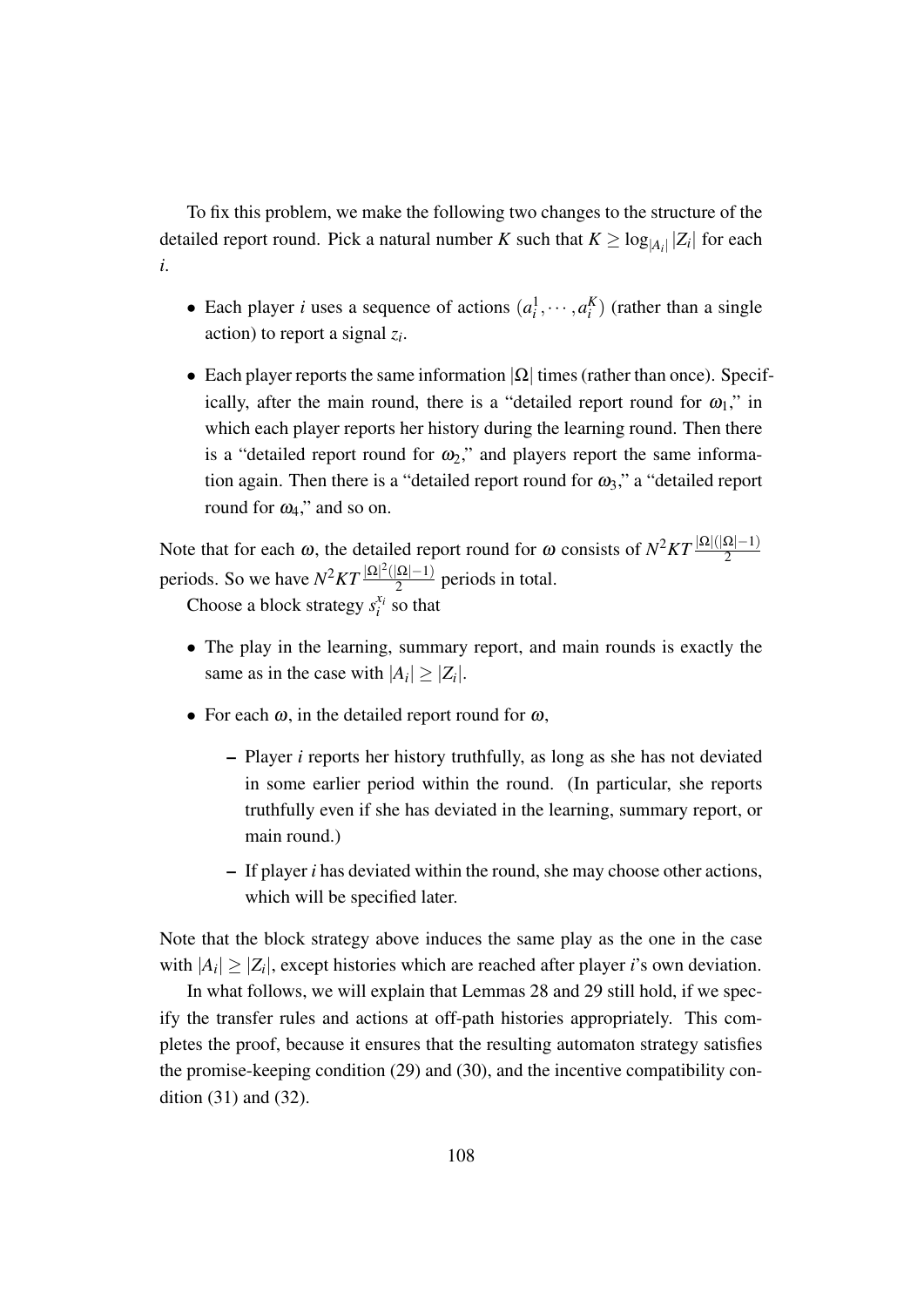It is easy to see that Lemma 29 still holds, because the communication in the detailed report round plays no role in the proof of the lemma. Indeed, if we choose the transfer rule  $U_i^{\omega, B}$  $i_i^{\omega, b}$  as in Appendix B.6.1 it satisfies clauses (i) through (iii). (We have not specified actions for some off-path histories in the detailed report round, but this is not a problem because the transfer rule  $U_i^{\omega, B}$  makes player *i* indifferent over all actions during the detailed report round. That is, regardless of the specification of actions in these off-path histories, clause (ii) holds.)

The proof of Lemma 28 needs a minor modification. Fix  $\omega$ , and fix a transfer rule  $\tilde{U}^{\omega, G}_i$  $\int_{i}^{\omega,\sigma}$  as in Appendix B.5.1. Define the bonus function  $b_i^{\omega}$  and the transfer rule  $U_i^{\omega, G}$  $i_i^{(0)}$ , as in Appendix B.5.3, using the information exchanged in the detailed report round for  $\omega$ . That is,  $\hat{z}_i$  and  $\hat{f}_i$  which appear in the bonus function  $b_i^{\omega}$ and the additional terms in  $U_i^{\omega, G}$  $i$ <sup> $\omega$ </sup>, $\sigma$  are player *i*'s report in the detailed report round for  $\omega$ . (The information exchanged in the detailed report round for  $\tilde{\omega} \neq \omega$  is ignored, when we define these terms.) Complete the specification of the strategy  $s_i^{x_i}$  $\alpha_i^{x_i}$  (choose actions at off-path histories in the report round) so that for each  $\omega$ , in the detailed report round for  $\omega$ , if player *i* has deviated within that round, let her choose an action which maximizes her payoff in the complete-information game with  $(\omega, U_i^{\omega, G})$  $\binom{w, \mathbf{U}}{i}$ .

With this modification, clauses (i) through (iii) of Lemma 28 are satisfied. Indeed, clause (i) holds because the play on the equilibrium path is the same as in the previous case. Clause (ii) also holds, because in the complete-information game with  $(\omega, U_i^{\omega, G})$  $\binom{w,\mathbf{G}}{i}$ 

- The incentive problem in the learning, summary report, and main rounds is the same as in the case with  $|A_i| \geq |Z_i|$ .
- *•* In the detailed report round for <sup>ω</sup>, player *i* chooses a best reply after every history.
- In the detailed report round for  $\tilde{\omega} \neq \omega$ , player *i* is indifferent over all actions.

Clause (iii) can be verified as in the case with  $|A_i| \geq |Z_i|$ .

# Appendix C: Common Learning

In this appendix, we will provide the formal statement of Proposition 2 and its proof. That is, we will prove that in our equilibria, common learning occurs and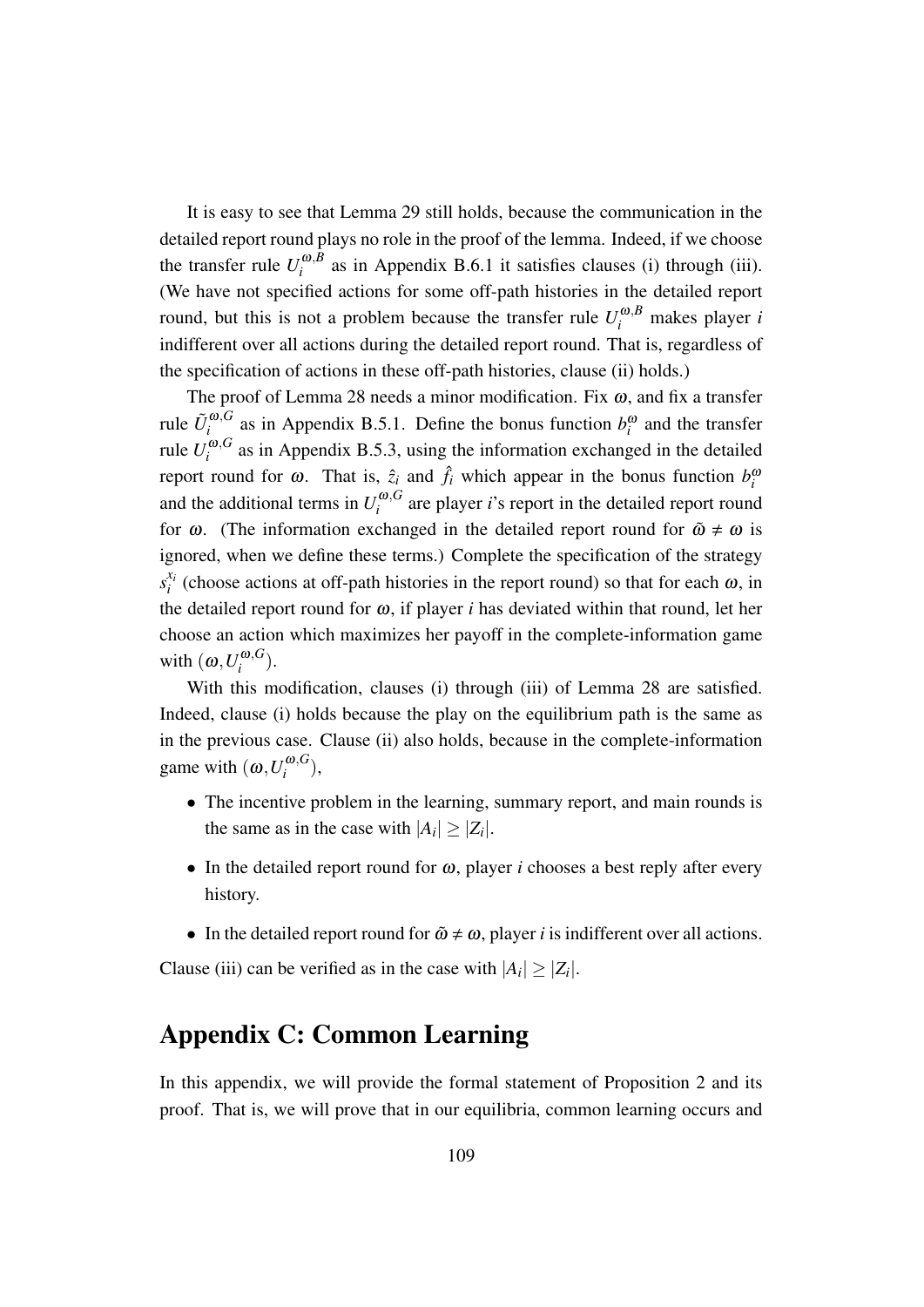the state  $\omega$  becomes approximate common knowledge in the sense of Monderer and Samet (1989). For now, we assume full support, i.e.,  $\pi^{\omega}(z|a) > 0$  for each <sup>ω</sup>, *a*, and *z*. Also we assume that there are only two players. These assumptions are not necessary to obtain the result, but they considerably simplifies our exposition. (See Cripps, Ely, Mailath, and Samuelson (2008) for how to extend the theorem to the case in which there are more than two players and/or the full support assumption is not satisfied.)

Fix a target payoff  $v \in \text{int}V^*$ , fix a sufficiently large  $\delta$ , and construct an ex-post equilibrium *s* as in Section 4. Given a common prior  $\mu \in \Delta\Omega$ , this equilibrium *s* induces a probability measure on the set of outcomes  $\Xi = \Omega \times (A_1 \times A_2 \times Z_1 \times R_2)$  $(Z_2)^\infty$ , where each outcome  $\xi = (\omega, (a^i))$  $a_1^t$ ,  $a_2^t$  $i<sub>2</sub>$ ,  $z<sup>t</sup>$ <sub>1</sub>  $i_1^t, z_2^t$  $\binom{t}{2}$ <sub>t=</sub>  $\binom{8}{t=1} \in \mathcal{H}$  specifies the state of the world  $\omega$  and the actions and signals in each period. We use  $P \in \Delta \mathcal{F}$  to denote this measure, and use  $E[\cdot]$  to denote expectations with respect to this measure. Also, let  $P^{\omega}$  denote the measure conditional on a given state  $\omega$ , and let  $E^{\omega}[\cdot]$ denote expectations with respect to this measure.

Recall that the set of *t*-period histories of player *i* is  $H_i^t = (a^{\tau}, z_i^{\tau})_{\tau=1}^t$ . Let  $\{\mathcal{H}_i^t\}_{t=0}^{\infty}$ *t*=1 denote the filtration induced on ξ by player *i*'s histories. For any event *F*  $\subset \Xi$ , the  $(\mathcal{H}_i^t$ -measurable) random variable  $E[1_F|\mathcal{H}_i^t]$  is the probability that player *i* attaches to the event *F* given her information after period *t*. Let

$$
B_i^{t,q}(F) = \{ \xi \in \Xi \mid E[1_F|\mathcal{H}_i^t](\xi) \geq q \},\
$$

that is,  $B_i^{t,q}$  $i^{I,q}(F)$  is the set of outcomes  $\xi$  where player *i* attaches at least probability *q* to event *F* after period *t*. Following Cripps, Ely, Mailath, and Samuelson (2008), we say that player *i individually learns the true state* if for each  $\omega$  and  $q \in (0,1)$ , there is  $t^*$  such that for any  $t > t^*$ ,

$$
P^{\omega}(B_i^{t,q}(\{\omega\})) > q,
$$

where  $\{\omega\}$  denotes the event that the true state is  $\omega$ .

An event  $F \subset \Xi$  is *q-believed* after period *t* if each player attaches at least probability *q* to event *F*. Let  $B^{t,q}(F) = B_1^{t,q}$  $B_1^{t,q}(F) \cap B_2^{t,q}$  $2^{t,q}(F)$ , that is,  $B^{t,q}(F)$  is the event that *F* is *q*-believed after period *t*. An event  $F \subset \Xi$  is *common q-belief* after period *t* if *F* is *q*-believed, and this event  $B^{t,q}(F)$  is *q*-believed, and this event  $B^{t,q}(B^{t,q}(F))$  is q-believed, and so on. Formally, the event that *F* is common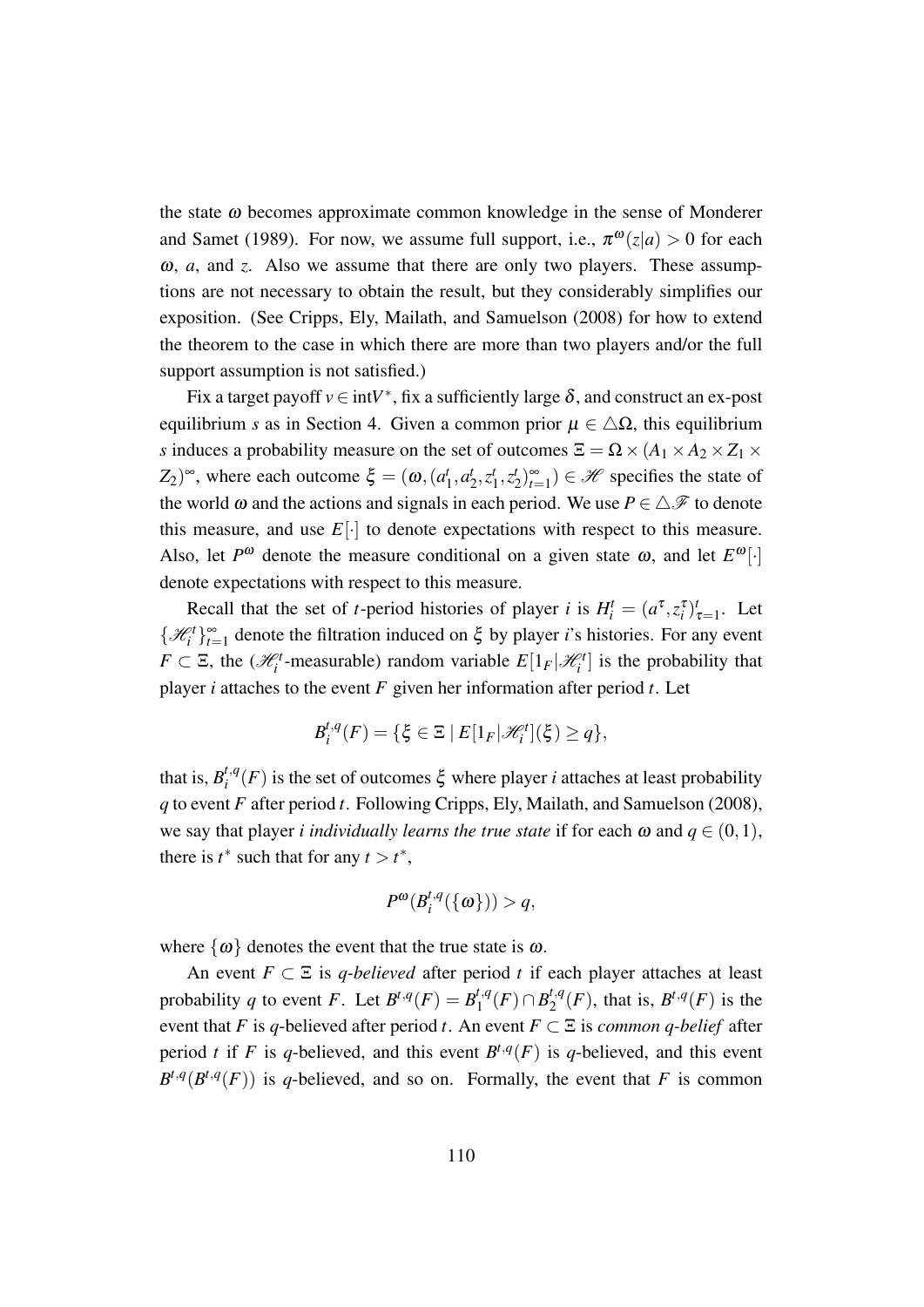*q*-belief after period *t* is denoted by

$$
\mathcal{B}^{t,q}(F) = \bigcap_{n\geq 1} [B^{t,q}]^n(F).
$$

Following Cripps, Ely, Mailath, and Samuelson (2008), we say that players *commonly learn the true state* if for each  $\omega$  and  $q \in (0,1)$ , there is  $t^*$  such that for any  $t > t^*$ ,

$$
P^{\omega}(\mathcal{B}^{t,q}(\{\omega\}))>q.
$$

The following proposition is a formal version of Proposition 2.

#### Proposition 6. *Players commonly learn the true state in the equilibrium s.*

In out setup, each player updates her belief about the opponent's signals through two information channels. The first informational channel is private signals. Since signals may be correlated across players, one's private signal may have noisy information about the opponent's signal. The second informational channel is the opponent's actions; since there is a correlation between the opponent's signals and actions, each player can learn the opponent's signals through the action by the opponent. We need to take into account both these effects in order to prove the proposition.

The proof idea is roughly as follows. We begin with considering how signals in the learning rounds influence players' (higher-order) beliefs. To do so, suppose hypothetically that suppose that players observe private signals in the learning rounds only, and do not observe signals in the summary report, main, and detailed report rounds.<sup>21</sup> In our equilibrium, all these signals are publicly revealed in the detailed report rounds, i.e., players' private histories become public information at the end of each block game. This implies that common learning happens if players do not observe signals in the summary report, main, and detailed report rounds.

Next, we consider our original model and investigate what happens if players observe signals in the summary report, main, and detailed report rounds. Since these signals do not influence actions in later periods, the second information channel does not exist, that is, a player can learn the opponent's signal in these

<sup>&</sup>lt;sup>21</sup>Note that our equilibrium strategy is still an equilibrium in this new setup, as signals in the summary report, main, and detailed report rounds do not influence players' continuation play.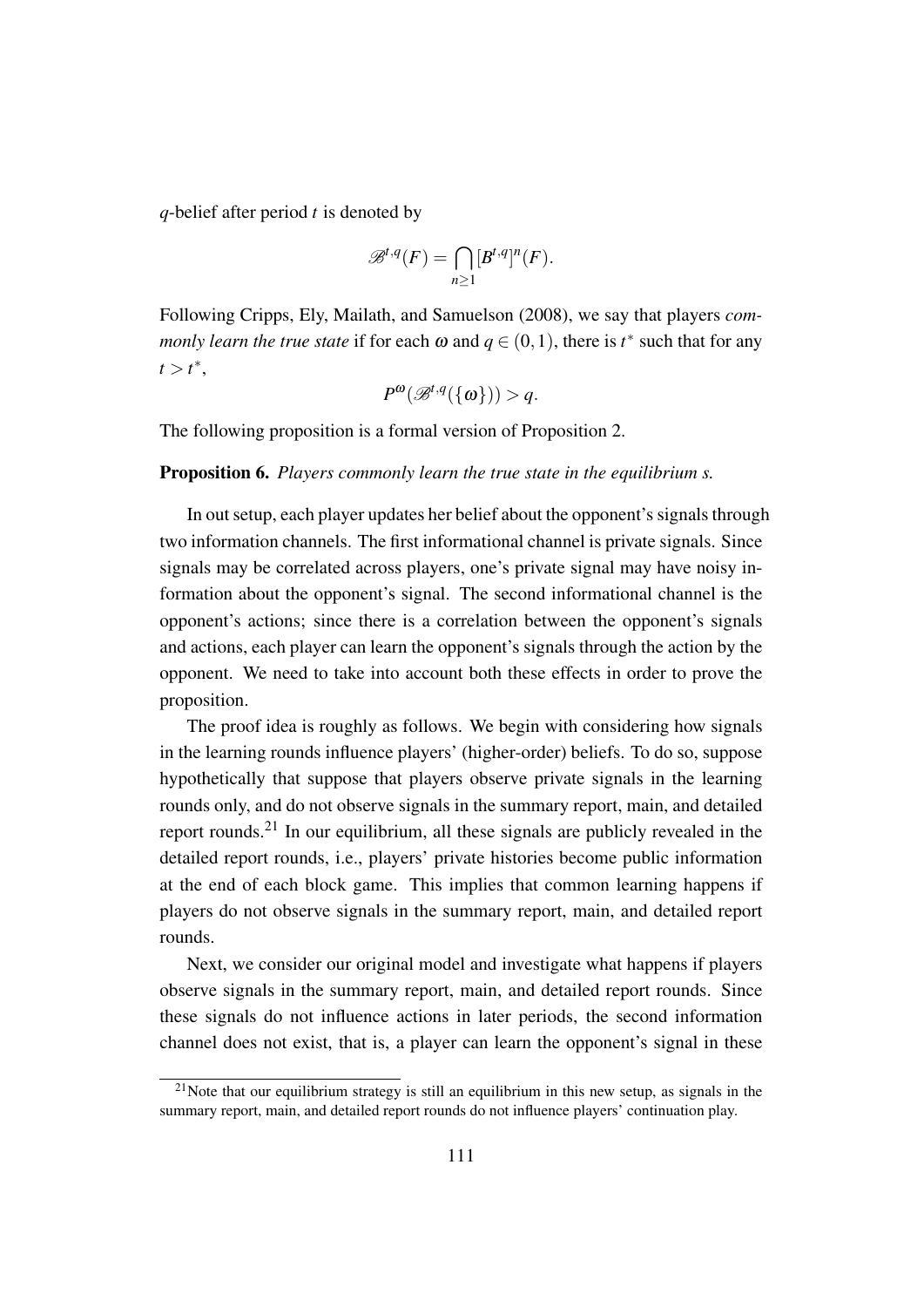rounds only through the correlation of private signals. Hence the inference problem here reduces to the one considered by Cripps, Ely, Mailath, and Samuelson (2008), and we can apply their result to show that common learning happens if we restrict attention to the effect of signals in these rounds. Taken together, we can conclude that players commonly learn the state in our equilibrium. The formal proof is as follows.

*Proof.* Given a period *t*, let  $T^{\text{learning}}(t)$  denote the set of periods included in the learning rounds of the past block games. (So  $T^{\text{learning}}(t)$  does not include the periods in the learning round of the current block game.) Likewise, let  $T^{\text{others}}(t)$ denote the set of periods included in the summary report, main, or detailed report rounds of the past block games. Note that the union  $T^{\text{learning}}(t) \cup T^{\text{others}}(t)$ denote the set of periods in the past block game, i.e.,  $T^{\text{learning}}(t) \cup T^{\text{others}}(t)$  $\{1, \dots, kT_b\}$  where *k* is an integer satisfying  $kT_b < t \leq (k+1)T_b$ .

By the construction of the equilibrium strategy, players have played the action profile  $a^*$  in all the periods in the set  $T^{\text{learning}}(t)$ , and all the signal profiles in these periods are common knowledge thanks to the communication in the detailed report rounds. For each outcome  $\xi$ , let  $f^{\text{learning}}(t)[\xi] \in \Delta Z$  denote the empirical distribution of signal profiles *z* in these periods. We will often omit  $\left[\xi\right]$  when the meaning is clear. Let  $F^{\omega$ , learning(*t*) denote the event that the empirical distribution  $f^{\text{learning}}(t)$  is  $\eta$ -close to the true distribution at state  $\omega$ , i.e.,

$$
F^{\omega,\text{learning}}(t) = \{\xi \mid |f^{\text{learning}}(t) - \pi^{\omega}(a^*)| < \eta\}.
$$

In the periods in the set  $T^{\text{others}}(t)$ , players' actions are contingent on the past histories and hence random. Let  $A^* \subseteq A$  be the set of action profiles which can be chosen in the summary report, main, or detailed report round with positive probability on the equilibrium path. Then given any outcome  $\xi$ , let  $\{T^{\text{others}}(t, a)[\xi]\}_{a \in A^*}$ be the partition of  $T^{\text{others}}(t)$  with respect to the chosen action profile *a*, that is,  $T^{\text{others}}(t, a)[\xi]$  is the set of the periods in  $T^{\text{others}}(t)$  where players played the profile *a* according to the outcome  $\xi$ . Let  $f_i(t, a)$ [ $\xi$ ] be the empirical distribution of player *i*'s signals  $z_i$  in the periods in the set  $T^{\text{others}}(t, a)[\xi]$ , i.e.,  $f_i(t, a)$  is the empirical distribution of *z<sup>i</sup>* during the periods where players chose the action profile *a*. Let  $F_i^{\omega,1}$  $\int_{i}^{\infty} (t, a)$  be the event that this empirical distribution  $f_i(t, a)$  is  $\eta$ -close to the true distribution at state  $\omega$ , i.e.,

$$
F_i^{\omega,1}(t,a) = \{ \xi \mid |f_i(t,a) - \pi_i^{\omega}(a)| < \eta \}.
$$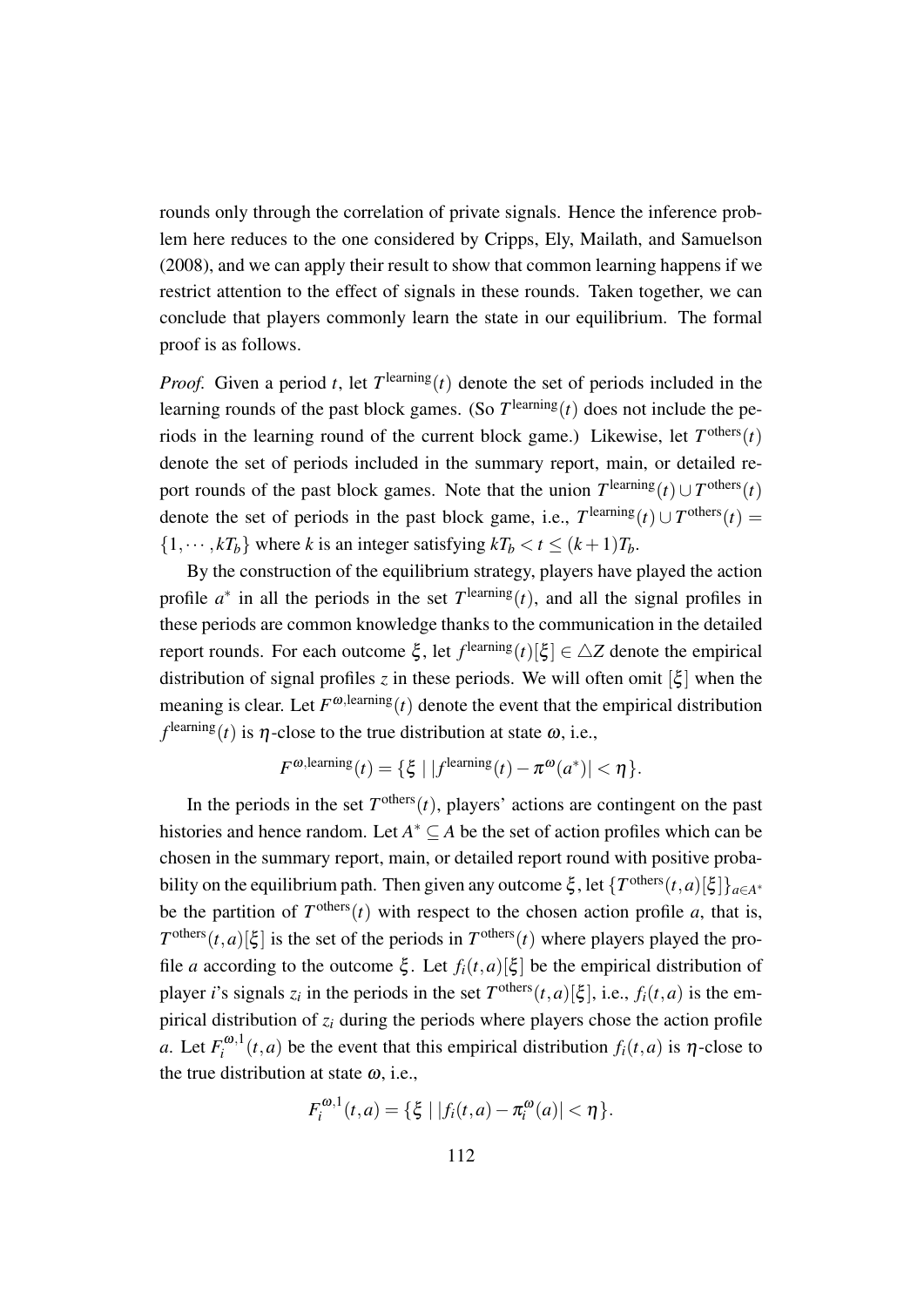Also, let  $F_i^{\omega,2}$  $\int_{i}^{\infty} (t, a)$  be the event that player *i*'s estimate (expectation) about the opponent's signal frequency in these periods is close to the true distribution at state <sup>ω</sup>:

$$
F_i^{\omega,2}(t,a) = \{ \xi \mid |C_i^{\omega}(a)f_i(t,a) - \pi_j^{\omega}(a)| < \eta - \eta^2 \}.
$$

Let

$$
F_i^{\omega}(t,a) = F_i^{\omega,1}(t,a) \cap F_i^{\omega,2}(t,a).
$$

and let

$$
F^{\omega, \text{others}}(t) = \bigcap_{i} \bigcap_{a \in A^*} F_i^{\omega}(t, a).
$$

In words,  $F^{\omega, \text{others}}(t)$  is the event that for each set of periods  $T^{\text{others}}(t, a)$ , each player's signal frequency is close to the true distribution at state  $\omega$ , and her estimate about the opponent's signal frequency is also close to the true distribution at state <sup>ω</sup>.

Given a natural number  $\tau$ , let  $G(t, \tau)$  denote the event that each action profile  $a \in A^*$  is chosen at least  $\tau$  times in  $T^{\text{others}}(t)$ , that is,

$$
G(t,\tau) = \{ \xi \mid |T^{\text{others}}(t,a)| \geq \tau \ \forall a \in A^* \}.
$$

Then let

$$
F^{\boldsymbol{\omega}}(t,\tau) = G(t,\tau) \cap F^{\boldsymbol{\omega},\text{learning}}(t) \cap F^{\boldsymbol{\omega},\text{others}}(t).
$$

In the following, we will take large *t* and  $\tau$ , and hence on the event  $G(t, \tau)$ , the sets  $T^{\text{learning}}(t)$  and  $T^{\text{others}}(t, a)$  contain sufficiently many periods. Roughly, this implies that on the event  $F^{\omega}(t, \tau)$ , (i) the signals in  $T^{\text{learning}}(t)$ , which are common knowledge among players, reveal that the true state is almost surely  $\omega$ , (ii) each player's signals in  $T^{\text{others}}(t, a)$  reveal that the true state is almost surely  $\omega$ , and (iii) each player expects that the opponent's signals in  $T^{\text{others}}(t, a)$  also reveal that the true state is almost surely  $\omega$ .

We will establish three lemmas, which are useful to prove Proposition 6. The first lemma shows that on this event  $F^{\omega}(t, \tau)$ , each player is almost sure that the true state is  $ω$  when *t* and  $τ$  are sufficiently large.

**Lemma 30.** When  $\eta$  is sufficiently small, for any  $q \in (0,1)$ , there is  $t^*$  and  $\tau$  such *that for any*  $t > t^*$  *and*  $\omega$ *,*  $F^{\omega}(t, \tau) \subseteq B^{t,q}(\{\omega\})$ *.*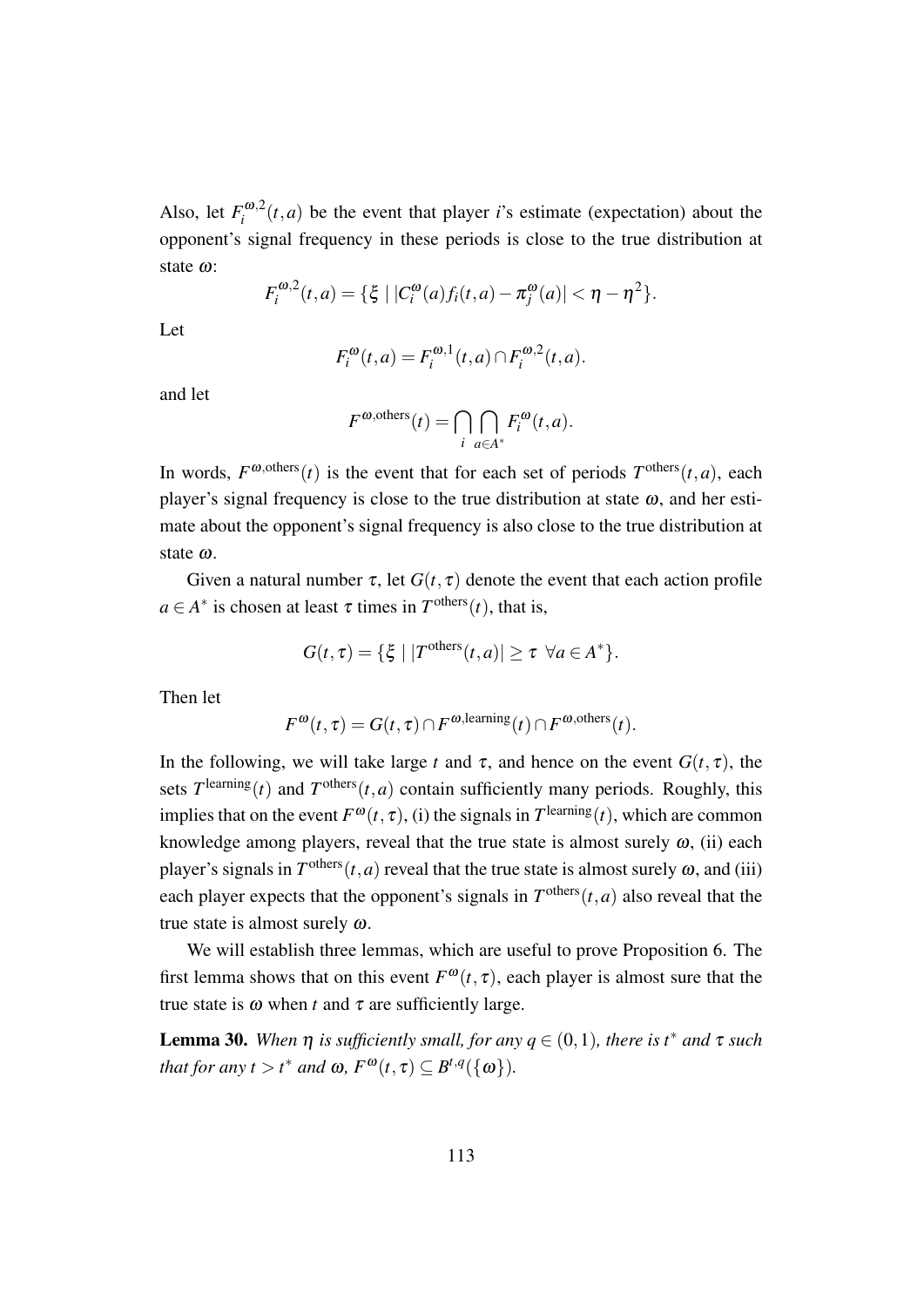*Proof.* Let  $\mu^t(\omega|h_i^t) = E[1_{\{\omega\}}|h_i^t]$ , that is,  $\mu^t(\omega|h_i^t)$  is player *i*'s belief on  $\omega$  after history  $h_i^t$ . Given  $h_i^t$ , let  $h_i^{\text{past}}$  $\hat{h}^{\text{part}}_i$  and  $h^{\text{current}}_i$  denote the histories in the past block game and the current block game, respectively. The discussion after Proposition 6 shows that for each  $\omega$  and  $\tilde{\omega} \neq \omega$ , we have

$$
\frac{\mu^{t}(\tilde{\omega}|h_{i}^{t})}{\mu^{t}(\omega|h_{i}^{t})} = \frac{\mu(\tilde{\omega})}{\mu(\omega)} \left( \prod_{\tilde{t} \in T^{\text{learning}}(t)} \frac{\pi^{\tilde{\omega}}(z^{\tilde{t}}|a^{*})}{\pi^{\omega}(z^{\tilde{t}}|a^{*})} \right) \times \left( \prod_{a \in A^{*}} \prod_{\tilde{t} \in T^{\text{others}}(t,a)} \frac{\pi_{i}^{\tilde{\omega}}(z_{i}^{\tilde{t}}|a)}{\pi_{i}^{\omega}(z_{i}^{\tilde{t}}|a)} \right) \frac{\Pr(h_{i}^{\text{current}}|\tilde{\omega}, h_{i}^{\text{past}})}{\Pr(h_{i}^{\text{current}}|\omega, h_{i}^{\text{past}})}
$$

where  $Pr(h_i^{\text{current}} | \omega, h_i^{\text{past}})$  $\binom{past}{i}$  denotes the probability that *h*<sup>current</sup> occurs given  $\omega$  and *h* past *i* .

Take a sufficiently small  $\eta > 0$ . Since  $F^{\omega}(t, \tau) \subset F^{\omega, \text{learning}}(t)$ , it follows from Lemma 1 of Cripps, Ely, Mailath, and Samuelson (2008) that on the event  $F^{\omega}(t, \tau)$ , the term in the first set of parenthesis in the right-hand side converges to zero as  $t \to \infty$ . Similarly, since  $F^{\omega}(t, \tau) \subset F_i^{\omega, 1}$  $\int_{i}^{\infty} (t, a)$ , it follows that on the event *F*<sup> $\omega$ </sup>(*t*,  $\tau$ ), for any small  $\gamma > 0$  there is *t*<sup>\*</sup> and  $\tau$  such that for any  $t > t^*$ , we have

$$
\prod_{\tilde{t}\in T^{\rm others}(t,a)}\frac{\pi_i^{\tilde{\omega}}(z_i^{\tilde{t}}|a)}{\pi_i^{\omega}(z_i^{\tilde{t}}|a)}<\gamma
$$

for each *a* satisfying  $\pi_i^{\omega}(a) \neq \pi_i^{\tilde{\omega}}$  $\int_{i}^{a}$  (*a*). Also it is obvious that for each *a* satisfying  $\pi_i^{\omega}(a) = \pi_i^{\tilde{\omega}}$  $\frac{\omega}{i}(a)$ ,

$$
\prod_{\tilde{t}\in T^{\text{others}}(t,a)}\frac{\pi_i^{\tilde{\boldsymbol{m}}}(z_i^{\tilde{t}}|a)}{\pi_i^{\boldsymbol{\omega}}(z_i^{\tilde{t}}|a)}=1.
$$

Finally, since  $T_b$  is fixed, the term after the second set of parenthesis in the righthand side is bounded from above by some constant. (Note that the probability distribution of  $x_{-i}$  in the current block game conditional on  $(h_i^{\text{past}})$  $\binom{\text{past}}{i}$ ,  $\omega$ ) is the same as that conditional on  $(h_i^{\text{past}})$  $\tilde{p}^{\text{past}}_{i}$ ,  $\tilde{\omega}$ ) since *x*<sub>−*i*</sub> is determined by the action profiles in the past block games and by the signals in the past learning rounds, which are encoded in  $h_i^{\text{past}}$ <sup>past</sup>.) Taken together, we can conclude that the likelihood  $\frac{\mu^t(\tilde{\omega}|h_i^t)}{\mu^t(\omega|h_i^t)}$  $\frac{\mu(\omega|h_i^t)}{\mu^t(\omega|h_i^t)}$  is close to zero on the event  $F^{\omega}(t, \tau)$ , when *t* and  $\tau$  are large enough. This proves the lemma. *Q.E.D.*

The second lemma shows that for any  $\tau$ , the event  $F^{\omega}(t, \tau)$  occurs with probability close to one if the true state is  $\omega$  and *t* is sufficiently large.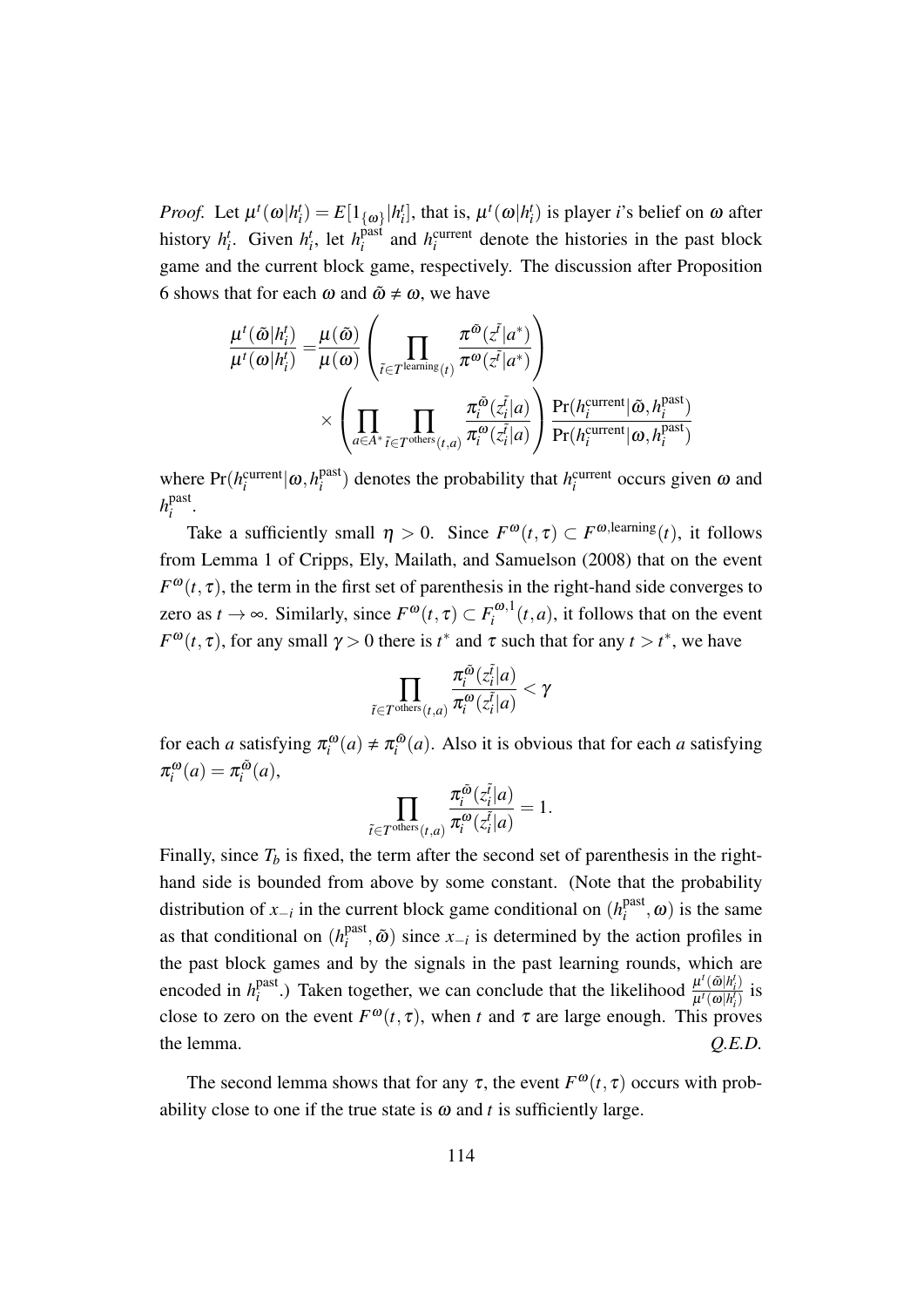**Lemma 31.** For any  $\eta \in (0,1)$ ,  $\tau$ , and  $q \in (0,1)$ , there is  $t^*$  such that for any  $t > t^*$  *and*  $\omega$ ,  $P^{\omega}(F^{\omega}(t, \tau)) > q$ .

*Proof.* This directly follows from the law of large numbers. Note that there can be  $a \in A^*$  which is chosen only when someone make a wrong inference about  $\omega$ in the learning round and/or players choose a particular automaton state  $x$ ; but this does not cause any problem because such an event occurs for sure in the long  $Q.E.D.$ 

The last lemma shows that the event  $\tilde{F}^{\omega}(t,\tau) = {\omega} \cap F^{\omega}(t,\tau)$  is *q-evident* in the sense that  $\tilde{F}^{\omega}(t, \tau) \subseteq B^{t,q}(\tilde{F}^{\omega}(t, \tau)).$ 

**Lemma 32.** When  $η$  is sufficiently small, for any τ, and  $q ∈ (0,1)$ , there is  $t^*$  such *that for any*  $t > t^*$  *and*  $\omega$ ,  $\tilde{F}^{\omega}(t, \tau) \subseteq B^{t,q}(\tilde{F}^{\omega}(t, \tau))$ .

*Proof.* It is obvious that  $F^{\omega$ , learning  $(t) \subseteq B^{t,q}(F^{\omega}$ , learning  $(t)$ ). So it is sufficient to show that  $\{\omega\} \cap G(t, \tau) \cap F_i^{\omega}(t, a) \subseteq B_i^{t, q}$  $\int_{i}^{t,q} (\{\omega\} \cap G(t,\tau) \cap F^{\omega}(t,a))$  for each *i* and  $a \in A^*$ .

Let  $\hat{F}_i^{\omega}(t,a) = \{ \xi \mid |C_i^{\omega}(a^*) f_i(t,a) - \pi_j^{\omega}(a^*)| < \eta^2 \}$ , that is,  $\hat{F}_i^{\omega}(t,a)$  is the event that player *j*'s realized signal frequency in  $T^{\text{others}}(t, a)$  is close to player *i*'s estimate. The triangle inequality yields

$$
F_i^{\omega,2}(t,a) \cap \hat{F}_i^{\omega}(t,a) \subseteq F_j^{\omega,1}(t,a). \tag{33}
$$

Let  $C_{ij}^{\omega}(a^*) = C_j^{\omega}(a^*) C_i^{\omega}(a^*)$ . Since we assume full support, this matrix  $C_{ij}^{\omega}(a^*)$ is a contraction mapping when it is viewed as a mapping on  $\triangle Z_i$  with fixed point  $\pi_i^{\omega}(a^*)$ . This means that there is  $r \in (0,1)$  such that on the event  $F_i^{\omega,1}$  $\int_i^{\omega,1}(t,a)$ , we always have

$$
|C_{ij}^{\omega}(a^*)f_i(t,a) - \pi_i^{\omega}(a^*)| = |C_{ij}^{\omega}(a^*)f_i(t,a) - C_{ij}^{\omega}(a^*)\pi_i^{\omega}(a^*)| < r\eta.
$$

Also, since  $C_j^{\omega}(a^*)$  is a stochastic matrix, on the event  $\hat{F}_i^{\omega}(t, a)$ , we must have

$$
|C_{ij}^{\omega}(a^*)f_i(t,a) - C_j^{\omega}(a^*)f_j(t,a)| = |C_j^{\omega}(a^*)C_i^{\omega}(a^*)f_i(t,a) - C_j^{\omega}(a^*)f_j(t,a)| < \eta^2.
$$

Taken together, it follows that on the event  $F_i^{\omega,1}$  $\hat{F}_i^{\omega,1}(t,a) \cap \hat{F}_i^{\omega}(t,a)$ 

$$
|C_j^{\omega}(a^*)f_j(t,a) - \pi_i^{\omega}(a^*)| < r\eta + \eta^2.
$$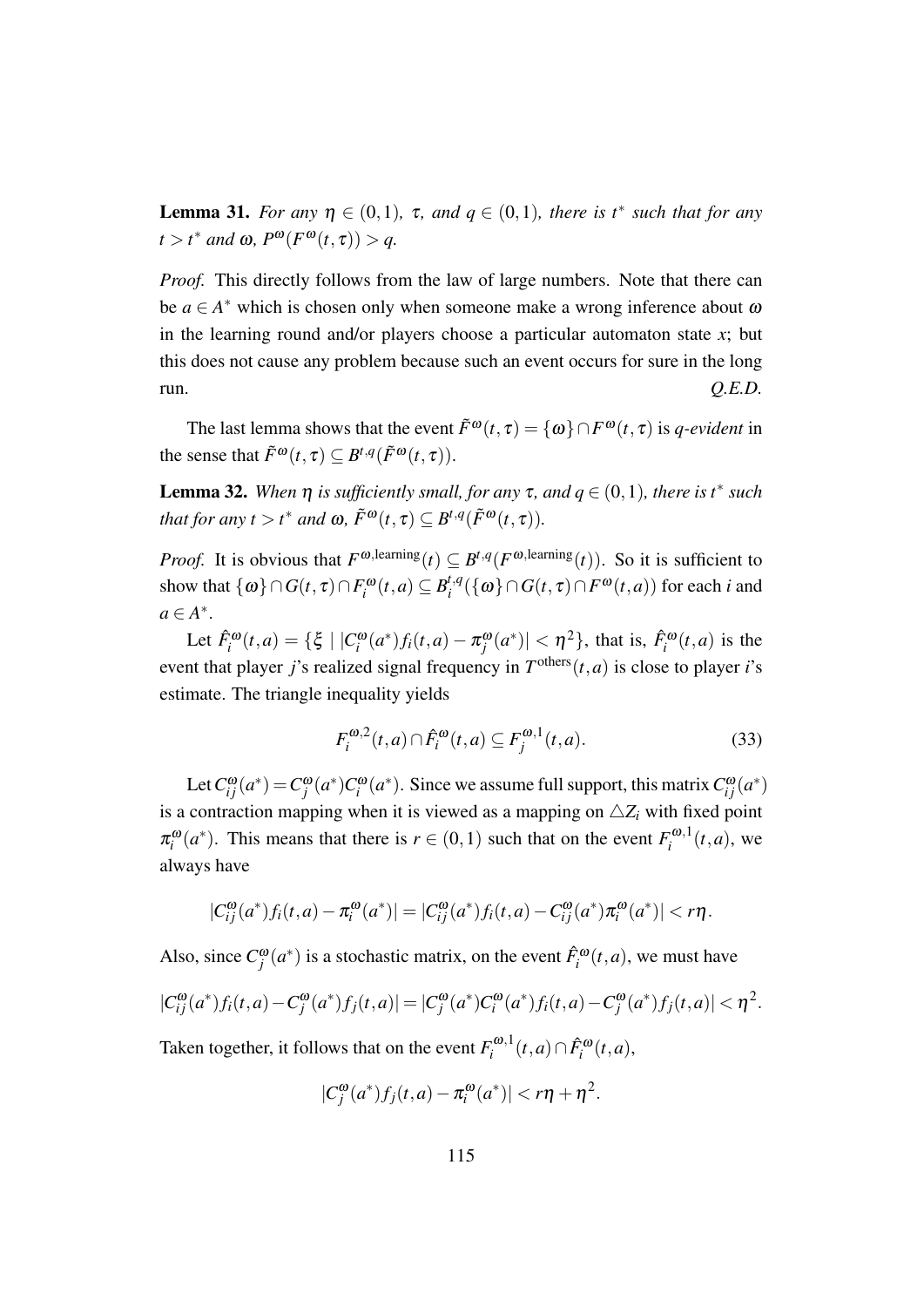Fix a sufficiently small  $\eta$  so that  $r\eta + 2\eta^2 < \eta$ . Then we obtain

$$
|C_j^{\omega}(a^*)f_j(t,a) - \pi_i^{\omega}(a^*)| < \eta - \eta^2
$$

on the event  $F_i^{\omega,1}$  $\int_i^{a,0,1}(t,a) ∩ \hat{F}_i^{a}(t,a)$ , implying that  $F_i^{a,1}$  $F_i^{\omega,1}(t, a) ∩ \hat{F}_i^{\omega}(t, a) \subseteq F_j^{\omega,2}$  $\int_j^{\omega,z}(t,a)$ . This, together with (33), shows that

$$
\{\omega\} \cap G(t,\tau) \cap F_i^{\omega}(t,a) \cap \hat{F}_i^{\omega}(t,a) \subseteq \{\omega\} \cap G(t,\tau) \cap F_j^{\omega}(t,a).
$$

Lemma 3 of Cripps, Ely, Mailath, and Samuelson (2008) shows that, for any *q*, there is  $t^*$  and  $\tau$  such that for any  $t > t^*$ ,

$$
\{\omega\} \cap G(t,\tau) \cap F_i^{\omega}(t,a) \subseteq B_i^{t,q}(\{\omega\} \cap G(t,\tau) \cap \hat{F}_i^{\omega}(t,a)).
$$

Therefore, we have

$$
\{\omega\} \cap G(t,\tau) \cap F_i^{\omega}(t,a) \subseteq B_i^{t,q}(\{\omega\} \cap G(t,\tau) \cap F_i^{\omega}(t,a) \cap \hat{F}_i^{\omega}(t,a))
$$
  

$$
\subseteq B_i^{t,q}(\{\omega\} \cap G(t,\tau) \cap F_i^{\omega}(t,a) \cap F_j^{\omega}(t,a)),
$$

as desired. *Q.E.D.*

Now we are ready to prove Proposition 6. Take a sufficiently small  $\eta$ , and fix *q*. As Monderer and Samet (1989) show, an event  $F \subset \Xi$  is common *q*-belief if it is *q*-evident. Since Lemma 32 shows that the event  $\tilde{F}^{ω}(t, \tau)$  is *q*-evident, it is common *q*-belief whenever it occurs. Lemma 31 shows that this event  $\tilde{F}^{\omega}(t, \tau)$ occurs with probability greater than  $q$  at state  $\omega$ , and Lemma 30 shows that the state  $\omega$  is *q*-believed on this event. This implies that players commonly learn the true state. *Q.E.D.*

## Appendix D: Conditionally Independent Signals

Proposition 1 shows that the folk theorem holds if signals are correlated across players. Here we investigate how the result changes if signals are independently distributed across players. Formally, we impose the following assumption:

**Condition 7.** (Independent Learning) For each  $\omega$ , *a*, and *z*,  $\pi^{\omega}(z|a) = \prod_{i \in I} \pi_i^{\omega}(z_i|a)$ .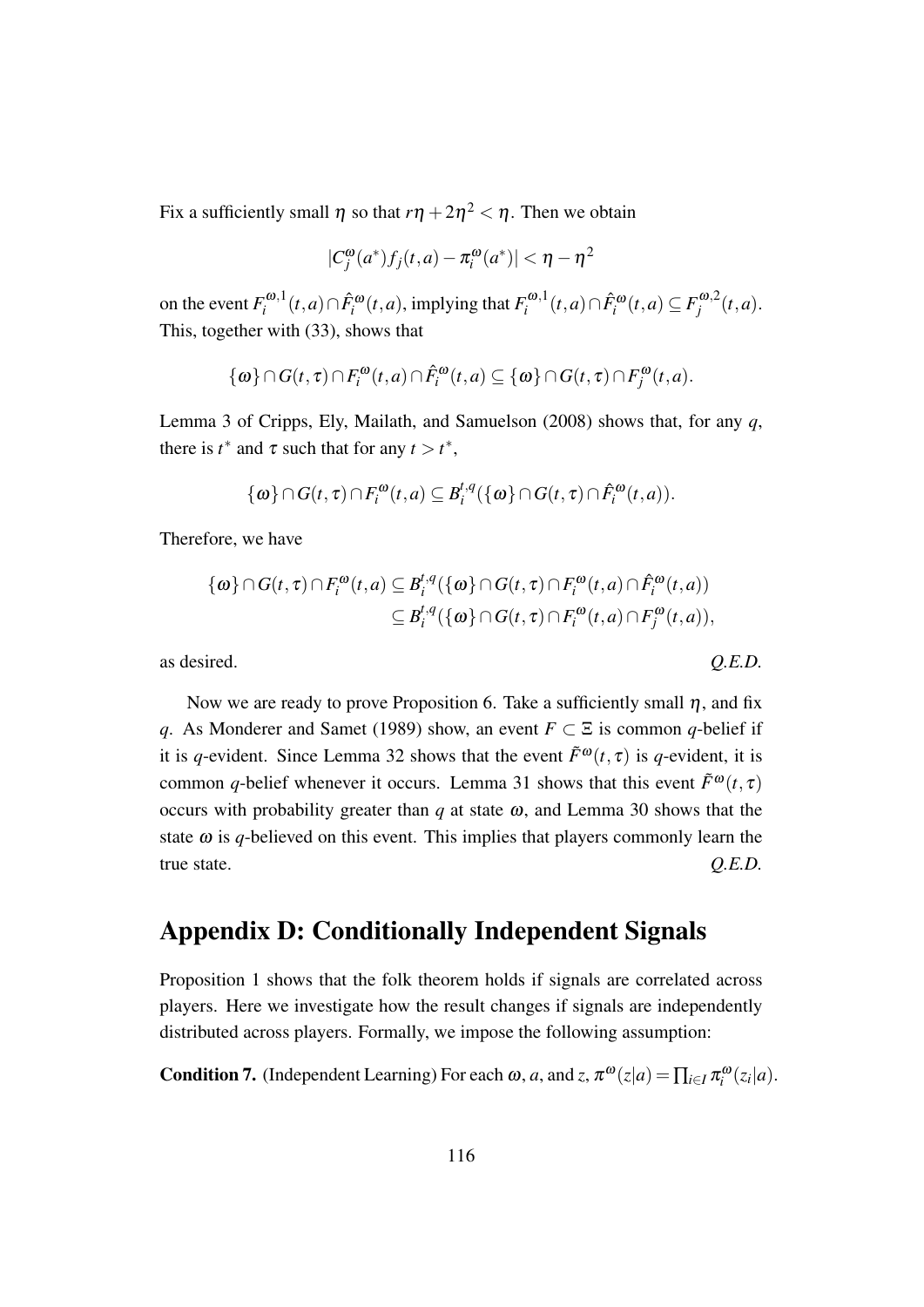That is, given any  $\omega$  and  $\alpha$ , signals are independently distributed across players. Under Condition 7, player *i*'s signal has no information about the opponents' signals, and thus we have  $C_i^{\omega}(a^*)f_i = \pi_{-i}^{\omega}(a^*)$  for all  $f_i \in \triangle Z_i$ . This implies that if Condition 7 holds, then Condition 3 is not satisfied.

When signals are independently drawn, player *i*'s signals are not informative about the opponents' signals, and thus player *i*'s best reply after history  $h_i^t = (a^{\tau}, z^{\tau})_{\tau=1}^t$  conditional on the true state  $\omega$  is independent of the past signals  $(z^{\tau})_{\tau=1}^{t}$ . Formally, we have the following proposition. Given player *i*'s strategy *s*<sub>*i*</sub>, let *s*<sub>*i*</sub> $|_{h_i^t}$  be the continuation strategy after history  $h_i^t$  induced by *s*<sup>*i*</sup>.

Proposition 7. *Suppose that Condition 7 holds. Suppose that players played an ex-post equilibrium s until period t and that the realized history for player i is*  $h_i^t = (a^\tau, z^\tau)_{\tau=1}^t$ . Then for each  $\omega$  and  $\tilde{h}_i^t = (\tilde{a}^\tau, \tilde{z}^\tau)_{\tau=1}^t$  such that  $\tilde{a}^\tau = a^\tau$  for all  $\tau$ , *it is optimal for player*  $i$  *to play*  $s_i|_{\tilde{h}_i^t}$  *in the following periods given any true state* ω*.*

*Proof.* Take two different histories  $h_i^t$  and  $\tilde{h}_i^t$  which shares the same action sequence; i.e., take  $h_i^t$  and  $\tilde{h}_i^t$  such that  $\tilde{a}^\tau = a^\tau$  for all  $\tau$ . Since signals are independent, player *i*'s belief about the opponents' history *h t −i* conditional on the true state  $\omega$  and the history  $h_i^t$  is identical with the one conditional on the true state  $\omega$  and the history  $\tilde{h}_{i}^{t}$ . This means that the set of optimal strategies for player  $i$  after history  $h_i^t$  at  $\omega$  is the same as the one after history  $\tilde{h}_i^t$ . Since *s* is an ex-post equilibrium,  $s_i|_{\tilde{h}^t_i}$  is optimal after history  $\tilde{h}^t_i$  given  $\omega$ , and hence the result follows.  $Q.E.D.$ 

The key assumption in this proposition is that *s* is an ex-post equilibrium. If *s* is a sequential equilibrium which is not an ex-post equilibrium, then player *i*'s optimal strategy after period  $t$  depends on her belief about the true state  $\omega$ , and such a belief depends on her past signals  $(z^{\tau})_{\tau=1}^{t}$ . Hence, her optimal strategy after period *t does* depend on the past signals.

Using this proposition, we will show that when there are only two players, there is an example in which ex-post equilibria cannot approximate some feasible and individually rational payoffs. On the other hand, when there are more than two players, we can prove the folk theorem by ex-post equilibria, as in the case of correlated signals.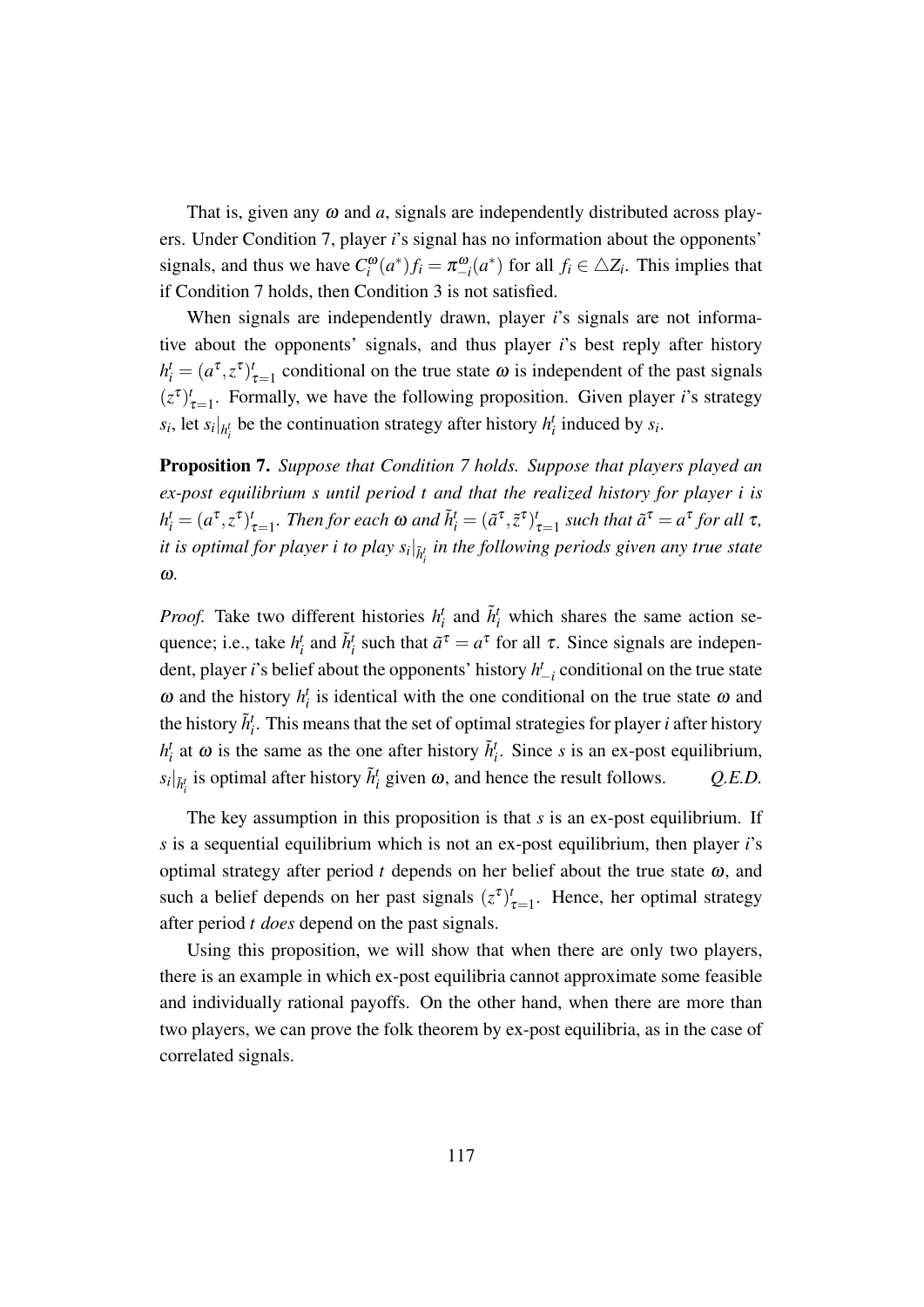### D.1 Games with More Than Two Players

When there are more than two players, the folk theorem holds even if signals are independently drawn;

Proposition 8. *Suppose that Conditions 1, 2, and 7 hold. Suppose also that there are at least three players, i.e.,*  $|I| \geq 3$ *. Then for any*  $v \in intV^*$ *, there is*  $\overline{\delta} \in (0,1)$ *such that for any*  $\delta \in (\overline{\delta}, 1)$ *, there is an ex-post equilibrium with payoff v.* 

An advantage of having more than two players is that a chance that a player can manipulate the continuation play by misreporting in the summary report round is slim, which makes it easier to provide the truth telling incentives in the summary report round. To see this, suppose that there are three players and the true state is  $\omega$ . By the law of large numbers, each player can make the correct inference  $(\omega(i) = \omega)$  in the learning round almost surely. If they report truthfully in the summary report round, then everyone reports the same state  $\omega$  and thus they can agree that the true state is  $\omega$ . Now suppose that player 1 deviates and reports  $\omega(1) = \tilde{\omega}$  in the summary report round. Then the communication outcome is  $(\tilde{\omega}, \omega, \omega)$ ; there are two players reporting  $\omega$  and one player reporting  $\tilde{\omega}$ . In such a case, we regard this outcome as a consequence of player 1's deviation and ask players to ignore player 1's report; i.e., in the continuation play, we let players behave as if they could agree that the true state is  $\omega$ . This implies that player 1 has (almost) no incentive to misreport in the summary report round, since her report cannot influence the continuation play (unless the opponents make a wrong inference in the learning round). Using this property, we can make each player indifferent over all reports in the summary report round so that she is willing to report truthfully.

Note that the above argument does not apply when there are only two players. If player 1 deviates and reports  $\omega(1) = \tilde{\omega}$ , then the communication outcome is  $(\tilde{\omega}, \omega)$  and it is hard to distinguish the identity of the deviator.

*Proof.* Fix a target payoff  $v \in \text{int}V^*$  arbitrarily. The goal is to construct an ex-post equilibrium with payoff *v* when  $\delta$  is close to one. As in the proof of Proposition 1, we regard the infinite horizon as a sequence of block games, and each player *i*'s equilibrium strategy is described by an automaton with the state space  $\{G, B\}^{|\Omega|}$ . A player's strategy within the block game is very similar to the one in the proof of Proposition 1, that is, each player *i* forms an inference  $\omega(i)$  in the learning round,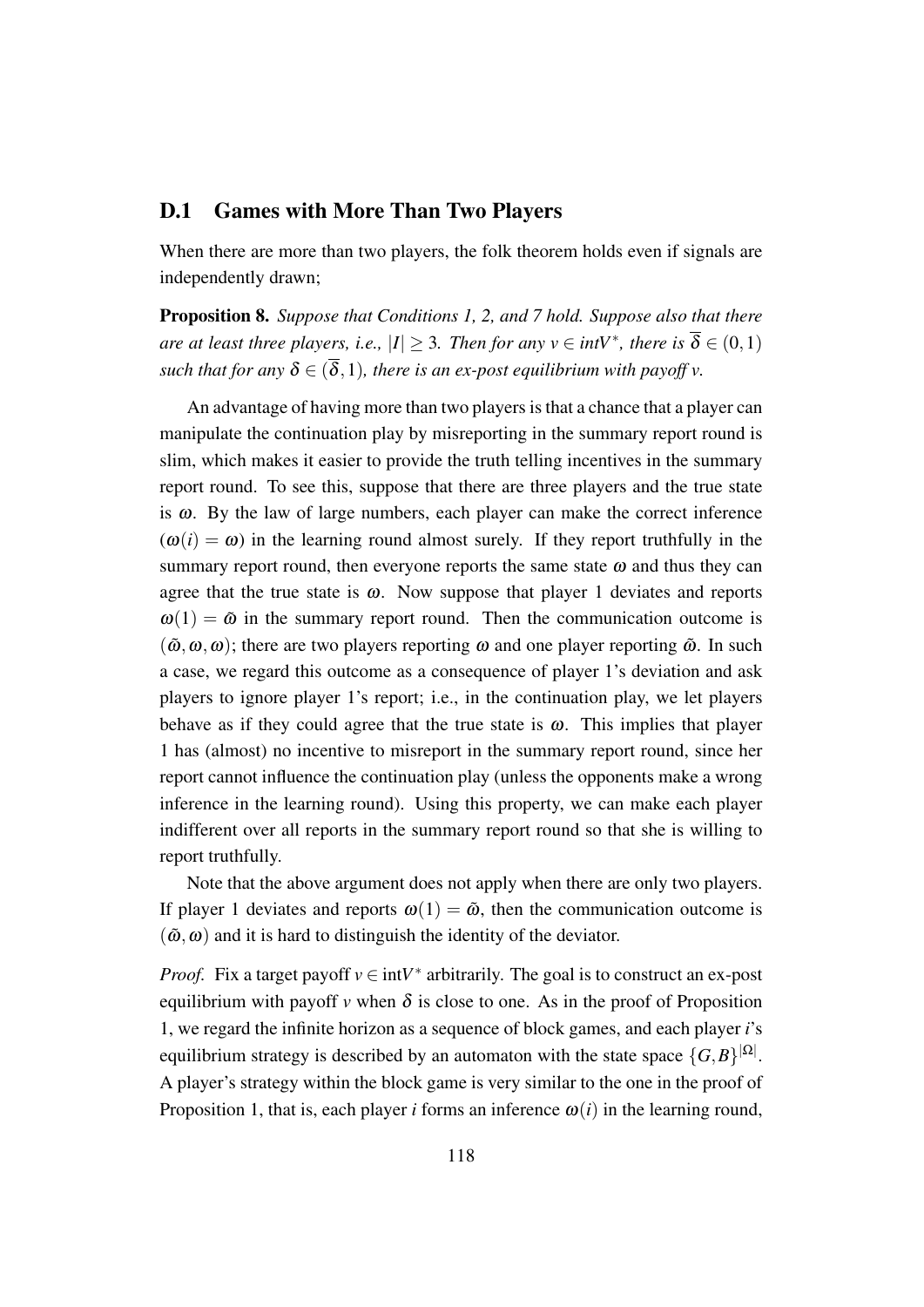reports the inference  $\omega(i)$  in the summary report round, and reveals her private signals in the detailed report round. Only the difference is the behavior in the main round. Specifically, we modify the last bullet point in Section 4.2.1 in the following way:

• If there is *j* such that all the opponents  $l \neq j$  reported the same state  $\omega$ while player *j* reported a different state  $\tilde{\omega}$  in the summary report round, then we ask players to behave as if everyone reported the same state  $\omega$  in the summary report round.

That is, in our equilibrium strategy, if players *−j* could agree in the summary report round that the true state is  $\omega$ , then players behave as if everyone could agree that the true state is  $\omega$ , regardless of player *j*'s report  $\omega(j)$ . Recall that in Section 4.2.1, we have asked players to choose the minimax actions in such histories. Let  $s_i^{x_i}$  $x_i$  be the block-game strategy defined above, given the current intention  $x_i$ .

What remains is to specify the transition rule of the automaton state  $x_i^{\omega}$ . As in the proof of Proposition 1, this problem is equivalent to finding appropriate transfer rules. Choose the transfer rule  $U_i^{\omega, B}$  $\int_{i}^{\omega,D}$  as in the proof of Lemma 4. Since all the discussions in the proof of Lemma 4 do not rely on Condition 3, the same result follows; i.e., given any intention profile *x* with  $x_{i-1}^{\omega} = B$ , the prescribed strategy  $s_i^{x_i}$  $\sum_{i}^{x_i}$  is optimal against  $s_{-i}^{x_{-i}}$  $\frac{x-i}{i}$  in the complete-information transfer game with  $(\omega, U_i^{\omega, B})$  $\binom{w, B}{i}$ .

As for the transfer function  $U_i^{\omega, G}$  $\int_{i}^{\omega,\sigma}$ , we cannot follow the proof of Proposition 1 directly, since Condition 3 plays an important role there. We modify the definition of the regularity in the following way: A block-game history  $h_{i-}^{T_b}$ *i−*1 is *regular with respect to*  $\omega$  *and*  $x_{i-1}^{\omega} = G$  if it satisfies the following properties:

- (G1) Players chose  $a^*$  in the learning round.
- (G2) In the summary report round, each player  $j \neq i$  reported  $\omega(j) = \omega$ .
- (G3)  $x_{i-1}^{\omega} = G$  is reported in the first period of the main round.
- (G4) Given the report in the summary report round and in the first period of the main round, everyone followed the prescribed strategy in the second or later periods of the main round.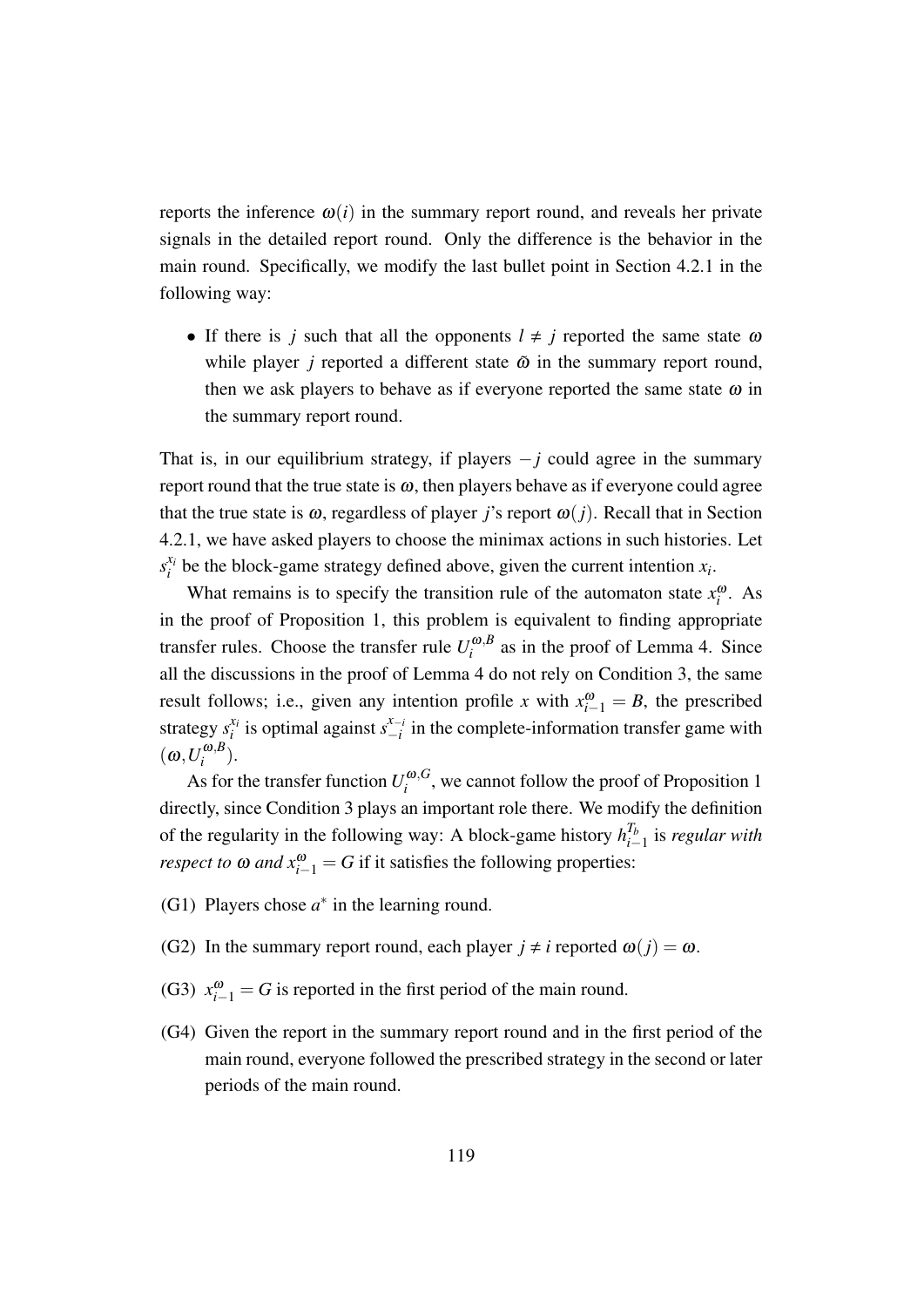Note that when the block-game history is regular with respect to  $\omega$  and  $x_{i-1}^{\omega} = G$ , player *i*'s average block-game payoff is higher than  $\overline{v}_i^{\omega}$  at state  $\omega$  for sufficiently large *T* and *δ*. Let  $H_{i-1}^{\omega, G}$  $\int_{i-1}^{\omega,\sigma}$  denote the set of all regular histories with respect to  $\omega$ and  $x_{i-1}^{\omega} = G$ .

Let  $c^G > 0$  be a constant, and we define the transfer rule  $U_i^{\omega, G}$  $\iota^{(\boldsymbol{0},G}_i : H_{i-1}^{T_b} \to \boldsymbol{R}$  in the following way:

- If  $h_{i-1}^{T_b} \in H_{i-1}^{\omega, G}$ *i−*1 , then let *U* <sup>ω</sup>*,G*  $\int_i^{\omega,G} (h^{T_b}_{i-1})$  $\binom{I_b}{i-1}$  be such that 1*−*δ 1*−*δ *Tb*  $\sqrt{\frac{T_b}{T_b}}$ ∑ *t*=1  $\delta^{t-1} g_i^{\omega}(a^t) + \delta^{T_b} U_i^{\omega, G}$  $\int_i^{\boldsymbol{\omega},G} (h^{T_b}_{i-1})$  $\binom{I_b}{i-1}$ ]  $= \overline{v}_i^{\omega} + c^G.$
- Otherwise, let  $U_i^{\omega, G}$  $\int_i^{\omega,G} (h^{T_b}_{i-1})$  $\binom{I_b}{i-1}$  be such that

$$
\frac{1-\delta}{1-\delta^{T_b}}\left[\sum_{t=1}^{T_b} \delta^{t-1} g_i^{\omega}(a^t) + \delta^{T_b} U_i^{\omega,G}(h_{i-1}^{T_b})\right] = -2\overline{g}_i^{\omega} + c^G.
$$

In words, after regular histories, we set the transfer  $U_i^{\omega, G}$  $\int_i^{w,\sigma}$  so that the average payoff of the complete-information transfer game is equal to  $\bar{v}_i^{\omega} + c^G$ . After irregular histories, we set the transfer  $U_i^{\omega, G}$  $i$ <sup>( $\omega$ , $G$ </sup> so that the average payoff in the completeinformation transfer game is equal to  $-2\overline{g}_i^{\omega} + c^G$ , which is much lower than  $\overline{v}_i^{\omega}$  +  $c^G$ .

We check whether this transfer function provides appropriate incentives to player *i*. Note that, by the construction of  $U_i^{\omega, G}$  $i^{100}$ , player *i*'s payoff in the completeinformation transfer game depends only on whether player  $(i - 1)$ 's block-game history  $h_{i-}^{T_b}$ *i−*1 is regular or not. It is easy to see that player *i* is willing to follow the prescribed strategy in the learning and main rounds, because (G1) and (G4) imply that the block-game history becomes irregular for sure once player *i* deviates in these rounds. Also, player *i* is indifferent among all actions in the summary and detailed report rounds, because actions in these rounds cannot influence whether the resulting history is regular or not. Therefore, for any current intention profile *x* with  $x_{i-1}^{\omega} = G$ , the strategy  $s_i^{x_i}$  $\sum_{i}^{x_i}$  is optimal against  $s_{-i}^{x_{-i}}$  $\int_{-i}^{x_{-i}}$  in the complete-information transfer game with  $(\omega, U_i^{\omega, G})$  $\binom{w, \mathbf{U}}{i}$ .

Now we specify the constant term  $c^G$ . As in the proof of Proposition 1, we choose  $c^G$  in such a way that the expected payoff in the complete-information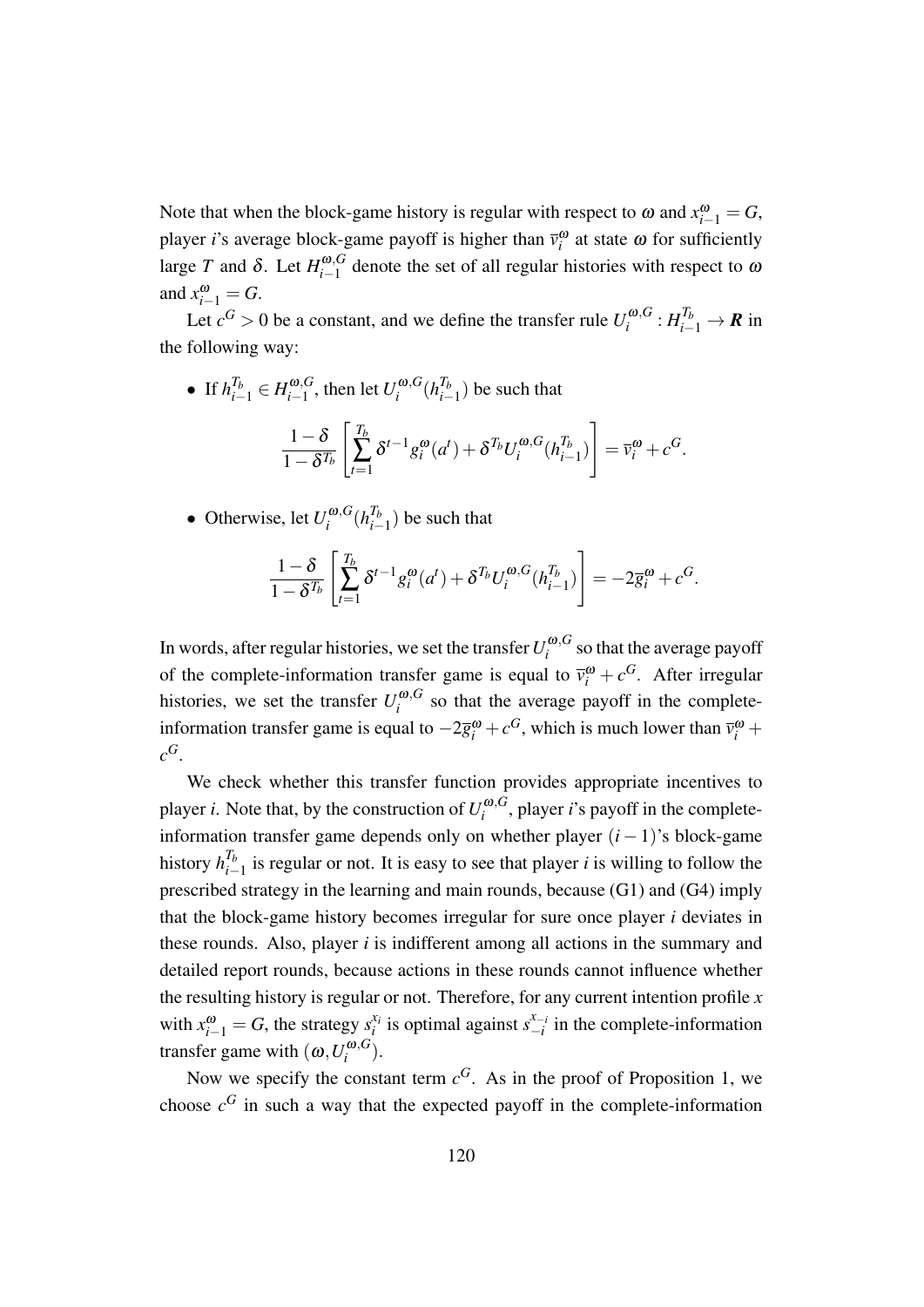transfer game when players play the prescribed strategy profile is exactly equal to  $\overline{v}_i^{\omega}$ . Then we can prove that there is *T* such that for any  $T > T$ , there is  $\delta \in (0,1)$ such that for any  $\delta \in (\overline{\delta}, 1)$  we have  $0 < -(1 - \delta)U_i^{\omega, G}$  $\int_i^{\boldsymbol{\omega},G} (h^{T_b}_{i-1})$  $\left(\frac{u_b}{v_i-1}\right) < \overline{v}_i^{\omega} - \underline{v}_i^{\omega}$ . for any block history  $h_{i-}^{T_b}$  $\frac{I_b}{I_b}$ . The proof is very similar to that of Proposition 4 and hence omitted. *Q.E.D.*

### D.2 Two-Player Games

Consider the following two-player games. There are two possible states,  $\omega_1$  and  $\omega_2$ . In each stage game, player 1 chooses either *U* or *D*, while player 2 chooses either *L* or *R*. Given  $\omega$  and a chosen action profile *a*, each player *i* observes a private signal  $z_i \in Z_i = \{z_i(1), z_i(2)\}\$ . The distribution of player 1's signal  $z_1$ satisfies

$$
\pi_1^{\omega_1}(z_1(1)|a) = \pi_1^{\omega_2}(z_1(2)|a) = \frac{2}{3}
$$

for all *a*. That is, the signal  $z_1(1)$  is more likely if the true state is  $\omega_1$ , and the signal  $z_1(2)$  is more likely if the true state is  $\omega_2$ . On the other hand, the distribution of player 2's signal *z*<sup>2</sup> satisfies

$$
\pi_2^{\omega_1}(z_2(1)|a) = \frac{1}{2}
$$
, and  $\pi_2^{\omega_2}(z_2(2)|a) = 1$ 

for all *a*. That is, the signal  $z_2(1)$  reveals that the true state is  $\omega_1$ . We assume that the signals are independently drawn across players. Assume also that the stagegame payoff for  $\omega_1$  is given by the left matrix, and the one for  $\omega_2$  is given by the right matrix:

| $U \mid 1, 0 \mid 0, 0$       |  | $U \mid 0, 1 \mid 0, 1$       |  |
|-------------------------------|--|-------------------------------|--|
| $D \,   \, 0, 1 \,   \, 0, 1$ |  | $D \,   \, 0, 0 \,   \, 2, 0$ |  |

In this example, the payoff vector (1*,*0) is feasible and individually rational at  $\omega_1$ , and the payoff vector (2,0) is feasible and individually rational at  $\omega_2$ . Hence, the payoff vector  $((1,0),(2,0))$  is in the set  $V^*$ . However, this payoff vector cannot be approximated by ex-post equilibria even when  $\delta$  is close to one:

Proposition 9. *Let* <sup>ε</sup> *<* 2  $\frac{2}{3}$ . Then for any  $\delta \in (0,1)$ , any feasible and individually *rational payoff in the*  $\varepsilon$ *-neighborhood of*  $((1,0),(2,0))$  *is not achieved by an expost equilibrium.*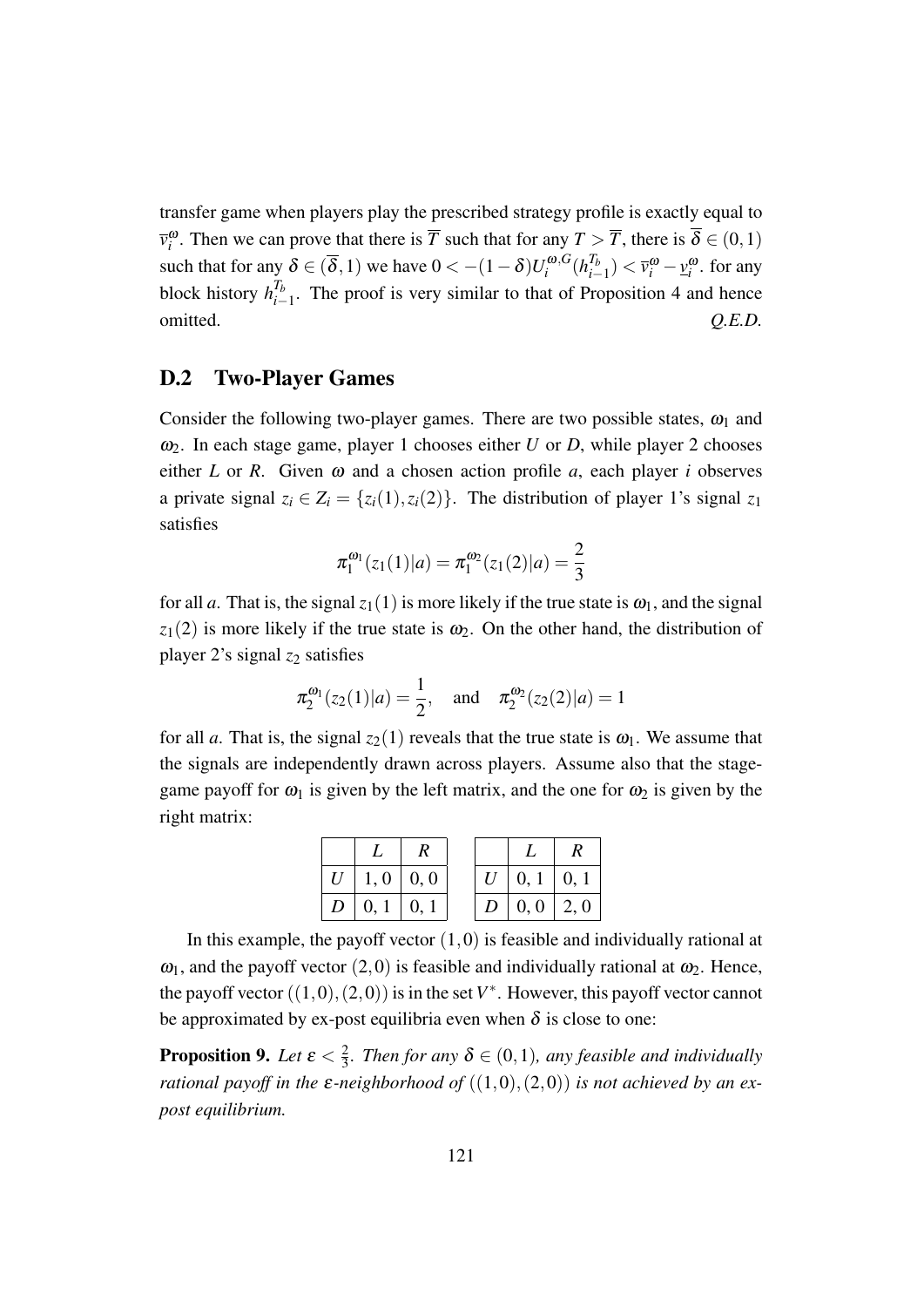The formal proof is given later, but the idea is as follows. To simplify the discussion, let  $\varepsilon$  be close to zero. Suppose that the above proposition is not true, so that there is an ex-post equilibrium *s* approximating  $((1,0),(2,0))$ . Let  $s_2^*$  be player  $2$ 's strategy such that she deviates from the equilibrium strategy  $s_2$  by pretending as if she observed the signal  $z_2(2)$  in all periods, regardless of her true observations. Suppose that the true state is  $\omega_1$ , and that player 1 follows the equilibrium strategy  $s_1$  while player 2 deviates to  $s_2^*$ . Since such a deviation should not be profitable, player 2's average payoff should be less than her equilibrium payoff, which is close to 0. This implies that player 1 must play *U* with probability close to one in almost all periods. (Otherwise, with a non-negligible probability player 1 takes *D*, which yields a payoff of 1 to player 2.) Then there must be a sequence of player 1's signals,  $(\hat{z}_1^{\tau})_{\tau}^{\infty}$  $\sum_{\tau=1}^{\infty}$ , such that player 1 chooses *U* with probability close to one in almost all periods at state  $\omega_1$  if the realized observation is  $(\hat{z}_1^{\tau})_{\tau}^{\infty}$  $\sum_{\tau=1}^{\infty}$  and player 2 plays  $s_2^*$ . Let  $s_1^*$  be player 1's strategy such that she deviates from the equilibrium strategy  $s_1$  by pretending as if her observation was  $(\hat{z}_1^{\tau})_{\tau}^{\infty}$  $\overline{\tau=1}$ .

Suppose that the true state is  $\omega_2$ , and that player 2 follows the equilibrium strategy  $s_2$  while player 1 deviates to  $s_1^*$ . Since the true state is  $\omega_2$ , player 2's play is exactly the same as  $s_2^*$ ; then by the definition of  $s_1^*$ , player 1 must play *U*, which gives a payoff of 0 to player 1, with a high probability in almost all periods. Thus player 1's average payoff must be close to 0; this is is less than her equilibrium payoff, which approximates 2. Hence deviating to  $s_1^*$  is suboptimal when the true state is  $\omega_2$ . However, this is a contradiction, because Proposition 7 ensures that  $s_1^*$  is a best reply to  $s_2$  when the true state is  $\omega_2$ . Thus we cannot approximate  $((1,0),(2,0))$  by ex-post equilibria.

Of course, ex-post incentive compatibility is much stronger than sequential rationality, and thus it may be possible to sustain  $((1,0),(2,0))$  using sequential equilibria. However, sequential equilibria are not robust to a perturbation of the initial prior; i.e., a sequential equilibrium may not constitute an equilibrium once the initial prior is perturbed. This can be a problem, because researchers may not know the initial prior to which the model is applied; indeed, the initial prior is private information, which is difficult to observe, and also it may depend on the age of relationship, which may not be known to researchers. On the other hand, expost equilibria are robust to a specification of the initial prior, so researchers who do not know such detailed information can regard them as equilibrium strategies.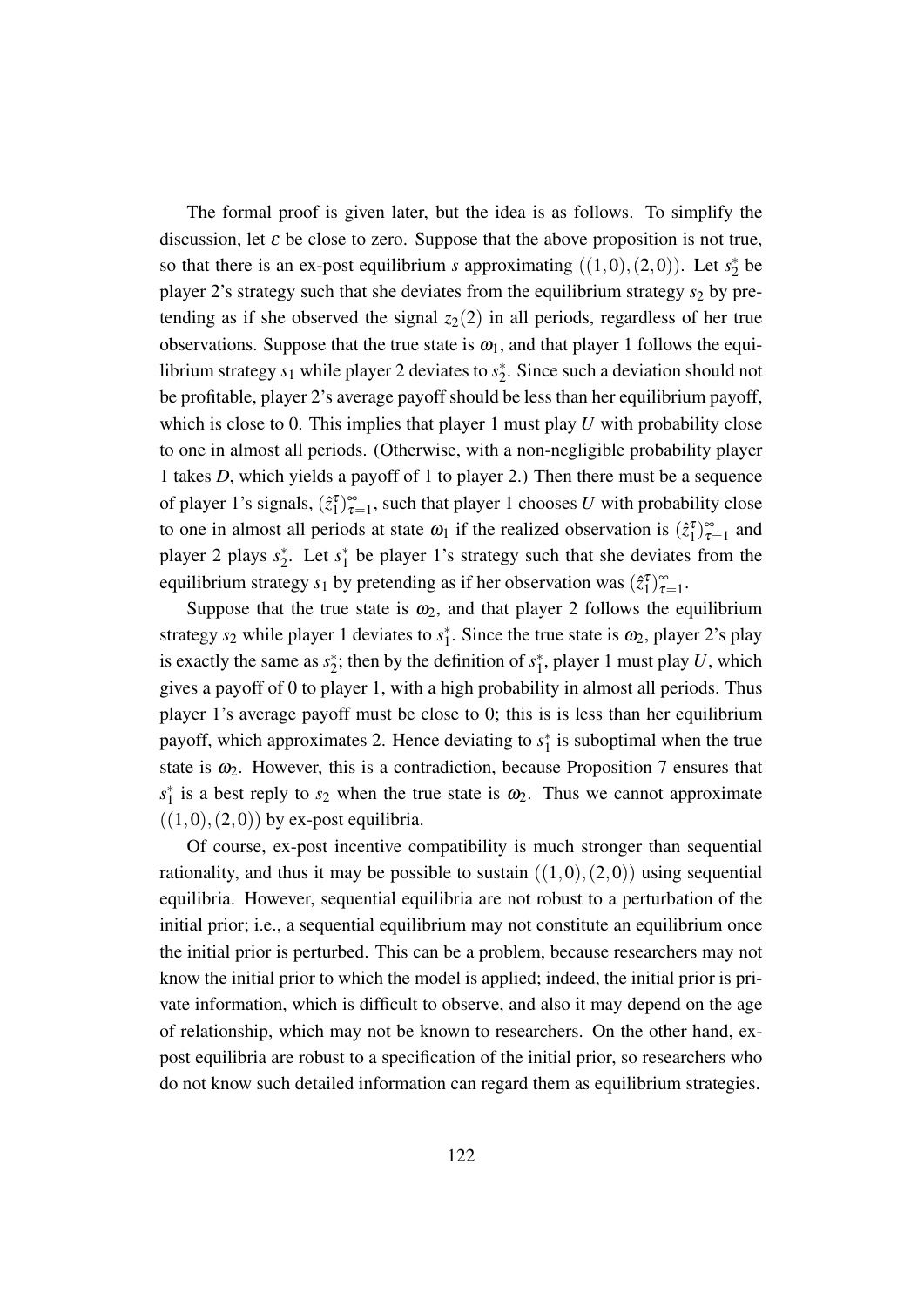*Proof.* Fix  $\varepsilon < \frac{2}{3}$  $\frac{2}{3}$ . Fix an arbitrary payoff vector *v* in the *ε*-neighborhood of  $((1,0),(2,0))$ , and fix an arbitrary discount factor  $\delta \in (0,1)$ . Suppose that there is an ex-post equilibrium *s* with payoff *v*.

Let  $s_2^*$  be player 2's strategy such that she deviates from  $s_2$  by pretending as if she observed  $z_2(2)$  in all periods. That is, let  $s_2^*$  be such that  $s_2^*(h_2^*$  $s_2(\tilde{h}_2^t)$  for all  $t$ ,  $h_2^t = (a^{\tau}, z_2^{\tau})_{\tau=1}^t$ , and  $h_2^t = (\tilde{a}^{\tau}, \tilde{z}_2^{\tau})_{\tau=1}^t$  such that  $a^{\tau} = \tilde{a}^{\tau}$  and  $\tilde{z}_2^{\tau} = z_2(2)$  for all τ. Suppose that the true state is  $ω_1$  and that player 2 deviates to  $s_2^*$ . Then player 2's average payoff is

$$
(1-\delta)\sum_{t=1}^{\infty}\delta^{t-1}E_{h_1^{t-1}}[s_1(h_1^{t-1})[D]|s_1,s_2^*,\omega_1].
$$

Since deviating to  $s_2^*$  should not be profitable and the equilibrium payoff *v* is in the  $\varepsilon$ -neighborhood of  $((1,0),(2,0))$ , we have

$$
(1-\delta)\sum_{t=1}^{\infty}\delta^{t-1}E_{h_1^{t-1}}[s_1(h_1^{t-1})[D]|s_1,s_2^*,\omega_1]\leq \varepsilon.
$$

That is, the probability of player 1 choosing *D* is really small in expectation, if the true state is  $\omega_1$  and players play the profile  $(s_1, s_2^*)$ . Then there must be a sequence  $(\hat{z}_1^{\tau})_{\tau}^{\infty}$  $\sum_{\tau=1}^{\infty}$  of player 1's signals such that player 1 chooses *D* with a very small probability if the realized signal sequence is  $(\hat{z}_1^{\tau})_{\tau}^{\infty}$  $\sum_{\tau=1}^{\infty}$ ; that is, there is  $(\hat{z}_1^{\tau})_{\tau}^{\infty}$  $\tau=1$ such that

$$
(1-\delta)\sum_{t=1}^{\infty}\delta^{t-1}E_{(a^1,\cdots,a^{t-1})}[s_1(a^1,\cdots,a^{t-1},\hat{z}_1^1,\cdots,\hat{z}_1^{t-1})[D]|s_1,s_2^*,\omega_1] \leq \varepsilon. \quad (34)
$$

Let  $s_1^*$  be player 1's strategy such that she deviates from  $s_1$  by pretending as if her signal sequence is  $(\hat{z}_1^{\tau})_{\tau}^{\infty}$  $\sum_{\tau=1}^{\infty}$ ; that is, let *s*<sup>\*</sup><sub>1</sub> be such that *s*<sup>\*</sup><sub>1</sub> (*h*<sup>*i*</sup>)  $s_1^t$ ) =  $s_1(\tilde{h}_1^t)$  for all *t*,  $h'_1 = (a^{\tau}, z_1^{\tau})'_{\tau=1}$ , and  $h'_1 = (\tilde{a}^{\tau}, \tilde{z}_1^{\tau})'_{\tau=1}$  such that  $a^{\tau} = \tilde{a}^{\tau}$  and  $\tilde{z}_1^{\tau} = \hat{z}_1^{\tau}$  for all  $\tau$ .

Suppose that the true state is  $\omega_2$ , and that player 2 follows the equilibrium strategy  $s_2$  while player 1 deviates to  $s_1^*$ . Since player 2 always observes  $z_2(2)$  at  $\omega_2$  and (34) hold, we must have

$$
(1-\delta)\sum_{t=1}^{\infty} \delta^{t-1} E_{h_1^{t-1}}[s_1(h_1^{t-1})[D]|s_1^*, s_2, \omega_2]
$$
  
=  $(1-\delta)\sum_{t=1}^{\infty} \delta^{t-1} E_{(a^1, \cdots, a^{t-1})}[s_1(a^1, \cdots, a^{t-1}, \hat{z}_1^1, \cdots, \hat{z}_1^{t-1})[D]|s_1, s_2^*, \omega_1] \le \varepsilon;$